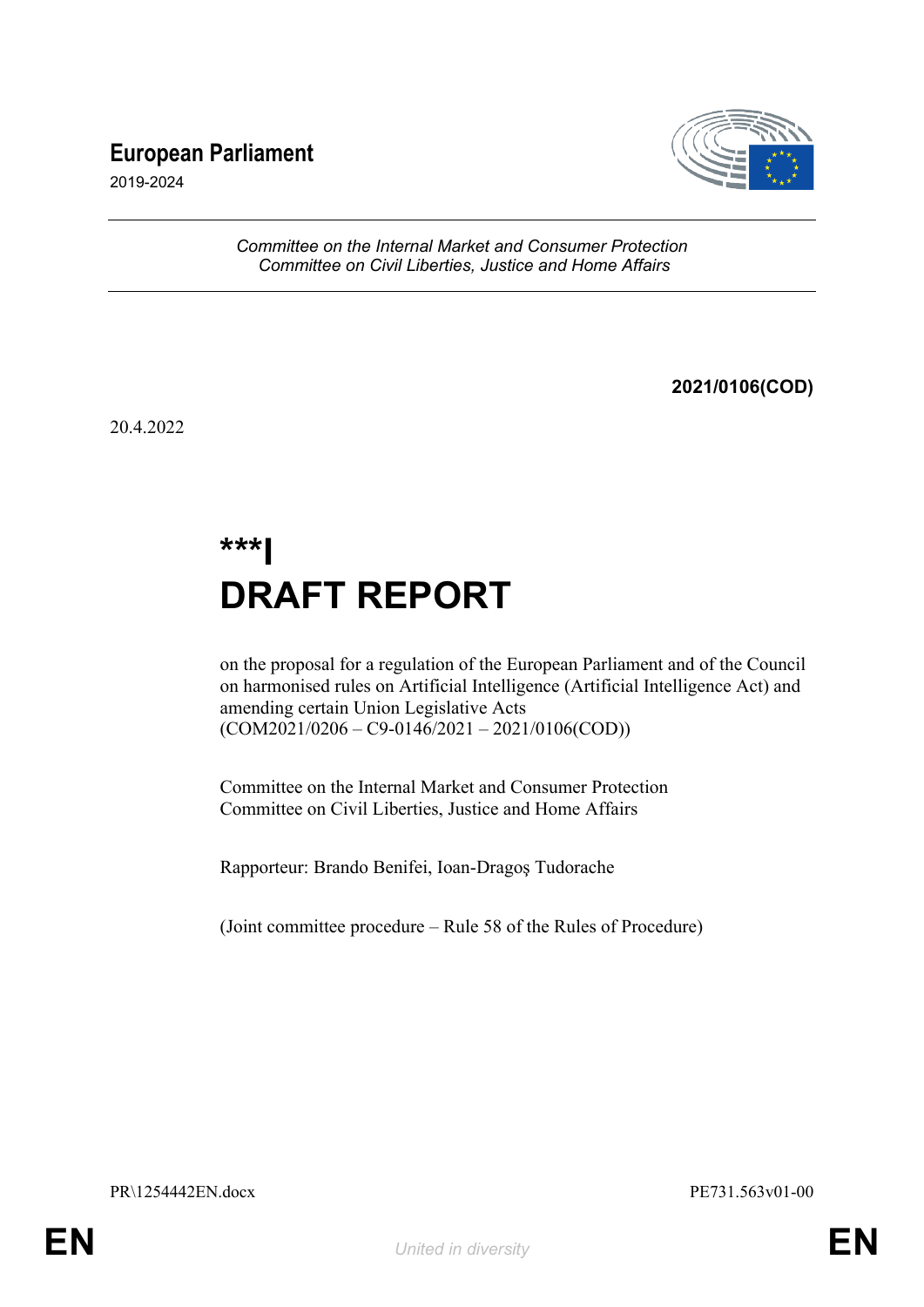# *Symbols for procedures*

- \* Consultation procedure
- Consent procedure
- \*\*\*I Ordinary legislative procedure (first reading)<br>\*\*\*II Ordinary legislative procedure (second reading)
- \*\*\*II Ordinary legislative procedure (second reading)
- Ordinary legislative procedure (third reading)

(The type of procedure depends on the legal basis proposed by the draft act.)

### *Amendments to a draft act*

#### **Amendments by Parliament set out in two columns**

Deletions are indicated in *bold italics* in the left-hand column. Replacements are indicated in *bold italics* in both columns. New text is indicated in *bold italics* in the right-hand column.

The first and second lines of the header of each amendment identify the relevant part of the draft act under consideration. If an amendment pertains to an existing act that the draft act is seeking to amend, the amendment heading includes a third line identifying the existing act and a fourth line identifying the provision in that act that Parliament wishes to amend.

#### **Amendments by Parliament in the form of a consolidated text**

New text is highlighted in *bold italics*. Deletions are indicated using either the symbol or strikeout. Replacements are indicated by highlighting the new text in *bold italics* and by deleting or striking out the text that has been replaced.

By way of exception, purely technical changes made by the drafting departments in preparing the final text are not highlighted.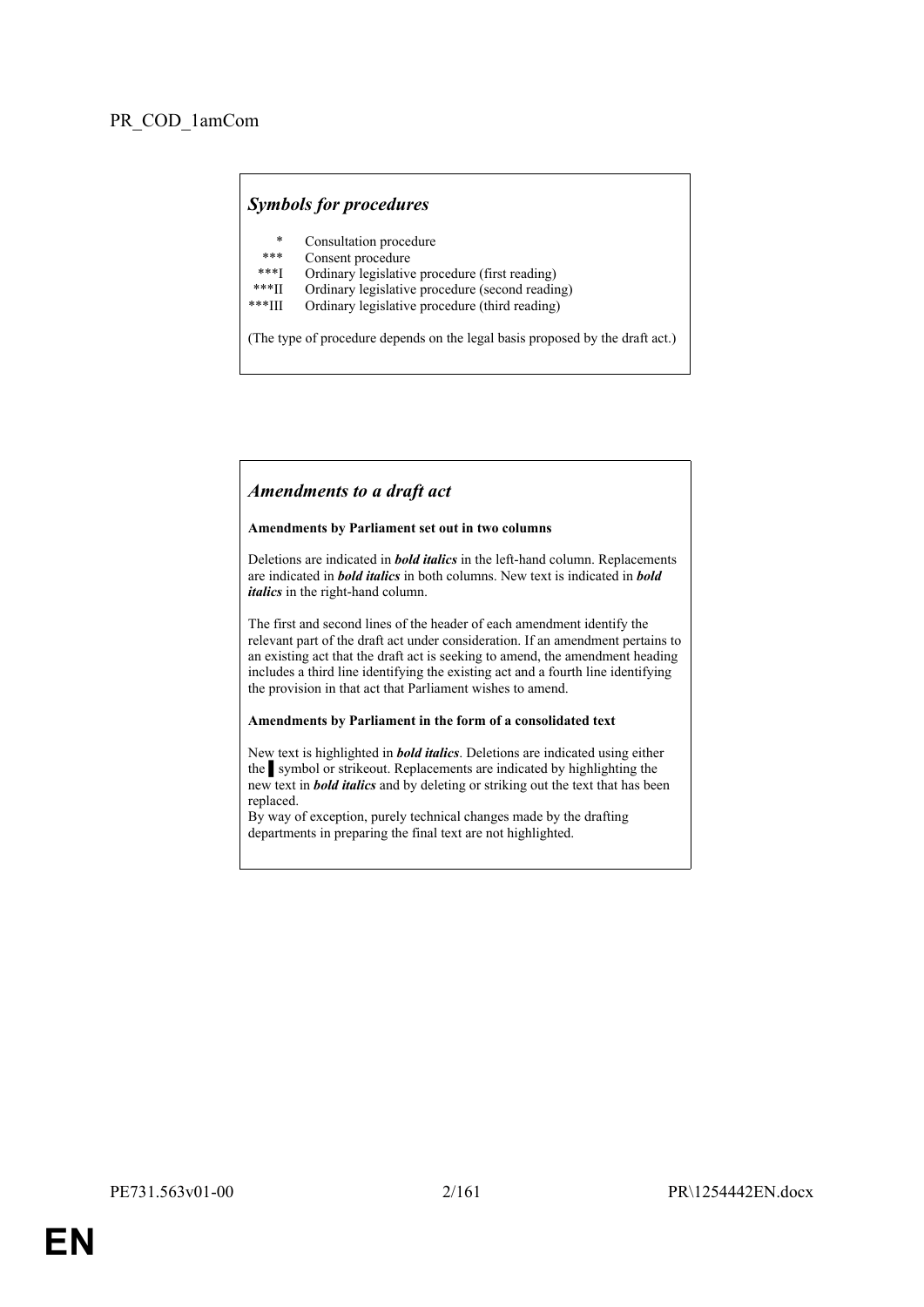# **CONTENTS**

| Page |
|------|
|      |
|      |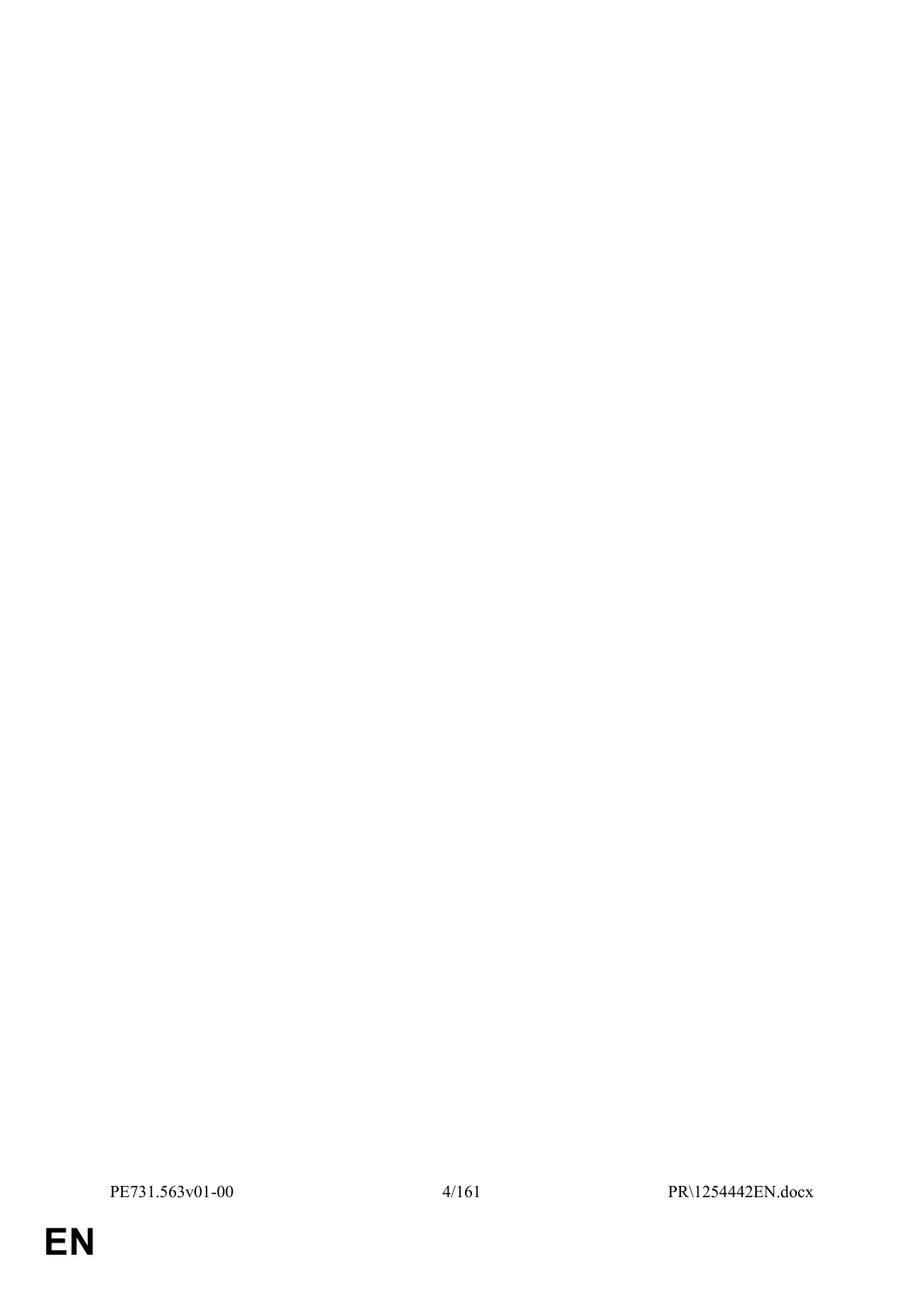# <span id="page-4-0"></span>**DRAFT EUROPEAN PARLIAMENT LEGISLATIVE RESOLUTION**

**on the proposal for a regulation of the European Parliament and of the Council on harmonised rules on Artificial Intelligence (Artificial Intelligence Act) and amending certain Union Legislative Acts (COM2021/0206 – C9-0146/2021 – 2021/0106(COD))**

# **(Ordinary legislative procedure: first reading)**

*The European Parliament*,

- having regard to the Commission proposal to Parliament and the Council (COM(2021)0206),
- having regard to Article 16 and Article 114 of the Treaty on the Functioning of the European Union, pursuant to which the Commission submitted the proposal to Parliament (C9-0146/2021),
- having regard to Article 294(3) of the Treaty on the Functioning of the European Union,
- having regard to Rule 59 of its Rules of Procedure,
- having regard to the joint deliberations of the Committee on Internal Market and Consumer Protection and the Committee on Civil Liberties, Justice and Home Affairs under Rule 58 of the Rules of Procedure,
- having regard to the report of the Committee on Internal Market and Consumer Protection and the Committee on Civil Liberties, Justice and Home Affairs (A9-0000/2021),
- 1. Adopts its position at first reading hereinafter set out;
- 2. Calls on the Commission to refer the matter to Parliament again if it replaces, substantially amends or intends to substantially amend its proposal;
- 3. Instructs its President to forward its position to the Council, the Commission and the national parliaments.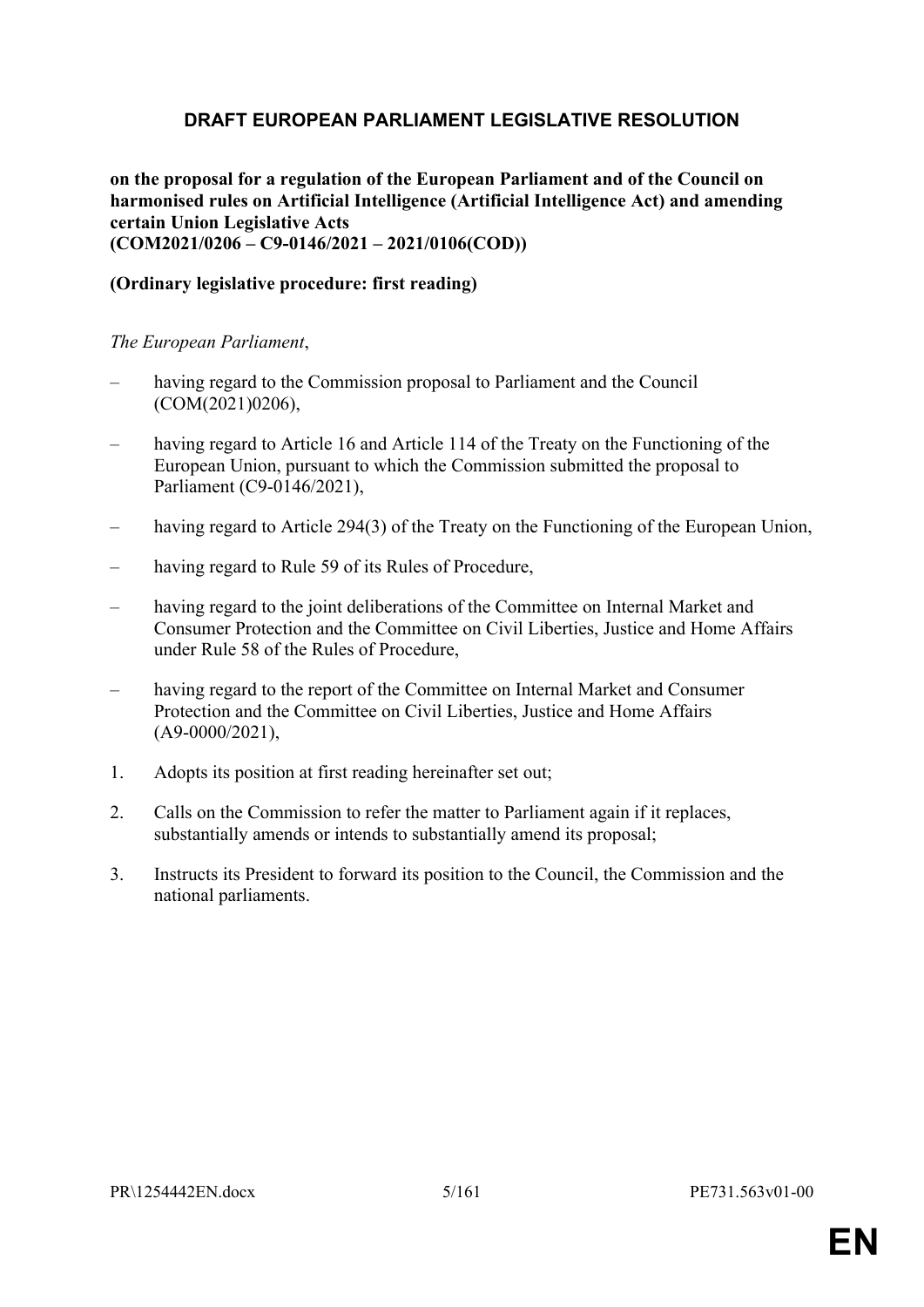### **Amendment 1**

### **Proposal for a regulation Recital 1**

### *Text proposed by the Commission Amendment*

(1) The purpose of this Regulation is to improve the functioning of the internal market by laying down a uniform legal framework in particular for the development, *marketing and* use of artificial intelligence in conformity with Union values. This Regulation pursues a number of overriding reasons of public interest, such as a high level of protection of health, safety *and* fundamental rights, and it ensures the free movement of AIbased goods and services cross-border, thus preventing Member States from imposing restrictions on the development, marketing and use of AI systems, unless explicitly authorised by this Regulation.

(1) The purpose of this Regulation is to improve the functioning of the internal market by laying down a uniform legal framework in particular for the development, *the placing on the market, the putting into service and the* use of artificial intelligence in conformity with Union values. This Regulation pursues a number of overriding reasons of public interest, such as a high level of protection of health, safety*,* fundamental rights *and the Union values enshrined in Article 2 of the Treaty on European Union (TEU)*, and it ensures the free movement of AIbased goods and services cross-border, thus preventing Member States from imposing restrictions on the development, marketing and use of AI systems, unless explicitly authorised by this Regulation.

Or. en

### **Amendment 2**

# **Proposal for a regulation Recital 2**

### *Text proposed by the Commission Amendment*

(2) Artificial intelligence systems (AI systems) can be easily deployed in multiple sectors of the economy and society, including cross border, and circulate throughout the Union. Certain Member States have already explored the adoption of national rules to ensure that artificial intelligence is safe and is developed and used in compliance with fundamental

(2) Artificial intelligence systems (AI systems) can be easily deployed in multiple sectors of the economy and society, including cross border, and circulate throughout the Union. Certain Member States have already explored the adoption of national rules to ensure that artificial intelligence is safe and is developed and used in compliance with fundamental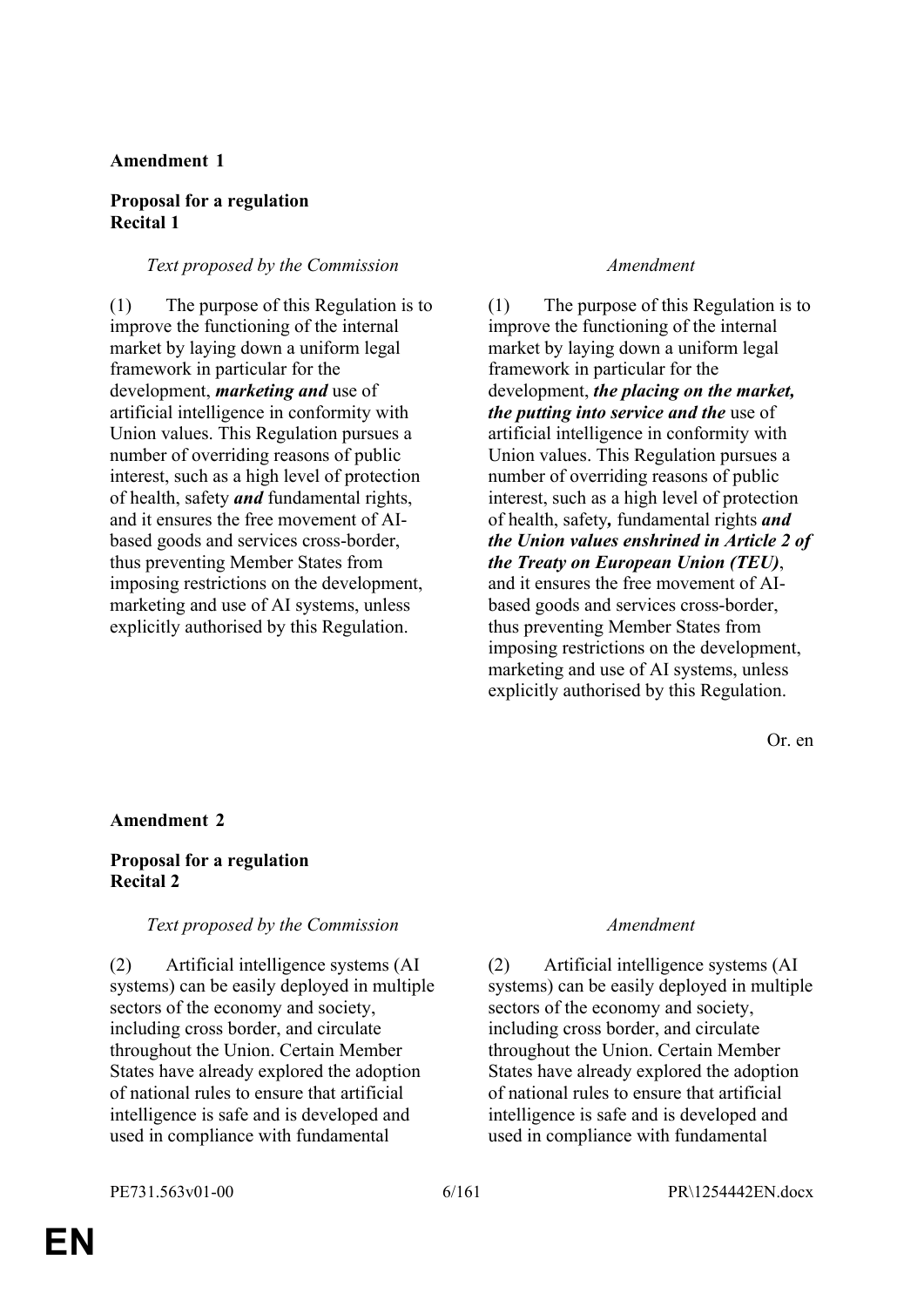rights obligations. Differing national rules may lead to fragmentation of the internal market and decrease legal certainty for operators that develop or use AI systems. A consistent and high level of protection throughout the Union should therefore be ensured, while divergences hampering the free circulation of AI systems and related products and services within the internal market should be prevented, by laying down uniform obligations for operators and guaranteeing the uniform protection of overriding reasons of public interest and of rights of persons throughout the internal market based on Article 114 of the Treaty on the Functioning of the European Union (TFEU). *To the extent that this Regulation contains specific rules on the protection of individuals with regard to the processing of personal data concerning restrictions of the use of AI systems for 'real-time' remote biometric identification in publicly accessible spaces for the purpose of law enforcement, it is appropriate to base this Regulation, in as far as those specific rules are concerned, on Article 16 of the TFEU. In light of those specific rules and the recourse to Article 16 TFEU, it is appropriate to consult the European Data Protection Board.*

rights obligations. Differing national rules may lead to fragmentation of the internal market and decrease legal certainty for operators that develop or use AI systems. A consistent and high level of protection throughout the Union should therefore be ensured, while divergences hampering the free circulation of AI systems and related products and services within the internal market should be prevented, by laying down uniform obligations for operators and guaranteeing the uniform protection of overriding reasons of public interest and of rights of persons throughout the internal market based on Article 114 of the Treaty on the Functioning of the European Union (TFEU).

Or. en

*Justification*

*A new recital 2a has been created to explain the reference to Article 16 TFEU.*

**Amendment 3**

**Proposal for a regulation Recital 2 a (new)**

*Text proposed by the Commission Amendment*

*(2a) Artificial intelligence often relies on the processing of large volumes of* 

PR\1254442EN.docx 7/161 PE731.563v01-00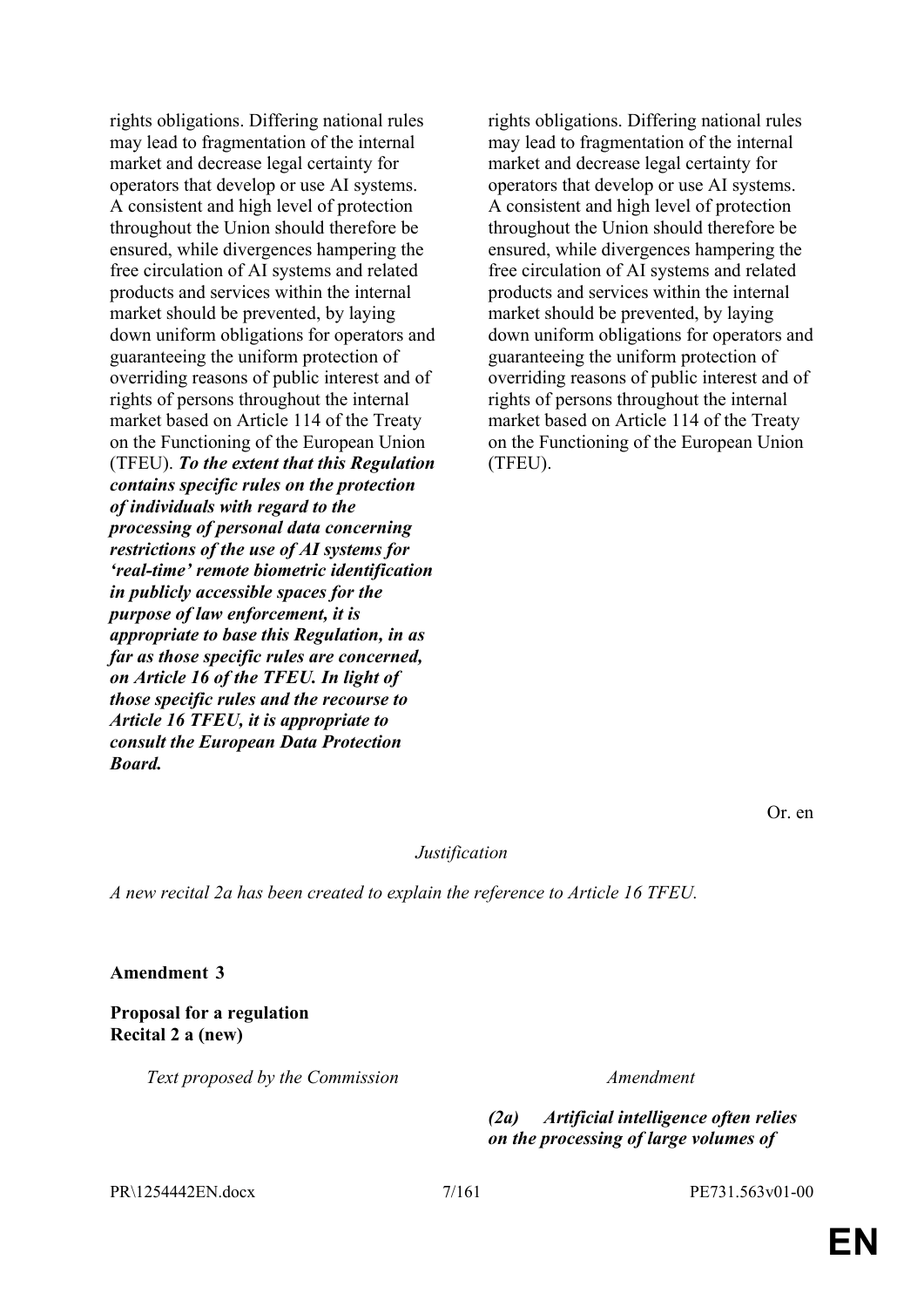*data, and many AI systems and applications process personal data. This Regulation is therefore also based on Article 16 TFEU, which enshrines the right of everyone to the protection of personal data concerning them and provides for the adoption of rules on the protection of individuals with regard to the processing of personal data. In light of the reliance on Article 16 TFEU, it is appropriate to consult the European Data Protection Board.*

Or. en

#### **Amendment 4**

**Proposal for a regulation Recital 2 b (new)**

*Text proposed by the Commission Amendment*

*(2b) The fundamental right to the protection of personal data is safeguarded in particular by Regulations (EU) 2016/679 and (EU) 2018/1725 and Directive 2016/680. Directive 2002/58/EC additionally protects private life and the confidentiality of communications, including providing conditions for any personal and non-personal data storing in and access from terminal equipment. Those legal acts provide the basis for sustainable and responsible data processing, including where datasets include a mix of personal and nonpersonal data. This Regulation complements and does not affect Union law on data protection and privacy, in particular those other Regulations and Directives. This Regulation does not seek to affect the application of existing Union law governing the processing of personal data, including the tasks and powers of the independent supervisory authorities competent to monitor compliance with those instruments. This Regulation does* 

**EN**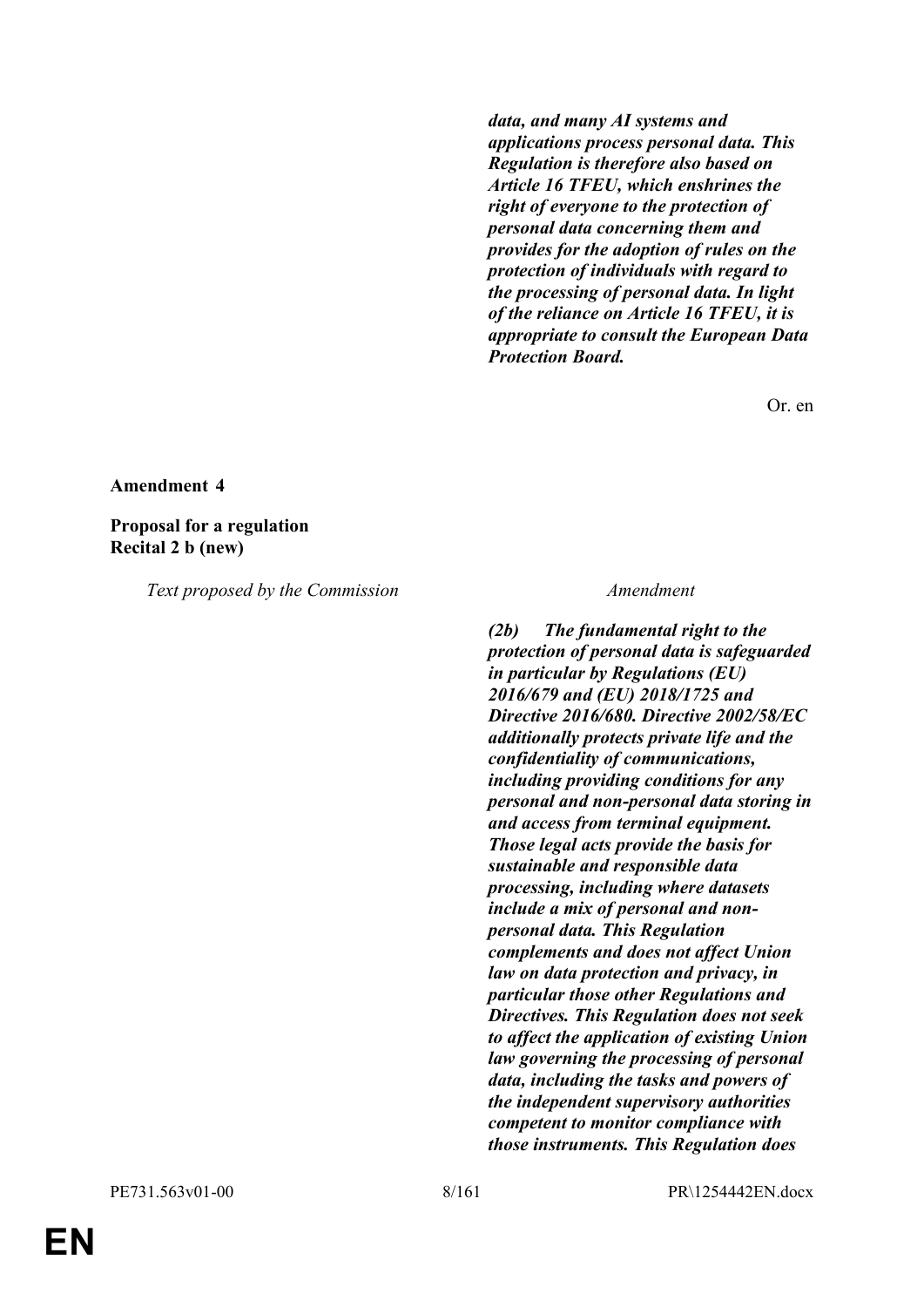*not affect the fundamental rights to private life and data protection as provided for by Union law on data protection and privacy and enshrined in the Charter of Fundamental Rights of the European Union (the 'Charter').*

Or. en

### **Amendment 5**

# **Proposal for a regulation Recital 4**

### *Text proposed by the Commission Amendment*

(4) At the same time, depending on the circumstances regarding its specific application and use, artificial intelligence may generate risks and cause harm to public interests and rights that are protected by Union law. Such harm might be material or immaterial.

(4) At the same time, depending on the circumstances regarding its specific application and use, artificial intelligence may generate risks and cause harm to public interests and *fundamental* rights *of natural persons* that are protected by Union law. Such harm might be material or immaterial.

Or. en

### **Amendment 6**

### **Proposal for a regulation Recital 4 a (new)**

*Text proposed by the Commission Amendment*

*(4a) Given the major impact that artificial intelligence can have on society and the need to build trust, it is vital for artificial intelligence and its regulatory framework to be developed according to Union values enshrined in Article 2 TEU, the fundamental rights and freedoms enshrined in the Treaties, the Charter, and international human rights law. As a pre-requisite, artificial intelligence should be a human-centric technology. It should*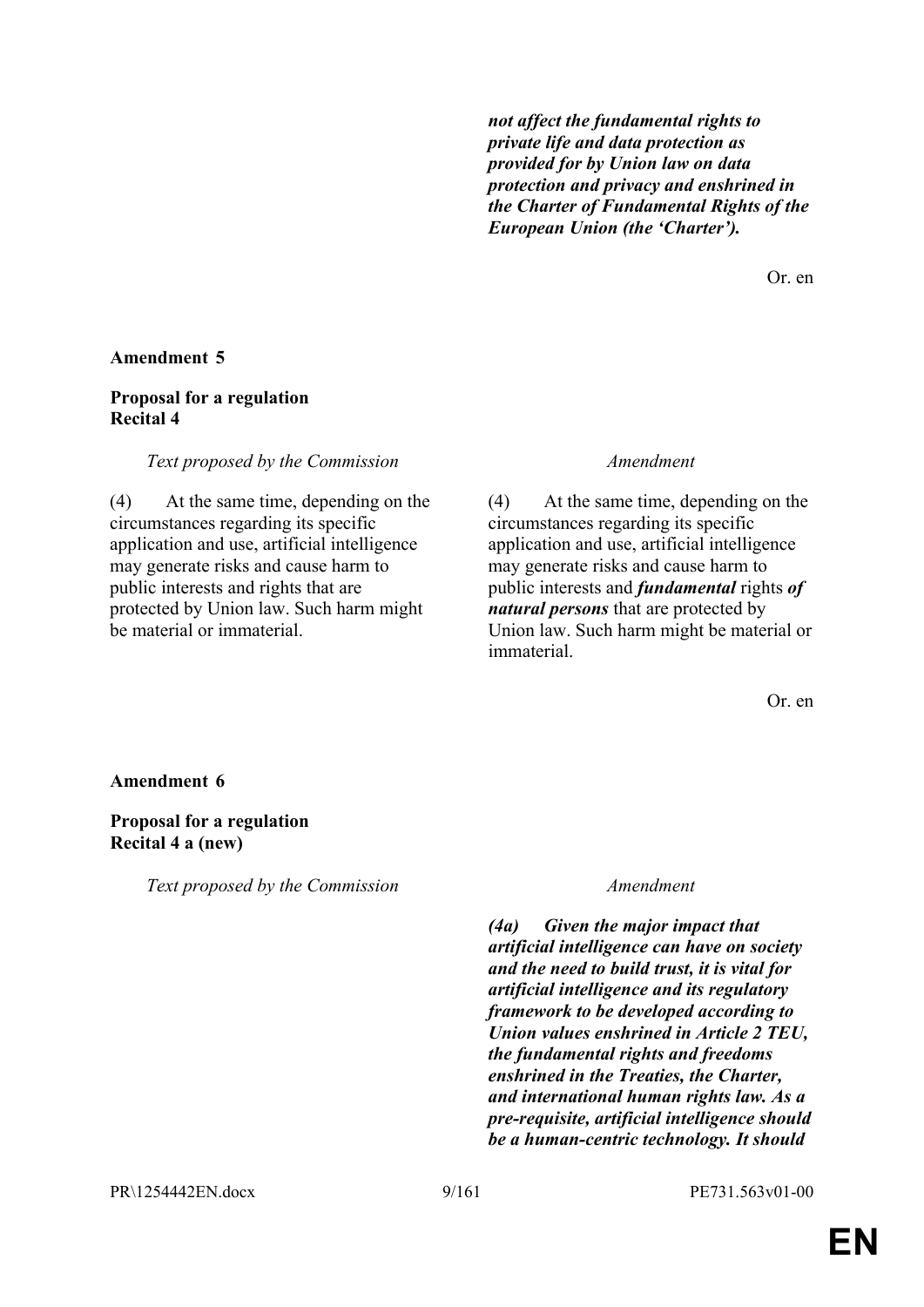*not substitute human autonomy or assume the loss of individual freedom and should primarily serve the needs of the people and the common good. Safeguards should be provided to ensure the development and use of ethically embedded artificial intelligence that respects Union values and the Charter.*

Or. en

### **Amendment 7**

### **Proposal for a regulation Recital 5**

### *Text proposed by the Commission Amendment*

(5) A Union legal framework laying down harmonised rules on artificial intelligence is therefore needed to foster the development, use and uptake of artificial intelligence in the internal market that at the same time meets a high level of protection of public interests, such as health and safety *and* the protection of fundamental rights, as recognised and protected by Union law. To achieve that objective, rules regulating the placing on the market *and* putting into service of certain AI systems should be laid down, thus ensuring the smooth functioning of the internal market and allowing those systems to benefit from the principle of free movement of goods and services. By laying down those rules, this Regulation supports the objective of the Union of being a global leader in the development of secure, trustworthy and ethical artificial intelligence, as stated by the European Council<sup>33</sup>, and it ensures the protection of ethical principles, as specifically requested by the European Parliament<sup>34</sup>.

(5) A Union legal framework laying down harmonised rules on artificial intelligence is therefore needed to foster the development,use and uptake of artificial intelligence in the internal market that at the same time meets a high level of protection of public interests, such as health and safety*,* the protection of fundamental rights, as recognised and protected by Union law *and the Union values enshrined in Article 2 TEU*. To achieve that objective, rules regulating the *development, the* placing on the market*, the* putting into service *and the use* of certain AI systems should be laid down, thus ensuring the smooth functioning of the internal market and allowing those systems to benefit from the principle of free movement of goods and services. By laying down those rules, this Regulation supports the objective of the Union of being a global leader in the development of secure, trustworthy and ethical artificial intelligence, as stated by the European Council<sup>33</sup>, and it ensures the protection of ethical principles, as specifically requested<sup>34</sup>.

 $\mathcal{L}_\text{max}$  , and the contract of the contract of the contract of the contract of the contract of the contract of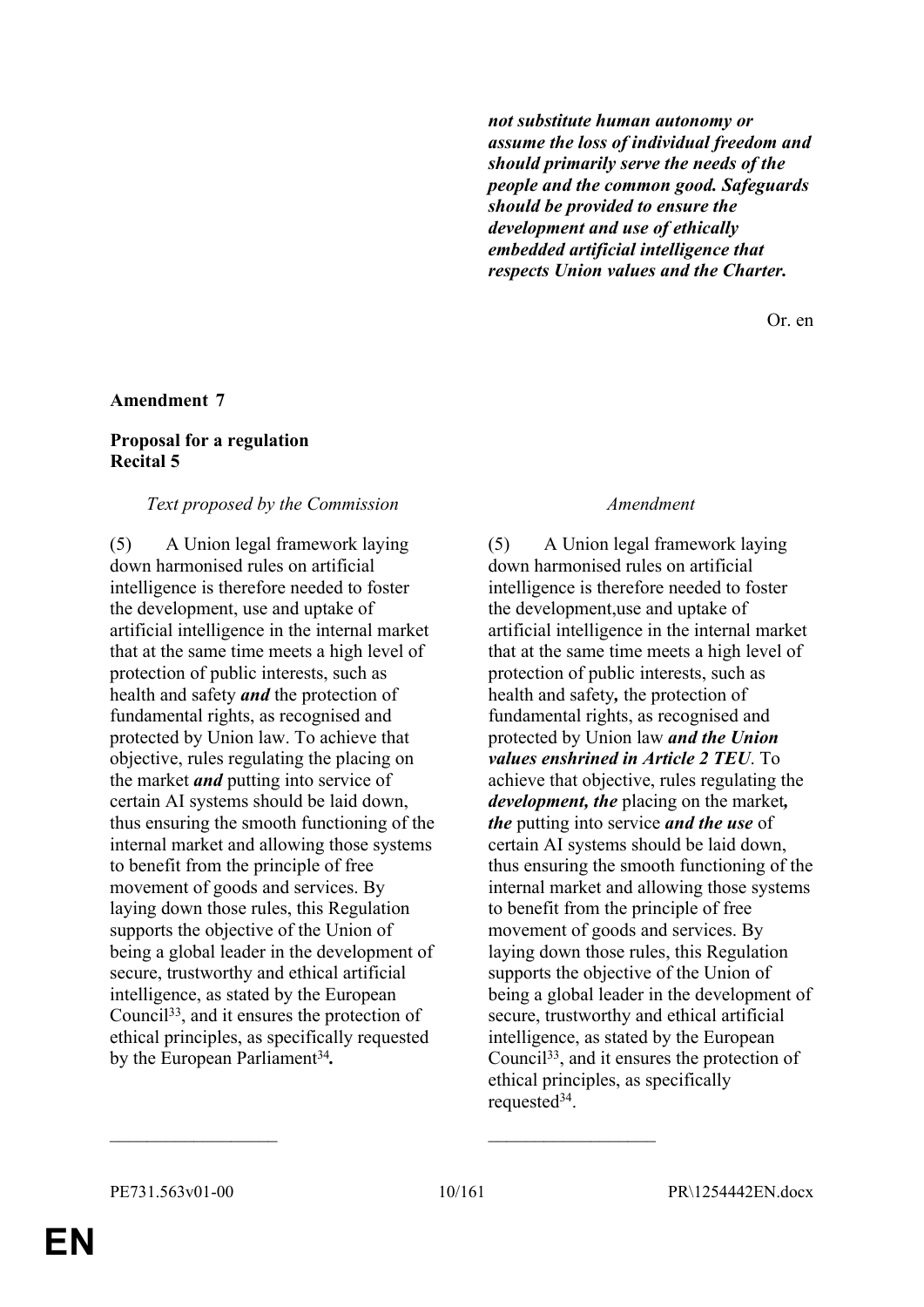<sup>33</sup> European Council, Special meeting of the European Council (1 and 2 October 2020) – Conclusions, EUCO 13/20, 2020, p. 6.

<sup>34</sup> European Parliament resolution of 20 October 2020 with recommendations to the Commission on a framework of ethical aspects of artificial intelligence, robotics and related technologies, 2020/2012(INL).

<sup>33</sup> European Council, Special meeting of the European Council (1 and 2 October 2020) – Conclusions, EUCO 13/20, 2020, p. 6.

<sup>34</sup> European Parliament resolution of 20 October 2020 with recommendations to the Commission on a framework of ethical aspects of artificial intelligence, robotics and related technologies, 2020/2012(INL).

Or. en

# **Amendment 8**

# **Proposal for a regulation Recital 6**

### *Text proposed by the Commission Amendment*

(6) The notion of AI system should be clearly defined to ensure legal certainty, while providing the flexibility to accommodate future technological developments. The definition should be based on the key functional characteristics of the software, in particular the ability, for a given set of *human-defined* objectives, to generate outputs such as content, predictions, recommendations, or decisions which influence the environment with which the system interacts, be it in a physical or digital dimension. AI systems can be designed to operate with varying levels of autonomy and be used on a standalone basis or as a component of a product, irrespective of whether the system is physically integrated into the product (embedded) or serve the functionality of the product without being integrated therein (non-embedded). The definition of AI system should be complemented by a list of specific techniques and approaches used for its development, which should be kept up-to–date in the light of market and technological developments through the adoption of delegated acts by the

(6) The notion of AI system should be clearly defined to ensure legal certainty, while providing the flexibility to accommodate future technological developments. The definition should be based on the key functional characteristics of the software, in particular the ability, for a given set of objectives, to generate outputs such as content, predictions, recommendations, or decisions which influence the environment with which the system interacts, be it in a physical or digital dimension. AI systems can be designed to operate with varying levels of autonomy and be used on a stand-alone basis or as a component of a product, irrespective of whether the system is physically integrated into the product (embedded) or serve the functionality of the product without being integrated therein (non-embedded). The definition of AI system should be complemented by a list of specific techniques and approaches used for its development, which should be kept up-to–date in the light of market and technological developments through the adoption of delegated acts by the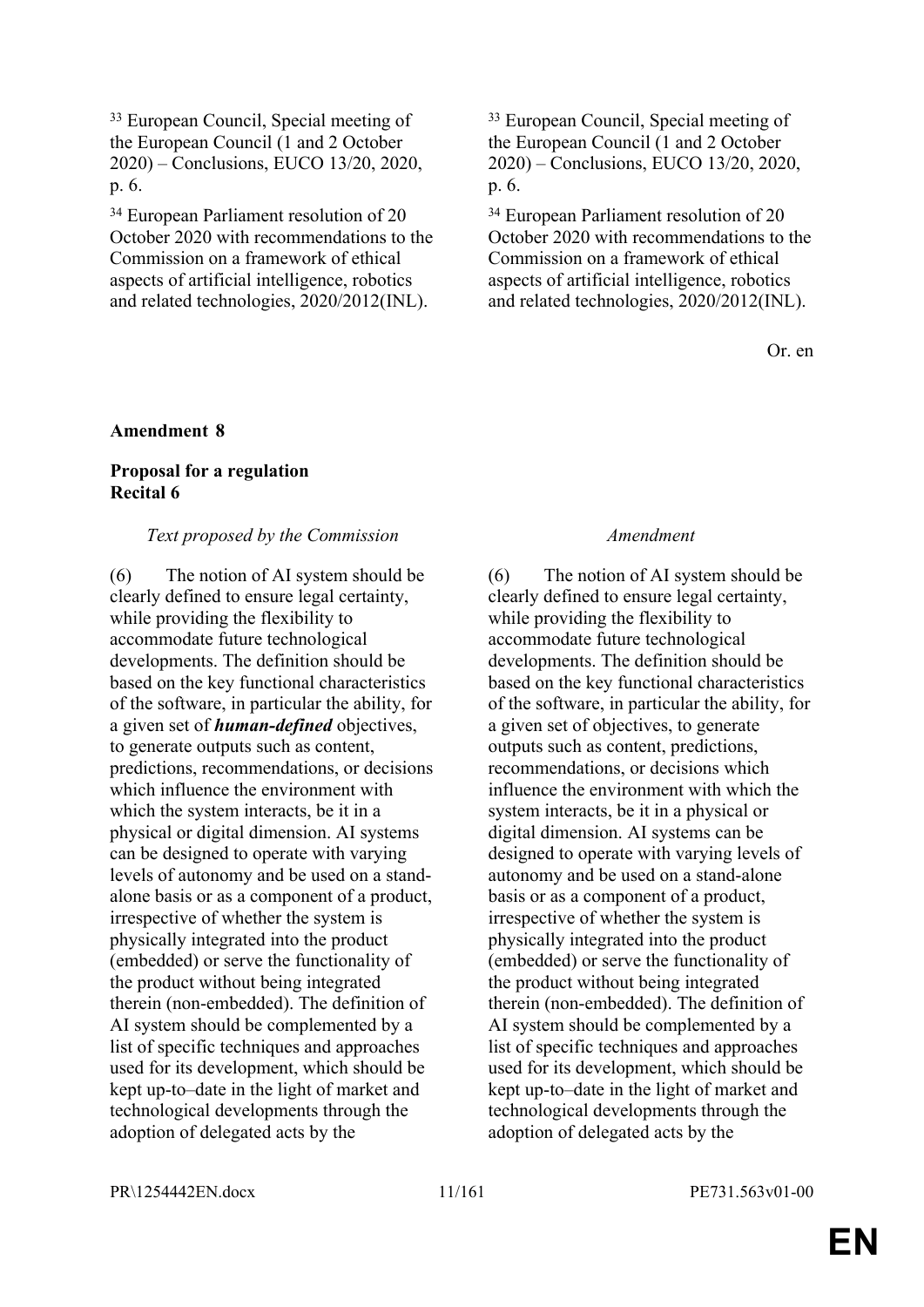Or. en

# **Amendment 9**

# **Proposal for a regulation Recital 7**

# *Text proposed by the Commission Amendment*

(7) The notion of biometric data used in this Regulation is *in line with and should be interpreted consistently with the notion of biometric data as defined* in Article 4(14) of Regulation (EU) 2016/679 of the European Parliament and of the Council<sup>35</sup>, Article 3(18) of Regulation (EU) 2018/1725 of the European Parliament and of the Council<sup>36</sup> and Article 3(13) of Directive (EU) 2016/680 of the European Parliament and of the Council<sup>37</sup>.

 $\mathcal{L}_\text{max}$  and  $\mathcal{L}_\text{max}$  and  $\mathcal{L}_\text{max}$  and  $\mathcal{L}_\text{max}$ 

(7) The notion of biometric data used in this Regulation is *the same as that* in Article 4(14) of Regulation (EU) 2016/679 of the European Parliament and of the Council<sup>35</sup>, Article 3(18) of Regulation (EU) 2018/1725 of the European Parliament and of the Council<sup>36</sup> and Article 3(13) of Directive (EU) 2016/680 of the European Parliament and of the Council<sup>37</sup> *and should therefore be interpreted consistently with those provisions*. *Biometrics-based data are additional data resulting from specific technical processing relating to physical, physiological or behavioural signals of a natural person.* 

<sup>35</sup> Regulation (EU) 2016/679 of the European Parliament and of the Council of 27 April 2016 on the protection of natural persons with regard to the processing of personal data and on the free movement of such data, and repealing Directive 95/46/EC (General Data Protection Regulation) (OJ L 119, 4.5.2016, p. 1).

<sup>36</sup> Regulation (EU) 2018/1725 of the European Parliament and of the Council of 23 October 2018 on the protection of natural persons with regard to the processing of personal data by the Union institutions, bodies, offices and agencies and on the free movement of such data, and repealing Regulation (EC) No 45/2001 and Decision No 1247/2002/EC (OJ L 295,

<sup>35</sup> Regulation (EU) 2016/679 of the European Parliament and of the Council of 27 April 2016 on the protection of natural persons with regard to the processing of personal data and on the free movement of such data, and repealing Directive 95/46/EC (General Data Protection Regulation) (OJ L 119, 4.5.2016, p. 1).

<sup>36</sup> Regulation (EU) 2018/1725 of the European Parliament and of the Council of 23 October 2018 on the protection of natural persons with regard to the processing of personal data by the Union institutions, bodies, offices and agencies and on the free movement of such data, and repealing Regulation (EC) No 45/2001 and Decision No 1247/2002/EC (OJ L 295,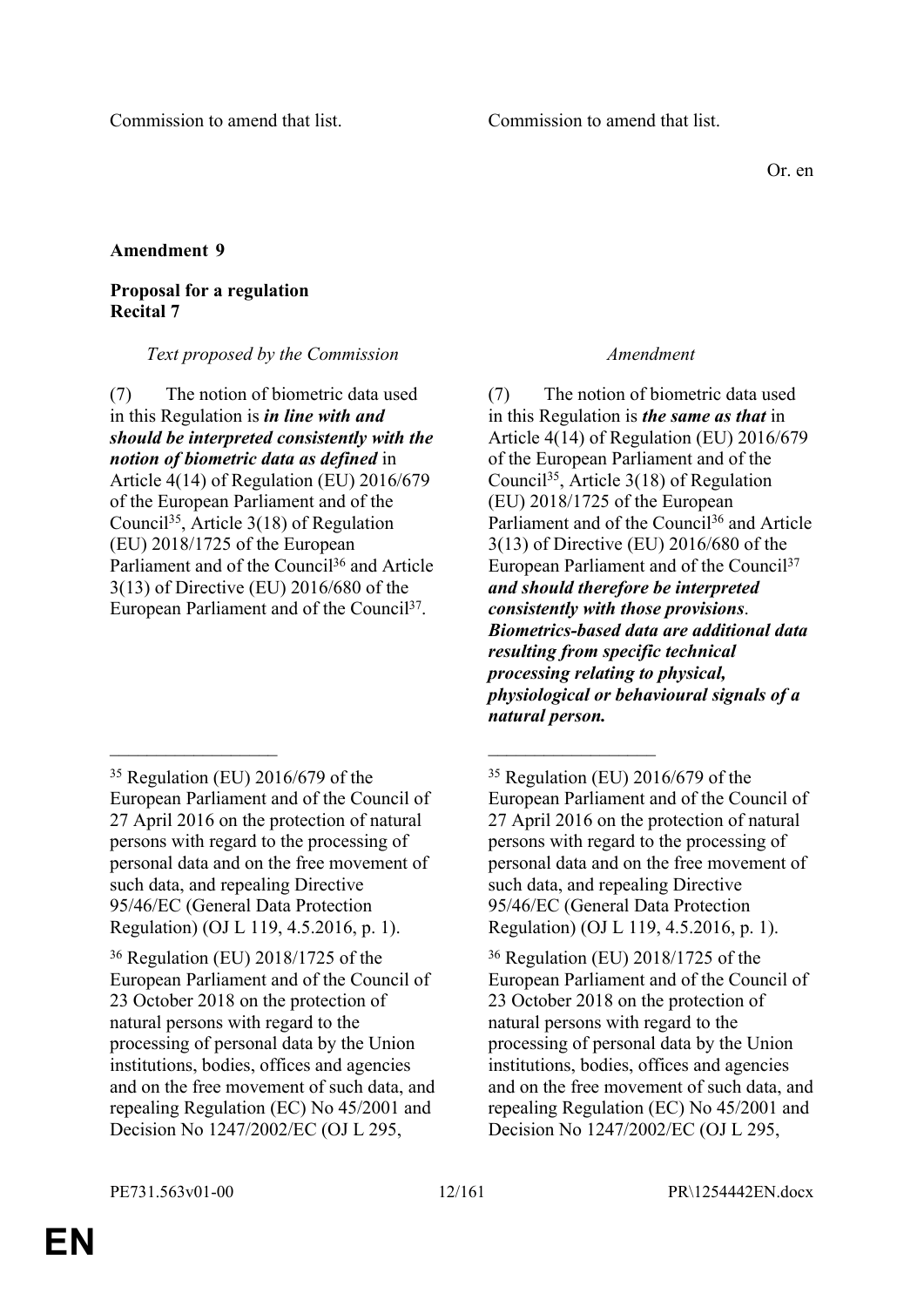# 21.11.2018, p. 39) 21.11.2018, p. 39)

<sup>37</sup> Directive (EU) 2016/680 of the European Parliament and of the Council of 27 April 2016 on the protection of natural persons with regard to the processing of personal data by competent authorities for the purposes of the prevention, investigation, detection or prosecution of criminal offences or the execution of criminal penalties, and on the free movement of such data, and repealing Council Framework Decision 2008/977/JHA (Law Enforcement Directive) (OJ L 119, 4.5.2016, p. 89).

<sup>37</sup> Directive (EU) 2016/680 of the European Parliament and of the Council of 27 April 2016 on the protection of natural persons with regard to the processing of personal data by competent authorities for the purposes of the prevention, investigation, detection or prosecution of criminal offences or the execution of criminal penalties, and on the free movement of such data, and repealing Council Framework Decision 2008/977/JHA (Law Enforcement Directive) (OJ L 119, 4.5.2016, p. 89).

Or. en

# *Justification*

*The reference to biometrics-based data has been added, in alignment with the new definition inserted in article 3.*

# **Amendment 10**

# **Proposal for a regulation Recital 12**

# *Text proposed by the Commission Amendment*

(12) This Regulation should also apply to Union institutions, offices, bodies and agencies when acting as a provider or user of an AI system. *AI systems exclusively developed or used for military purposes should be excluded from the scope of this Regulation where that use falls under the exclusive remit of the Common Foreign and Security Policy regulated under Title V of the Treaty on the European Union (TEU). This Regulation should be without prejudice to the provisions regarding the liability of intermediary service providers set out in Directive 2000/31/EC of the European Parliament and of the Council [as amended by the Digital Services Act].*

(12) This Regulation should also apply to Union institutions, offices, bodies and agencies when acting as a provider or user of an AI system.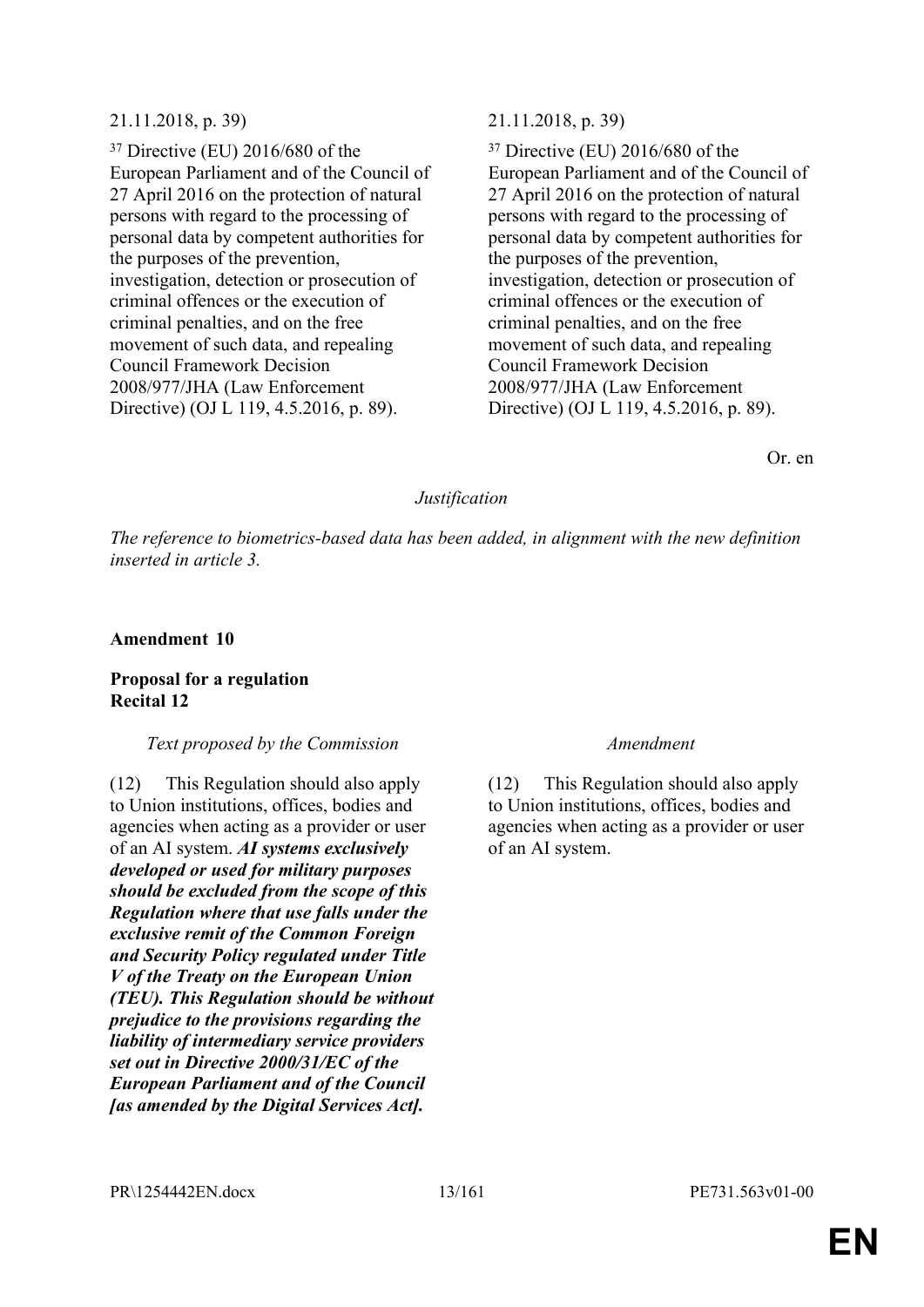# *Justification*

*This recital has been split in three separate recitals for clarity.*

# **Amendment 11**

**Proposal for a regulation Recital 12 a (new)**

*Text proposed by the Commission Amendment*

*(12a) AI systems developed or used exclusively for military purposes should be excluded from the scope of this Regulation where that use falls under the exclusive remit of the Common Foreign and Security Policy regulated under Title V of the TEU.*

Or. en

**Amendment 12**

**Proposal for a regulation Recital 12 b (new)**

*Text proposed by the Commission Amendment*

*(12b) This Regulation should be without prejudice to the provisions regarding the liability of intermediary service providers set out in Directive 2000/31/EC of the European Parliament and of the Council1a [as amended by the Digital Services Act].*

*\_\_\_\_\_\_\_\_\_\_\_\_\_\_\_\_\_\_*

*<sup>1</sup>a Directive 2000/31/EC of the European Parliament and of the Council of 8 June 2000 on certain legal aspects of information society services, in particular electronic commerce, in the Internal Market ('Directive on electronic*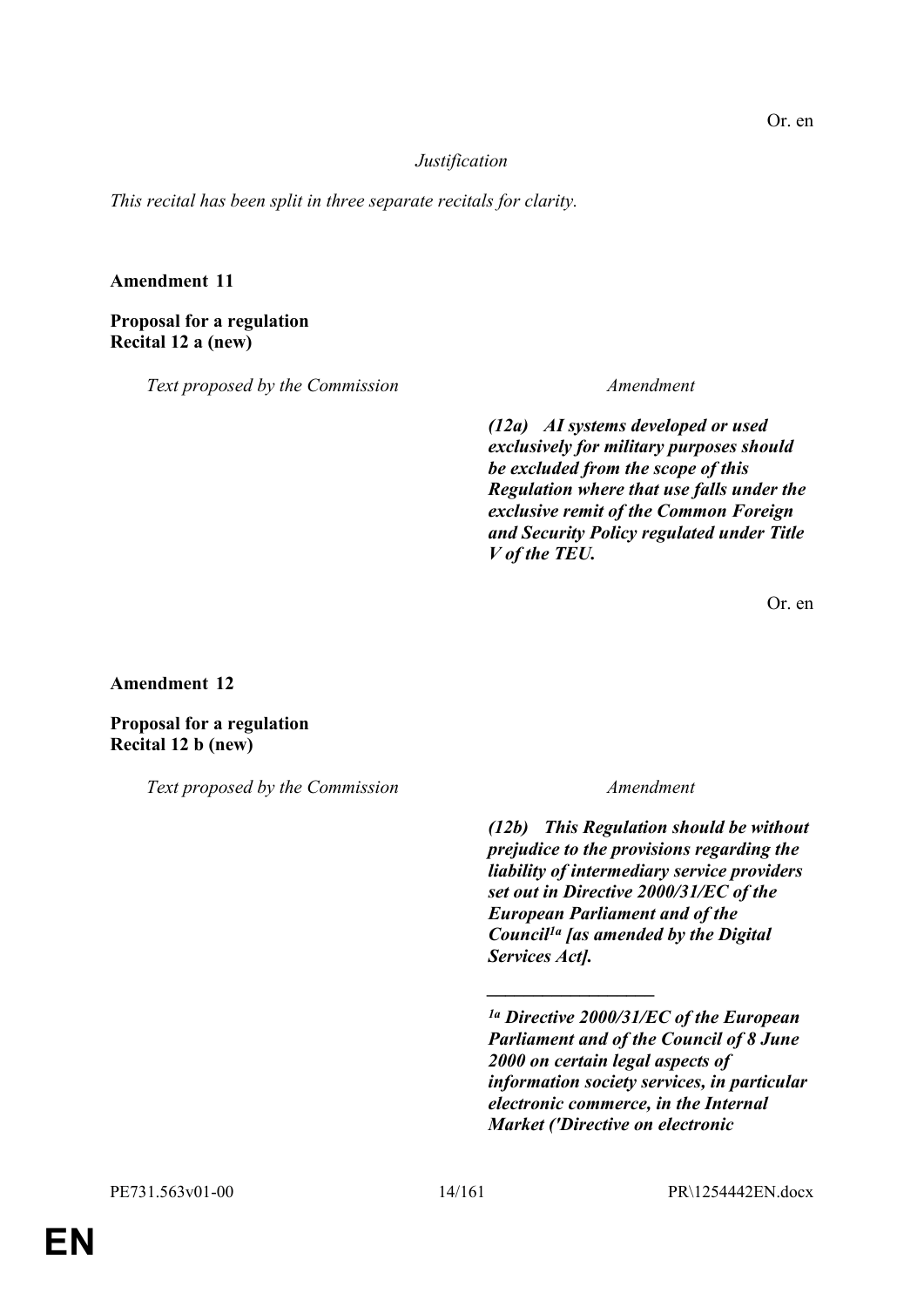Or. en

### **Amendment 13**

# **Proposal for a regulation Recital 13**

### *Text proposed by the Commission Amendment*

(13) In order to ensure a consistent and high level of protection of public interests as regards health, safety *and* fundamental rights, common normative standards for all high-risk AI systems should be established. Those standards should be consistent with the Charter *of fundamental rights of the European Union (the Charter)* and should be non-discriminatory and in line with the Union's international trade commitments.

(13) In order to ensure a consistent and high level of protection of public interests as regards health, safety*,* fundamental rights *and the Union values enshrined in Article 2 TEU*, common normative standards for all high-risk AI systems should be established. Those standards should be consistent with the Charter and should be non-discriminatory*.* and in line with the Union's international trade commitments.

Or. en

# **Amendment 14**

# **Proposal for a regulation Recital 14**

# *Text proposed by the Commission Amendment*

(14) In order to introduce a proportionate and effective set of binding rules for AI systems, a clearly defined riskbased approach should be followed. That approach should tailor the type and content of such rules to the intensity and scope of the risks that AI systems can generate. It is therefore necessary to prohibit certain artificial intelligence practices, to lay down requirements for high-risk AI systems and obligations for the relevant operators, and to lay down transparency obligations for certain AI systems.

(14) In order to introduce a proportionate and effective set of binding rules for AI systems, a clearly defined riskbased approach should be followed. That approach should tailor the type and content of such rules to the intensity and scope of the risks that AI systems can generate. It is therefore necessary to prohibit certain *unacceptable* artificial intelligence practices, to lay down requirements for high-risk AI systems and obligations for the relevant operators, and to lay down transparency obligations for certain AI

PR\1254442EN.docx 15/161 PE731.563v01-00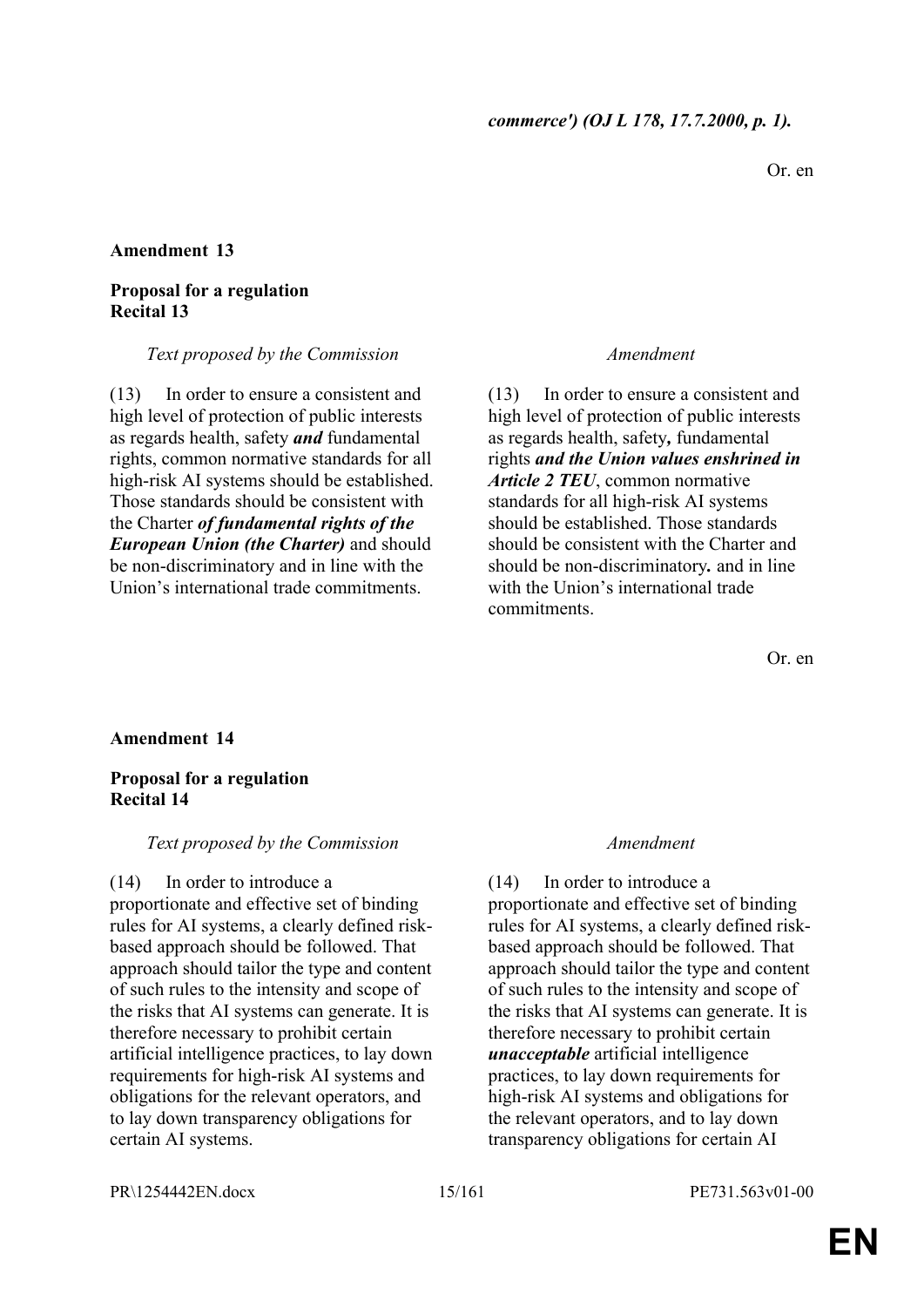#### systems.

### **Amendment 15**

# **Proposal for a regulation Recital 15**

### *Text proposed by the Commission Amendment*

(15) Aside from the many beneficial uses of artificial intelligence, that technology can also be misused and provide novel and powerful tools for manipulative, exploitative and social control practices. Such practices are particularly harmful and should be prohibited because they contradict Union values of respect for human dignity, freedom, equality, democracy and the rule of law and Union fundamental rights, including the right to non-discrimination, data protection and privacy and the rights of the child.

(15) Aside from the many beneficial uses of artificial intelligence, that technology can also be misused and provide novel and powerful tools for manipulative, exploitative and social control practices. Such practices are particularly harmful *and abusive* and should be prohibited because they contradict Union values of respect for human dignity, freedom, equality, democracy and the rule of law and Union fundamental rights, including the right to non-discrimination, data protection and privacy and the rights of the child.

Or. en

### **Amendment 16**

### **Proposal for a regulation Recital 17 a (new)**

*Text proposed by the Commission Amendment*

*(17a) AI systems used by law enforcement authorities or on their behalf to predict the probability of a natural person to offend or to reoffend, based on profiling and individual risk-assessment hold a particular risk of discrimination against certain persons or groups of persons, as they violate human dignity as well as the key legal principle of presumption of innocence. Such AI*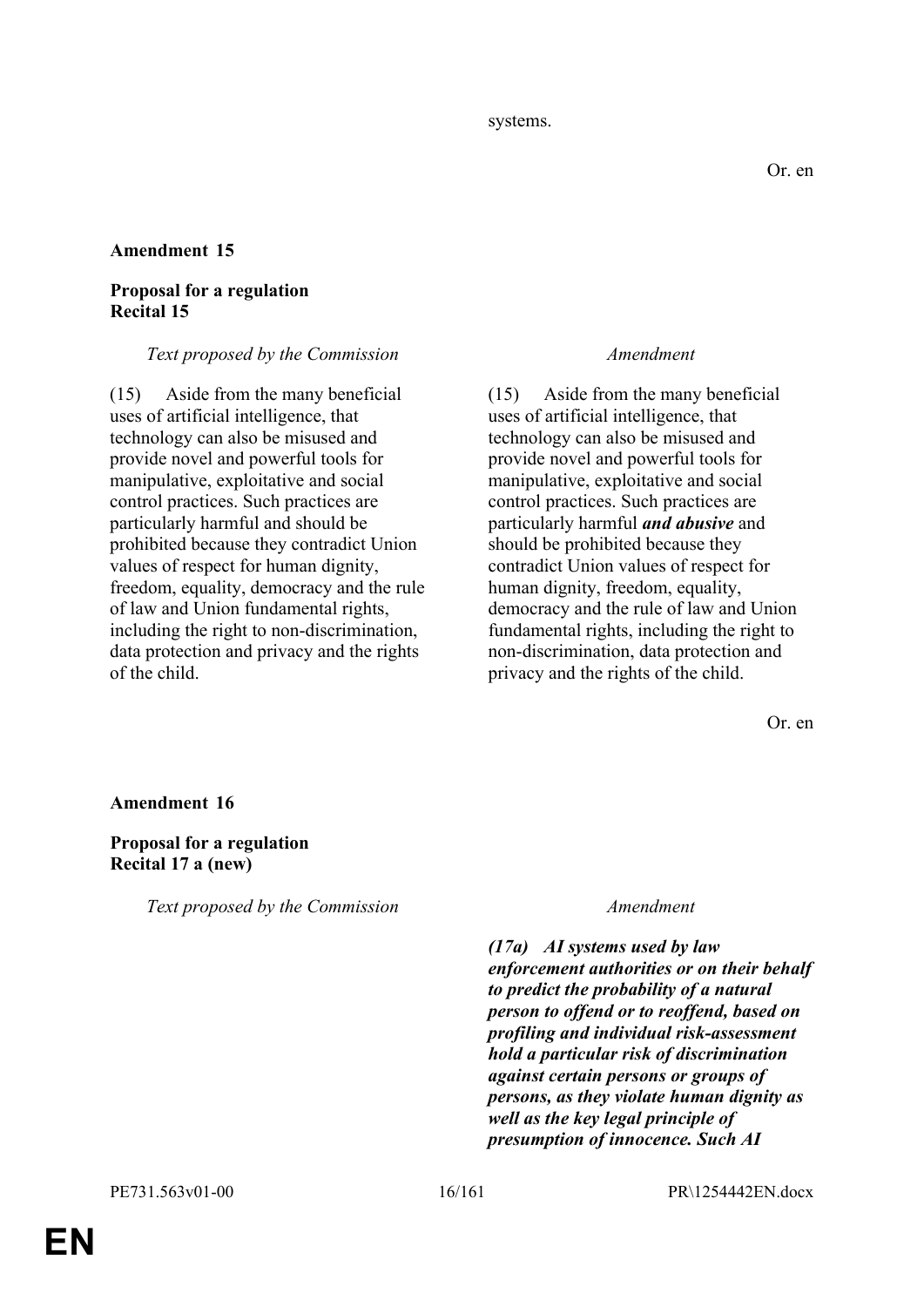# *systems should therefore be prohibited.*

Or. en

### *Justification*

*predictive policing should be added among the prohibited practices as it violates the presumption of innocence as well as human dignity.*

**Amendment 17**

# **Proposal for a regulation Recital 26 a (new)**

*Text proposed by the Commission Amendment*

*(26a) Practices that are prohibited by Union legislation, including under data protection law, non-discrimination law, consumer protection law, and competition law, are not affected by this Regulation.*

Or. en

**Amendment 18**

**Proposal for a regulation Recital 26 b (new)**

*Text proposed by the Commission Amendment*

*(26b) In accordance with the risk-based approach of this Regulation, a list of high-risk AI systems should be established in an annex to this Regulation and should be regularly evaluated and reviewed, subject to the appropriate involvement and consultation of stakeholders and civil society.*

Or. en

PR\1254442EN.docx 17/161 PE731.563v01-00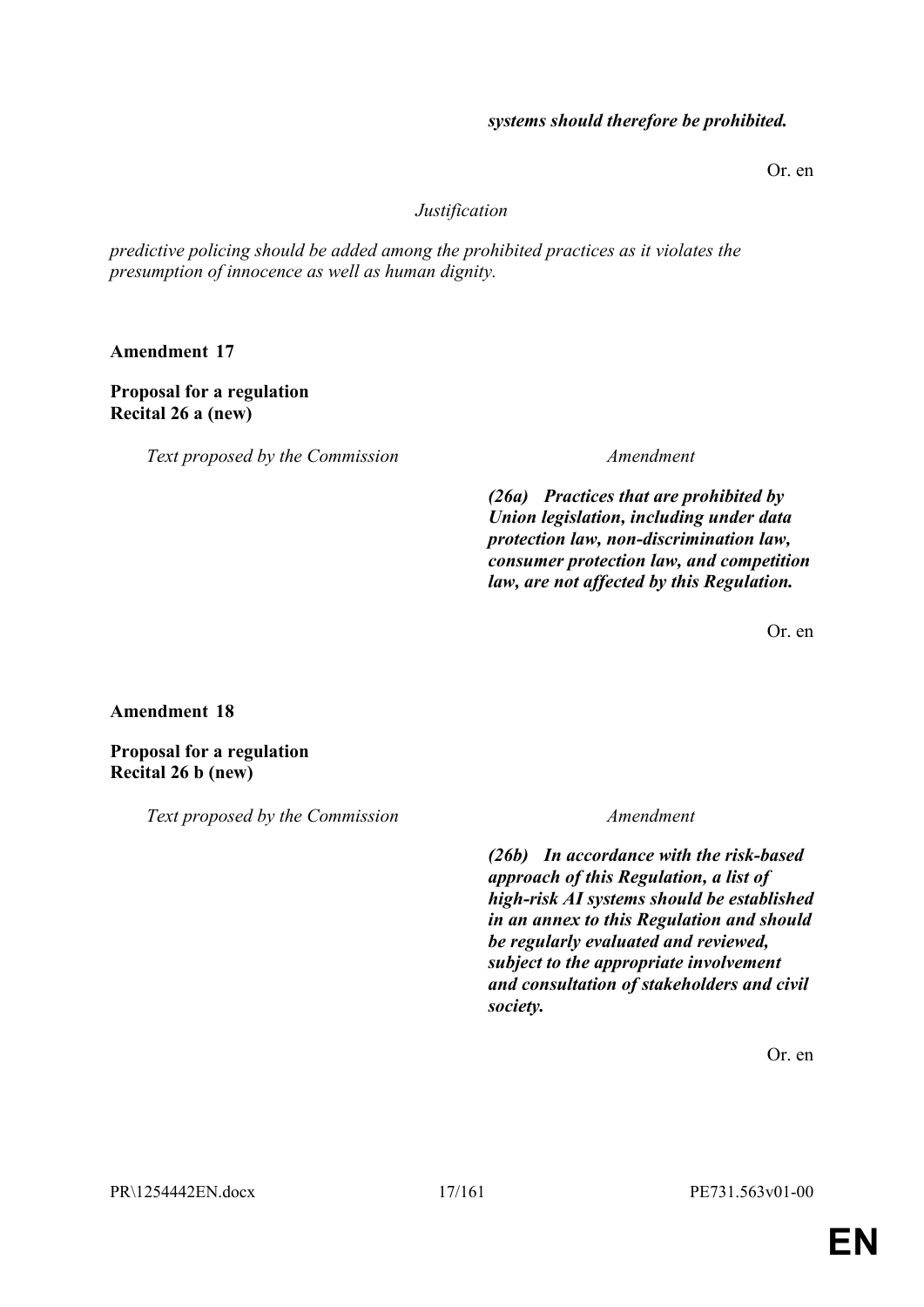# **Amendment 19**

# **Proposal for a regulation Recital 27**

# *Text proposed by the Commission Amendment*

(27) High-risk AI systems should only be placed on the Union market *or* put into service if they comply with certain mandatory requirements. Those requirements should ensure that high-risk AI systems available in the Union or whose output is otherwise used in the Union do not pose unacceptable risks to important Union public interests as recognised and protected by Union law. AI systems identified as high-risk should be limited to those that have a significant harmful impact on the health, safety *and* fundamental rights of persons in the Union and such limitation minimises any potential restriction to international trade, if any.

(27) High-risk AI systems should only be placed on the Union market*,* put into service *or used* if they comply with certain mandatory requirements. Those requirements should ensure that high-risk AI systems available in the Union or whose output is otherwise used in the Union do not pose unacceptable risks to important Union public interests as recognised and protected by Union law *and do not contravene the Union values enshrined in Article 2 TEU*. AI systems identified as high-risk should be limited to those that have a significant harmful impact on the health, safety*, and the* fundamental rights of persons in the Union and such limitation minimises any potential restriction to international trade, if any.

Or. en

# **Amendment 20**

# **Proposal for a regulation Recital 28**

# *Text proposed by the Commission Amendment*

(28) AI systems could produce adverse outcomes to health and safety of persons, in particular when such systems operate as components of products. Consistently with the objectives of Union harmonisation legislation to facilitate the free movement of products in the internal market and to ensure that only safe and otherwise compliant products find their way into the market, it is important that the safety risks that may be generated by a product as a whole due to its digital components,

(28) AI systems could produce adverse outcomes to health and safety of persons, in particular when such systems operate as *safety* components of products. Consistently with the objectives of Union harmonisation legislation to facilitate the free movement of products in the internal market and to ensure that only safe and otherwise compliant products find their way into the market, it is important that the safety *and security* risks that may be generated by a product as a whole due to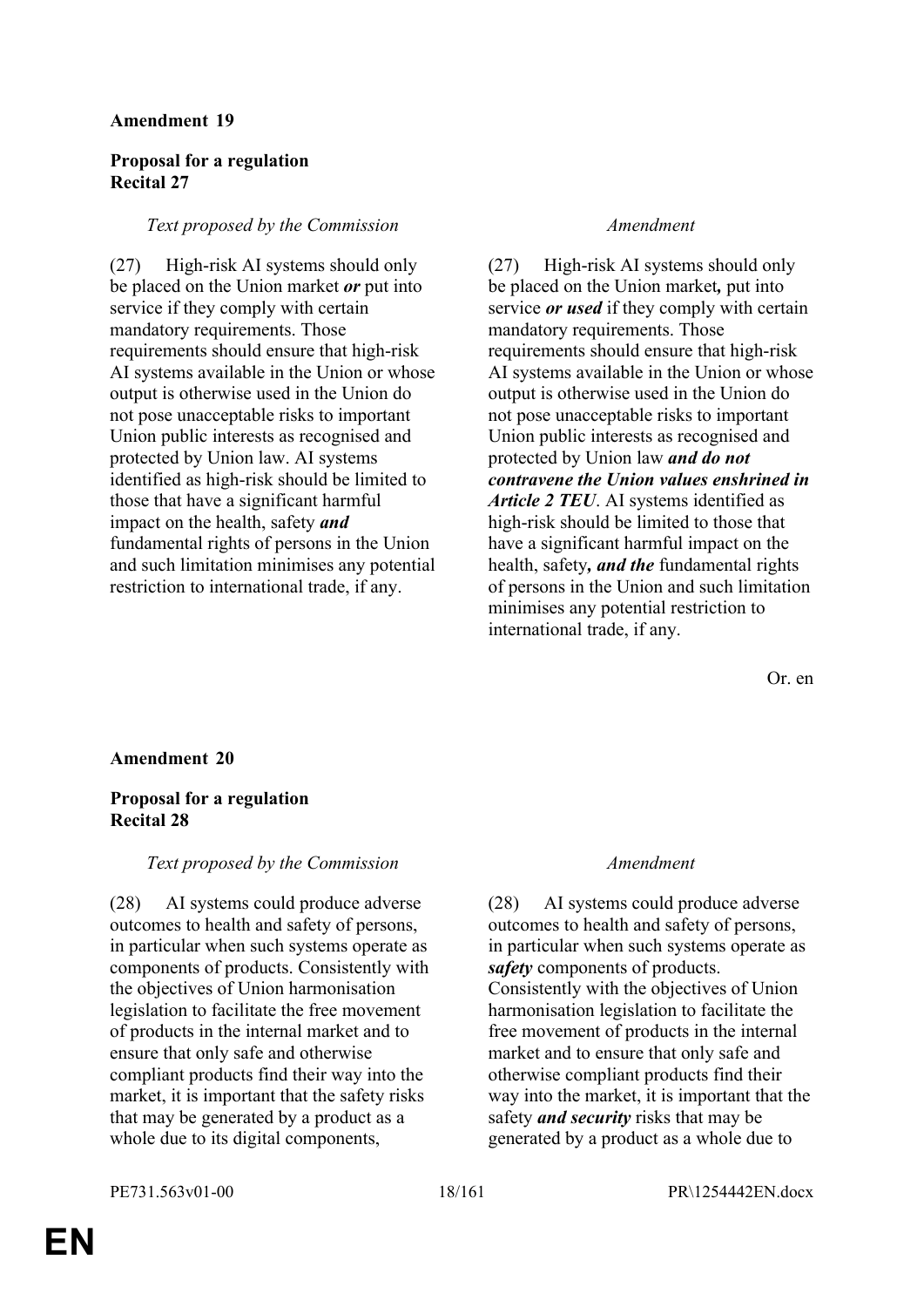including AI systems, are duly prevented and mitigated. For instance, increasingly autonomous robots, whether in the context of manufacturing or personal assistance and care should be able to safely operate and performs their functions in complex environments. Similarly, in the health sector where the stakes for life and health are particularly high, increasingly sophisticated diagnostics systems and systems supporting human decisions should be reliable and accurate. *The extent of the adverse impact caused by the AI system on the fundamental rights protected by the Charter is of particular relevance when classifying an AI system as high-risk. Those rights include the right to human dignity, respect for private and family life, protection of personal data, freedom of expression and information, freedom of assembly and of association, and non-discrimination, consumer protection, workers' rights, rights of persons with disabilities, right to an effective remedy and to a fair trial, right of defence and the presumption of innocence, right to good administration. In addition to those rights, it is important to highlight that children have specific rights as enshrined in Article 24 of the EU Charter and in the United Nations Convention on the Rights of the Child (further elaborated in the UNCRC General Comment No. 25 as regards the digital environment), both of which require consideration of the children's vulnerabilities and provision of such protection and care as necessary for their well-being. The fundamental right to a high level of environmental protection enshrined in the Charter and implemented in Union policies should also be considered when assessing the severity of the harm that an AI system can cause, including in relation to the health and safety of persons.*

its digital components, including AI systems, are duly prevented and mitigated. For instance, increasingly autonomous robots, whether in the context of manufacturing or personal assistance and care should be able to safely operate and performs their functions in complex environments. Similarly, in the health sector where the stakes for life and health are particularly high, increasingly sophisticated diagnostics systems and systems supporting human decisions should be reliable and accurate.

Or. en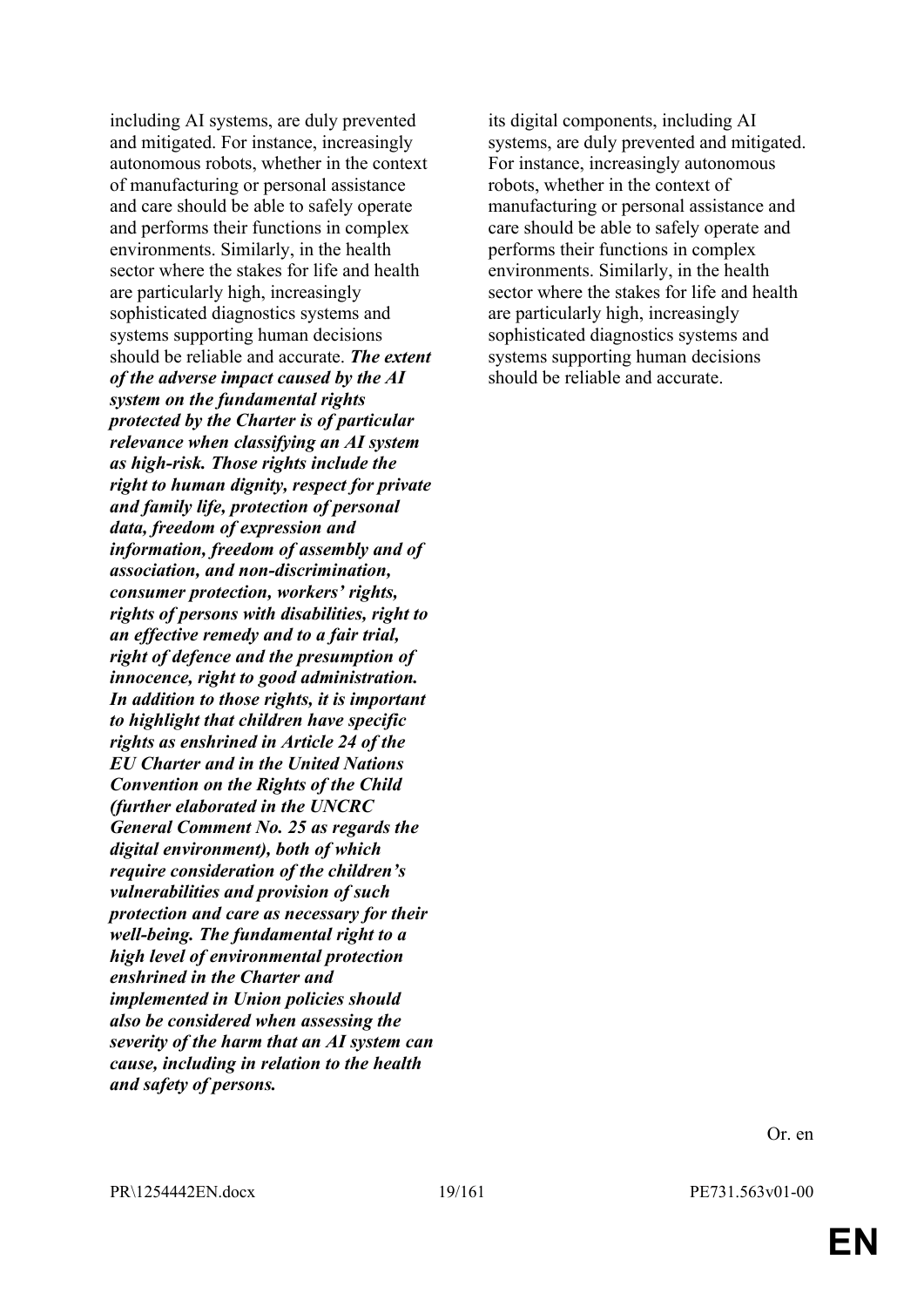# *Justification*

*This recital has been split in two parts to highlight the fundamental rights element.*

### **Amendment 21**

**Proposal for a regulation Recital 28 a (new)**

*Text proposed by the Commission Amendment*

*(28a) The extent of the adverse impact caused by an AI system on the fundamental rights protected by the Charter is of particular relevance when classifying an AI system as high-risk, regardless of the field of application. Those rights include the right to human dignity, respect for private and family life, protection of personal data, freedom of expression and information, freedom of assembly and of association, nondiscrimination, consumer protection, workers' rights, rights of persons with disabilities, the right to an effective remedy and to a fair trial, the presumption of innocence, the right of defence and the right to good administration. In addition to those rights, it is important to highlight that children have specific rights as enshrined in Article 24 of the Charter and in the United Nations Convention on the Rights of the Child, further elaborated in the UNCRC General Comment No 25 as regards the digital environment, both of which require consideration of the children's vulnerabilities and provision of such protection and care as necessary for their well-being. The fundamental right to a high level of environmental protection implemented in Union law and policies and enshrined in the Charter should also be considered when assessing the severity of the harm that an AI system can cause, including in relation to the health and safety of persons.*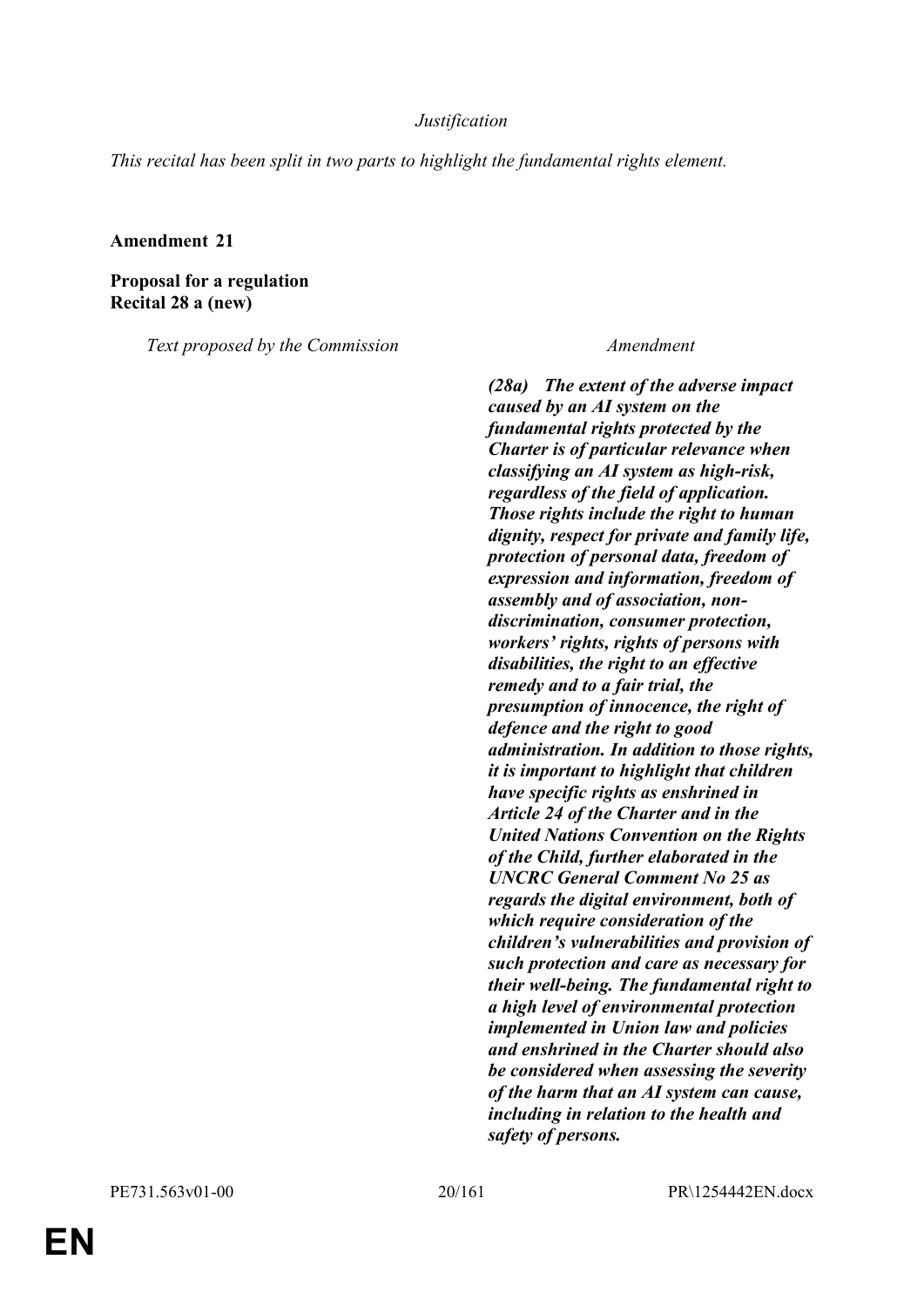# **Amendment 22**

# **Proposal for a regulation Recital 32**

# *Text proposed by the Commission Amendment*

(32) As regards stand-alone AI systems, meaning high-risk AI systems other than those that are safety components of products, or which are themselves products, it is appropriate to classify them as high-risk if, in the light of their intended purpose, they pose a high risk of harm to the health and safety or the fundamental rights of persons, taking into account both the severity of the possible harm and its probability of occurrence and they are used in a number of specifically pre-defined areas specified in *the* Regulation. The identification of those systems is based on the same methodology and criteria envisaged also for any future amendments of the list of high-risk AI systems.

(32) As regards stand-alone AI systems, meaning high-risk AI systems other than those that are safety components of products, or which are themselves products, it is appropriate to classify them as high-risk if, in the light of their intended purpose, they pose a high risk of harm to the health and safety *or* the fundamental rights of *natural* persons *or to the Union values enshrined in Article 2 TEU*, taking into account both the severity of the possible harm and its probability of occurrence and they are used in a number of specifically pre-defined areas specified in *this* Regulation. The identification of those systems is based on the same methodology and criteria envisaged also for any future amendments of the list of high-risk AI systems.

Or. en

### **Amendment 23**

### **Proposal for a regulation Recital 35**

### *Text proposed by the Commission Amendment*

(35) AI systems used in education or vocational training, notably for determining access or assigning persons to educational and vocational training institutions or to evaluate persons on tests as part of or as a precondition for their education should be considered high-risk,

(35) AI systems used in education or vocational training, notably for determining access or assigning persons to educational and vocational training institutions or to evaluate persons on tests as part of or as a precondition for their education should be *classified as*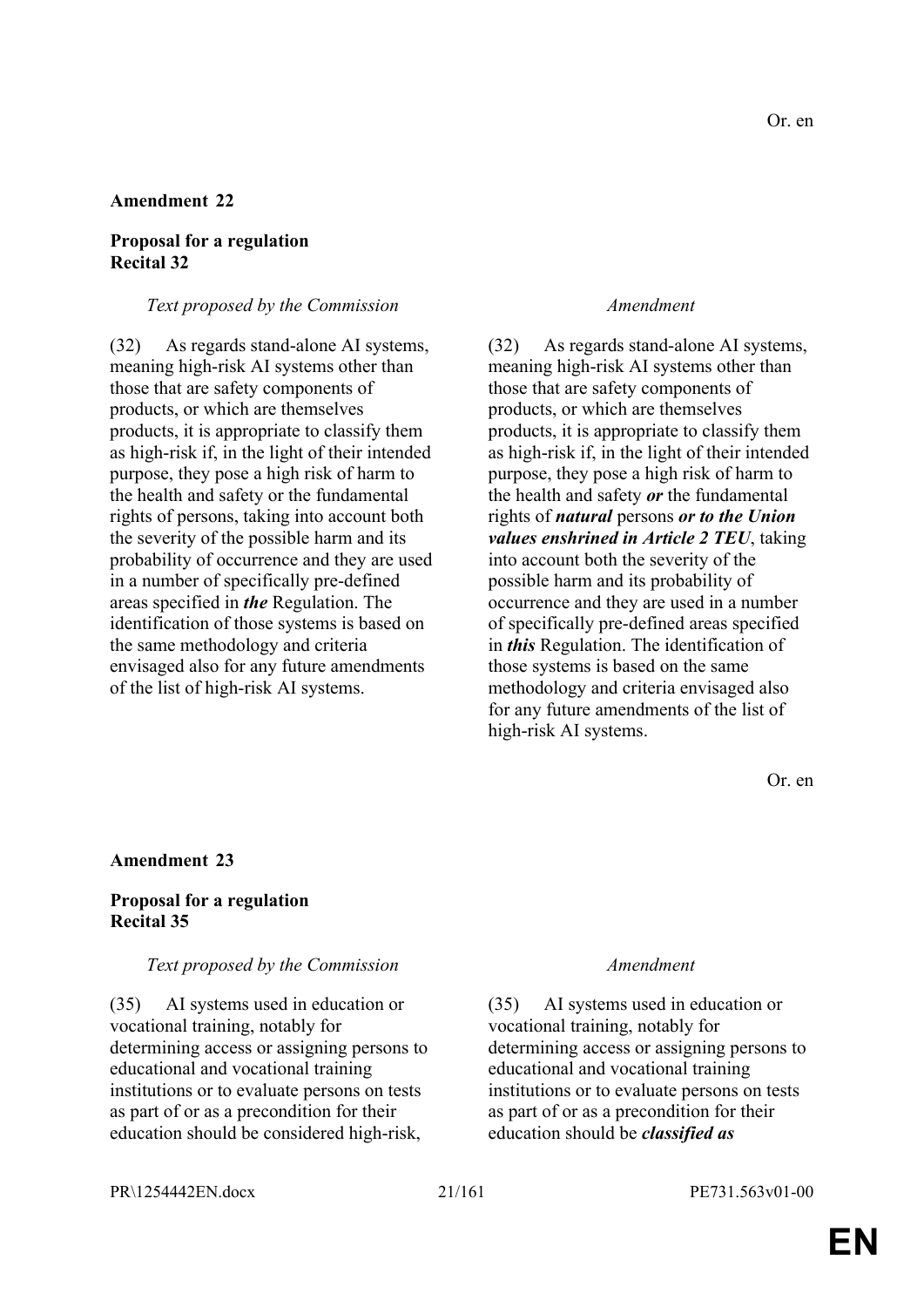since they may determine the educational and professional course of a person's life and therefore affect their ability to secure their livelihood. When improperly designed and used, such systems may violate the right to education and training as well as the right not to be discriminated against and perpetuate historical patterns of discrimination.

considered high-risk *AI systems*, since they may determine the educational and professional course of a person's life and therefore affect their ability to secure their livelihood. When improperly designed and used, such systems may violate the right to education and training as well as the right not to be discriminated against and perpetuate historical patterns of discrimination. *Children, in particular, constitute an especially vulnerable group of people and require additional safeguards. AI systems intended to shape children's development through personalised education or cognitive or emotional development should therefore be classified as high-risk AI systems.* 

Or. en

#### **Amendment 24**

### **Proposal for a regulation Recital 37**

#### *Text proposed by the Commission Amendment*

(37) Another area in which the use of AI systems deserves special consideration is the access to and enjoyment of certain essential private and public services and benefits necessary for people to fully participate in society or to improve one's standard of living. In particular, AI systems used to evaluate the credit score or creditworthiness of natural persons should be classified as high-risk AI systems, since they determine those persons' access to financial resources or essential services such as housing, electricity, and telecommunication services. AI systems used for this purpose may lead to discrimination of persons or groups and perpetuate historical patterns of discrimination, for example based on racial or ethnic origins, disabilities, age, sexual orientation, or create new forms of

(37) Another area in which the use of AI systems deserves special consideration is the access to and enjoyment of certain essential private and public services and benefits necessary for people to fully participate in society or to improve one's standard of living. In particular, AI systems used to evaluate the credit score or creditworthiness of natural persons should be classified as high-risk AI systems, since they determine those persons' access to financial resources or essential services such as housing, electricity, and telecommunication services. AI systems used for this purpose may lead to discrimination of persons or groups and perpetuate historical patterns of discrimination, for example based on racial or ethnic origins, disabilities, age, sexual orientation, or create new forms of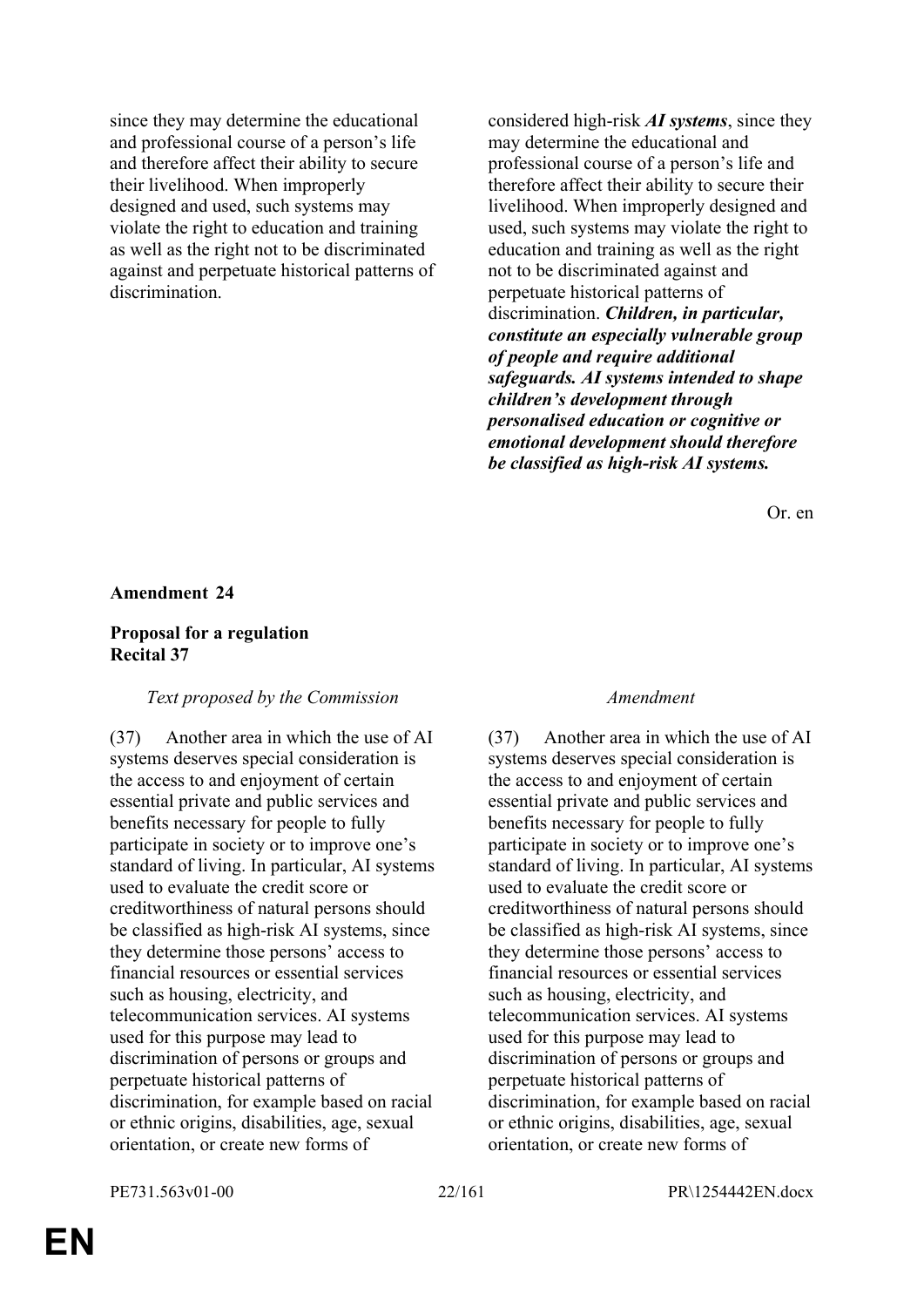discriminatory impacts*. Considering the very limited scale of the impact and the available alternatives on the market, it is appropriate to exempt AI systems for the purpose of creditworthiness assessment and credit scoring when put into service by small-scale providers for their own use*.

Natural persons applying for or receiving public assistance benefits and services from public authorities are typically dependent on those benefits and services and in a vulnerable position in relation to the responsible authorities. If AI systems are used for determining whether such benefits and services should be denied, reduced, revoked or reclaimed by authorities, they may have a significant impact on persons' livelihood and may infringe their fundamental rights, such as the right to social protection, nondiscrimination, human dignity or an effective remedy. Those systems should therefore be classified as high-risk. Nonetheless, this Regulation should not hamper the development and use of innovative approaches in the public administration, which would stand to benefit from a wider use of compliant and safe AI systems, provided that those systems do not entail a high risk to legal and natural persons. Finally, AI systems used to dispatch or establish priority in the dispatching of emergency first response services should also be classified as highrisk since they make decisions in very critical situations for the life and health of persons and their property.

discriminatory impacts. Natural persons applying for or receiving public assistance benefits and services from public authorities are typically dependent on those benefits and services and in a vulnerable position in relation to the responsible authorities. If AI systems are used for determining whether such benefits and services should be denied, reduced, revoked or reclaimed by authorities, they may have a significant impact on persons' livelihood and may infringe their fundamental rights, such as the right to social protection, non-discrimination, human dignity or an effective remedy. Those systems should therefore be classified as high-risk. Nonetheless, this Regulation should not hamper the development and use of innovative approaches in the public administration, which would stand to benefit from a wider use of compliant and safe AI systems, provided that those systems do not entail a high risk to legal and natural persons. Finally, AI systems used to dispatch or establish priority in the dispatching of emergency first response services should also be classified as high-risk since they make decisions in very critical situations for the life and health of persons and their property.

Or. en

# *Justification*

*Small-scale providers should not be exempted, as the impact of biased AI systems to assess credit worthiness can still be relevant on people's lives, regardless of their number.*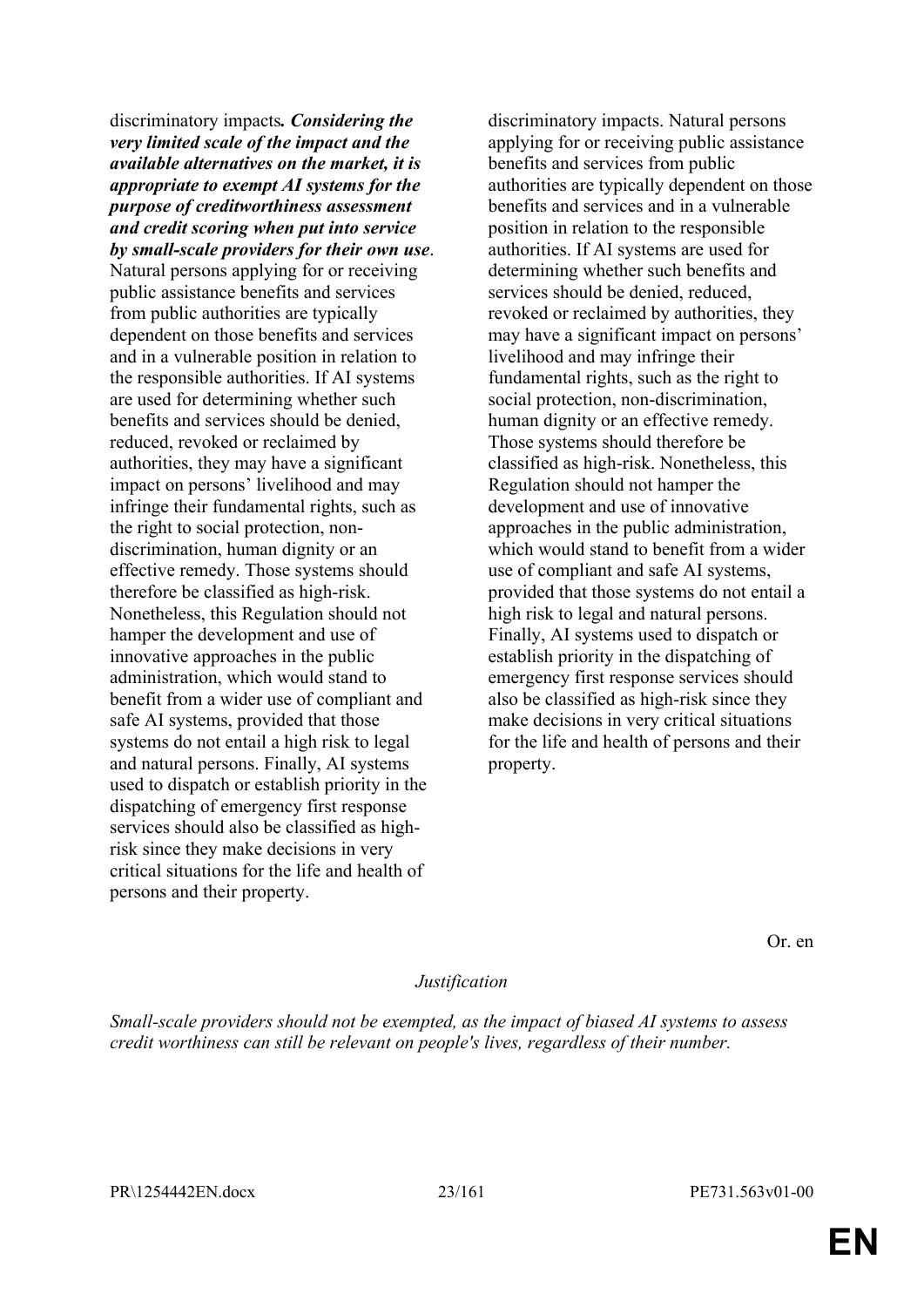### **Amendment 25**

# **Proposal for a regulation Recital 38**

### *Text proposed by the Commission Amendment*

(38) Actions by law enforcement authorities involving certain uses of AI systems are characterised by a significant degree of power imbalance and may lead to surveillance, arrest or deprivation of a natural person's liberty as well as other adverse impacts on fundamental rights guaranteed in the Charter. In particular, if the AI system is not trained with high quality data, does not meet adequate requirements in terms of its accuracy or robustness, or is not properly designed and tested before being put on the market or otherwise put into service, it may single out people in a discriminatory or otherwise incorrect or unjust manner. Furthermore, the exercise of important procedural fundamental rights, such as the right to an effective remedy and to a fair trial as well as the right of defence and the presumption of innocence, could be hampered, in particular, where such AI systems are not sufficiently transparent, explainable and documented. It is therefore appropriate to classify as high-risk a number of AI systems intended to be used in the law enforcement context where accuracy, reliability and transparency is particularly important to avoid adverse impacts, retain public trust and ensure accountability and effective redress. In view of the nature of the activities in question and the risks relating thereto, those high-risk AI systems should include in particular AI systems intended to be used by law enforcement authorities *for individual risk assessments*, polygraphs and similar tools or to detect the emotional state of natural person, to detect 'deep fakes', for the evaluation of the reliability of evidence in criminal proceedings*, for predicting the occurrence or reoccurrence of an actual or potential* 

(38) Actions by law enforcement authorities involving certain uses of AI systems are characterised by a significant degree of power imbalance and may lead to surveillance, arrest or deprivation of a natural person's liberty as well as other adverse impacts on fundamental rights guaranteed in the Charter. In particular, if the AI system is not trained with high quality data, does not meet adequate requirements in terms of its accuracy or robustness, or is not properly designed and tested before being put on the market or otherwise put into service, it may single out people in a discriminatory or otherwise incorrect or unjust manner. Furthermore, the exercise of important procedural fundamental rights, such as the right to an effective remedy and to a fair trial as well as the right of defence and the presumption of innocence, could be hampered, in particular, where such AI systems are not sufficiently transparent, explainable and documented. It is therefore appropriate to classify as high-risk a number of AI systems intended to be used in the law enforcement context where accuracy, reliability and transparency is particularly important to avoid adverse impacts, retain public trust and ensure accountability and effective redress. In view of the nature of the activities in question and the risks relating thereto, those high-risk AI systems should include in particular AI systems intended to be used by law enforcement authorities, polygraphs and similar tools or to detect the emotional state of natural person, to detect 'deep fakes', for the evaluation of the reliability of evidence in criminal proceedings, for profiling in the course of detection, investigation or prosecution of criminal offences, as well as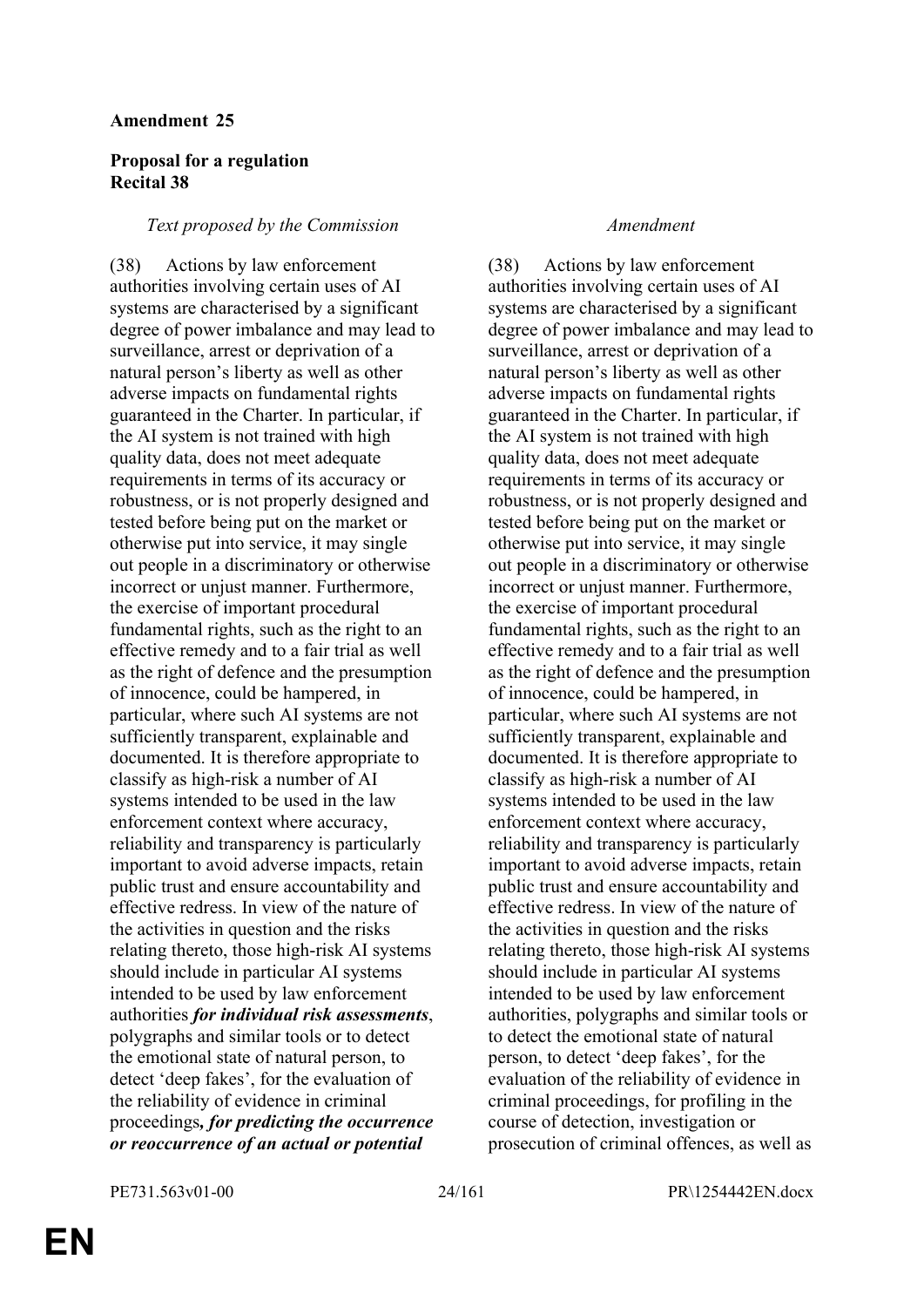*criminal offence based on profiling of natural persons, or assessing personality traits and characteristics or past criminal behaviour of natural persons or groups*, for profiling in the course of detection, investigation or prosecution of criminal offences, as well as for crime analytics regarding natural persons. AI systems specifically intended to be used for administrative proceedings by tax and customs authorities should not be

*considered* high-risk AI systems used by law enforcement authorities for the purposes of prevention, detection, investigation and prosecution of criminal offences.

for crime analytics regarding natural persons. AI systems specifically intended to be used for administrative proceedings by tax and customs authorities should not be *classified as* high-risk AI systems used by law enforcement authorities for the purposes of prevention, detection, investigation and prosecution of criminal offences.

Or. en

# *Justification*

*The use of AI systems for predictive policing should be prohibited, not high-risk.*

### **Amendment 26**

# **Proposal for a regulation Recital 40**

# *Text proposed by the Commission Amendment*

(40) Certain AI systems intended for the administration of justice and democratic processes should be classified as high-risk, considering their potentially significant impact on democracy, rule of law, individual freedoms as well as the right to an effective remedy and to a fair trial. In particular, to address the risks of potential biases, errors and opacity, it is appropriate to qualify as high-risk AI systems intended to assist judicial authorities in researching and interpreting facts and the law and in applying the law to a concrete set of facts. Such qualification should not extend, however, to AI systems intended for purely ancillary administrative activities that do not affect the actual administration of

(40) Certain AI systems intended for the administration of justice and democratic processes should be classified as high-risk, considering their potentially significant impact on democracy, rule of law, individual freedoms as well as the right to an effective remedy and to a fair trial. In particular, to address the risks of potential biases, errors and opacity, it is appropriate to qualify as high-risk AI systems intended to assist judicial authorities in researching and interpreting facts and the law and in applying the law to a concrete set of facts. Such qualification should not extend, however, to AI systems intended for purely ancillary administrative activities that do not affect the actual administration of

PR\1254442EN.docx 25/161 PE731.563v01-00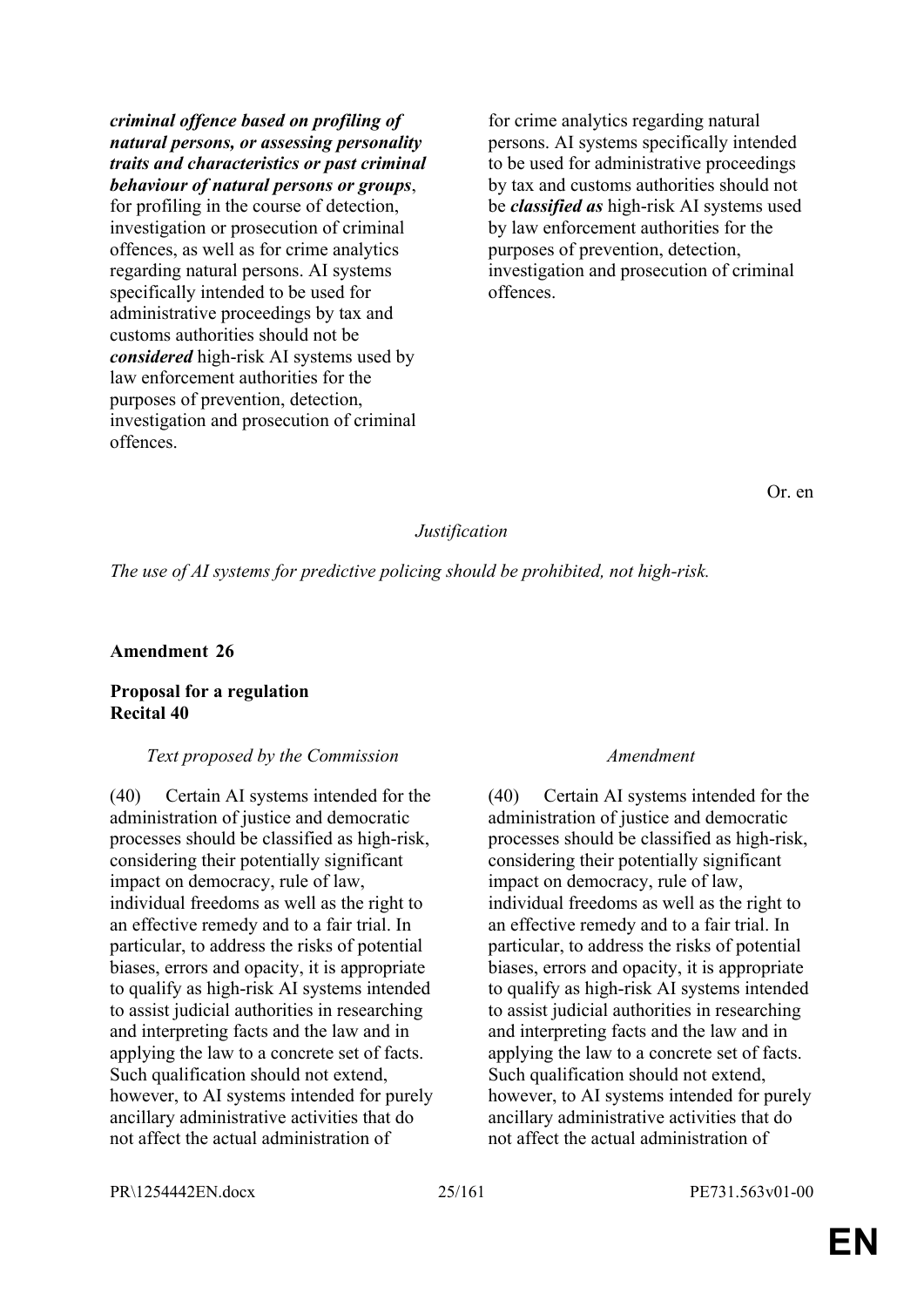justice in individual cases, such as anonymisation or pseudonymisation of judicial decisions, documents or data, communication between personnel, administrative tasks or allocation of resources.

justice in individual cases, such as anonymisation or pseudonymisation of judicial decisions, documents or data, communication between personnel, administrative tasks or allocation of resources. *In order to address the risks to the right to vote enshrined in Article 39 of the Charter of undue external interference, and of disproportionate effects on democratic processes, democracy, and the rule of law, AI systems used in political campaigns to influence the votes of natural persons in local, national or European Parliament elections or for the purpose of vote counting and processing in such elections should be classified as high-risk AI systems.*

Or. en

### *Justification*

*To align with the additions in the Justice and Democracy area in Annex III.*

#### **Amendment 27**

**Proposal for a regulation Recital 40 a (new)**

*Text proposed by the Commission Amendment*

*(40a) Certain AI systems should at the same time be subject to transparency requirements and be classified as highrisk AI systems, given their potential to deceive and cause both individual and societal harm. In particular, AI systems that generate deep fakes representing existing persons have the potential to both manipulate the natural persons that are exposed to those deep fakes and harm the persons they are representing or misrepresenting, while AI systems that, based on limited human input, generate complex text such as news articles, opinion articles, novels, scripts, and*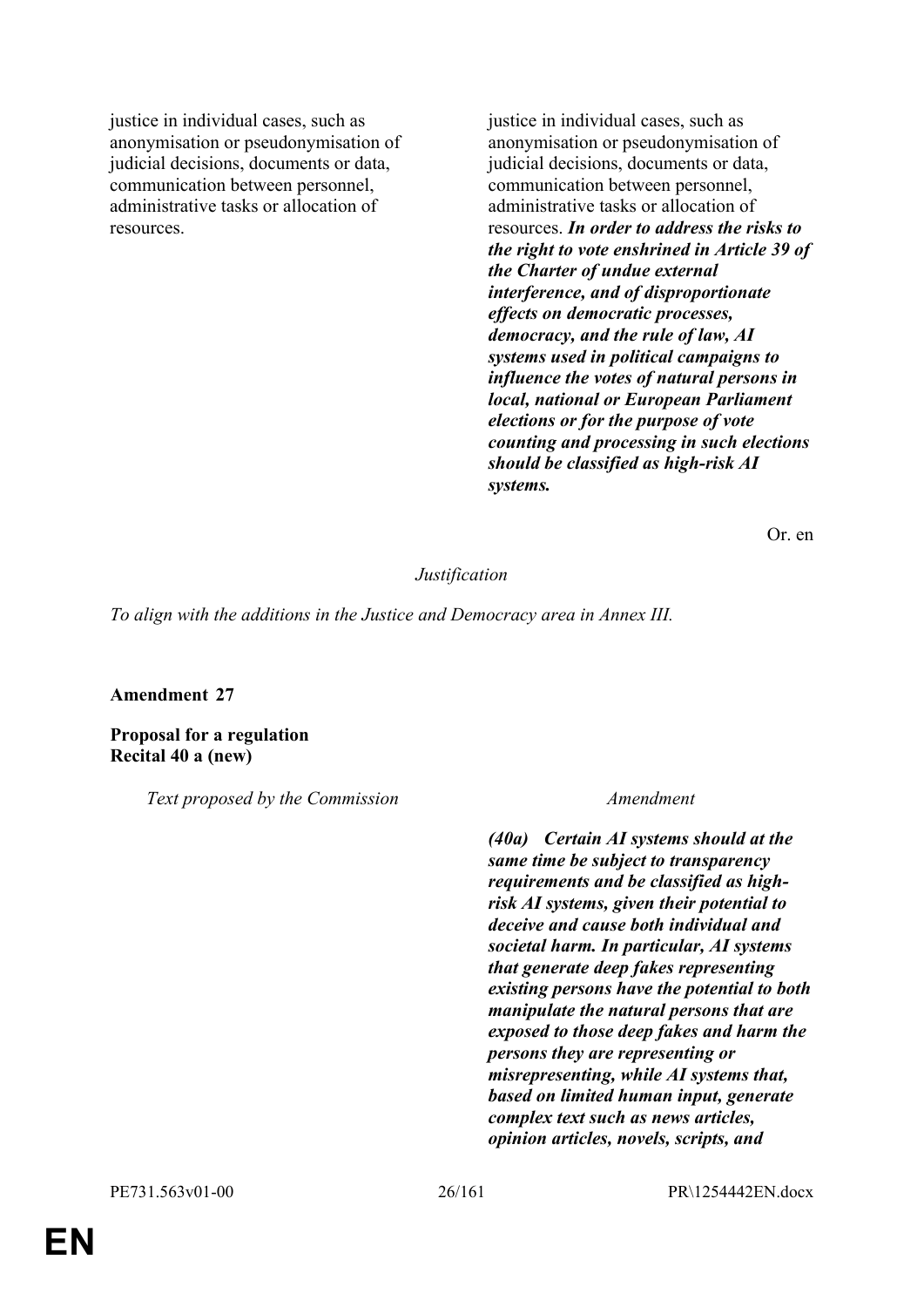*scientific articles ("AI authors") have the potential to manipulate, deceive, or to expose natural persons to built-in biases or inaccuracies.*

Or. en

# **Amendment 28**

# **Proposal for a regulation Recital 41**

#### *Text proposed by the Commission Amendment*

(41) The fact that an AI system is classified *as* high risk under this Regulation should not be interpreted as indicating that the use of the system is necessarily lawful under other acts of Union law or under national law compatible with Union law, such as on the protection of personal data, on the use of polygraphs and similar tools or other systems to detect the emotional state of natural persons. Any such use should continue to occur solely in accordance with the applicable requirements resulting from the Charter and from the applicable acts of secondary Union law and national law. This Regulation should not be understood as providing for the legal ground for processing of personal data, including special categories of personal data*, where relevant*.

(41) The fact that an AI system is classified *a* high risk *AI system* under this Regulation should not be interpreted as indicating that the use of the system is necessarily lawful under other acts of Union law or under national law compatible with Union law, such as on the protection of personal data, on the use of polygraphs and similar tools or other systems to detect the emotional state of natural persons. Any such use should continue to occur solely in accordance with the applicable requirements resulting from the Charter and from the applicable acts of secondary Union law and national law. This Regulation should not be understood as providing for the legal ground for processing of personal data, including special categories of personal data.

Or. en

#### **Amendment 29**

### **Proposal for a regulation Recital 44**

*Text proposed by the Commission Amendment*

(44) High data quality is essential for the (44) High data quality is essential for the

PR\1254442EN.docx 27/161 PE731.563v01-00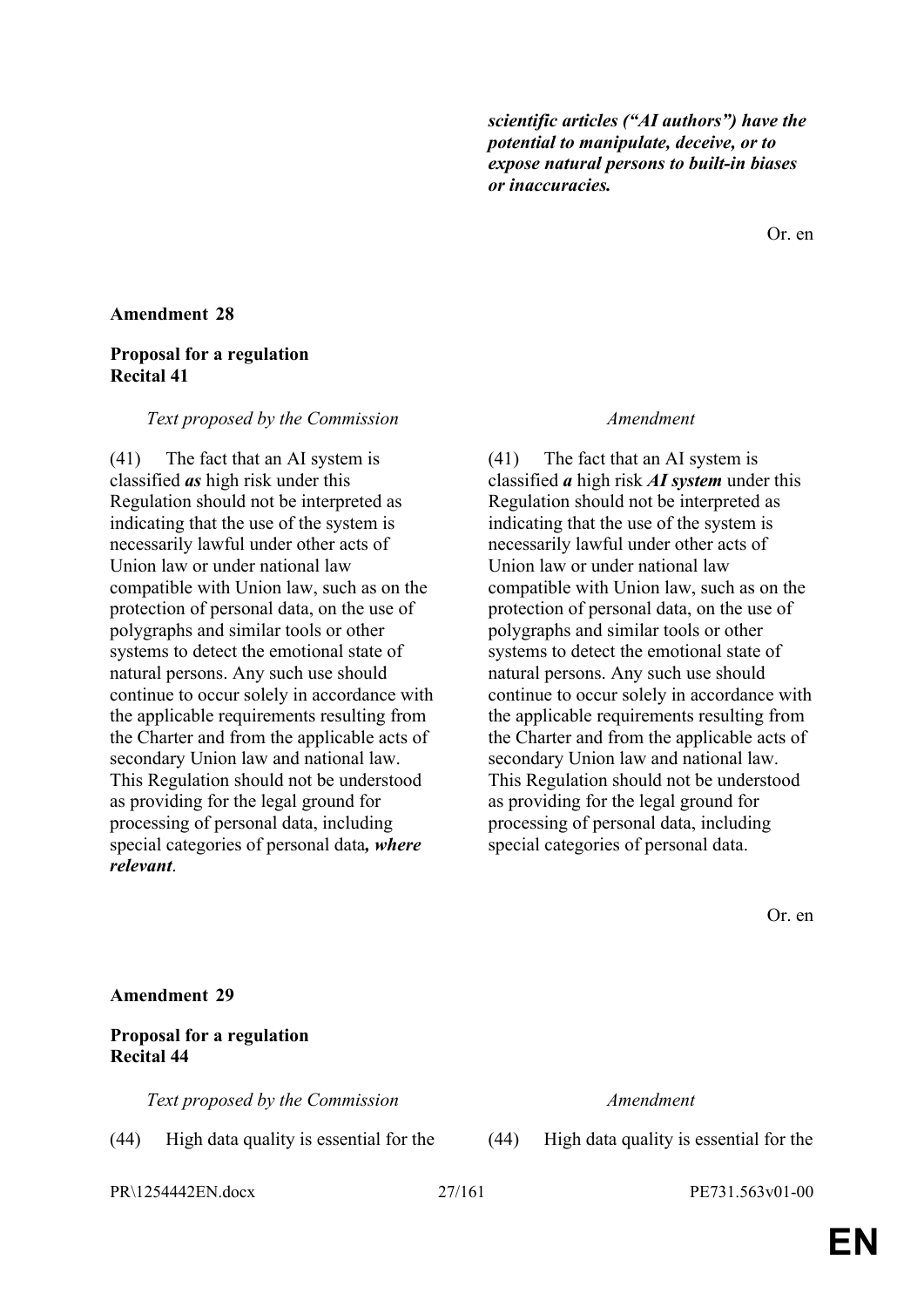performance of many AI systems, especially when techniques involving the training of models are used, with a view to ensure that the high-risk AI system performs as intended and safely and it does not become the source of discrimination prohibited by Union law. High quality training, validation and testing data sets require the implementation of appropriate data governance and management practices. Training, validation and testing data sets should be sufficiently relevant, representative *and* free of errors and complete in view of the intended purpose of the system. They should also have the appropriate statistical properties, including as regards the persons or groups of persons on which the high-risk AI system is intended to be used. In particular, training, validation and testing *data sets* should take into account, to the extent required in the light of their intended purpose, the features, characteristics or elements that are particular to the specific geographical, behavioural or functional setting or context within which the AI system is intended to be used. *In order to protect the right of others from the discrimination that might result from the bias in AI systems, the providers shouldbe able to process also special categories of personal data, as a matter of substantial public interest, in order to ensure the bias monitoring, detection and correction in relation to high-risk AI systems.*

performance of many AI systems, especially when techniques involving the training of models are used, with a view to ensure that the high-risk AI system performs as intended and safely and it does not become the source of discrimination prohibited by Union law. High quality training, validation and testing data sets require the implementation of appropriate data governance and management practices. Training, validation and testing data sets should be sufficiently relevant, representative*, up-to-date and, to the best extent possible,* free of errors and *as* complete *as possible,* in view of the intended purpose *or reasonably foreseeable uses* of the system. They should also have the appropriate statistical properties, including as regards the persons or groups of persons on which the high-risk AI system is intended *or reasonably foreseeable* to be used. In particular, training, validation and testing *datasets* should take into account, to the extent required in the light of their intended purpose *or reasonably foreseeable uses*, the features, characteristics or elements that are particular to the specific geographical, *cultural,* behavioural or functional setting or context within which the AI system is intended to be used *or within which its use is reasonably foreseeable*.

Or. en

*Justification*

*alignment with the changes in art. 10*

**Amendment 30**

**Proposal for a regulation Recital 45 a (new)**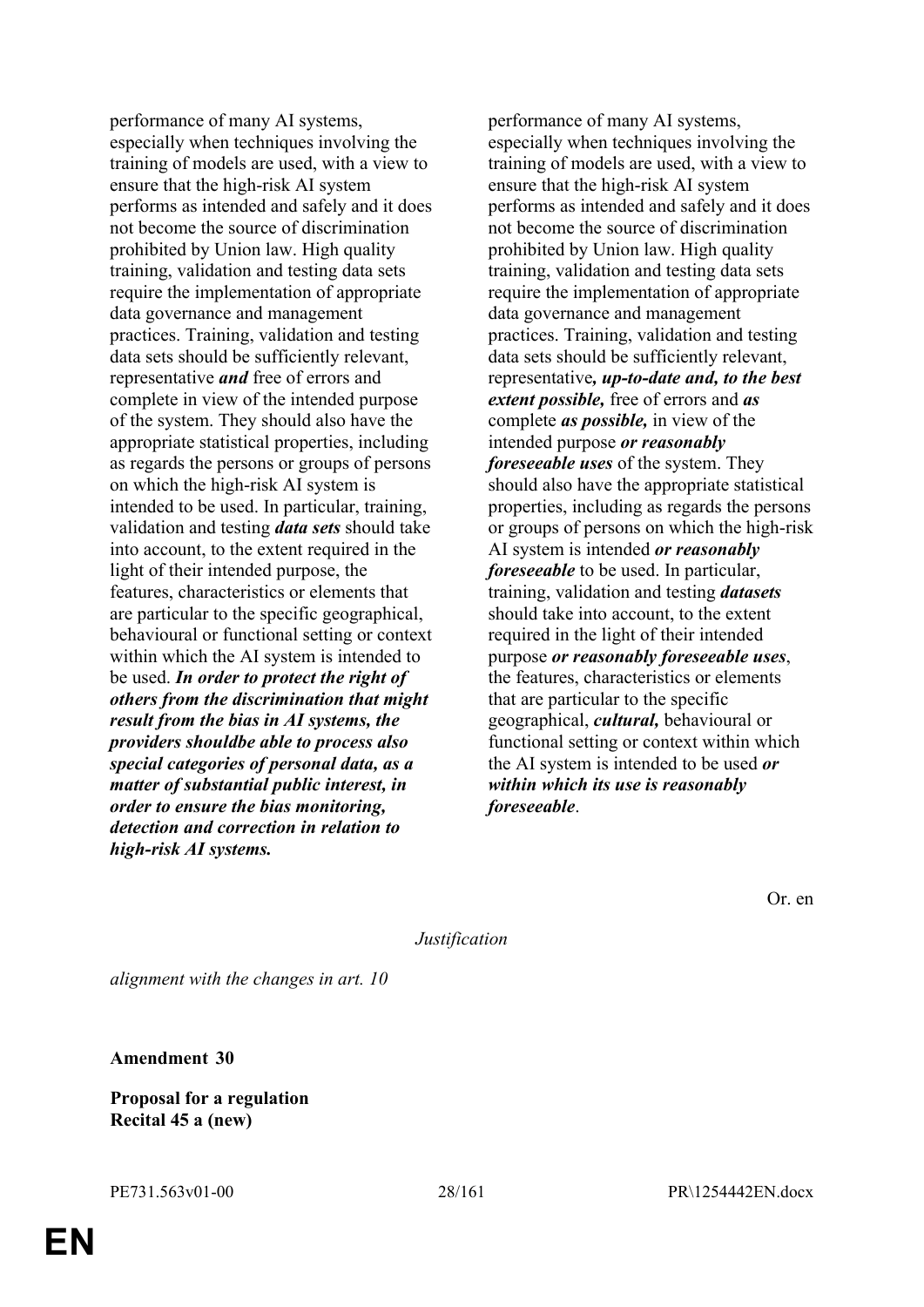*Text proposed by the Commission Amendment*

*(45a) The right to privacy and to data protection must be guaranteed throughout the entire lifecycle of the AI system. In this regard, the principles of data minimisation and data protection by design and by default, as set out in Union data protection law, are essential when the processing of data involves significant risks to the fundamental rights of individuals. Providers and users of AI systems should implement state-of-the-art technical and organisational measures in order to protect those rights. Such measures should include not only anonymisation and encryption, but also the use of increasingly available technology that permits algorithms to be brought to the data and allows valuable insights to be derived without the transmission between parties or unnecessary copying of the raw or structured data themselves.*

Or. en

### *Justification*

*alignment with the changes in article 10.*

**Amendment 31**

### **Proposal for a regulation Recital 45 b (new)**

*Text proposed by the Commission Amendment*

*(45b) Providers may not always be able to access the datasets needed to develop high-risk AI systems, such as when the datasets are in the exclusive possession of the user while the provider only provides the tools and the techniques to the user in order to develop the AI system. In such circumstances, the provider cannot*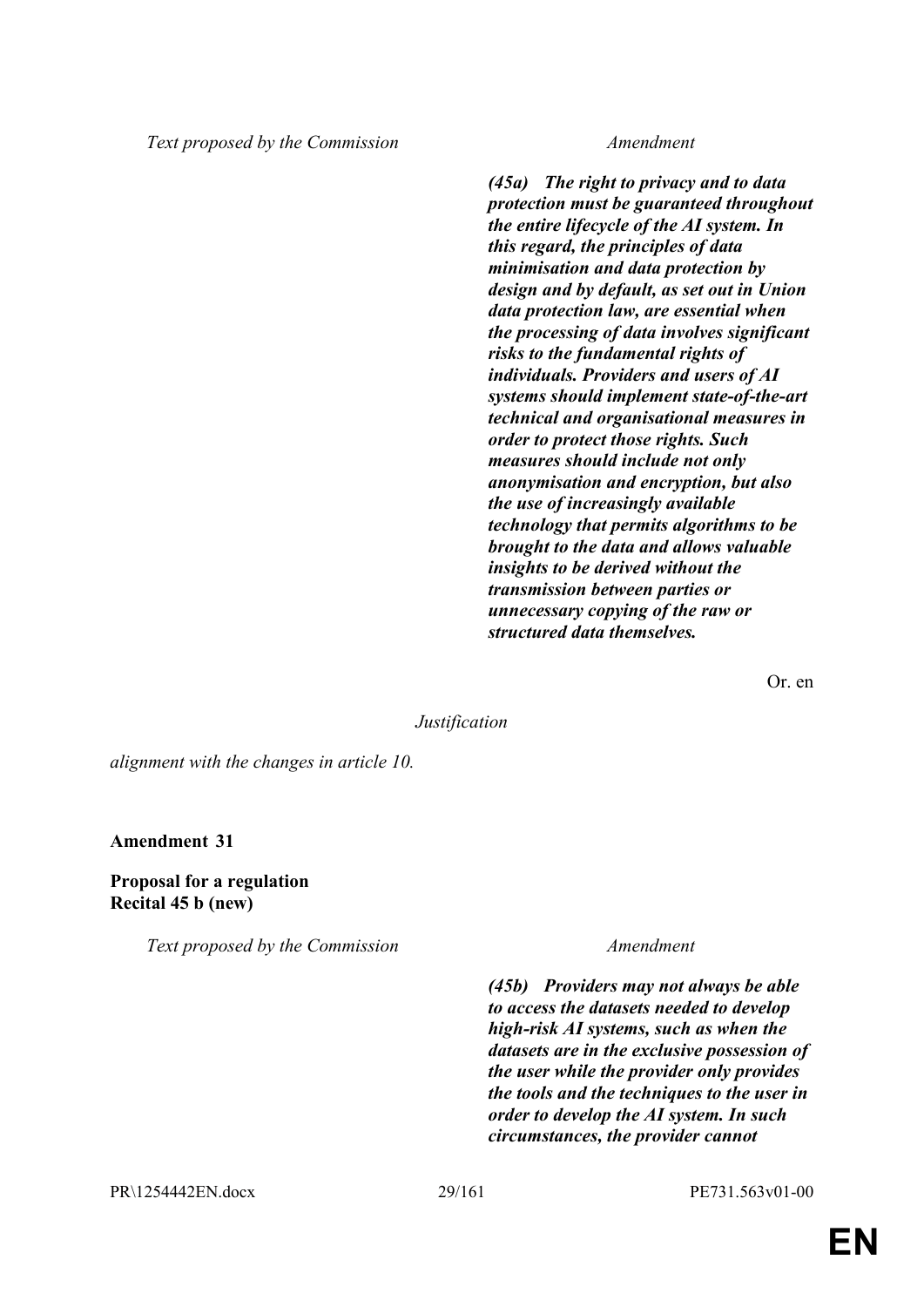*objectively comply with the requirements and obligations on the quality of datasets laid down in this Regulation. Such obligations should therefore be fulfilled by the user, on the basis of an agreement between the provider and the user.*

Or. en

#### *Justification*

*Alignment with the changes in article 10.*

**Amendment 32**

# **Proposal for a regulation Recital 56**

#### *Text proposed by the Commission Amendment*

(56) To enable enforcement of this Regulation and create a level-playing field for operators, and taking into account the different forms of making available of digital products, it is important to ensure that, under all circumstances, a person established in the Union can provide authorities with all the necessary information on the compliance of an AI system. Therefore, prior to making their AI systems available in the Union, *where an importer cannot be identified,* providers established outside the Union shall, by written mandate, appoint an authorised representative established in the Union.

(56) To enable enforcement of this Regulation and create a level-playing field for operators, and taking into account the different forms of making available of digital products, it is important to ensure that, under all circumstances, a person established in the Union can provide authorities with all the necessary information on the compliance of an AI system. Therefore, prior to making their AI systems available in the Union, providers established outside the Union shall, by written mandate, appoint an authorised representative established in the Union.

Or. en

*Justification*

*Alignment with article 25.1.*

**Amendment 33**

#### **Proposal for a regulation Recital 61**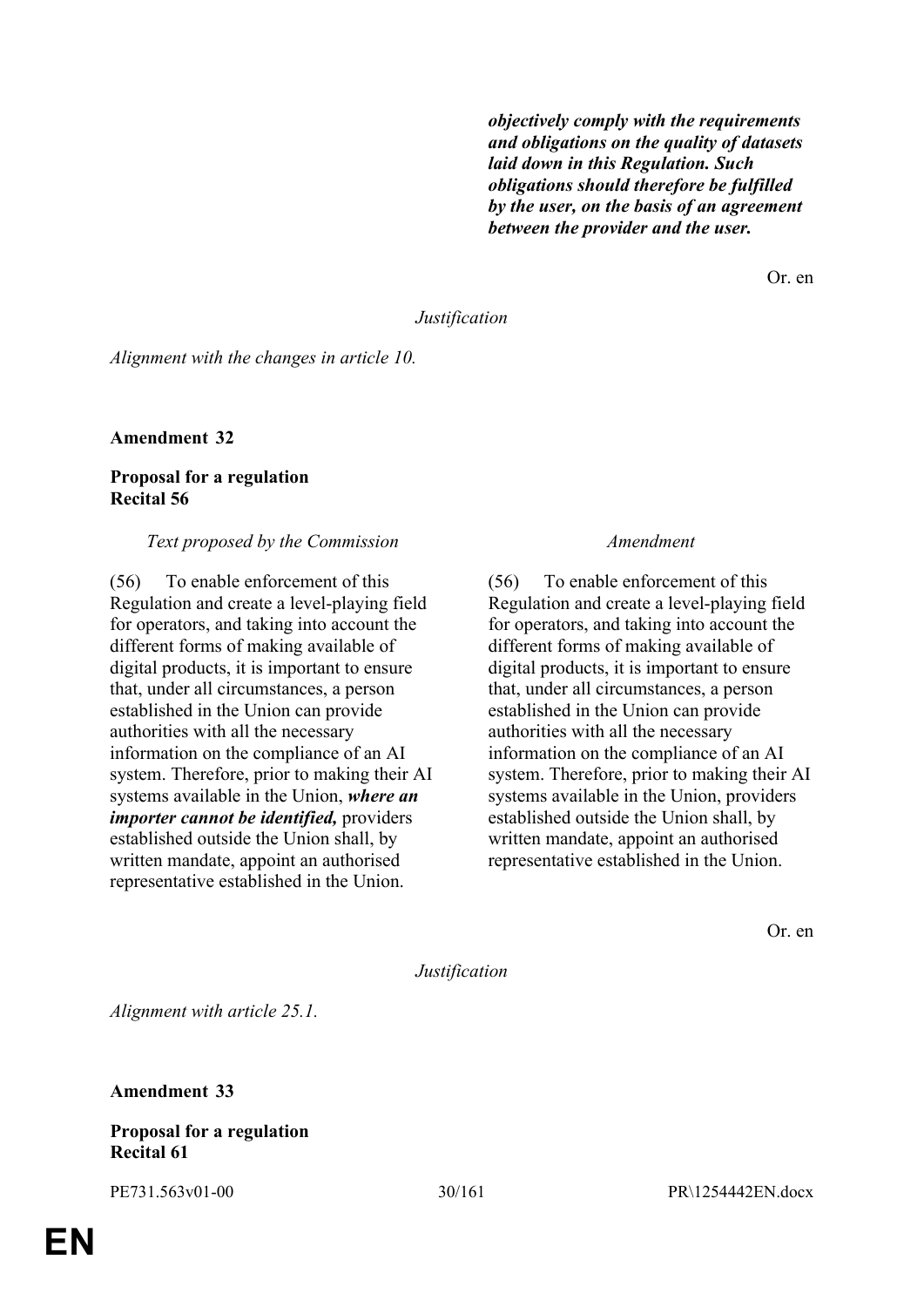# *Text proposed by the Commission Amendment*

(61) Standardisation should play a key role to provide technical solutions to providers to ensure compliance with this Regulation. Compliance with harmonised standards as defined in Regulation (EU) No 1025/2012 of the European Parliament and of the Council<sup>54</sup> should be a means for providers to demonstrate conformity with the requirements of this Regulation. *However*, the Commission could adopt common technical specifications *in areas where no harmonised standards exist or where they are insufficient*.

 $\mathcal{L}_\text{max}$  , and the contract of the contract of the contract of the contract of the contract of the contract of

(61) Standardisation should play a key role to provide technical solutions to providers to ensure compliance with this Regulation. Compliance with harmonised standards as defined in Regulation (EU) No 1025/2012 of the European Parliament and of the Council<sup>54</sup> should be a means for providers to demonstrate conformity with the requirements of this Regulation. *To ensure the effectiveness of standards and standardisation as policy tools for the Union, and considering the importance of standards for the competitiveness of undertakings and for ensuring conformity with the requirements of this Regulation, it is necessary to ensure a balanced representation of interests by encouraging the participation of all relevant stakeholders in the development of standards. In areas where no harmonised standards exist or where the standards are insufficient*, the Commission could adopt common technical specifications.

Or. en

# *Justification*

*Alignment with the changes in article 40.*

PR\1254442EN.docx 31/161 PE731.563v01-00

<sup>54</sup> Regulation (EU) No 1025/2012 of the European Parliament and of the Council of 25 October 2012 on European standardisation, amending Council Directives 89/686/EEC and 93/15/EEC and Directives 94/9/EC, 94/25/EC, 95/16/EC, 97/23/EC, 98/34/EC, 2004/22/EC, 2007/23/EC, 2009/23/EC and 2009/105/EC of the European Parliament and of the Council and repealing Council Decision 87/95/EEC and Decision No 1673/2006/EC of the European Parliament and of the Council (OJ L 316, 14.11.2012, p. 12).

<sup>54</sup> Regulation (EU) No 1025/2012 of the European Parliament and of the Council of 25 October 2012 on European standardisation, amending Council Directives 89/686/EEC and 93/15/EEC and Directives 94/9/EC, 94/25/EC, 95/16/EC, 97/23/EC, 98/34/EC, 2004/22/EC, 2007/23/EC, 2009/23/EC and 2009/105/EC of the European Parliament and of the Council and repealing Council Decision 87/95/EEC and Decision No 1673/2006/EC of the European Parliament and of the Council (OJ L 316, 14.11.2012, p. 12).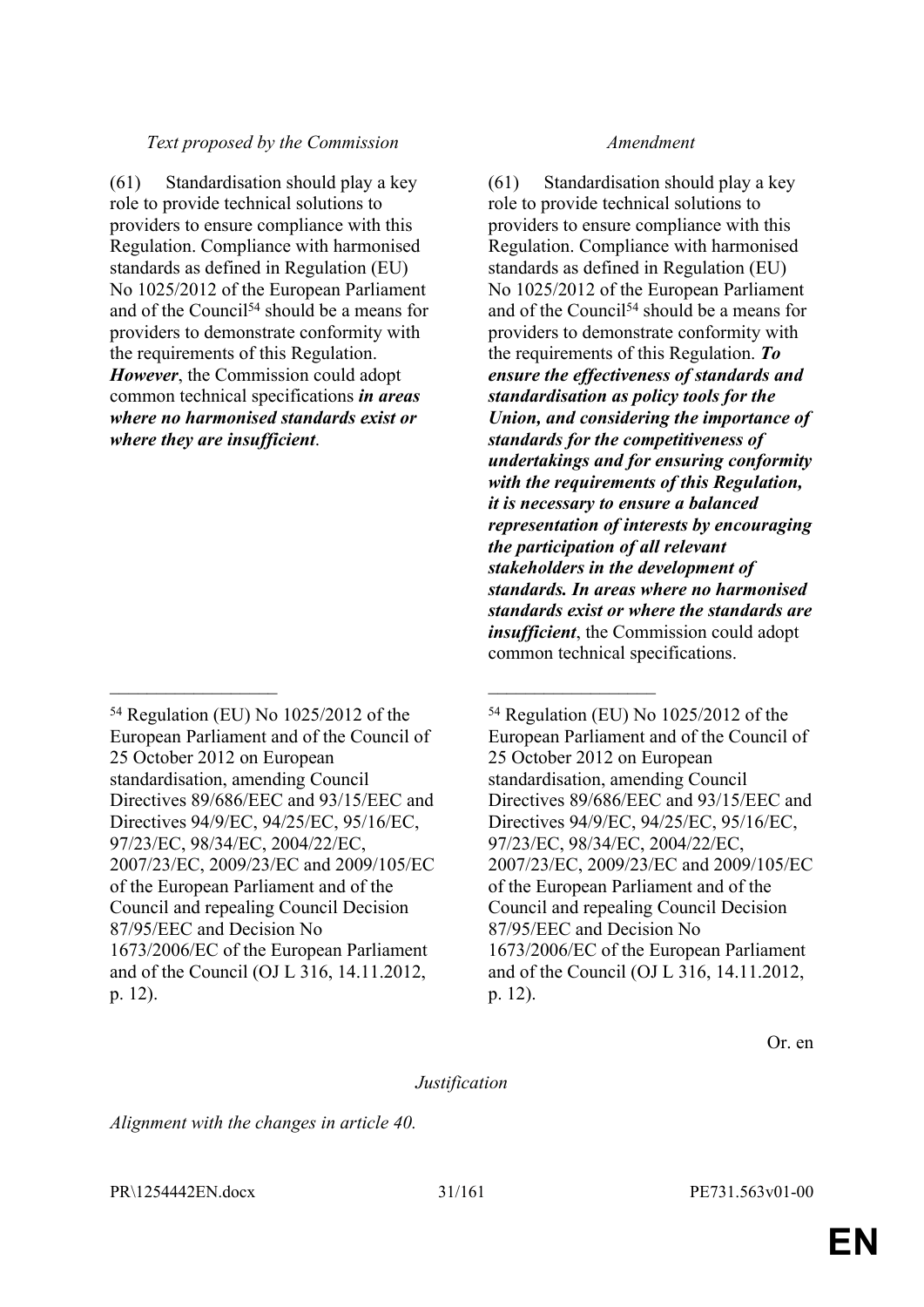# **Amendment 34**

### **Proposal for a regulation Recital 68**

*Text proposed by the Commission Amendment*

*(68) Under certain conditions, rapid availability of innovative technologies may be crucial for health and safety of persons and for society as a whole. It is thus appropriate that under exceptional reasons of public security or protection of life and health of natural persons and the protection of industrial and commercial property, Member States could authorise the placing on the market or putting into service of AI systems which have not undergone a conformity assessment.*

*deleted*

Or. en

*Justification*

*alignment with the deletion of article 47.*

# **Amendment 35**

# **Proposal for a regulation Recital 69**

# *Text proposed by the Commission Amendment*

(69) In order to facilitate the work of the Commission and the Member States in the artificial intelligence field as well as to increase the transparency towards the public, providers of high-risk AI systems other than those related to products falling within the scope of relevant existing Union harmonisation legislation, should be required to register their high-risk AI system in a EU database, to be established and managed by the Commission. The Commission should be the controller of that database, in accordance with

(69) In order to facilitate the work of the Commission and the Member States in the artificial intelligence field as well as to increase the transparency towards the public, providers of high-risk AI systems other than those related to products falling within the scope of relevant existing Union harmonisation legislation, should be required to register their high-risk AI system in a EU database, to be established and managed by the Commission. *Users who are public authorities or Union institutions, bodies, offices and agencies* 

PE731.563v01-00 32/161 PR\1254442EN.docx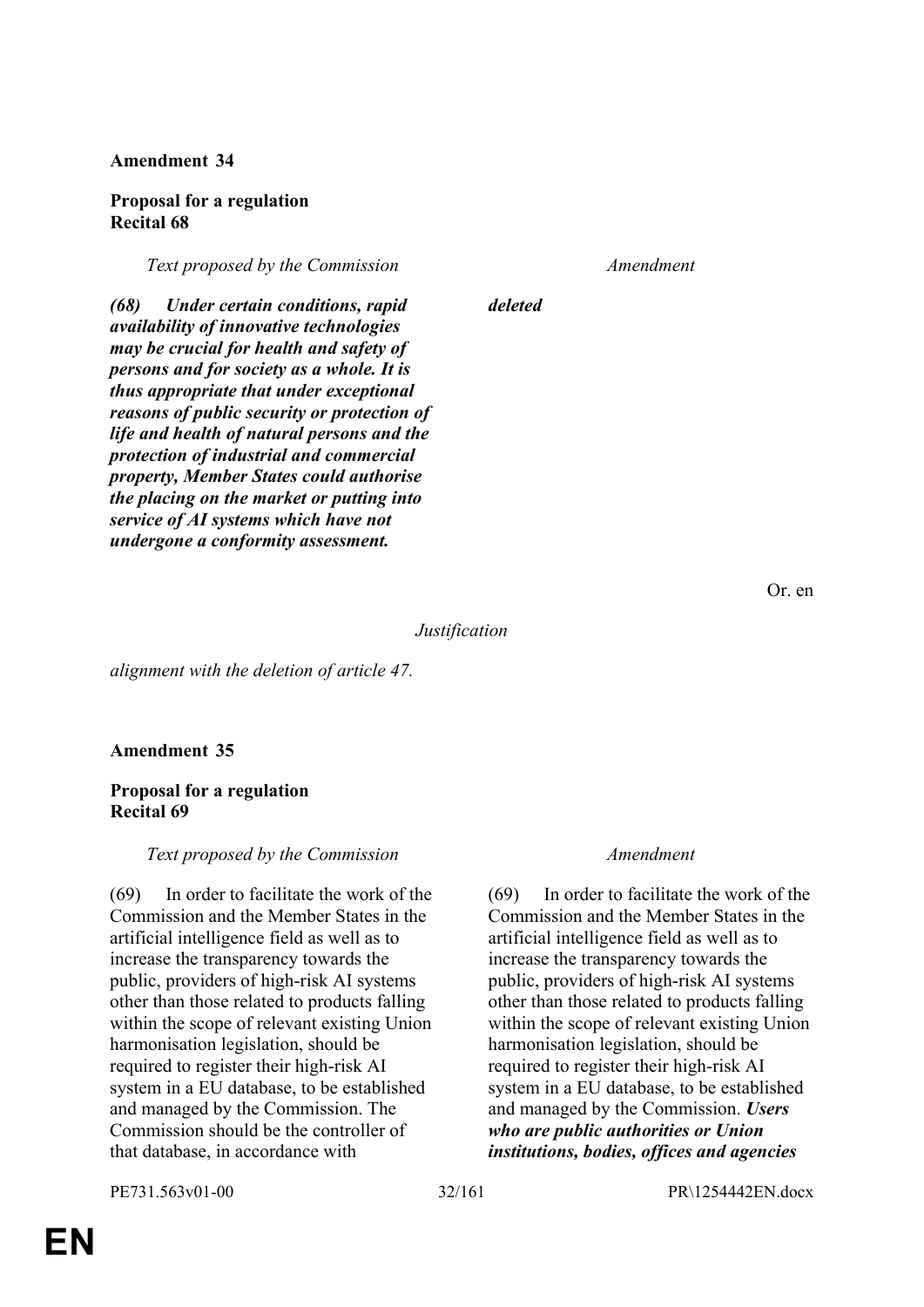Regulation (EU) 2018/1725 of the European Parliament and of the Council<sup>55</sup>. In order to ensure the full functionality of the database, when deployed, the procedure for setting the database should include the elaboration of functional specifications by the Commission and an independent audit report.

<sup>55</sup> Regulation (EU) 2016/679 of the European Parliament and of the Council of 27 April 2016 on the protection of natural persons with regard to the processing of personal data and on the free movement of such data, and repealing Directive 95/46/EC (General Data Protection Regulation) (OJ L 119, 4.5.2016, p. 1).

*or users acting on their behalf should also register in the EU database before putting into service or using a high-risk AI system.* The Commission should be the controller of that database, in accordance with Regulation (EU) 2018/1725 of the European Parliament and of the Council<sup>55</sup>. In order to ensure the full functionality of the database, when deployed, the procedure for setting the database should include the elaboration of functional specifications by the Commission and an independent audit report.

<sup>55</sup> Regulation (EU) 2016/679 of the European Parliament and of the Council of 27 April 2016 on the protection of natural persons with regard to the processing of personal data and on the free movement of such data, and repealing Directive 95/46/EC (General Data Protection Regulation) (OJ L 119, 4.5.2016, p. 1).

Or. en

*Justification*

 $\mathcal{L}_\text{max}$  and  $\mathcal{L}_\text{max}$  and  $\mathcal{L}_\text{max}$  and  $\mathcal{L}_\text{max}$ 

*To match changes in article 51.*

**Amendment 36**

# **Proposal for a regulation Recital 76**

*Text proposed by the Commission Amendment*

(76) In order to facilitate a smooth, effective and *harmonised* implementation of this Regulation a European Artificial Intelligence Board should be established. The Board should be responsible *for a* number of advisory tasks, including issuing opinions, recommendations, advice or guidance on matters related to the implementation of this Regulation, including on technical specifications or

(76) In order to facilitate a smooth, effective and *consistent* implementation of this Regulation *and to prevent the fragmentation of the internal market,* a European Artificial Intelligence Board should be established*.* The Board should be responsible *for a* number of advisory tasks, including issuing opinions, recommendations, advice or guidance on matters related to the implementation of

PR\1254442EN.docx 33/161 PE731.563v01-00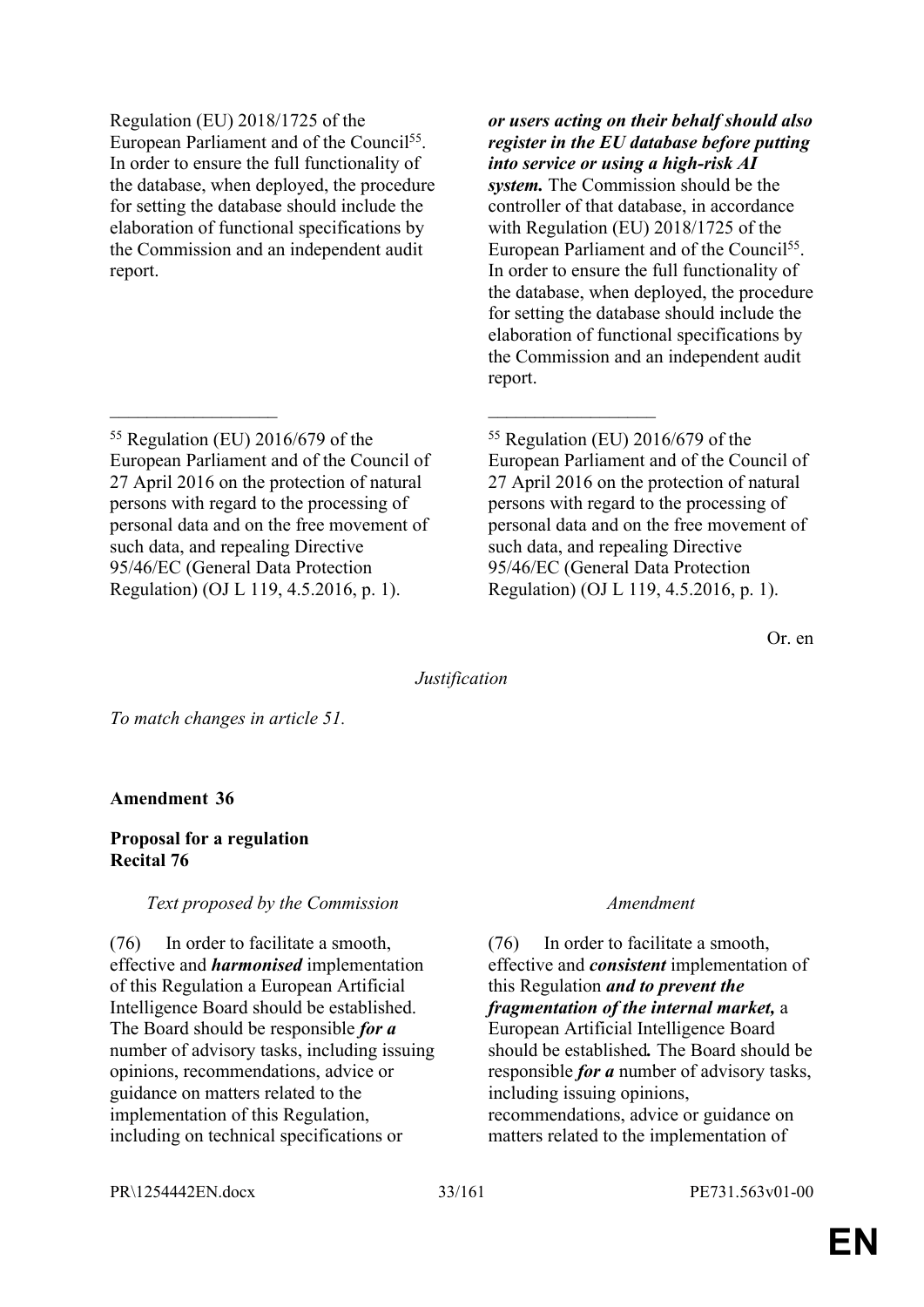existing standards regarding the requirements established in this Regulation and providing advice to and assisting the Commission on specific questions related to artificial intelligence.

this Regulation, including on technical specifications or existing standards regarding the requirements established in this Regulation and providing advice to and assisting the Commission on specific questions related to artificial intelligence*, including on possible amendments of the annexes, in particular the annex listing high-risk AI systems*. *To contribute to the effective and harmonised enforcement of this Regulation, the Board should also be able to issue recommendations to the relevant national supervisory authorities in order to provide assistance for the settlement of cases involving two or more Member States in which the national competent authorities are in disagreement.*

Or. en

### *Justification*

*Alingment with the changes on the governance chapter.*

### **Amendment 37**

**Proposal for a regulation Recital 76 a (new)**

*Text proposed by the Commission Amendment*

*(76a) To ensure a common and consistent approach regarding the development and use of AI systems in the various areas and sectors concerned and to ensure synergies and complementarities, the Board should cooperate closely with other relevant institutions, bodies, offices, agencies and boards established at Union level, including the European Data Protection Supervisor, the European Data Protection Board, Data innovation Board set up by... [Data Governance Act] and the European Board for Digital Services established by... [Digital Services Act]. In addition,*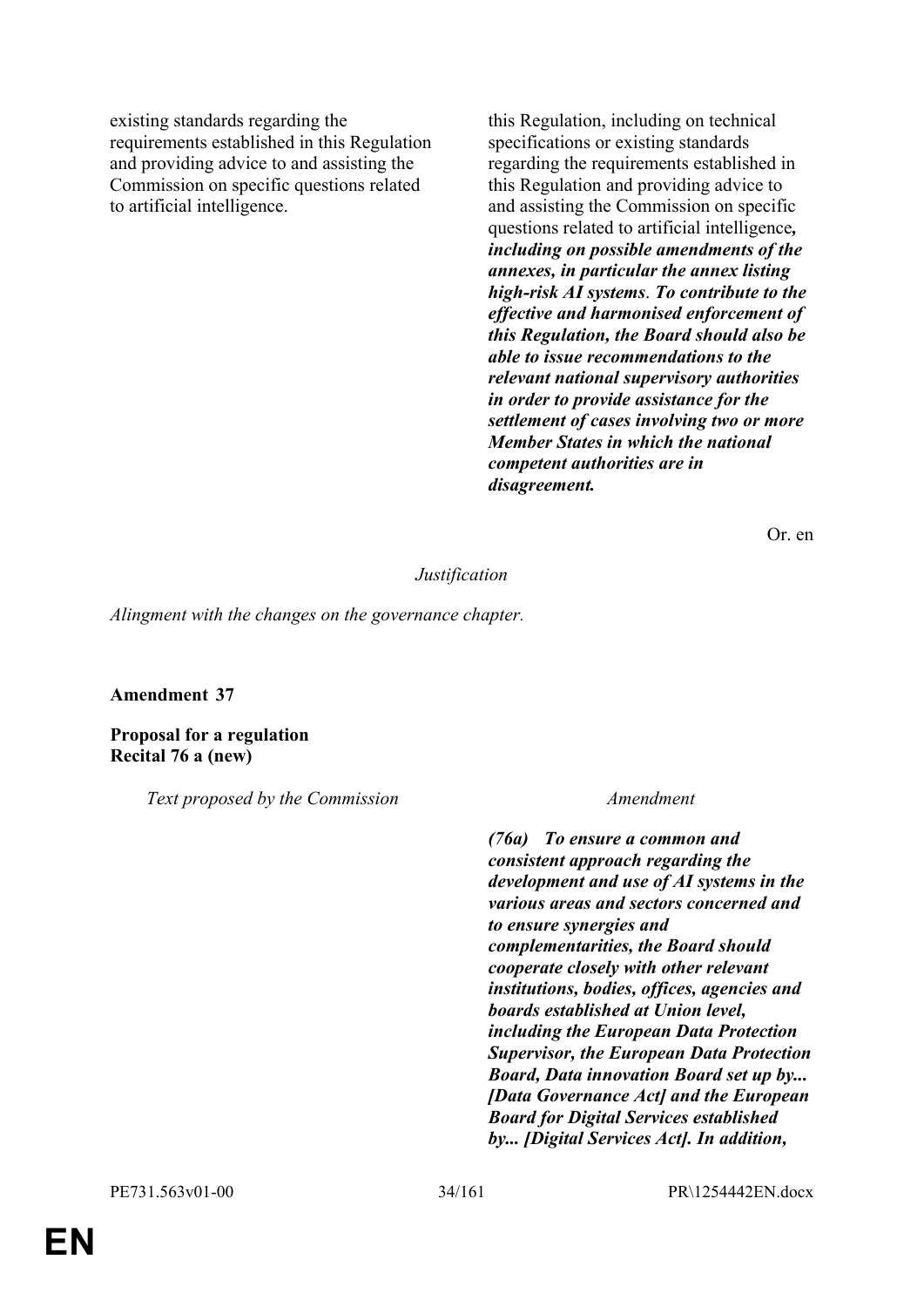*the Board should regularly consult and work with representatives from industry, SMEs and start-ups and relevant civil society organisations, such as nongovernmental organisations (NGOs), consumer associations, the social partners and academia.*

Or. en

### **Amendment 38**

### **Proposal for a regulation Recital 77**

#### *Text proposed by the Commission Amendment*

(77) Member States hold a key role in the application and enforcement of this Regulation. In this respect, each Member State should designate one or more national competent authorities for the purpose of supervising the application and implementation of this Regulation. In order to increase organisation efficiency on the side of Member States and to set an official point of contact vis-à-vis the public and other counterparts at Member State and Union levels, in each Member State one national authority should be designated as national supervisory authority.

(77) Member States hold a key role in the application and enforcement of this Regulation. In this respect, each Member State should designate one or more national competent authorities for the purpose of supervising the application and implementation of this Regulation. In order to increase organisation efficiency on the side of Member States and to set an official point of contact vis-à-vis the public and other counterparts at Member State and Union levels, in each Member State one *single* national authority should be designated as national supervisory authority. *That national supervisory authority should act as lead authority and should also represent its Member State on the Board. Where the designated national supervisory authority is not the national data protection authority, the national supervisory authority should act in close cooperation with the national data protection authority, in order to ensure a consistent and efficient implementation of data protection rights and obligations.*

Or. en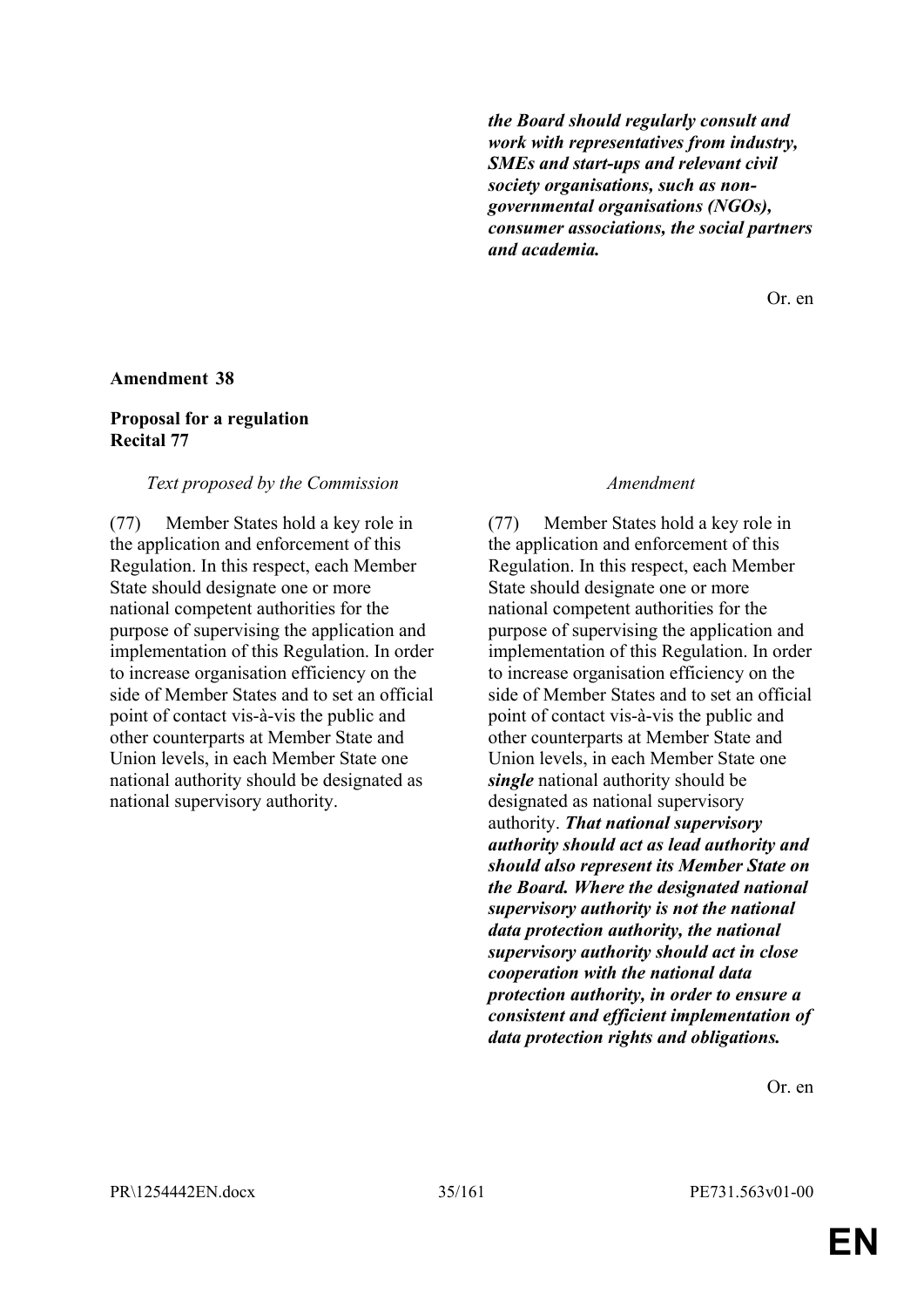*alignment with changes in article 59.*

### **Amendment 39**

# **Proposal for a regulation Recital 78**

### *Text proposed by the Commission Amendment*

(78) In order to ensure that providers of high-risk AI systems can take into account the experience on the use of high-risk AI systems for improving their systems and the design and development process or can take any possible corrective action in a timely manner, all providers should have a post-market monitoring system in place. This system is also key to ensure that the possible risks emerging from AI systems which continue to 'learn' after being placed on the market or put into service can be more efficiently and timely addressed. In this context, providers should also be required to have a system in place to report to the relevant authorities any serious incidents or any breaches to national and Union law protecting fundamental rights resulting from the use of their AI systems.

(78) In order to ensure that providers of high-risk AI systems can take into account the experience on the use of high-risk AI systems for improving their systems and the design and development process or can take any possible corrective action in a timely manner, all providers should have a post-market monitoring system in place. This system is also key to ensure that the possible risks emerging from AI systems which continue to 'learn' after being placed on the market or put into service can be more efficiently and timely addressed. In this context, providers should also be required to have a system in place to report to the relevant authorities*, or where relevant, to the Commission,* any serious incidents*, malfunctioning* or any breaches to national and Union law protecting fundamental rights resulting from the use of their AI systems *and take appropriate corrective actions*. *Users should also report to the relevant authorities or, where relevant, to the Commission, any serious incidents or breaches to national and Union law protecting fundamental rights resulting from the use of their AI system when they become aware of such serious incidents or breaches.*

Or. en

*Justification*

*alignment with article 62.*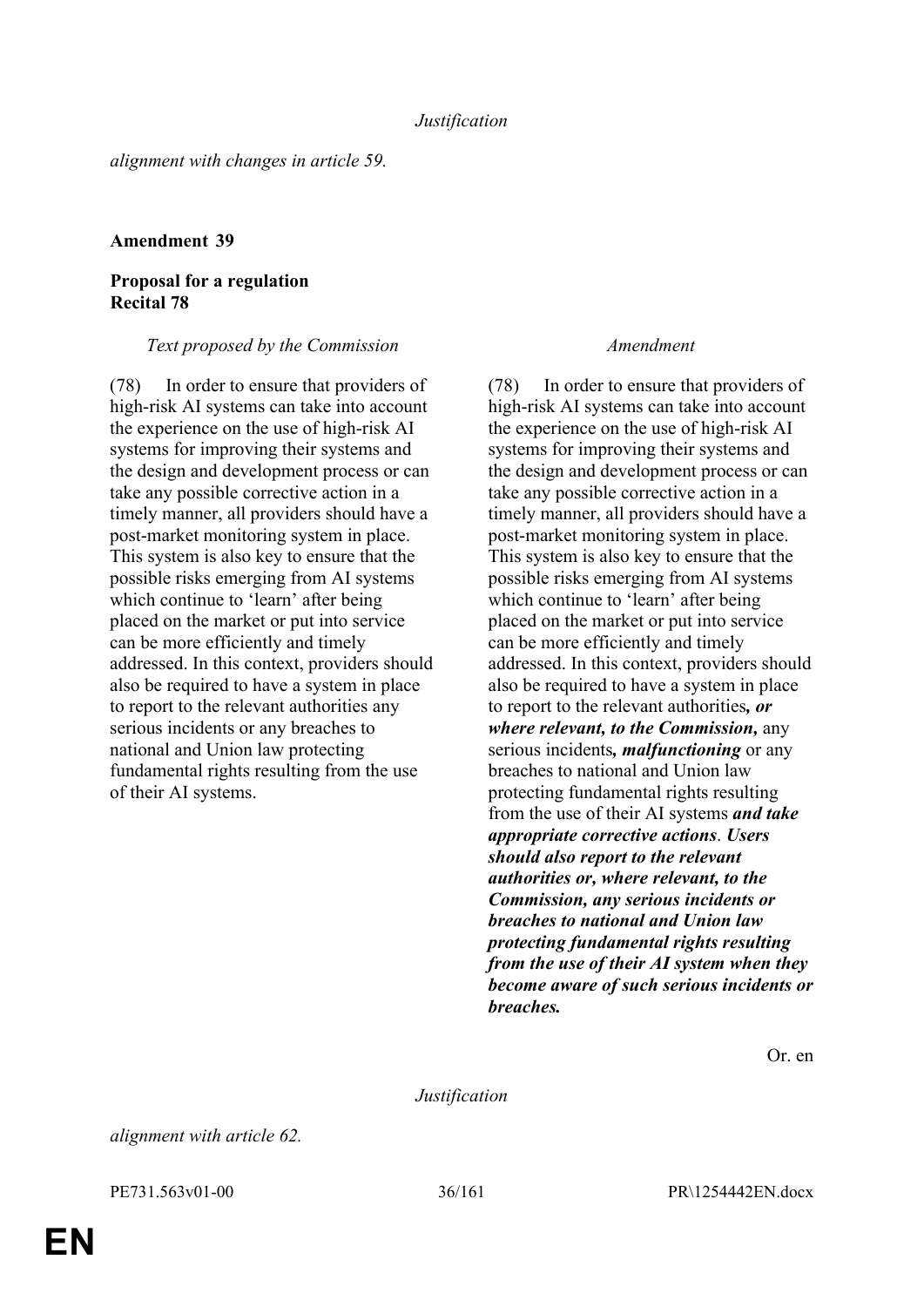#### **Proposal for a regulation Recital 80 a (new)**

*Text proposed by the Commission Amendment*

*(80a) Given the objectives of this Regulation, namely to ensure an equivalent level of protection of health, safety and fundamental rights of natural persons, to ensure the protection of the Union values enshrined in Article 2 TEU, and to ensure the free movement of AI systems throughout the Union, and taking into account that the mitigation of the risks of AI system against such rights may not be sufficiently achieved at national level or may be subject to diverging interpretation which could ultimately lead to an uneven level of protection of natural persons and create market fragmentation, the Commission should be empowered, on its own initiative or upon recommendation from the Board, to initiate proceedings. Such proceedings should be initiated where the Commission or the Board have sufficient reasons to believe that an infringement of this Regulation amount to a widespread infringement or a widespread infringement with a Union dimension, or where the AI system presents a risk which affects or is likely to affect at least 45 million individuals within the Union, or where the infringement affects natural persons in at least two Member States and the Member States responsible for enforcing this Regulation have not taken any action.*

Or. en

*Justification*

*to match the new article 68a.*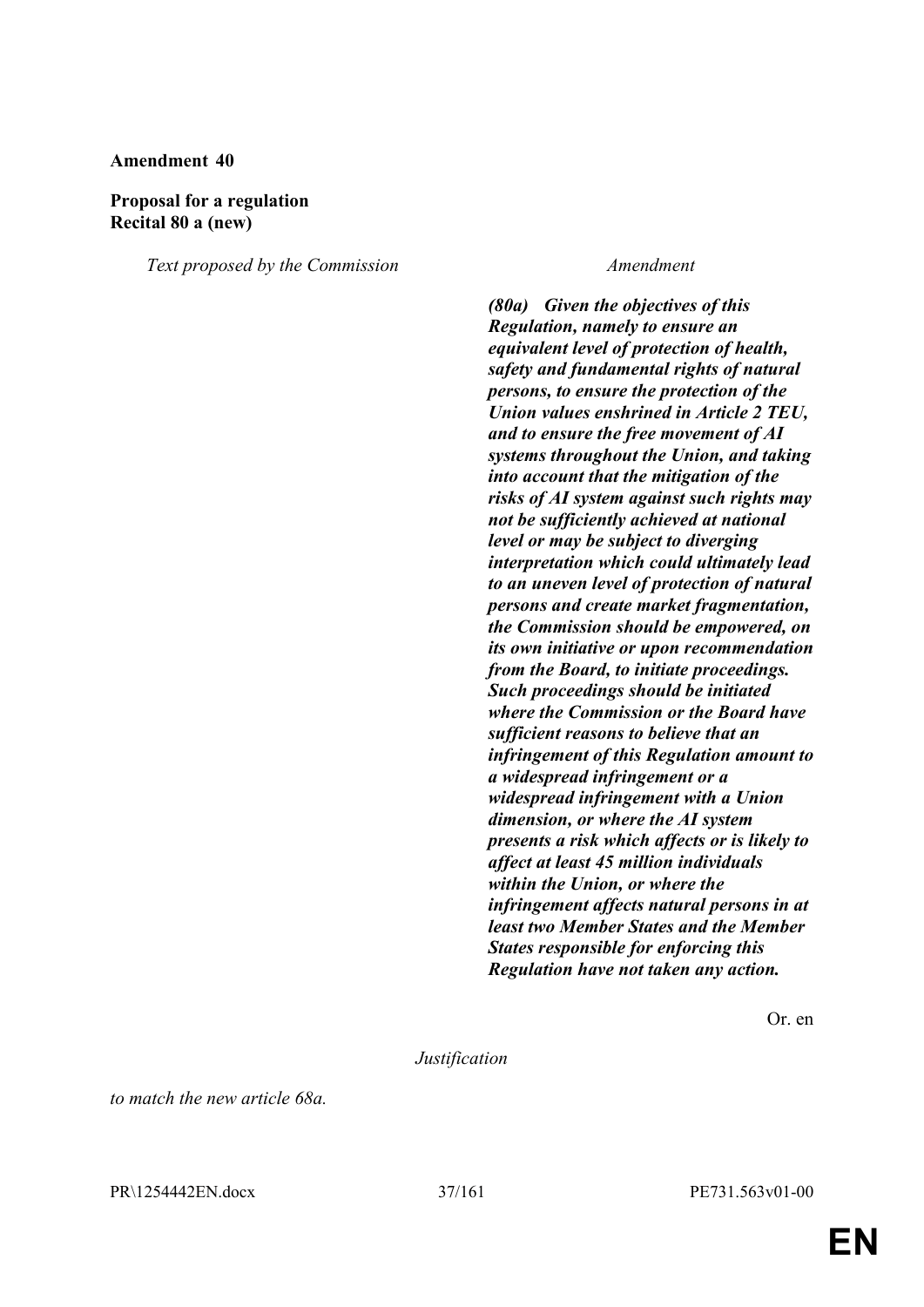# **Proposal for a regulation Recital 80 b (new)**

*Text proposed by the Commission Amendment*

*(80b) Once the Commission initiates proceedings, the national supervisory authorities of the Member States concerned should be precluded from exercising their investigatory and enforcement powers in respect of the relevant operator or operators, so as to avoid duplication, inconsistencies and risks from the viewpoint of the principle of ne bis in idem. However, in the interest of effectiveness, national supervisory authorities should not be precluded from exercising their power to assist the Commission, on its request in the performance of its tasks, or in respect of other conduct, including conduct by the same operator that is suspected to constitute a new infringement. National supervisory authorities, as well as the Board and other national competent authorities where relevant, should provide the Commission with all necessary information and assistance to allow it to perform its tasks effectively. The Commission should keep national supervisory authorities informed with regard to the exercise of its powers as appropriate. In that regard, the Commission should, where appropriate, take account of any relevant assessments carried out by the Board or by the national supervisory authorities concerned and of any relevant evidence and information gathered by them, without prejudice to the Commission's powers and responsibility to carry out additional investigations as necessary.*

Or. en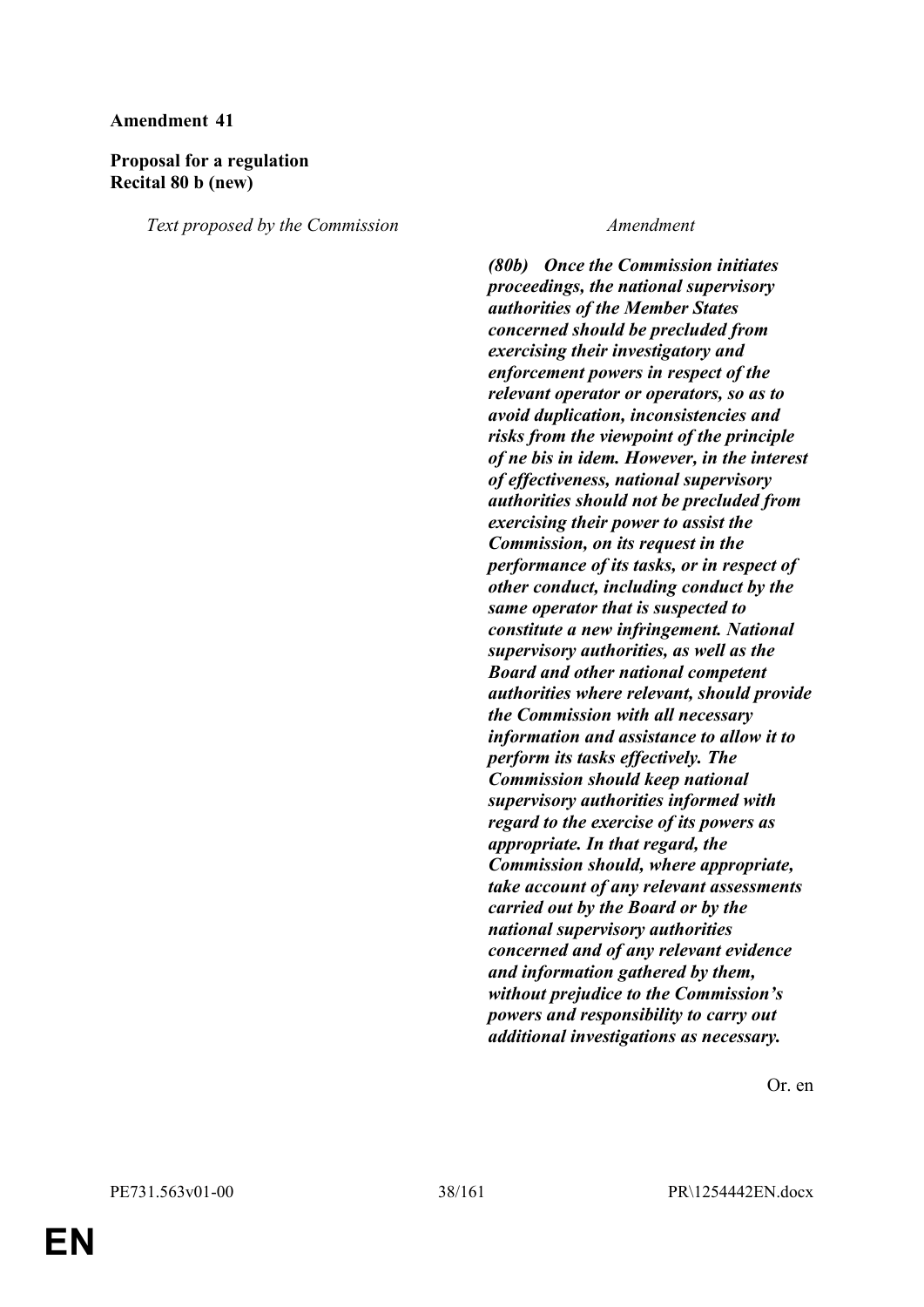*Justification*

*to match new article 68a.*

**Amendment 42**

**Proposal for a regulation Recital 80 c (new)**

*Text proposed by the Commission Amendment*

*(80c) In view of both the particular challenges that may arise in seeking to ensure compliance by the relevant operators and the importance of doing so effectively, considering the impact and the harms that their AI systems may cause, the Commission should have strong investigative and enforcement powers to allow it to investigate, enforce and monitor certain of the rules laid down in this Regulation, in full respect of the principle of proportionality and the rights and interests of the affected parties.*

Or. en

*Justification*

*to match new article 68b.*

**Amendment 43**

**Proposal for a regulation Recital 80 d (new)**

*Text proposed by the Commission Amendment*

*(80d) The Commission should have access to any relevant documents, information and data necessary to open and conduct investigations and to monitor the compliance with this Regulation, regardless of their form or format or the manner or location of their storage. The Commission should be able to directly* 

PR\1254442EN.docx 39/161 PE731.563v01-00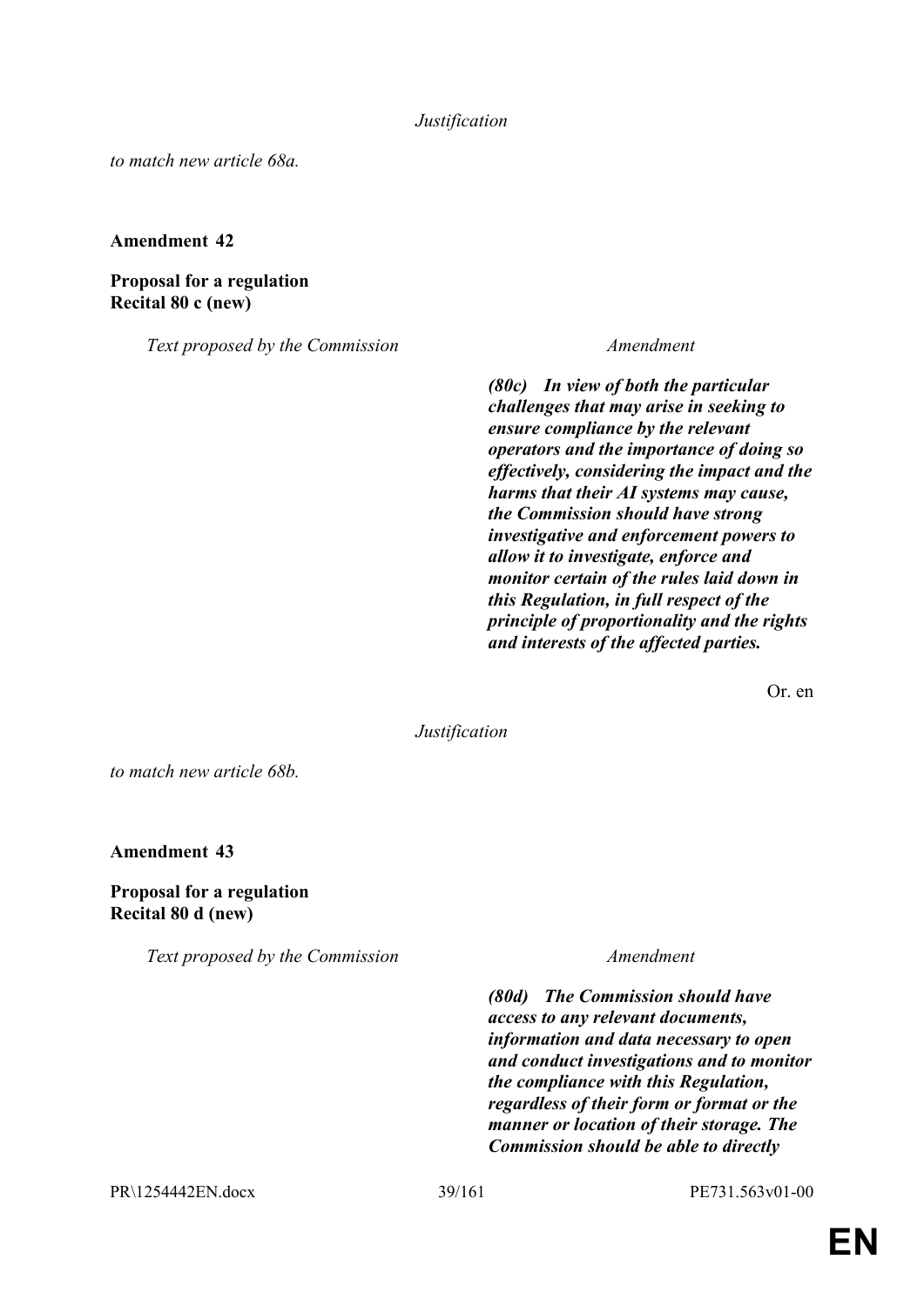*require the operators concerned to provide any relevant evidence, information and data. In addition, the Commission should be able to request any relevant information from any public authority, body or agency within the Member States, or from any natural or legal person for the purpose of this Regulation. The Commission should be empowered to require access to, and explanations relating to, databases, algorithms and source codes, to interview, upon their consent, any persons who may be in possession of useful information and to record the statements made. The Commission should be able to carry out the necessary remote and on-site inspections, and should have the power to enter any premises, land or means of transport that the economic operator uses for purposes relating to its trade, business, craft or profession. The Commission should also be empowered to undertake such inspections as are necessary to enforce this Regulation. Where the Commission finds out that the operator or operators concerned do not comply with this Regulation, it should be empowered to adopt decisions and impose fines. Where there is a risk of serious and irreparable harm to natural persons due to non-compliance, the Commission should be able to take measures, where duly justified and proportionate and where there are no other means available to prevent or mitigate such harm. Those investigatory and enforcement powers aim to complement the Commission's possibility to ask the national supervisory authority and other Member States' authorities for assistance, for instance by providing information or in the exercise of those powers.*

Or. en

*Justification*

*to match new article 68b.*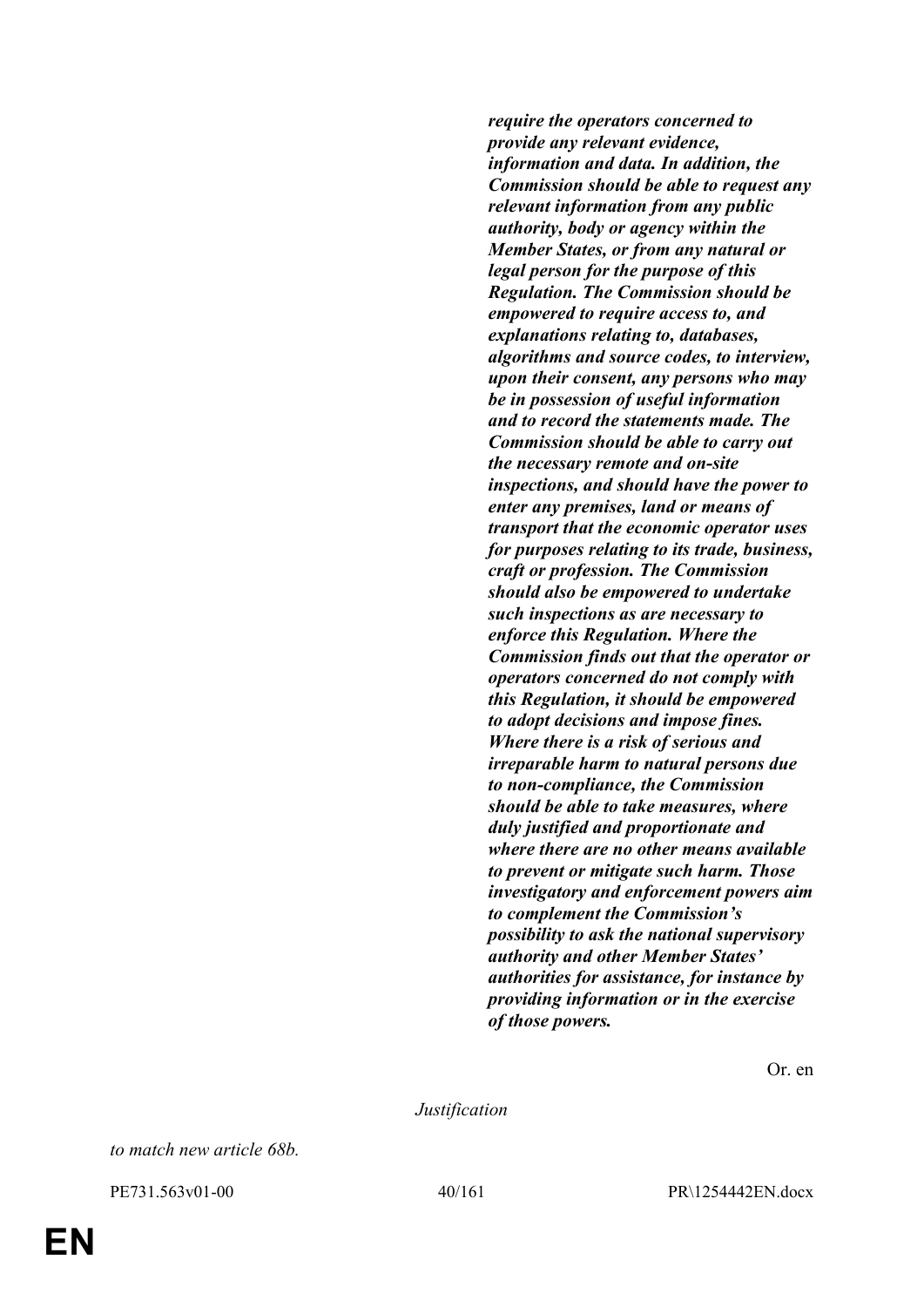## **Proposal for a regulation Recital 83**

# *Text proposed by the Commission Amendment*

(83) In order to ensure trustful and constructive cooperation of competent authorities on Union and national level, all parties involved in the application of this Regulation should respect the confidentiality of information and data obtained in carrying out their tasks.

(83) In order to ensure trustful and constructive cooperation of competent authorities on Union and national level, all parties involved in the application of this Regulation should respect the confidentiality of information and data obtained in carrying out their tasks. *The relevant competent authorities should put in place adequate cybersecurity and organisational measures to protect the security and confidentiality of the information and data obtained in carrying out their tasks and activities.*

Or. en

*Justification*

*to match the changes in article 70.*

# **Amendment 45**

# **Proposal for a regulation Recital 84 a (new)**

*Text proposed by the Commission Amendment*

*(84a) Compliance with this Regulation should be enforceable by means of the imposition of fines by the Commission when carrying out proceedings under the procedure laid down in this Regulation. To that end, appropriate levels of fines should also be laid down for noncompliance with the obligations and for breaches of the procedural rules, subject to appropriate limitation periods.*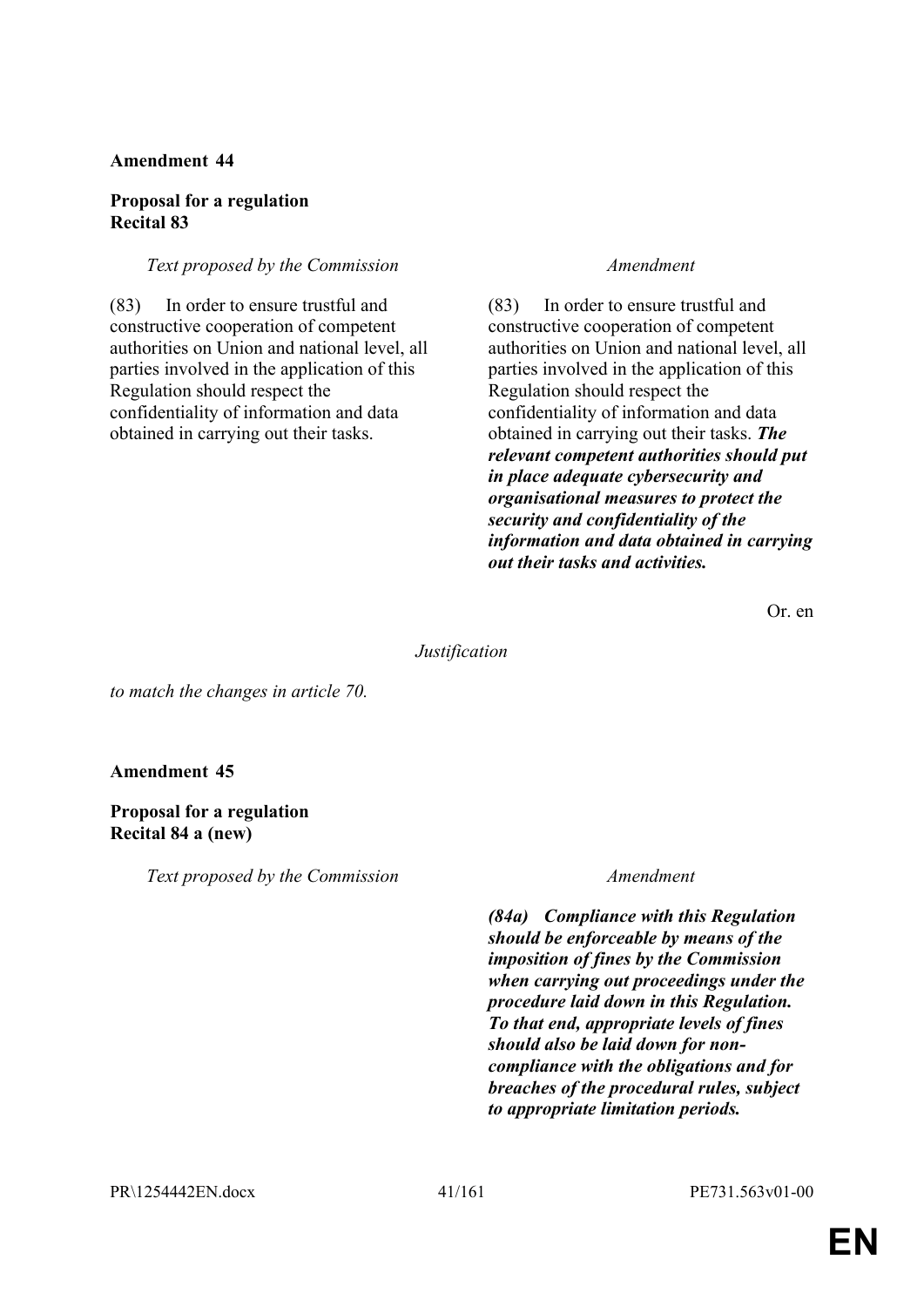## *Justification*

*to match the new enforcement powers given to the Commission in the enforcement chapter.*

## **Amendment 46**

**Proposal for a regulation Recital 84 b (new)**

*Text proposed by the Commission Amendment*

*(84b) Natural and legal persons and groups of natural or legal persons should be entitled to access proportionate and effective remedies. They should in particular have the right to lodge a complaint against the providers or users of AI systems and receive compensation against any direct damage or loss they have with regard to their health, safety, or fundamental rights, due to an infringement of this Regulation by the provider or the user. Without prejudice to any other administrative or non-judicial remedy, natural and legal persons and groups of natural or legal persons should also have the right to an effective judicial remedy with regard to a legally binding decision of a national supervisory authority or of the Commission concerning them or, where the national supervisory authority does not handle a complaint, does not inform the complainant of the progress or preliminary outcome of the complaint lodged or does not comply with its obligation to reach a final decision, with regard to the complaint.*

Or. en

*Justification*

*to match the new provisions on redress.*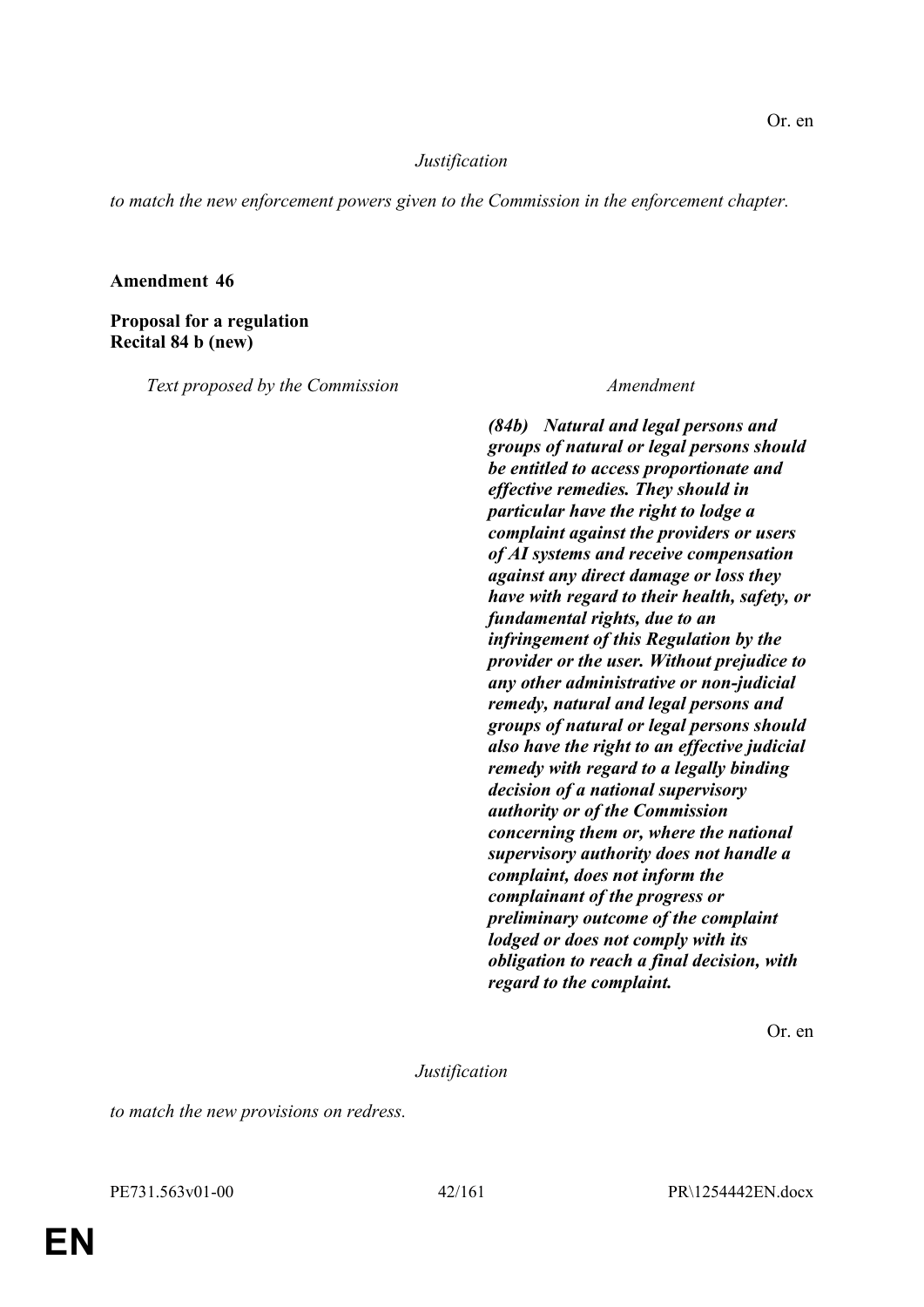# **Proposal for a regulation Article 1 – paragraph 1 – point a**

*Text proposed by the Commission Amendment*

(a) harmonised rules for the placing on the market, the putting into service and the use of artificial intelligence systems ('AI systems') in the Union;

(a) harmonised rules for *the development,* the placing on the market, the putting into service and the use of artificial intelligence systems ('AI systems') in the Union;

Or. en

## **Amendment 48**

**Proposal for a regulation Article 1 – paragraph 1 – point c a (new)**

*Text proposed by the Commission Amendment*

*(ca) harmonised rules on high-risk AI systems to ensure a high level of trustworthiness and of protection of health, safety, fundamental rights and the Union values enshrined in Article 2 TEU;*

Or. en

## **Amendment 49**

# **Proposal for a regulation Article 1 – paragraph 1 – point d**

*Text proposed by the Commission Amendment*

(d) harmonised transparency rules for AI systems *intended to interact with natural persons, emotion recognition systems and biometric categorisation systems, and AI systems used to generate or manipulate image, audio or video content*;

(d) harmonised transparency rules for AI systems;

PR\1254442EN.docx 43/161 PE731.563v01-00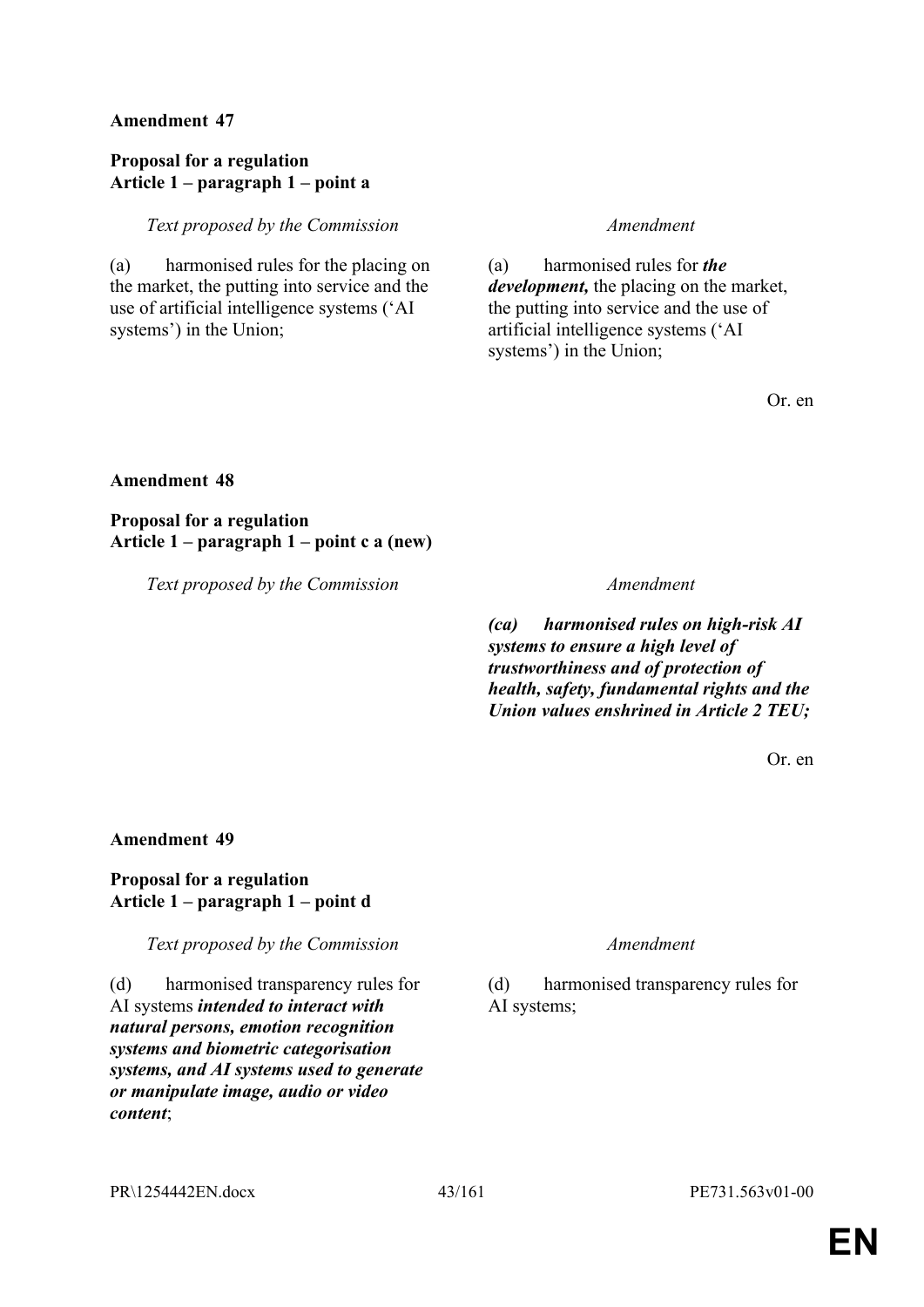# **Proposal for a regulation Article 2 – paragraph 1 – point a**

## *Text proposed by the Commission Amendment*

(a) *providers* placing on the market or putting into service AI systems in the Union, irrespective of whether those *providers* are established within the Union or in a third country;

(a) *operators* placing on the market or putting into service AI systems in the Union, irrespective of whether those *operators* are established within the Union or in a third country;

Or. en

**Amendment 51**

# **Proposal for a regulation Article 2 – paragraph 1 – point c**

*Text proposed by the Commission Amendment*

(c) providers and users of AI systems that are located in a third country, where the output produced by the system is used in the Union;

(c) providers and users of AI systems that are located in a third country, where the output produced by the system is used in the Union *or affects natural persons within the Union*;

Or. en

## **Amendment 52**

**Proposal for a regulation Article 2 – paragraph 1 – point c a (new)**

*Text proposed by the Commission Amendment*

*(ca) natural persons affected by the use of an AI system.*

Or. en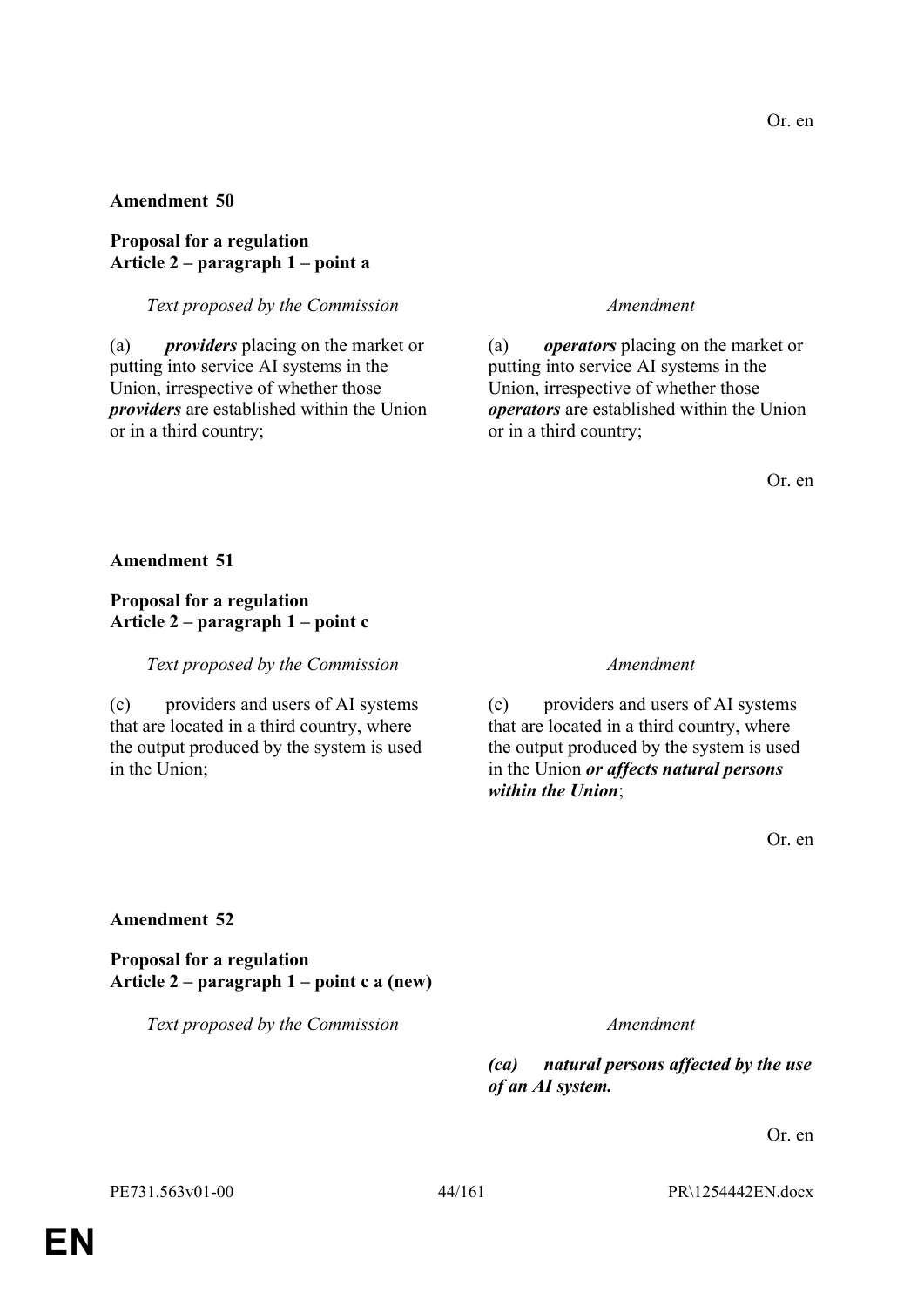### **Proposal for a regulation Article 2 – paragraph 3 a (new)**

*Text proposed by the Commission Amendment*

*3a. This Regulation shall also apply to Union institutions, offices, bodies and agencies when acting as a provider or user of an AI system.*

Or. en

#### **Amendment 54**

**Proposal for a regulation Article 2 – paragraph 5 a (new)**

*Text proposed by the Commission Amendment*

*5a. Union law on the protection of personal data, privacy and the confidentiality of communications applies to personal data processed in connection with the rights and obligations laid down in this Regulation. This Regulation shall not affect Regulation (EU) 2016/679, Regulation (EU) 2018/1725, Directive 2002/58/EC or Directive (EU) 2016/680.*

Or. en

#### **Amendment 55**

## **Proposal for a regulation Article 3 – paragraph 1 – point 1**

*Text proposed by the Commission Amendment*

(1) 'artificial intelligence system' (AI system) means software that is developed with one or more of the techniques and approaches listed in Annex I and can, for a

(1) 'artificial intelligence system' (AI system) means software that is developed with one or more of the techniques and approaches listed in Annex I and can, for a

PR\1254442EN.docx 45/161 PE731.563v01-00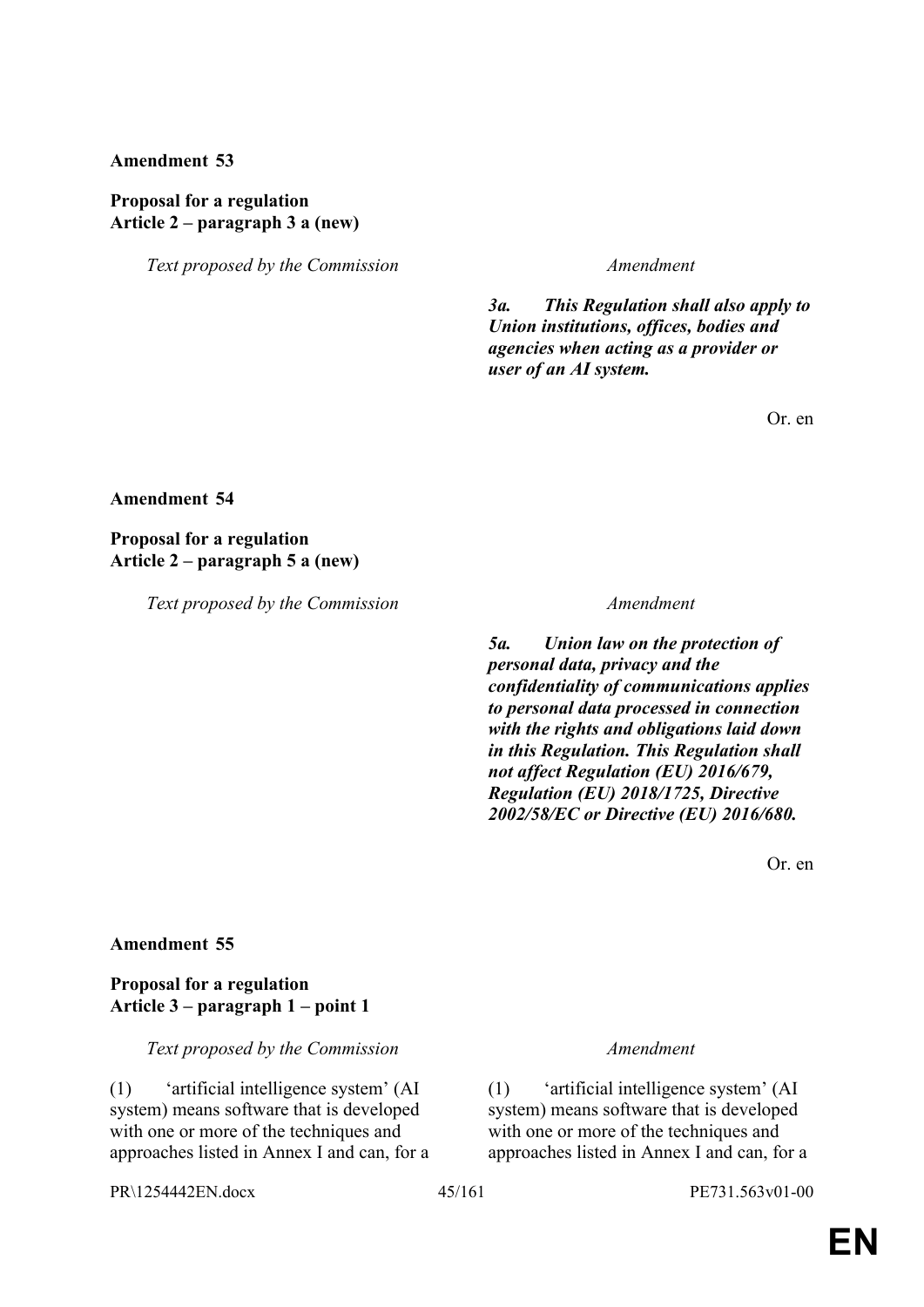given set of *human-defined* objectives, generate outputs such as content, predictions, recommendations, or decisions influencing the environments they interact with;

given set of objectives, generate outputs such as content, predictions*, hypotheses*, recommendations, or decisions influencing the environments they interact with;

Or. en

## **Amendment 56**

# **Proposal for a regulation Article 3 – paragraph 1 – point 4**

# *Text proposed by the Commission Amendment*

(4) 'user' means any natural or legal person, public authority, agency or other body using an AI system under its authority*, except where the AI system is used* in the course of *a personal nonprofessional* activity;

(4) 'user' means any natural or legal person, public authority, agency or other body using an AI system under its authority *and* in the course of *its professional* activity;

Or. en

# **Amendment 57**

## **Proposal for a regulation Article 3 – paragraph 1 – point 14**

## *Text proposed by the Commission Amendment*

(14) 'safety component of a product or system' means a component of a product or of a system which fulfils a safety function for that product or system or the failure or malfunctioning of which endangers the health and safety *of* persons or property;

(14) 'safety component of a product or system' means a component of a product or of a system which fulfils a safety *or security* function for that product or system or the failure or malfunctioning of which endangers the health and safety *or the fundamental rights of natural* persons or *which damages* property;

Or. en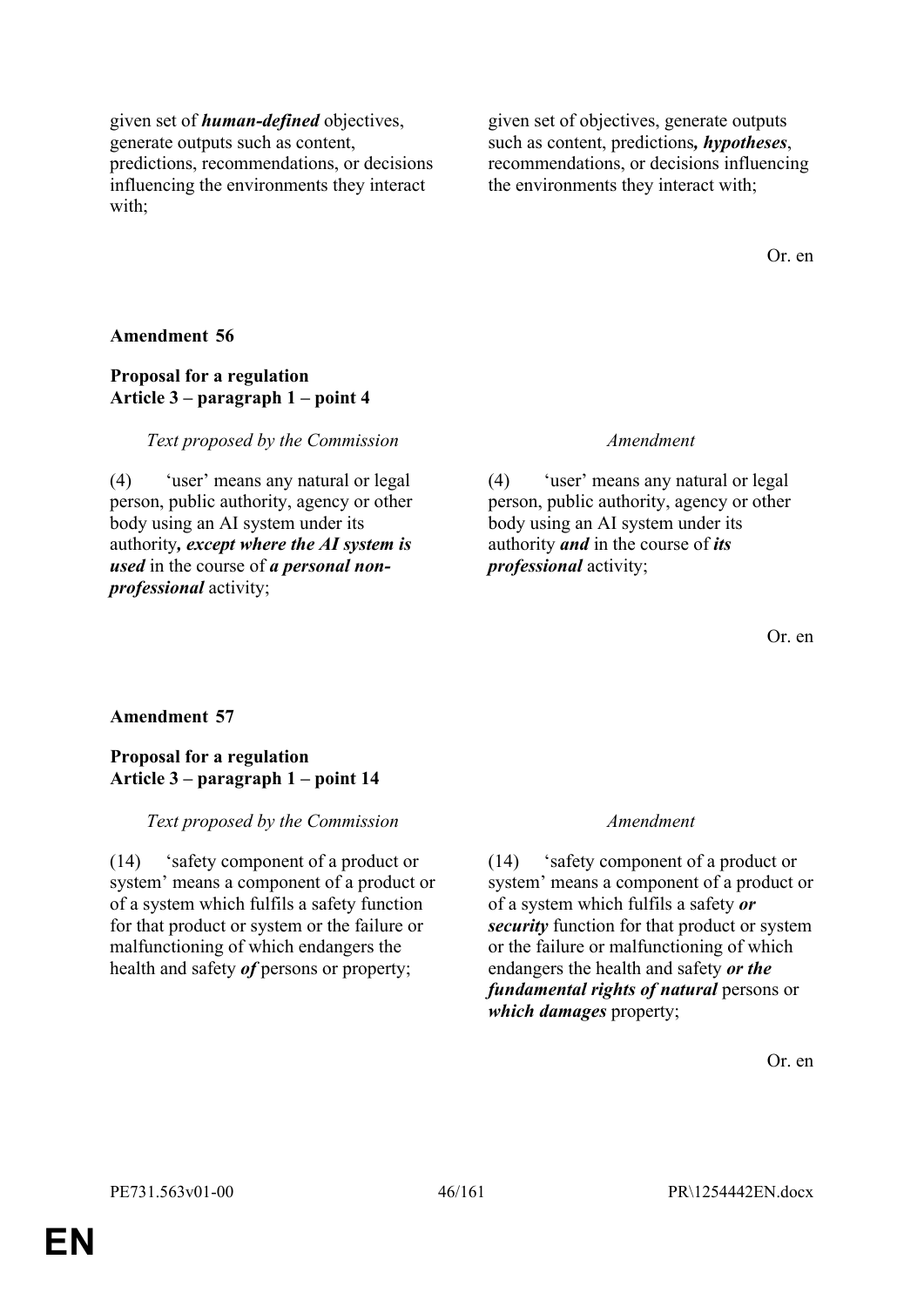# **Proposal for a regulation Article 3 – paragraph 1 – point 15**

# *Text proposed by the Commission Amendment*

(15) 'instructions for use' means the information provided by the provider to inform the user of in particular an AI system's intended purpose and proper use, inclusive of the specific geographical, behavioural or functional setting within which the high-risk AI system is intended to be used;

(15) 'instructions for use' means the information provided by the provider*, on a durable medium,* to inform the user of in particular an AI system's intended purpose and proper use*, as well as information on any precautions to be taken*, inclusive of the specific geographical, behavioural or functional setting within which the highrisk AI system is intended to be used;

Or. en

## **Amendment 59**

# **Proposal for a regulation Article 3 – paragraph 1 – point 16**

*Text proposed by the Commission Amendment*

(16) 'recall of an AI system' means any measure aimed at achieving the return to the provider of an AI system made available to users;

(16) 'recall of an AI system' means any measure aimed at achieving the return to the provider of an AI system *that has been* made available to users;

Or. en

## **Amendment 60**

## **Proposal for a regulation Article 3 – paragraph 1 – point 22**

## *Text proposed by the Commission Amendment*

(22) 'notified body' means a conformity assessment body *designated* in accordance with this Regulation and other relevant Union harmonisation legislation;

(22) 'notified body' means a conformity assessment body *notified* in accordance with *Article 32 of* this Regulation and *with* other relevant Union harmonisation legislation;

PR\1254442EN.docx 47/161 PE731.563v01-00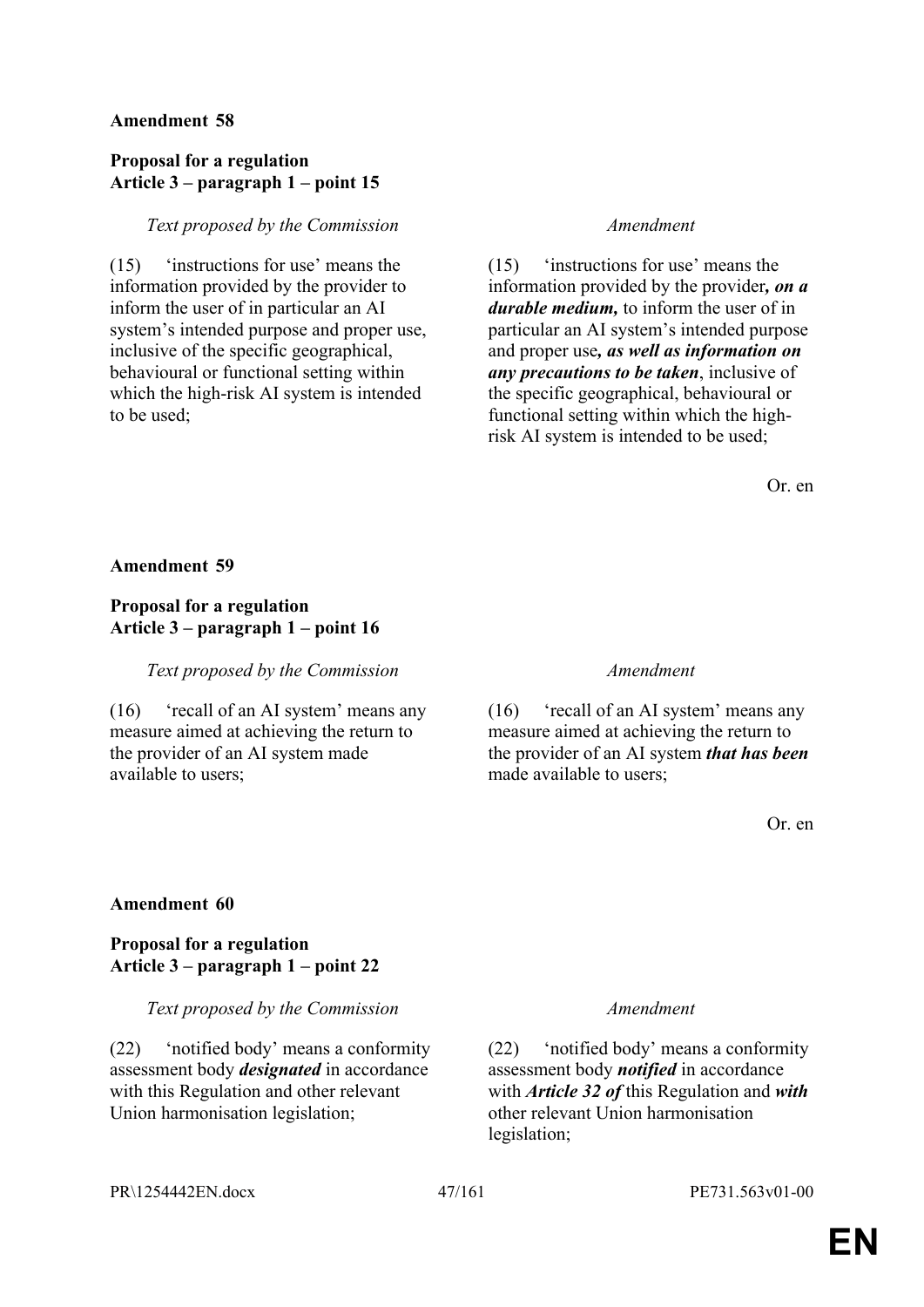## **Proposal for a regulation Article 3 – paragraph 1 – point 23**

## *Text proposed by the Commission Amendment*

(23) 'substantial modification' means a change to the AI system following its placing on the market or putting into service which affects the compliance of the AI system with the requirements set out in Title III, Chapter 2 of this Regulation or results in a modification to the intended purpose for which the AI system has been assessed;

(23) 'substantial modification' means a change *or a series of changes* to the AI system following its placing on the market or putting into service which affects the compliance of the AI system with the requirements set out in Title III, Chapter 2 of this Regulation or results in a modification to the intended purpose for which the AI system has been assessed *or to its performance*;

Or. en

## **Amendment 62**

## **Proposal for a regulation Article 3 – paragraph 1 – point 30**

## *Text proposed by the Commission Amendment*

(30) 'validation data' means data used for providing an evaluation of the trained AI system and for tuning its non-learnable parameters and its learning process, among other things, in order to prevent overfitting; whereas the validation dataset can be a separate dataset or part of the training dataset, either as a fixed or variable split;

(30) 'validation data' means data used for providing an evaluation of the trained AI system and for tuning its non-learnable parameters and its learning process, among other things, in order to prevent *underfitting or* overfitting; whereas the validation dataset can be a separate dataset or part of the training dataset, either as a fixed or variable split;

Or. en

**EN**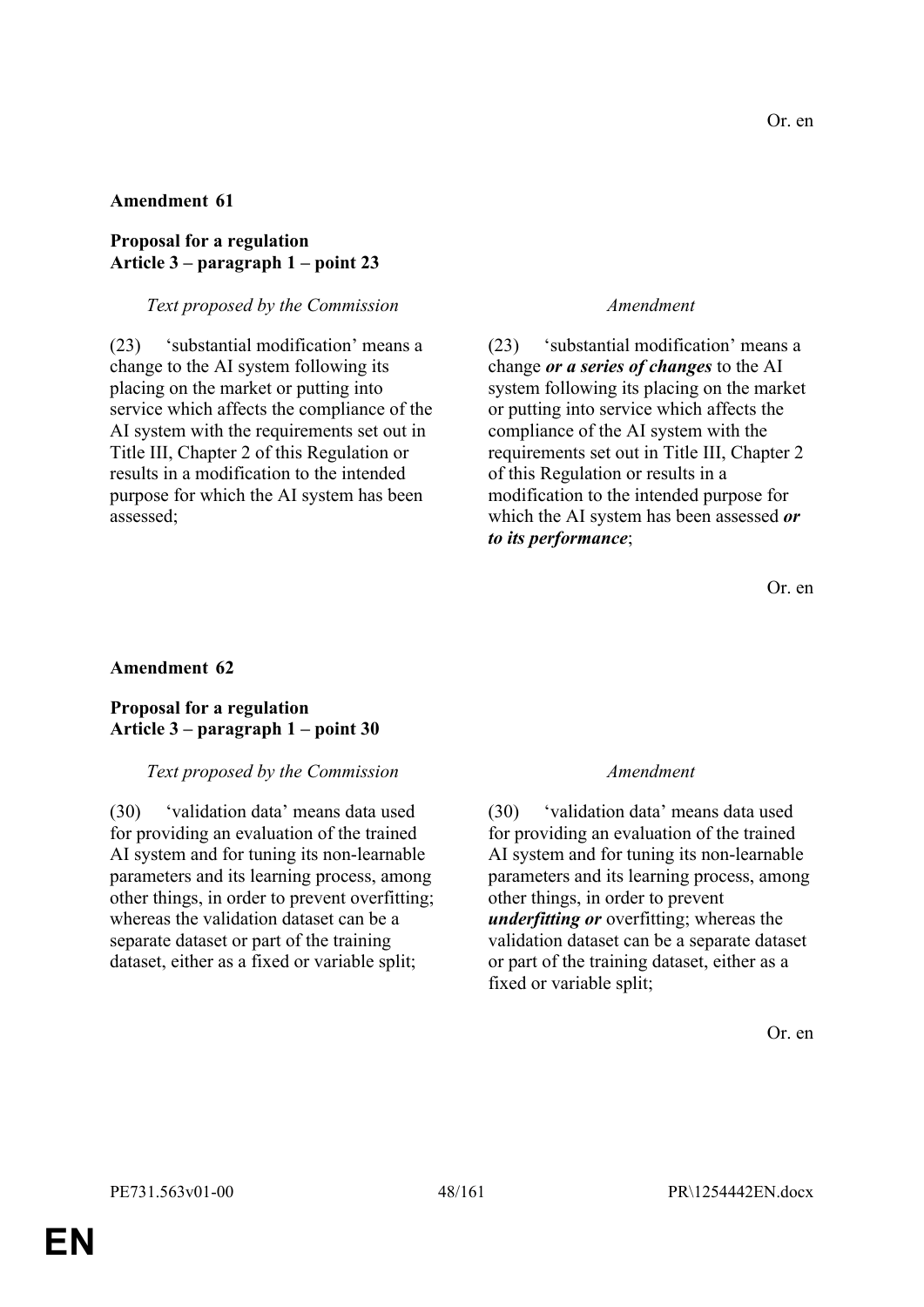## **Proposal for a regulation Article 3 – paragraph 1 – point 33**

*Text proposed by the Commission Amendment*

(33) 'biometric data' means *personal data resulting from specific technical processing relating to the physical, physiological or behavioural characteristics of a natural person, which allow or confirm the unique identification of that natural person, such as facial images or dactyloscopic data*;

(33) 'biometric data' means *biometric data as defined in Article 4, point (14) of Regulation (EU) 2016/679*;

Or. en

**Amendment 64**

**Proposal for a regulation Article 3 – paragraph 1 – point 33 a (new)**

*Text proposed by the Commission Amendment*

*(33a) 'biometrics-based data' means data resulting from specific technical processing relating to physical, physiological or behavioural signals of a natural person, such as facial expressions, movements, pulse frequency, voice, key strikes or gait, which may or may not allow or confirm the unique identification of a natural person;*

Or. en

## **Amendment 65**

**Proposal for a regulation Article 3 – paragraph 1 – point 33 b (new)**

*Text proposed by the Commission Amendment*

*(33b) 'subliminal techniques' means* 

PR\1254442EN.docx 49/161 PE731.563v01-00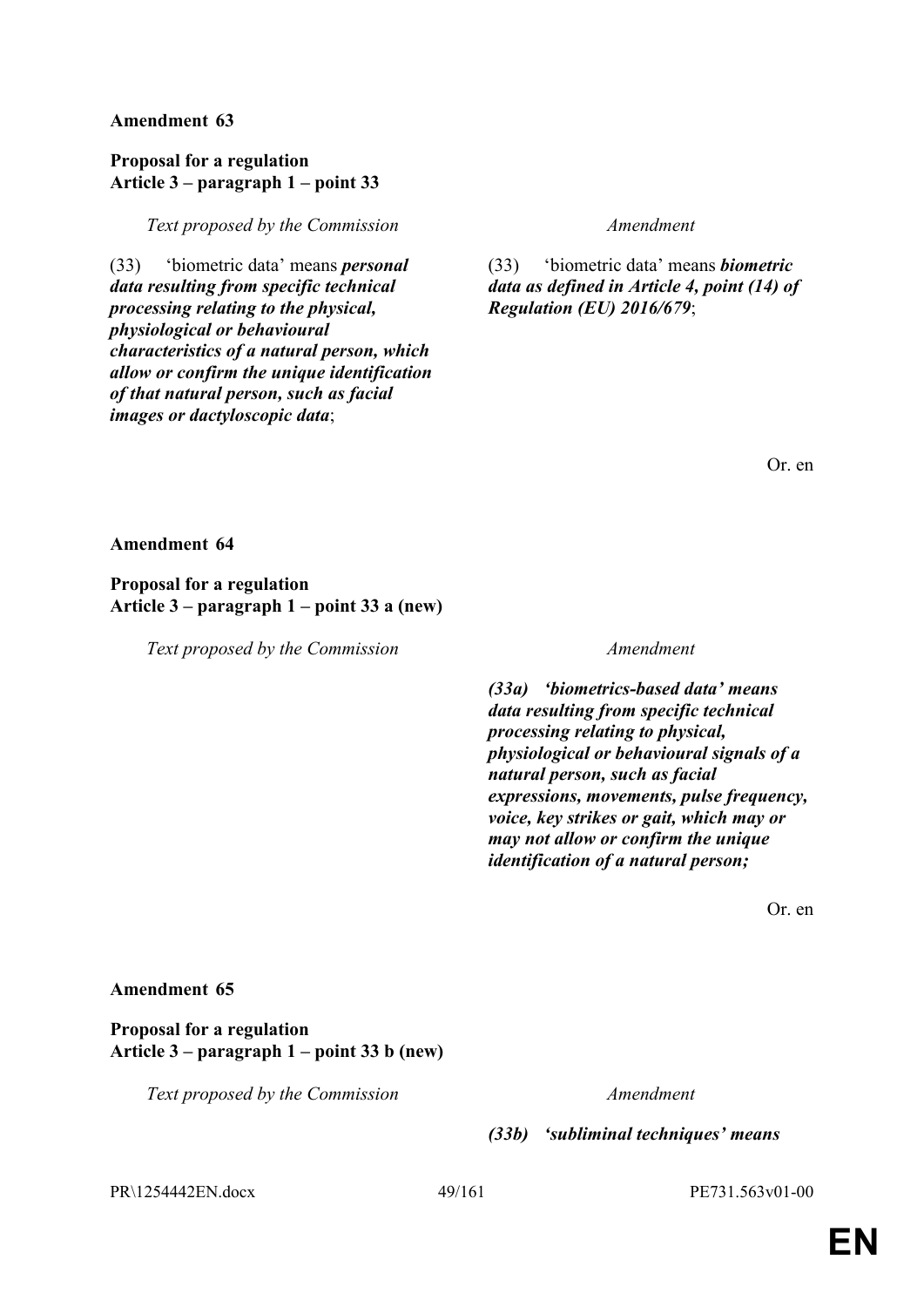*techniques that use sensorial stimuli such as images, text, or sounds, that are below or above the threshold of conscious human perception;*

Or. en

# **Amendment 66**

**Proposal for a regulation Article 3 – paragraph 1 – point 33 c (new)**

*Text proposed by the Commission Amendment*

*(33c) 'special categories of personal data' means the categories of personal data referred to in Article 9(1) of Regulation (EU)2016/679;*

Or. en

# **Amendment 67**

# **Proposal for a regulation Article 3 – paragraph 1 – point 34**

## *Text proposed by the Commission Amendment*

(34) 'emotion recognition system' means an AI system for the purpose of identifying or inferring emotions or intentions of natural persons on the basis of their biometric data;

(34) 'emotion recognition system' means an AI system for the purpose of identifying or inferring emotions*, thoughts, states of mind* or intentions of natural persons on the basis of their biometric *and biometric-based* data;

Or. en

# **Amendment 68**

**Proposal for a regulation Article 3 – paragraph 1 – point 35**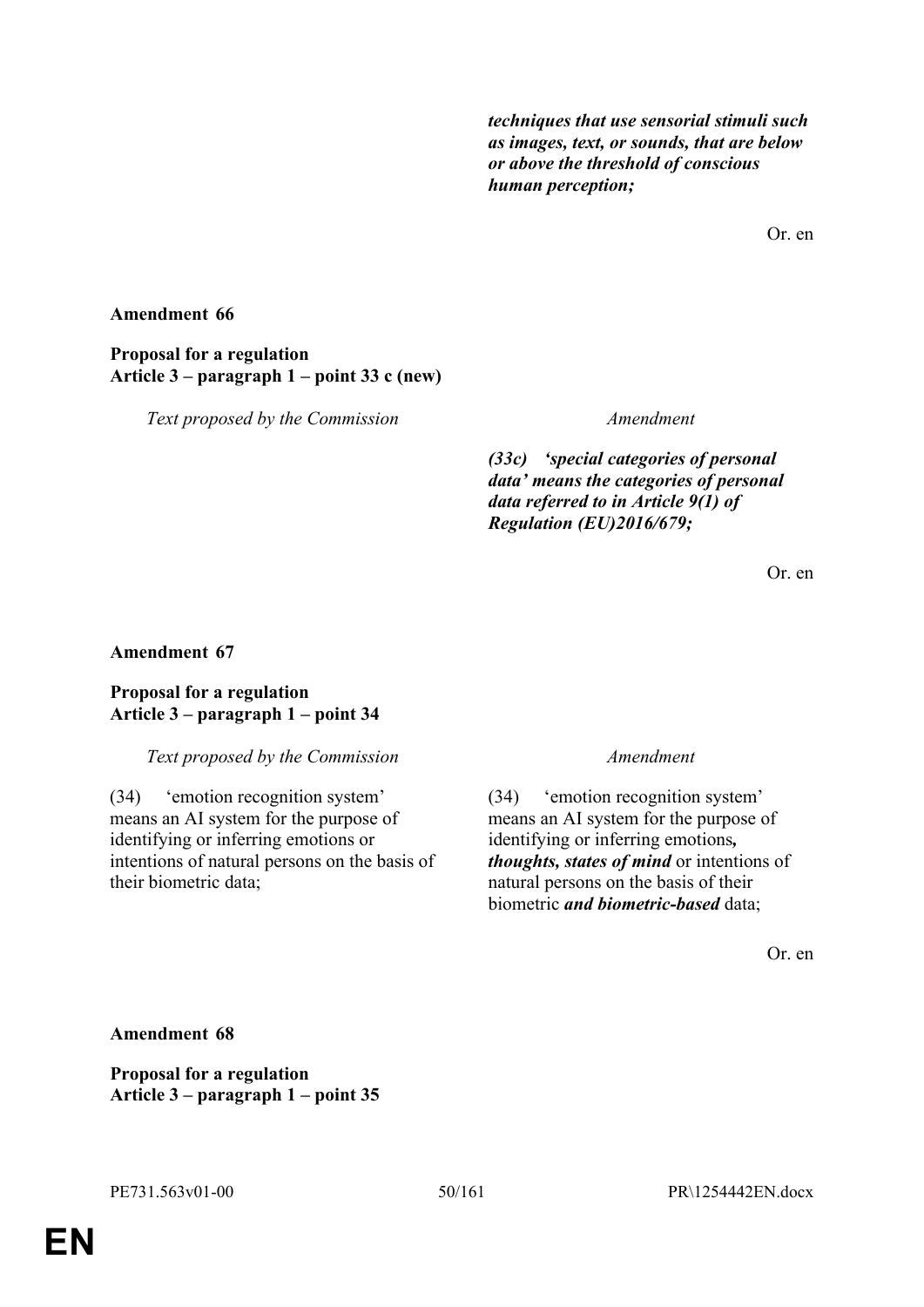# *Text proposed by the Commission Amendment*

(35) 'biometric categorisation system' means an AI system for the purpose of assigning natural persons to specific categories, such as sex, age, hair colour, eye colour, tattoos, ethnic origin or sexual or political orientation, on the basis of their biometric data;

(35) 'biometric categorisation system' means an AI system for the purpose of assigning natural persons to specific categories, such as *gender,* sex, age, hair colour, eye colour, tattoos, ethnic origin*, health, mental or physical ability, behavioural or personality traits* or sexual or political orientation, on the basis of their biometric *and biometric-based* data;

Or. en

## **Amendment 69**

## **Proposal for a regulation Article 3 – paragraph 1 – point 42**

#### *Text proposed by the Commission Amendment*

(42) 'national supervisory authority' means *the* authority to which a Member State assigns the responsibility for the implementation and application of this Regulation, for coordinating the activities entrusted to that Member State, for acting as the single contact point for the Commission, and for representing the Member State at the European Artificial Intelligence Board;

(42) 'national supervisory authority' means *a public* authority to which a Member State assigns the responsibility for the implementation and application of this Regulation, for coordinating the activities entrusted to that Member State, for acting as the single contact point for the Commission, and for representing the Member State at the European Artificial Intelligence Board;

Or. en

## **Amendment 70**

#### **Proposal for a regulation Article 3 – paragraph 1 – point 44 – introductory part**

*Text proposed by the Commission Amendment*

(44) 'serious incident' means any incident that directly or indirectly leads, might have led or might lead to any of the

(44) 'serious incident' means any incident *or malfunctioning* that directly or indirectly leads, might have led or might

PR\1254442EN.docx 51/161 PE731.563v01-00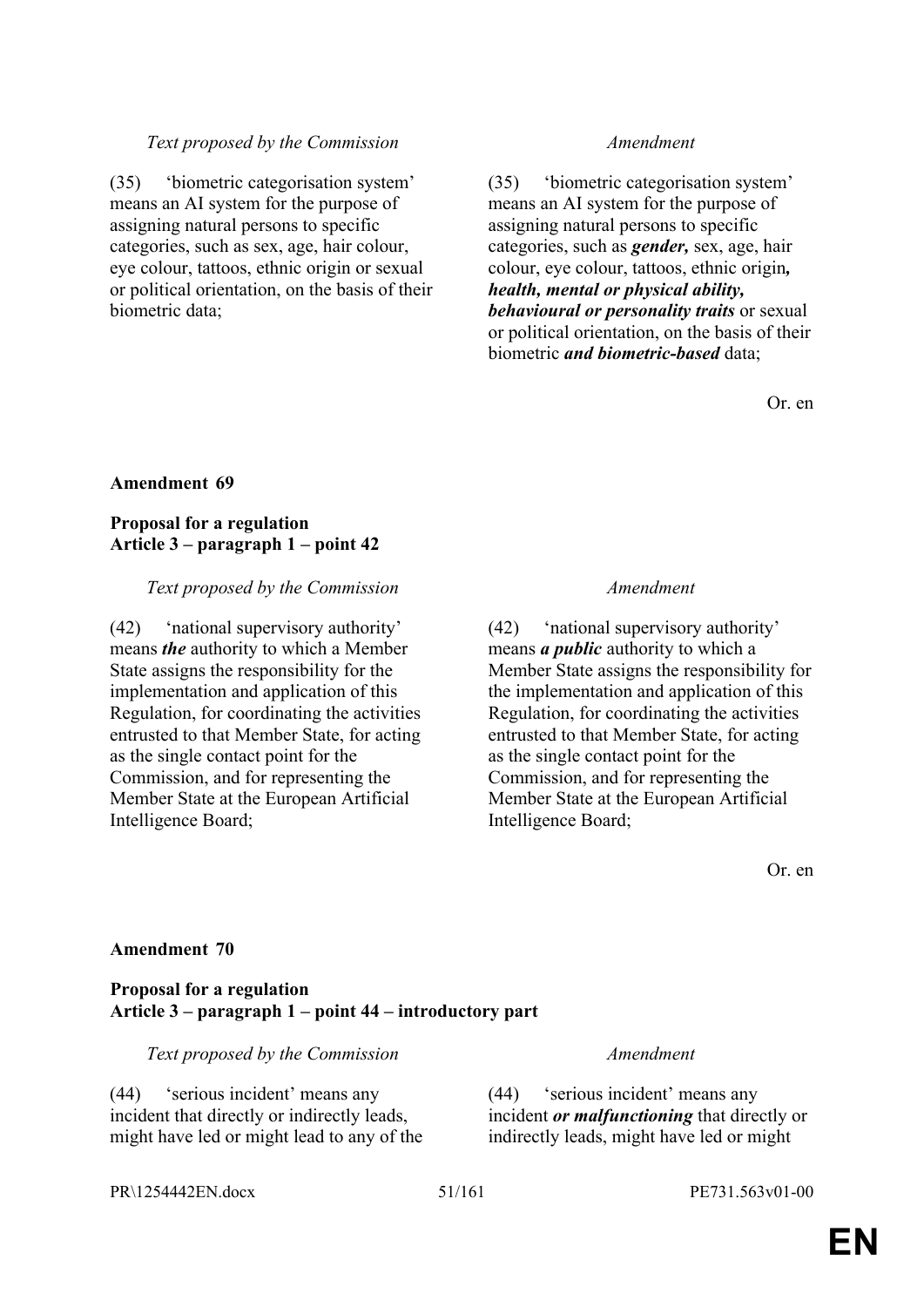following: lead to any of the following:

Or. en

**Amendment 71**

**Proposal for a regulation Article 3 – paragraph 1 – point 44 a (new)**

*Text proposed by the Commission Amendment*

*(44a) 'personal data' means personal data as defined in Article 4, point (1) of Regulation (EU)2016/679;*

Or. en

**Amendment 72**

**Proposal for a regulation Article 3 – paragraph 1 – point 44 b (new)**

*Text proposed by the Commission Amendment*

*(44b) 'non-personal data' means data other than personal data;*

Or. en

**Amendment 73**

**Proposal for a regulation Article 3 – paragraph 1 – point 44 c (new)**

*Text proposed by the Commission Amendment*

*(44c) 'risk' means the combination of the probability of an occurrence of a hazard causing harm and the degree of severity of that harm;*

Or. en

PE731.563v01-00 52/161 PR\1254442EN.docx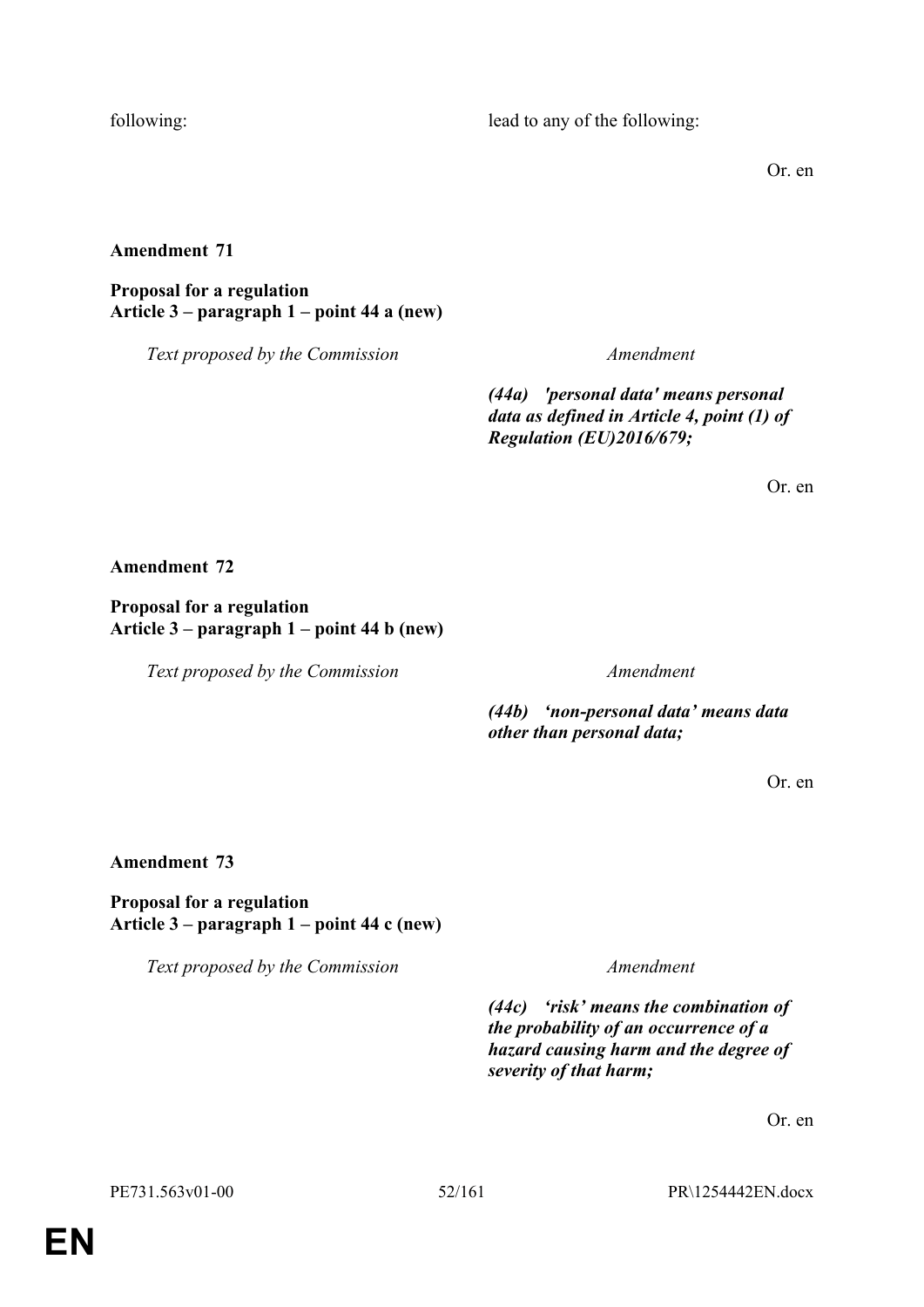### **Proposal for a regulation Article 3 – paragraph 1 – point 44 d (new)**

*Text proposed by the Commission Amendment*

*(44d) 'widespread infringement' means:*

*(a) any act or omission contrary to Union law that protects the interests of individuals, that has harmed or is likely to harm the collective interests of individuals residing in at least two Member States other than the Member State, in which:*

*(i) the act or omission originated or took place;*

*(ii) the provider concerned, or, where applicable, its authorised representative is established; or,*

*(iii) the user is established, when the infringement is committed by the user;*

*(b) any acts or omissions contrary to Union law that protects the interests of individuals, that have done, do or are likely to do harm to the collective interests of individuals and that have common features, including the same unlawful practice, the same interest being infringed and that are occurring concurrently, committed by the same operator, in at least three Member States;*

Or. en

## *Justification*

*A definition of widespread infringement has been introduced to clarify the conditions triggering the Commission's intervention in the enforcement chapter. The concept is taken from Regulation (EU) 2017/2394 of the European Parliament and of the Council of 12 December 2017 on cooperation between national authorities responsible for the enforcement of consumer protection laws and adapted to this Regulation.*

PR\1254442EN.docx 53/161 PE731.563v01-00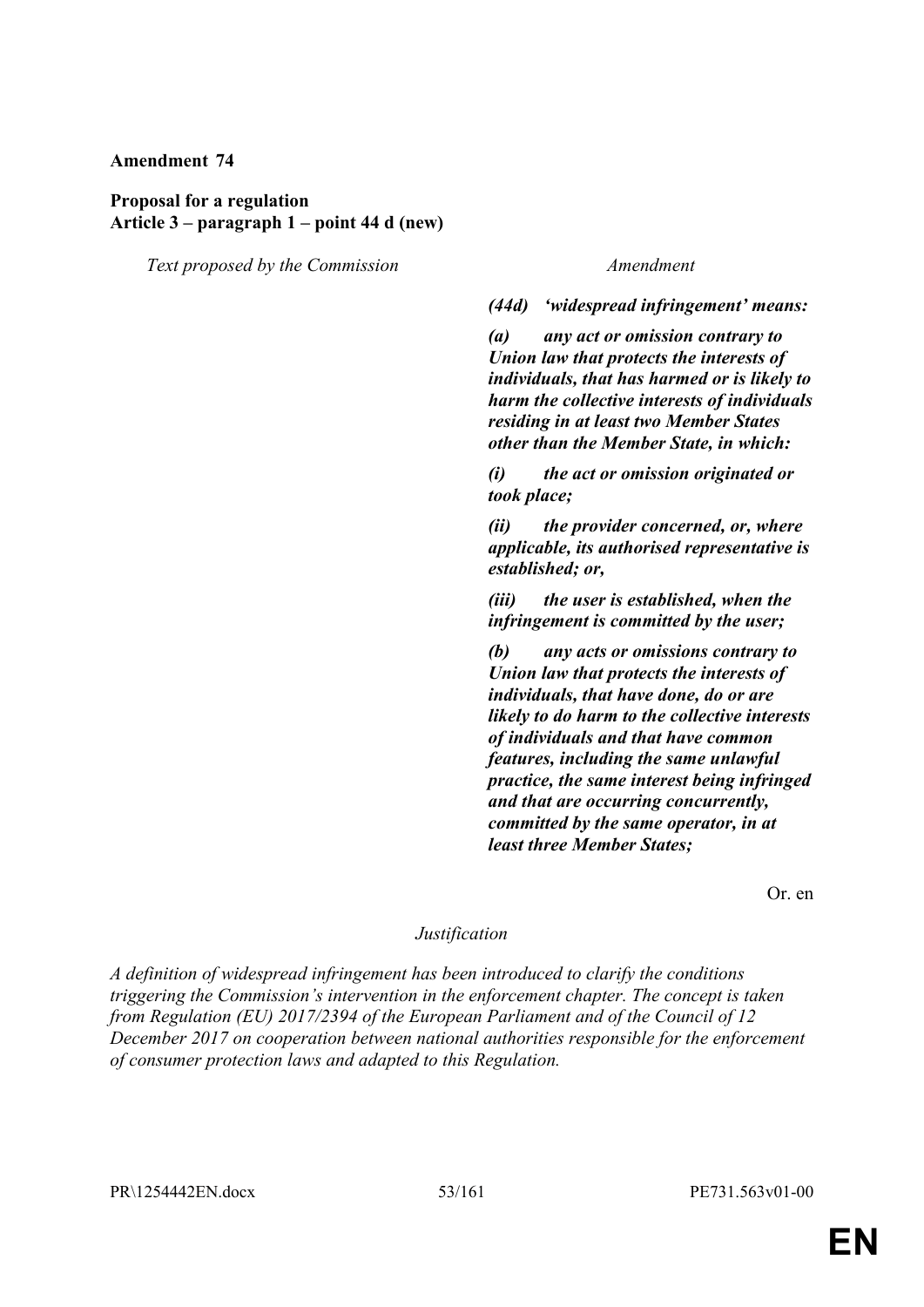# **Proposal for a regulation Article 3 – paragraph 1 – point 44 e (new)**

*Text proposed by the Commission Amendment*

*(44e) 'widespread infringement with a Union dimension' means a widespread infringement that has harmed or is likely to harm the collective interests of individuals in at least two-thirds of the Member States, accounting, together, for at least two-thirds of the population of the Union.*

Or. en

#### **Amendment 76**

## **Proposal for a regulation Article 5 – paragraph 1 – point c a (new)**

*Text proposed by the Commission Amendment*

*(ca) the placing on the market, putting into service or use of an AI system for making individual risk assessments of natural persons in order to assess the risk of a natural person for offending or reoffending or for predicting the occurrence or reoccurrence of an actual or potential criminal offence based on profiling of a natural person or on assessing personality traits and characteristics or past criminal behaviour of natural persons or groups of natural persons;*

Or. en

*Justification*

*Predictive policing violates human dignity and the presumption of innocence, and it holds a particular risk of discrimination. It is therefore inserted among the prohibited practices.*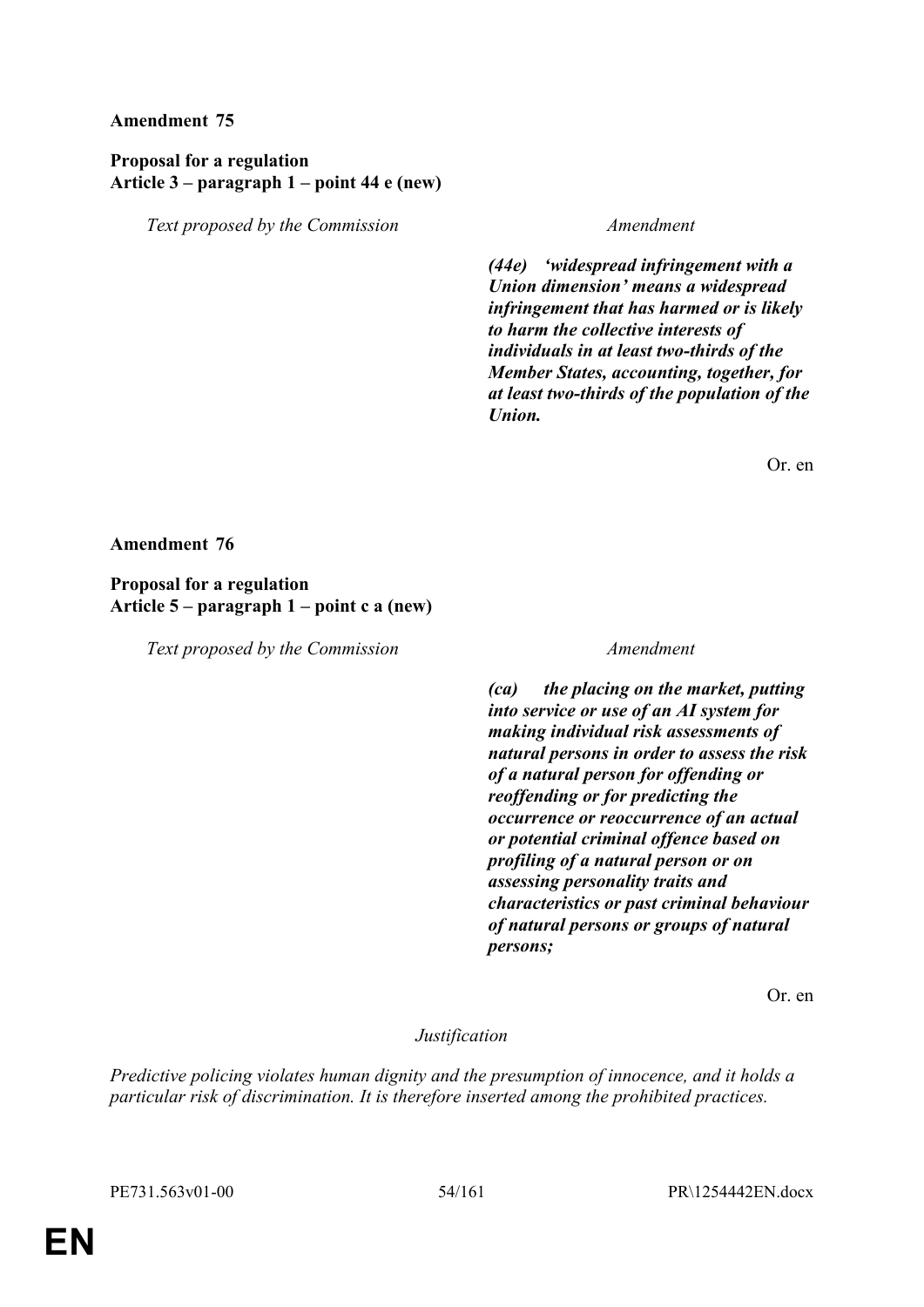# **Proposal for a regulation Article 5 – paragraph 4 a (new)**

*Text proposed by the Commission Amendment*

*4a. This Article shall not affect the prohibitions that apply where an artificial intelligence practice infringes other law, including data protection law, nondiscrimination law, consumer protection law or competition law.*

Or. en

## **Amendment 78**

## **Proposal for a regulation Article 7 – paragraph 1 – point a**

*Text proposed by the Commission Amendment*

*(a) the AI systems are intended to be used in any of the areas listed in points 1 to 8 of Annex III;*

Or. en

#### **Amendment 79**

# **Proposal for a regulation Article 7 – paragraph 1 – point b**

*Text proposed by the Commission Amendment*

*(b) the AI systems pose a risk of harm to the health and safety, or a risk of adverse impact on fundamental rights, that is, in respect of its severity and probability of occurrence, equivalent to or greater than the risk of harm or of adverse impact posed by the high-risk AI systems already referred to in Annex III.*

*deleted*

*deleted*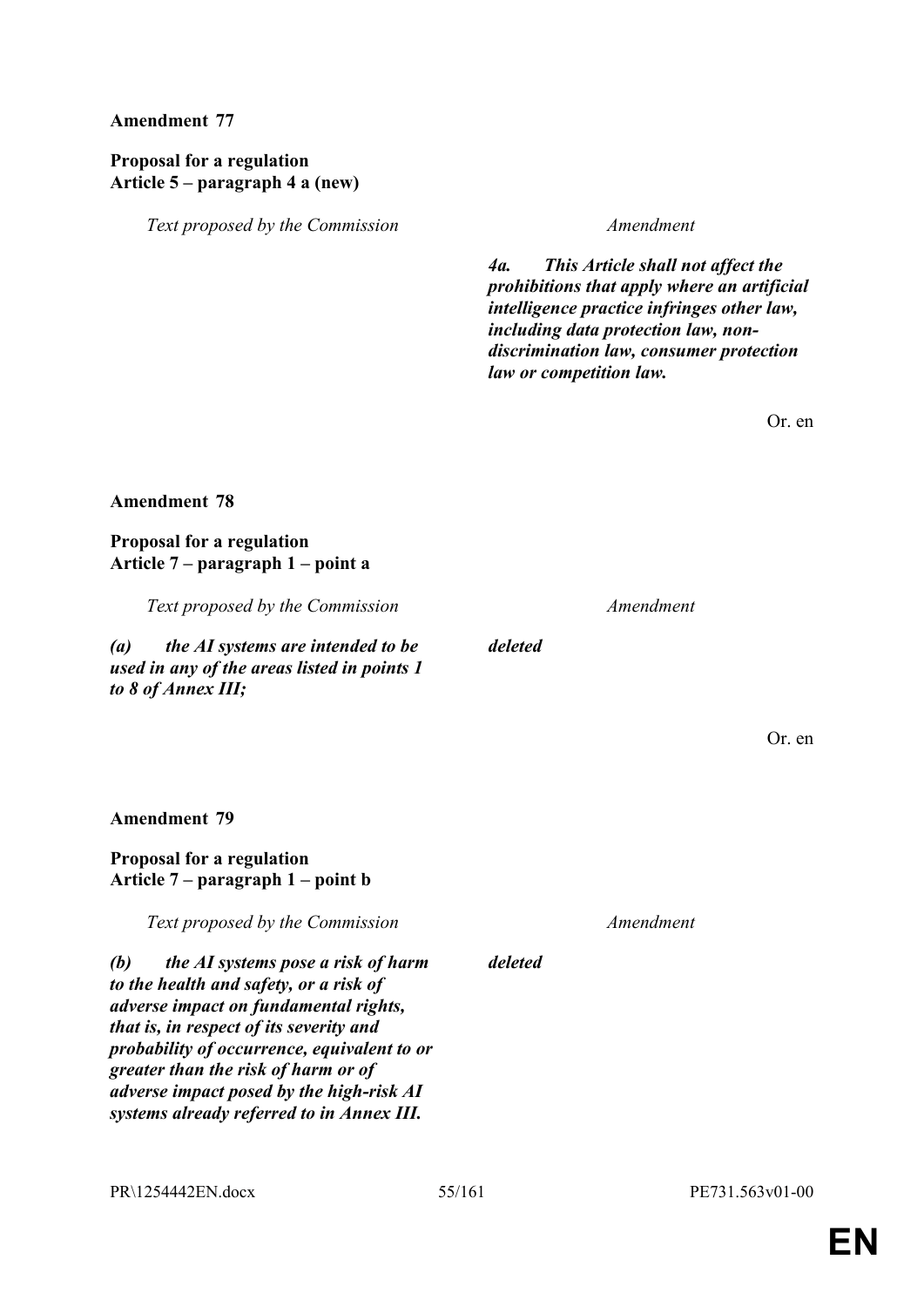## **Proposal for a regulation Article 7 – paragraph 1 a (new)**

*Text proposed by the Commission Amendment*

*1a. The Commission is empowered to adopt delegated acts in accordance with Article 73 to amend Annex III by adding areas of high-risk AI systems, where a type of AI system poses a risk of harm to health and safety, a risk of adverse impact on fundamental rights, or a risk of contravention of the Union values enshrined in Article 2 TEU and that risk is, in respect of its severity and probability of occurrence, equivalent to or greater than the risk of harm or of adverse impact posed by high-risk AI systems in use in the areas listed in Annex III.*

Or. en

## **Amendment 81**

#### **Proposal for a regulation Article 7 – paragraph 2 – introductory part**

*Text proposed by the Commission Amendment*

2. When assessing for the purposes of paragraph 1 *whether an AI system poses a risk of harm to the health and safety or a risk of adverse impact on fundamental rights that is equivalent to or greater than the risk of harm posed by the high-risk AI systems already referred to in Annex III*, the Commission shall take into account the following criteria:

2. When assessing *an AI system* for the purposes of paragraph 1, the Commission shall take into account the following criteria:

Or. en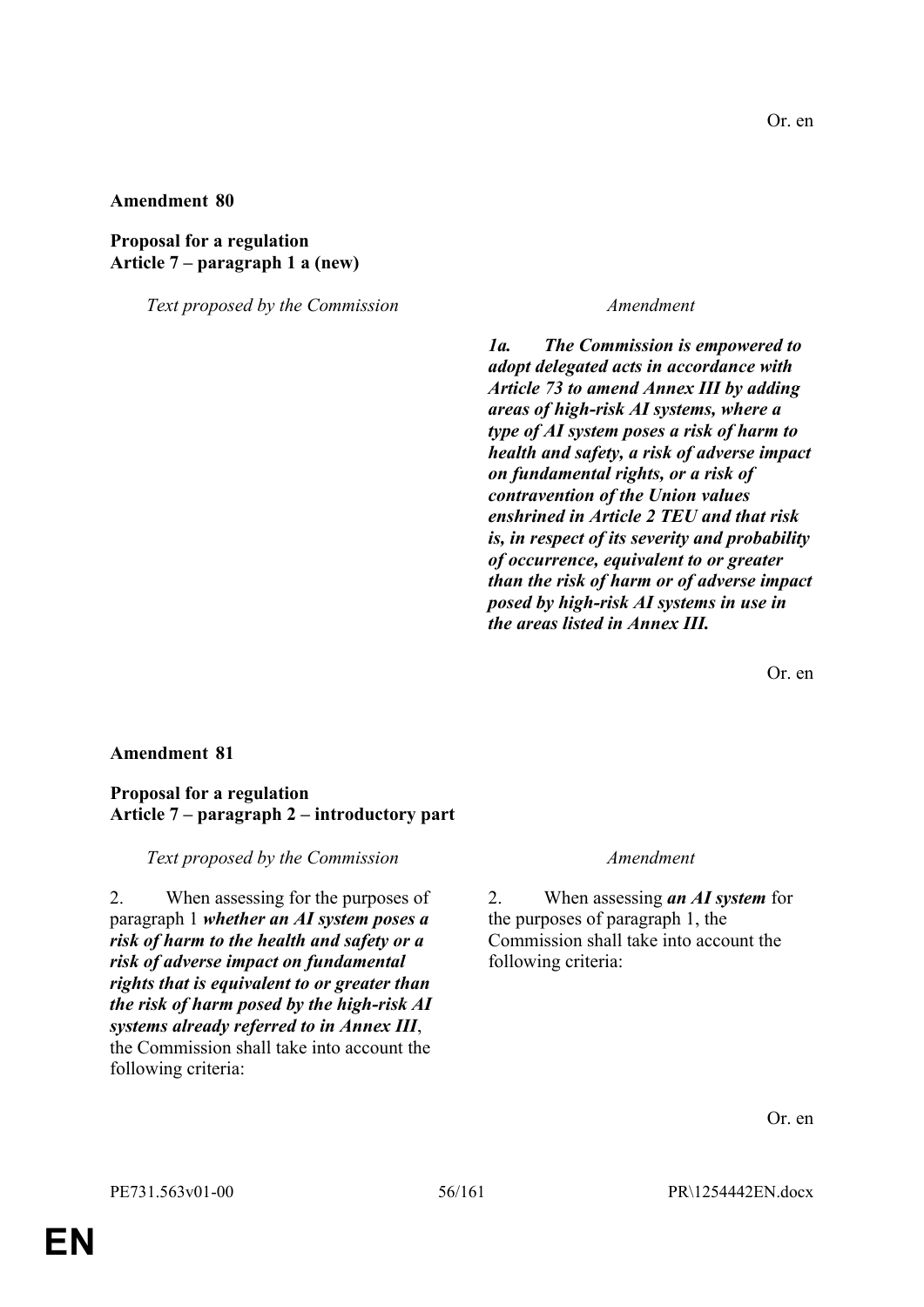### **Proposal for a regulation Article 7 – paragraph 2 – point b**

*Text proposed by the Commission Amendment*

(b) the extent to which an AI system has been used or is likely to be used;

(b) the extent to which an AI system has been used or is likely to be used*, including its reasonably foreseeable misuse*;

Or. en

# **Amendment 83**

**Proposal for a regulation Article 7 – paragraph 2 – point b a (new)**

*Text proposed by the Commission Amendment*

*(ba) the type and nature of the data processed and used by the AI system;*

Or. en

## **Amendment 84**

# **Proposal for a regulation Article 7 – paragraph 2 – point c**

*Text proposed by the Commission Amendment*

(c) the extent to which the use of an AI system has already caused harm to *the* health and safety *or* adverse impact on *the* fundamental rights or has given rise to significant concerns in relation to the materialisation of such harm or adverse impact, as demonstrated by reports or documented allegations submitted to national competent authorities;

(c) the extent to which the use of an AI system has already caused harm to *natural persons, has contravened the Union values enshrined in Article 2 TEU, has caused harm to* health and safety*, has had an* adverse impact on fundamental rights or has given rise to significant concerns in relation to the materialisation of such harm or adverse impact, as demonstrated by reports or documented allegations submitted to national competent

PR\1254442EN.docx 57/161 PE731.563v01-00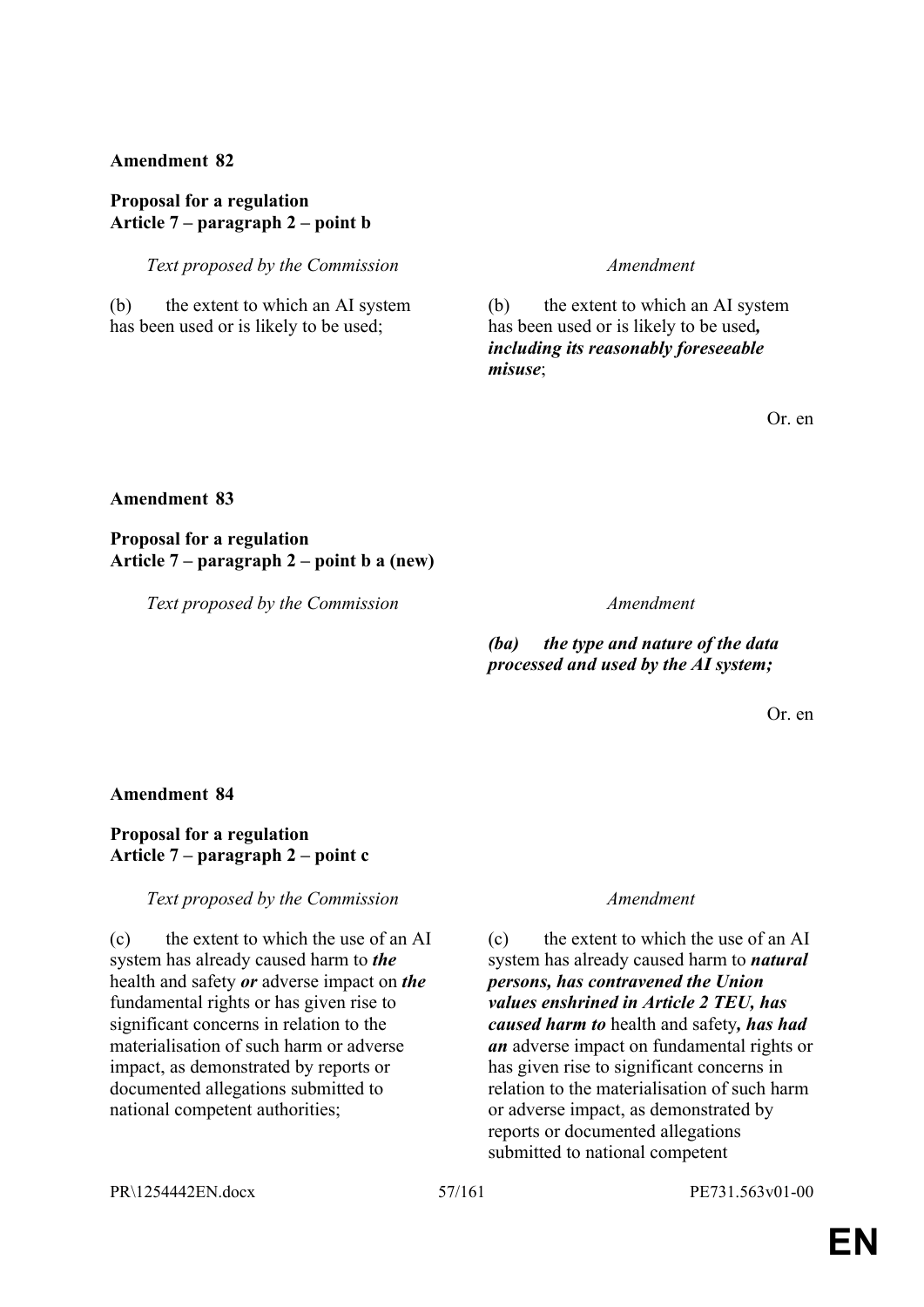authorities*, to the Commission, to the Board, to the EDPS or to the European Union Agency for Fundamental Rights (FRA)*;

Or. en

## **Amendment 85**

## **Proposal for a regulation Article 7 – paragraph 2 – point d**

#### *Text proposed by the Commission Amendment*

(d) the potential extent of such harm or such adverse impact, in particular in terms of its intensity and its ability to affect a plurality of persons;

(d) the potential extent of such harm or such adverse impact, in particular in terms of its intensity and its ability to affect a plurality of persons *or to disproportionately affect a particular group of persons*;

Or. en

## **Amendment 86**

#### **Proposal for a regulation Article 7 – paragraph 2 – point g**

#### *Text proposed by the Commission Amendment*

(g) the extent to which the outcome produced with an AI system is easily reversible, whereby outcomes having an impact on *the* health *or* safety of persons shall not be considered as easily reversible;

(g) the extent to which the outcome produced with an AI system is easily reversible, whereby outcomes having an impact on health*,* safety*, fundamental rights* of persons*, or on the Union values enshrined in Article 2 TEU* shall not be considered as easily reversible;

Or. en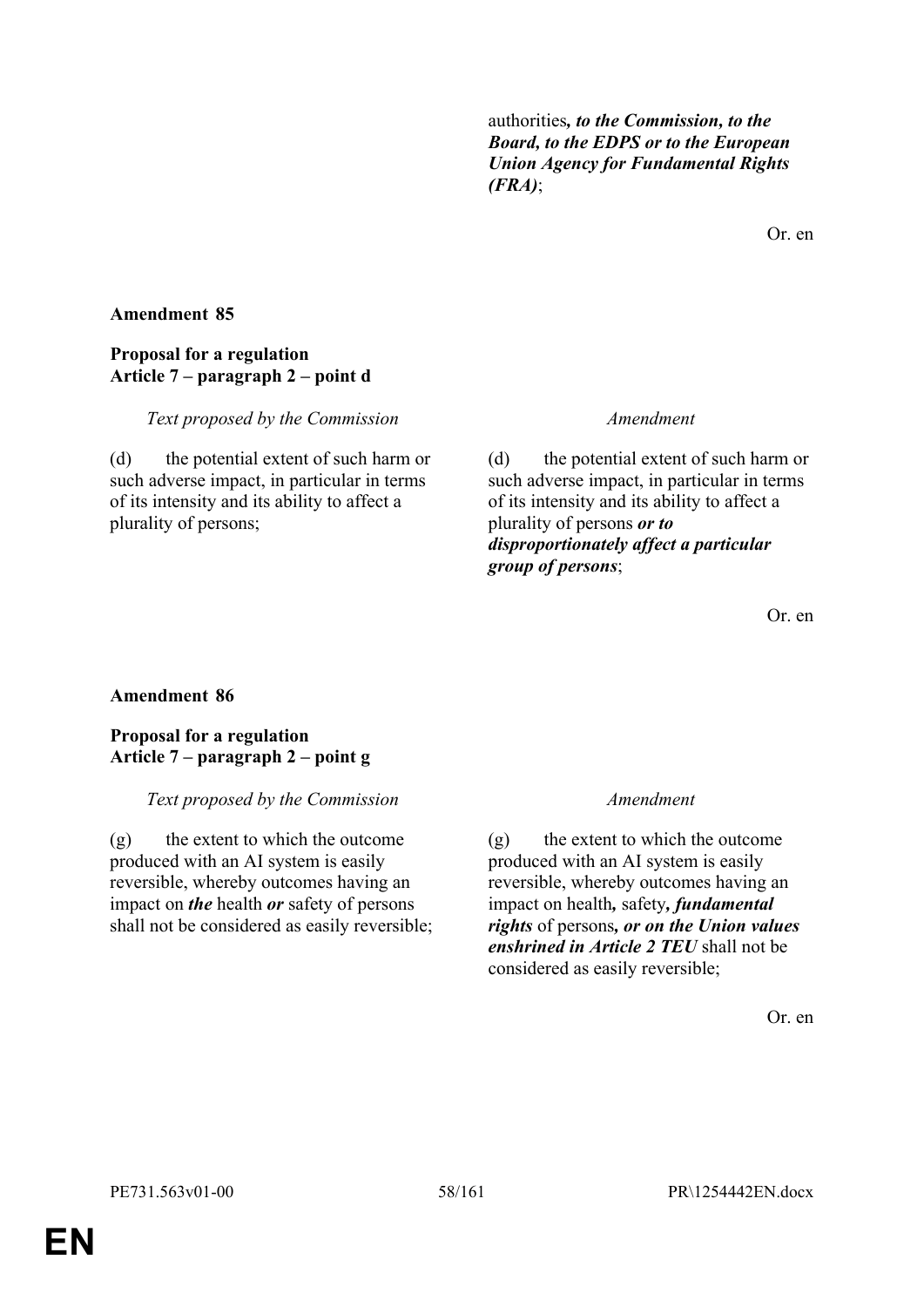# **Proposal for a regulation Article 7 – paragraph 2 a (new)**

*Text proposed by the Commission Amendment*

*2a. When assessing whether an AI system poses a risk of harm to the health and safety or risk of adverse impact on fundamental rights that is equivalent or greater than the risk of harm posed by the high-risk AI system, the Commission shall consult, where relevant, representatives of groups on which an AI system has an impact, industry, independent experts and civil society organisations. The Commission shall organise public consultations in this regard.*

Or. en

#### **Amendment 88**

## **Proposal for a regulation Article 7 – paragraph 2 b (new)**

*Text proposed by the Commission Amendment*

*2b. The Commission shall publish a detailed report on the assessment referred to in paragraph 2.*

Or. en

## **Amendment 89**

# **Proposal for a regulation Article 7 – paragraph 2 c (new)**

*Text proposed by the Commission Amendment*

*2c. The Commission shall consult the Board before drafting delegated acts pursuant to paragraph 1.*

PR\1254442EN.docx 59/161 PE731.563v01-00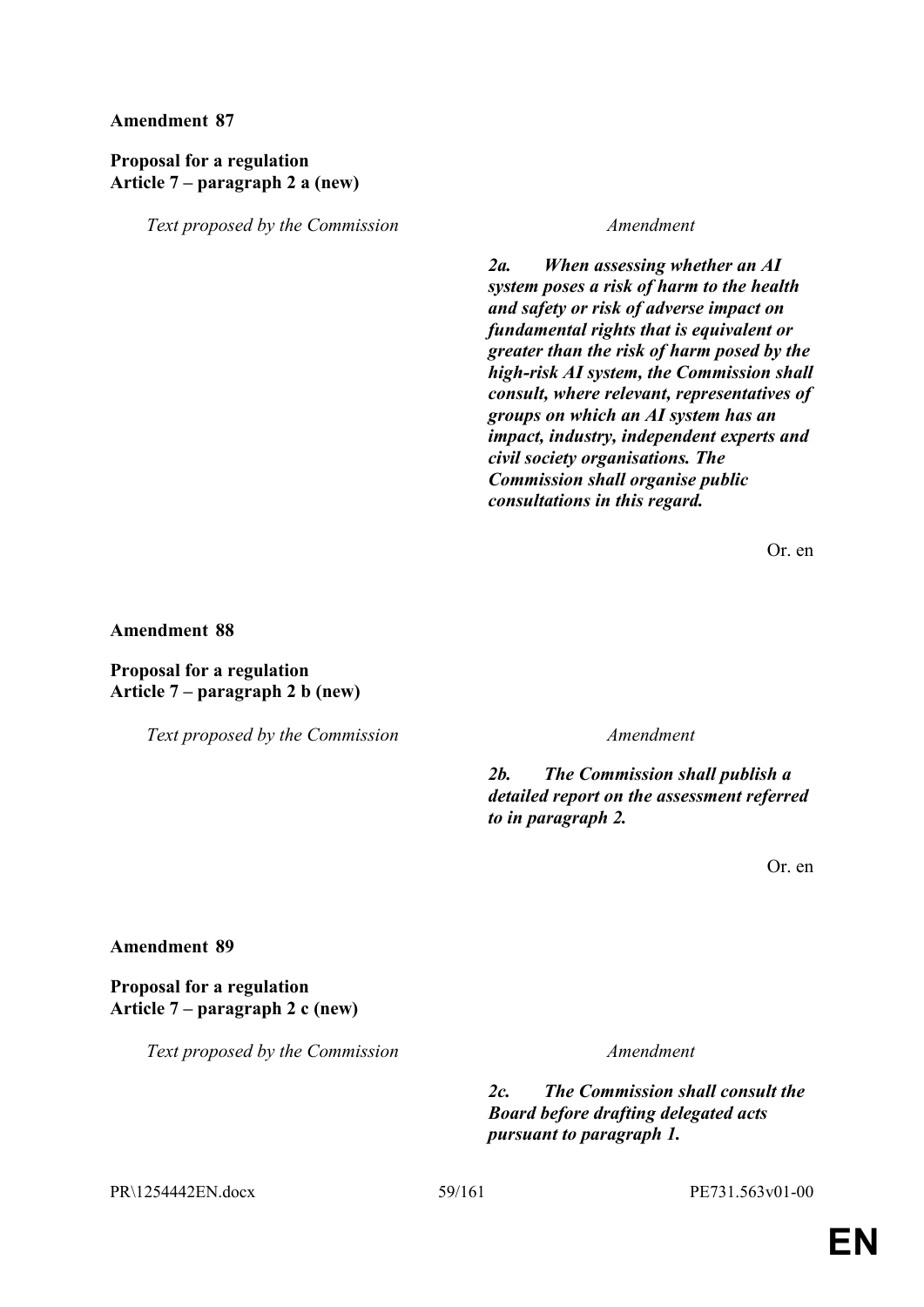## **Proposal for a regulation Article 9 – paragraph 2 – point a**

*Text proposed by the Commission Amendment*

(a) identification and analysis of the known and foreseeable risks *associated with each* high-risk AI system;

(a) identification and analysis of the known and *the reasonably* foreseeable risks *that the* high-risk AI system *can pose to:* 

*(i) the health or safety of natural persons*;

*(ii) the legal rights or legal status of natural persons;* 

*(iii) the fundamental rights of natural persons;* 

*(iv) the equal access to services and opportunities of natural persons;* 

*(v) the Union values enshrined in Article 2 TEU.* 

Or. en

#### **Amendment 91**

## **Proposal for a regulation Article 9 – paragraph 3**

## *Text proposed by the Commission Amendment*

3. The risk management measures referred to in paragraph 2, point (d) shall give due consideration to the effects and possible interactions resulting from the combined application of the requirements set out in this Chapter 2. They shall take into account the *generally acknowledged* state of the art, including as reflected in relevant harmonised standards or common specifications.

3. The risk management measures referred to in paragraph 2, point (d) shall give due consideration to the effects and possible interactions resulting from the combined application of the requirements set out in this Chapter 2. They shall take into account the state of the art, including as reflected in relevant harmonised standards or common specifications.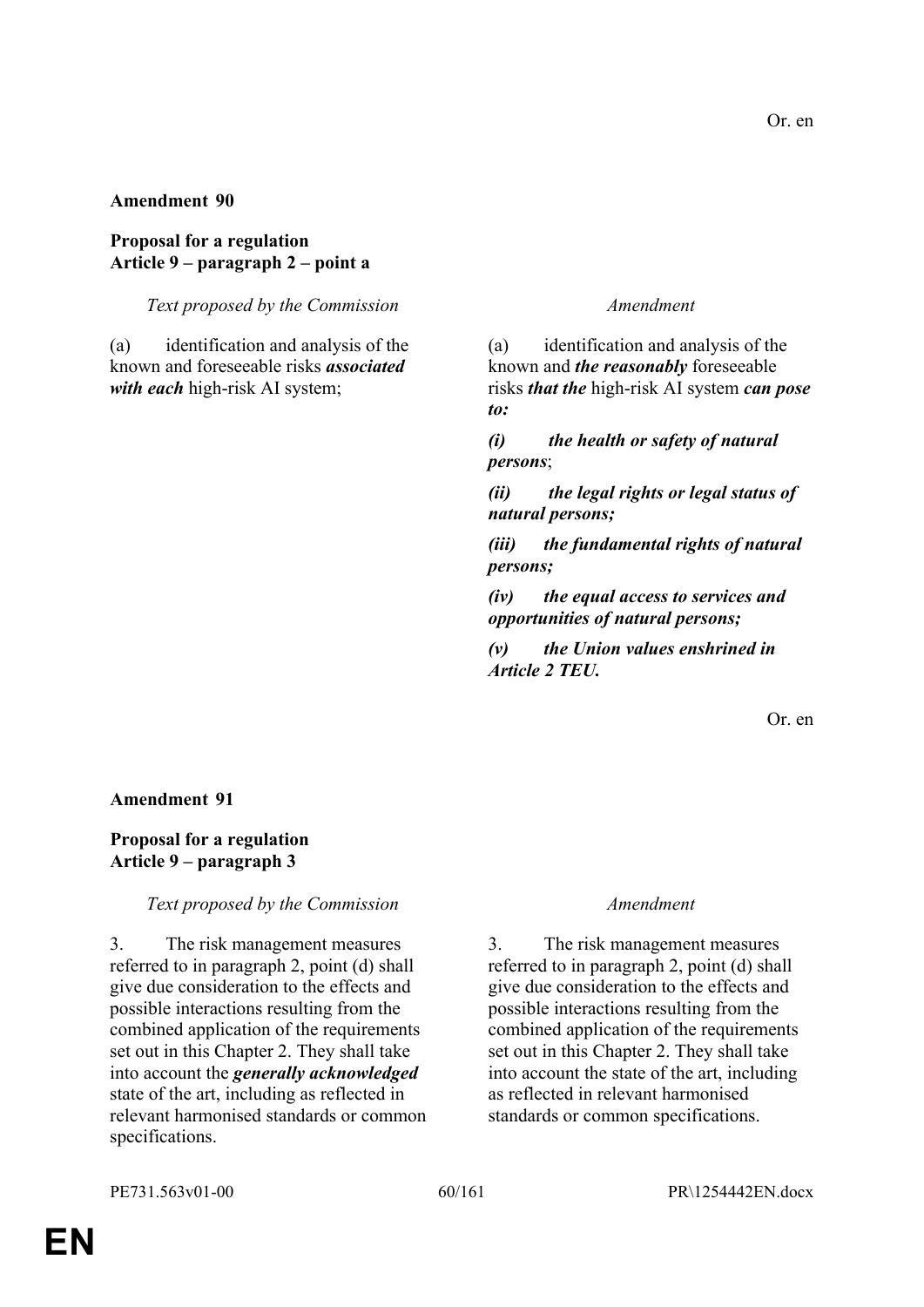## **Proposal for a regulation Article 9 – paragraph 4 – subparagraph 3**

#### *Text proposed by the Commission Amendment*

In eliminating or reducing risks related to the use of the high-risk AI system, due consideration shall be given to the technical knowledge, experience, education, training to be expected by the user and the environment in which the system is intended to be used.

In eliminating or reducing risks related to the use of the high-risk AI system, due consideration shall be given to the technical knowledge, experience, education, training to be expected by the user and the environment*, including possible context,* in which the system is intended to be used.

Or. en

#### **Amendment 93**

# **Proposal for a regulation Article 9 – paragraph 6**

*Text proposed by the Commission Amendment*

6. Testing procedures shall be suitable to achieve the intended purpose of the AI system *and do not need to go beyond what is necessary to achieve that purpose*.

6. Testing procedures shall be suitable to achieve the intended purpose of the AI system.

Or. en

#### **Amendment 94**

#### **Proposal for a regulation Article 10 – paragraph 2 – point c**

*Text proposed by the Commission Amendment*

(c) relevant data preparation processing operations, such as annotation, labelling,

(c) relevant data preparation processing operations, such as annotation, labelling, cleaning, *updating,* enrichment and

PR\1254442EN.docx 61/161 PE731.563v01-00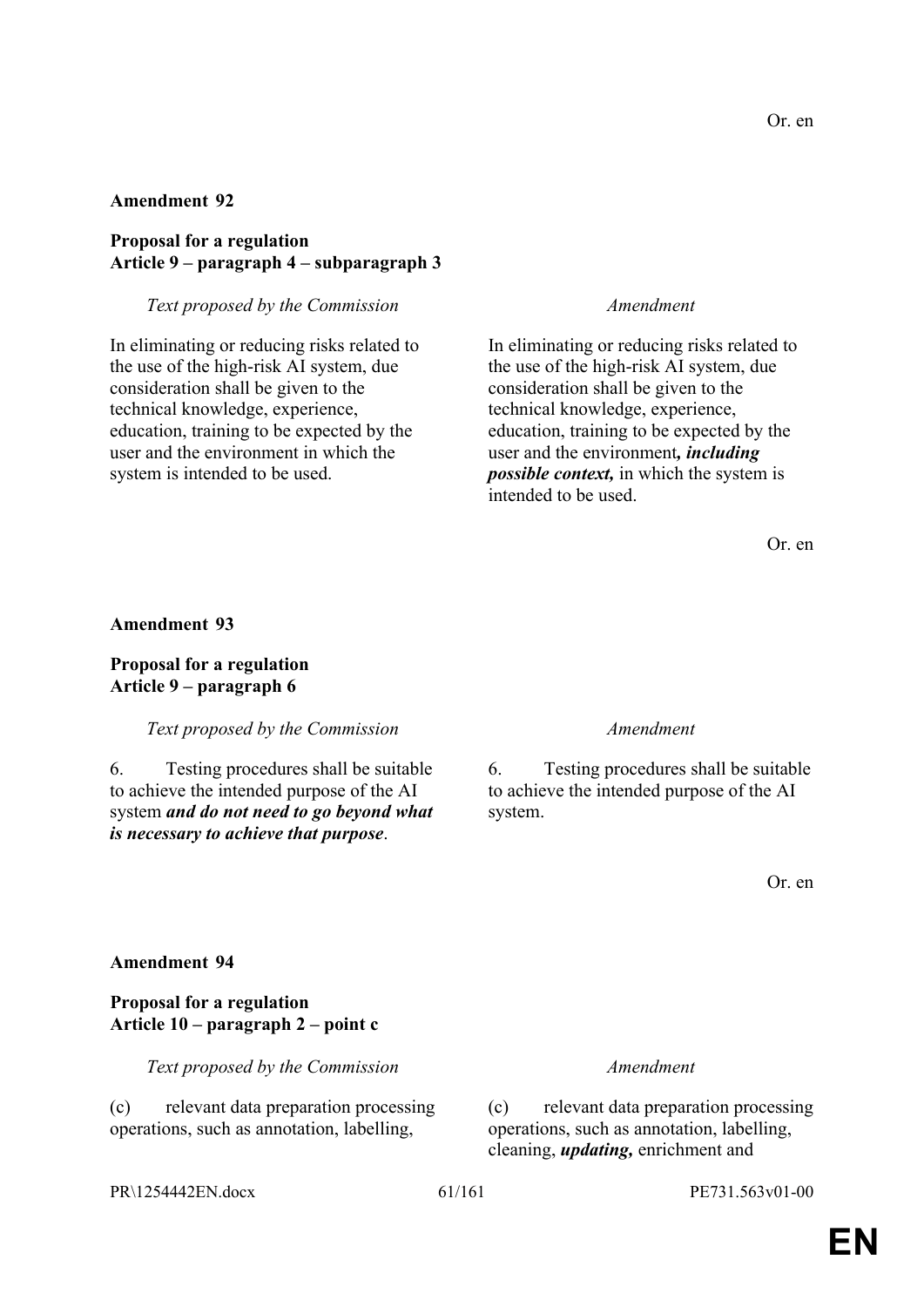cleaning, enrichment and aggregation; aggregation;

Or. en

**Amendment 95**

**Proposal for a regulation Article 10 – paragraph 2 – point f a (new)**

*Text proposed by the Commission Amendment*

*(fa) appropriate measures to detect, prevent and mitigate possible biases;*

Or. en

**Amendment 96**

**Proposal for a regulation Article 10 – paragraph 3**

*Text proposed by the Commission Amendment*

3. Training, validation and testing *data sets* shall be relevant, representative, free of errors and complete. They shall have the appropriate statistical properties, including, where applicable, as regards the persons or groups of persons on which the high-risk AI system is intended to be used. These characteristics of the *data sets* may be met at the level of individual data sets or a combination thereof.

3. Training, validation and testing *datasets* shall be relevant, representative, *up-to-date, and to the best extent possible, taking into account the state of the art,* free of errors and *be as* complete *as possible*. They shall have the appropriate statistical properties, including, where applicable, as regards the persons or groups of persons on which the high-risk AI system is intended to be used. These characteristics of the *datasets* may be met at the level of individual data sets or a combination thereof.

Or. en

**Amendment 97**

**Proposal for a regulation Article 10 – paragraph 4**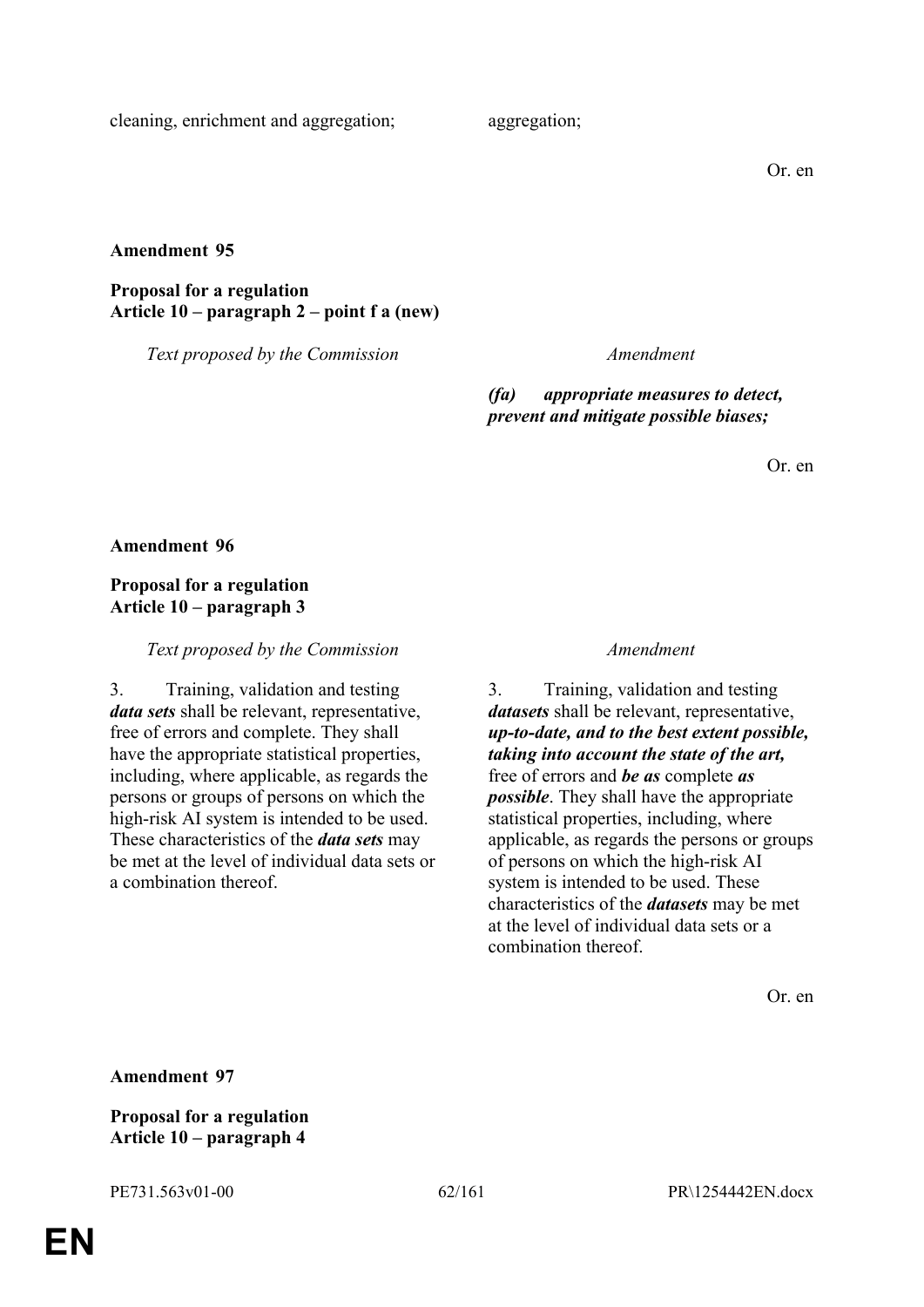# *Text proposed by the Commission Amendment*

4. Training, validation and testing data sets shall take into account, to the extent required by the intended purpose, the characteristics or elements that are particular to the specific geographical, behavioural or functional setting within which the high-risk AI system is intended to be used.

4. Training, validation and testing data sets shall take into account, to the extent required by the intended purpose, the characteristics or elements that are particular to the specific geographical, *cultural,* behavioural or functional setting within which the high-risk AI system is intended to be used.

Or. en

## **Amendment 98**

# **Proposal for a regulation Article 10 – paragraph 5**

*Text proposed by the Commission Amendment*

*5. To the extent that it is strictly necessary for the purposes of ensuring bias monitoring, detection and correction in relation to the high-risk AI systems, the providers of such systems may process special categories of personal data referred to in Article 9(1) of Regulation (EU) 2016/679, Article 10 of Directive (EU) 2016/680 and Article 10(1) of Regulation (EU) 2018/1725, subject to appropriate safeguards for the fundamental rights and freedoms of natural persons, including technical limitations on the re-use and use of stateof-the-art security and privacy-preserving measures, such as pseudonymisation, or encryption where anonymisation may significantly affect the purpose pursued.*

*deleted*

Or. en

*Justification*

*This Regulation should not constitute a separate legal basis for processing personal data.*

PR\1254442EN.docx 63/161 PE731.563v01-00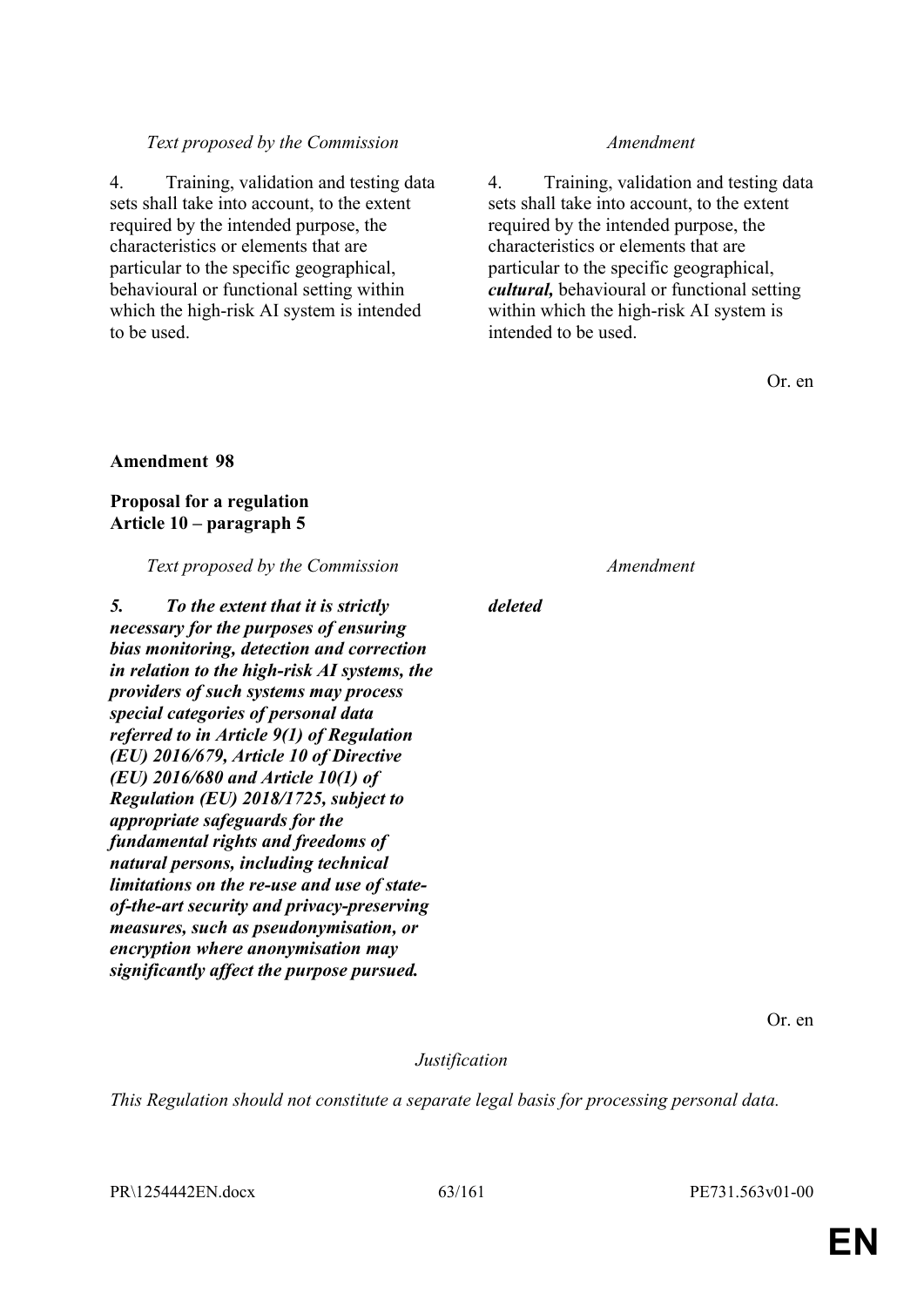# **Proposal for a regulation Article 10 – paragraph 6 a (new)**

*Text proposed by the Commission Amendment*

*6a. Where the provider cannot comply with the obligations laid down in this Article because it does not have access to the data and the data is held exclusively by the user, the user may, on the basis of a contract, be made responsible for any infringement of this Article.*

Or. en

#### **Amendment 100**

**Proposal for a regulation Article 10 – paragraph 6 b (new)**

*Text proposed by the Commission Amendment*

*6b. The principles of data minimisation and of data protection by design and by default, as referred to, respectively, in Article 5(1), point (c) and in Article 25 of Regulation (EU) 2016/679 shall be applied when developing and using high-risk AI systems and during the entire lifecycle of those systems.*

Or. en

## **Amendment 101**

**Proposal for a regulation Article 11 – paragraph 2**

*Text proposed by the Commission Amendment*

2. Where a high-risk AI system related to a product, to which the legal acts listed in Annex II, section A apply, is

2. Where a high-risk AI system related to a product, to which the legal acts listed in Annex II, section A apply, is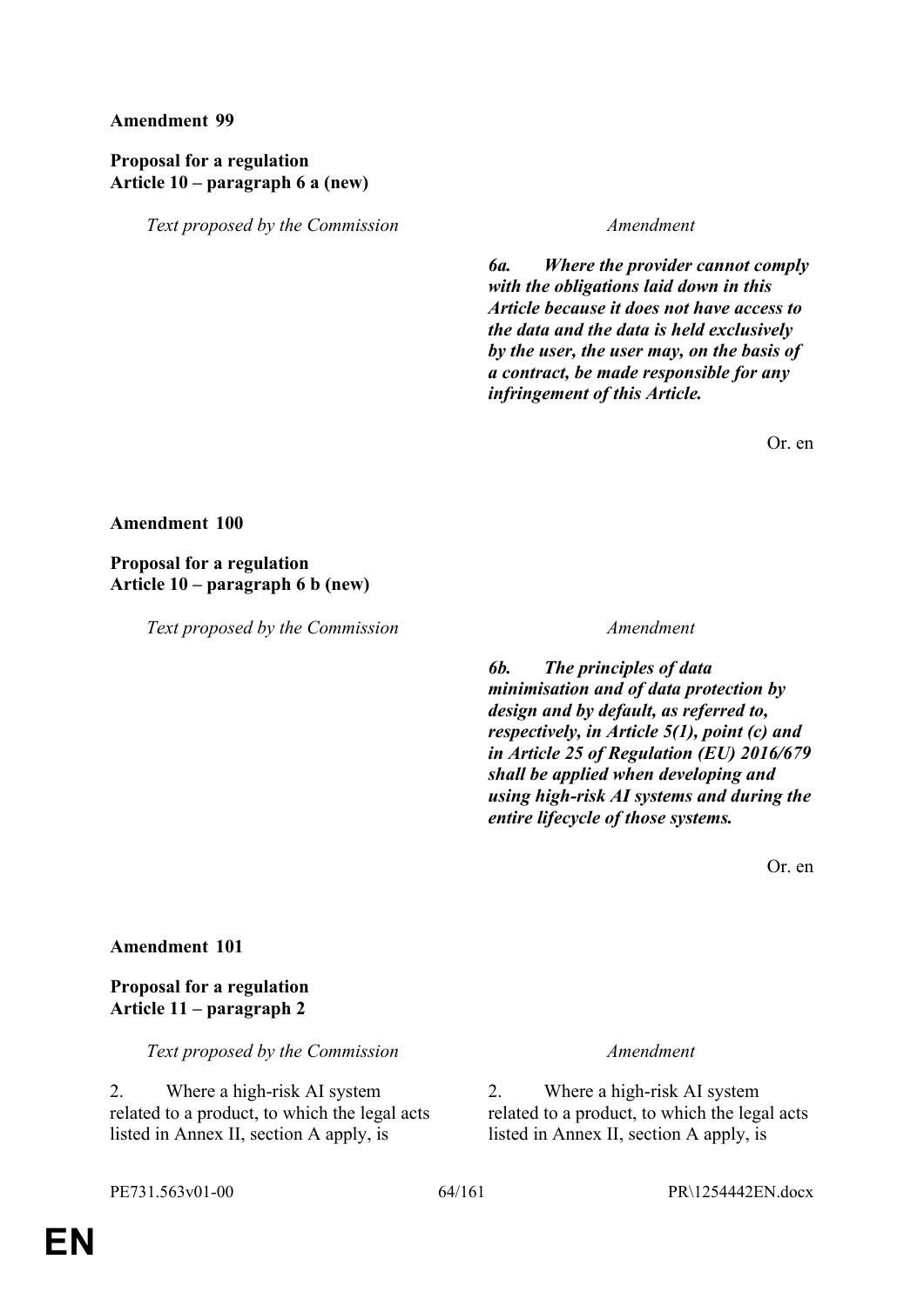placed on the market or put into service *one single* technical documentation shall be drawn up containing all the information set out in Annex IV as well as the information required under those legal acts. placed on the market or put into service*,* technical documentation shall be drawn up containing all the information set out in Annex IV as well as the information required under those legal acts.

Or. en

#### **Amendment 102**

## **Proposal for a regulation Article 12 – paragraph 2**

#### *Text proposed by the Commission Amendment*

2. The logging capabilities shall ensure a level of traceability of the AI system's functioning throughout its lifecycle that is appropriate to the intended purpose of the system.

2. The logging capabilities shall ensure a level of traceability of the AI system's functioning throughout its *entire* lifecycle that is appropriate to the intended purpose of the system.

Or. en

#### **Amendment 103**

**Proposal for a regulation Article 12 – paragraph 3**

#### *Text proposed by the Commission Amendment*

3. In particular, logging capabilities shall enable the monitoring of the operation of the high-risk AI system with respect to the *occurrence* of situations that may result in the AI system presenting a risk within the meaning of Article 65(1) or lead to a substantial modification, and facilitate the post-market monitoring referred to in Article 61.

3. In particular, logging capabilities shall enable the monitoring of the operation of the high-risk AI system with respect to the *identification* of situations that may result in the AI system presenting a risk within the meaning of Article 65(1) or lead to a substantial modification, and facilitate the *monitoring of operations as referred in Article 29(4) as well as the* post-market monitoring referred to in Article 61.

Or. en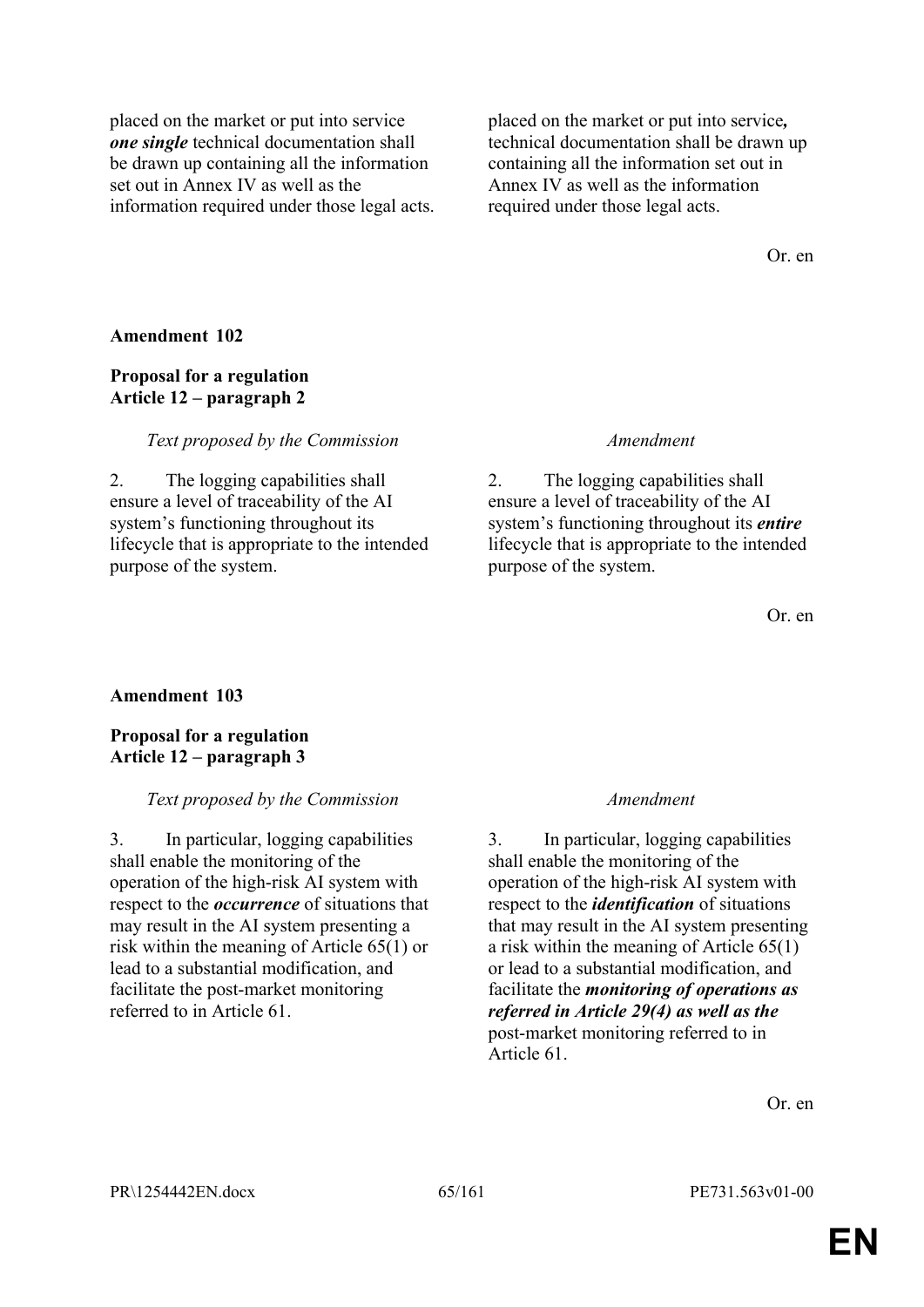## **Proposal for a regulation Title III – Chapter 3 – title**

*Text proposed by the Commission Amendment*

OBLIGATIONS OF PROVIDERS *AND* USERS OF HIGH-RISK AI SYSTEMS and other parties

OBLIGATIONS OF PROVIDERS*,* USERS OF HIGH-RISK AI SYSTEMS and other parties

Or. en

# **Amendment 105**

# **Proposal for a regulation Article 16 – paragraph 1 – point a a (new)**

*Text proposed by the Commission Amendment*

*(aa) ensure that natural persons to whom human oversight of high-risk AI systems is assigned are specifically made aware and remain aware of the risk of automation bias;*

Or. en

## **Amendment 106**

# **Proposal for a regulation Article 16 – paragraph 1 – point d**

*Text proposed by the Commission Amendment*

(d) when under their control, keep the logs automatically generated by their highrisk AI systems;

(d) when under their control, keep the logs automatically generated by their highrisk AI systems *that are required for ensuring and demonstrating compliance with this Regulation, for ex-post audits of any reasonably foreseeable malfunction or misuses of the system, or for ensuring and monitoring for the proper functioning of the system throughout its entire lifecycle*;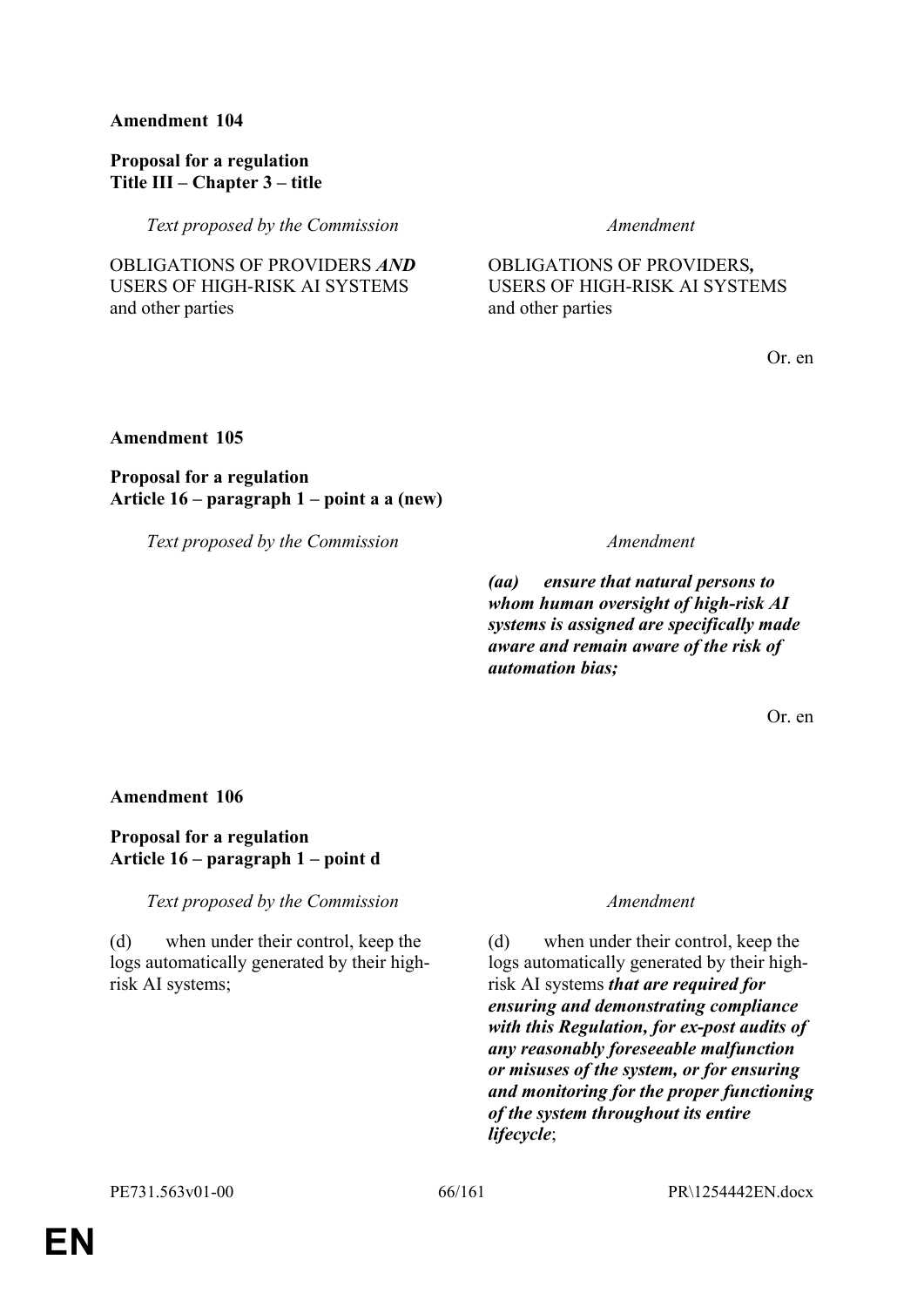## **Proposal for a regulation Article 16 – paragraph 1 – point e**

#### *Text proposed by the Commission Amendment*

(e) ensure that the high-risk AI system undergoes the relevant conformity assessment procedure, prior to its placing on the market or putting into service;

(e) ensure that the high-risk AI system undergoes the relevant conformity assessment procedure, prior to its placing on the market or putting into service*, in accordance with Article 43*;

Or. en

#### **Amendment 108**

#### **Proposal for a regulation Article 16 – paragraph 1 – point e a (new)**

*Text proposed by the Commission Amendment*

*(ea) draw up an EU declaration of conformity in accordance with Article 48;*

Or. en

#### **Amendment 109**

**Proposal for a regulation Article 16 – paragraph 1 – point e b (new)**

*Text proposed by the Commission Amendment*

*(eb) affix the CE marking to their high-risk AI systems to indicate conformity with this Regulation in accordance with Article 49;*

Or. en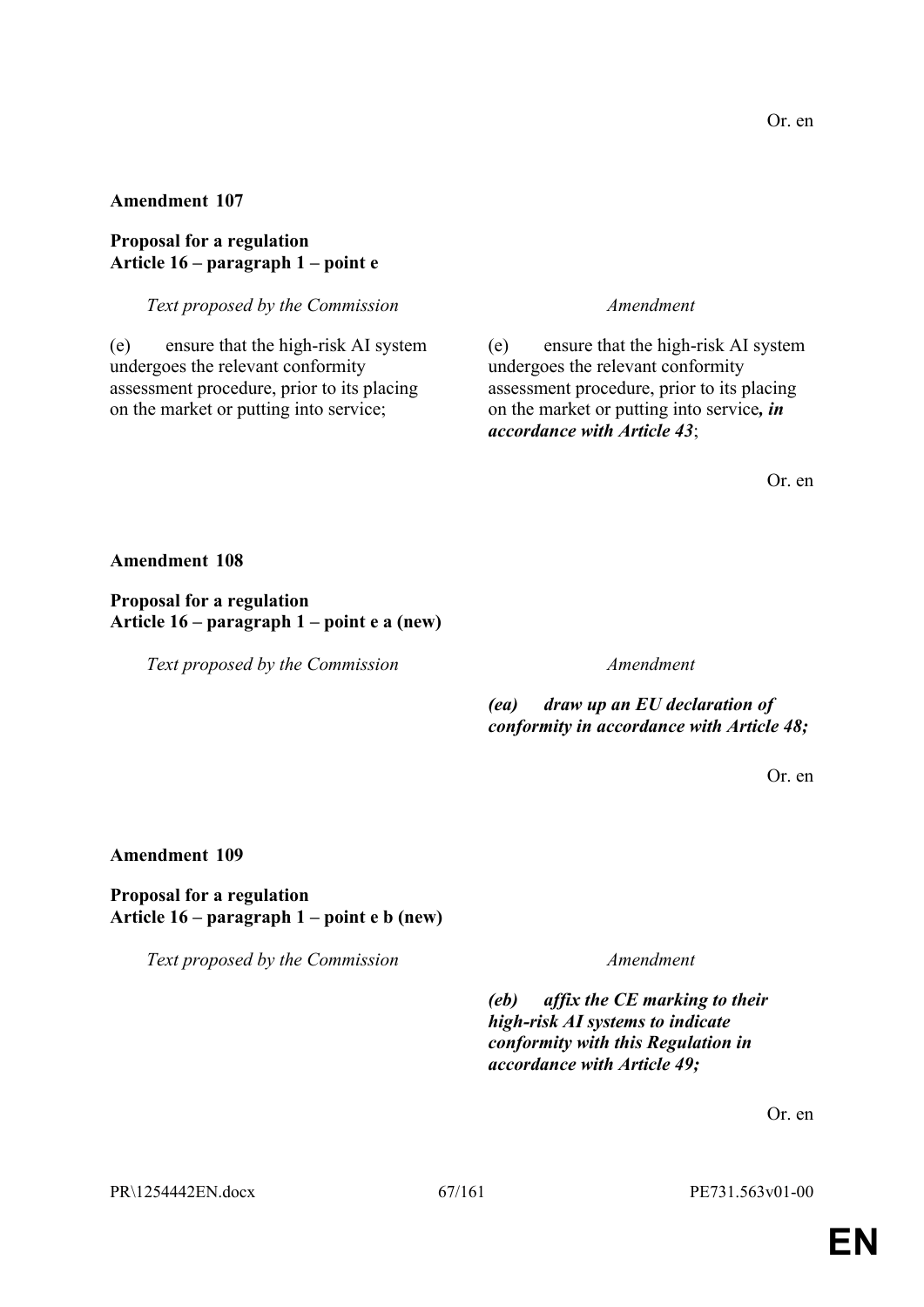PE731.563v01-00 68/161 PR\1254442EN.docx

*moved up from letter i*

## **Amendment 110**

# **Proposal for a regulation Article 16 – paragraph 1 – point g**

*Text proposed by the Commission Amendment*

(g) take the necessary corrective actions*, if the high-risk AI system is not in conformity with the requirements set out in Chapter 2 of this Title*;

(g) take the necessary corrective actions *as referred to in Article 21 and provide information in that regard*;

Or. en

**Amendment 111**

# **Proposal for a regulation Article 16 – paragraph 1 – point h**

*Text proposed by the Commission Amendment*

*(h) inform the national competent authorities of the Member States in which they made the AI system available or put it into service and, where applicable, the notified body of the non-compliance and of any corrective actions taken;*

Or. en

*Text proposed by the Commission Amendment*

*deleted*

**Amendment 112**

**Proposal for a regulation**

**Article 16 – paragraph 1 – point i**

*(i) to affix the CE marking to their high-risk AI systems to indicate the conformity with this Regulation in* 

*deleted*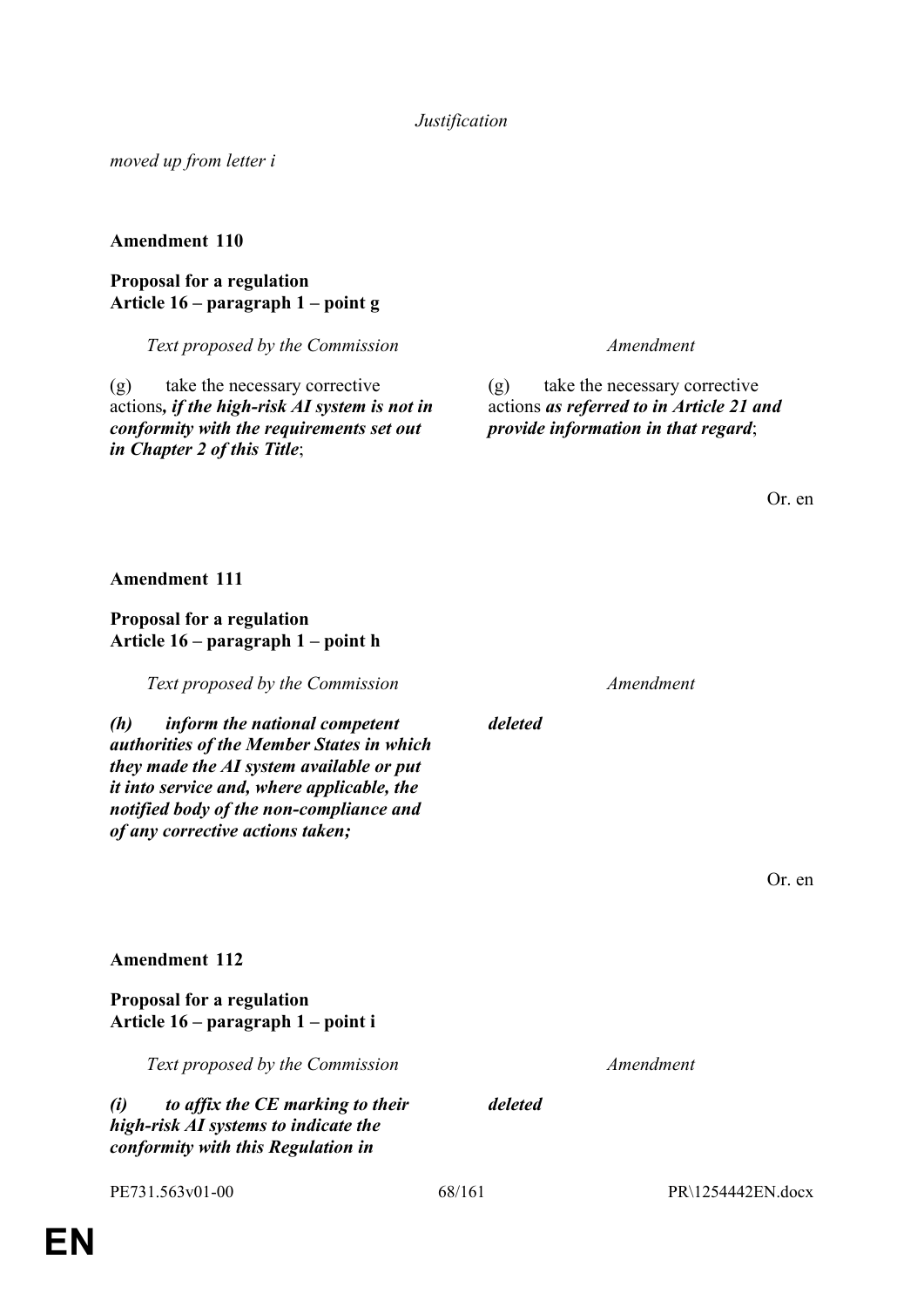## **Proposal for a regulation Article 17 – paragraph 1 – introductory part**

#### *Text proposed by the Commission Amendment*

1. Providers of high-risk AI systems shall put a quality management system in place that ensures compliance with this Regulation. *That system* shall be documented in a systematic and orderly manner in the form of written policies, procedures and instructions, and shall include at least the following aspects:

1. Providers of high-risk AI systems shall put a quality management system in place that ensures compliance with this Regulation. *It* shall be documented in a systematic and orderly manner in the form of written policies, procedures and instructions, and shall include at least the following aspects:

Or. en

## **Amendment 114**

## **Proposal for a regulation Article 17 – paragraph 1 – point j**

## *Text proposed by the Commission Amendment*

(j) the handling of communication with *national competent authorities,* competent authorities, including sectoral ones, providing or supporting the access to data, notified bodies, other operators, customers or other interested parties;

(j) the handling of communication with *relevant* competent authorities, including sectoral ones, providing or supporting the access to data, notified bodies, other operators, customers or other interested parties;

Or. en

**Amendment 115**

**Proposal for a regulation Article 17 – paragraph 2**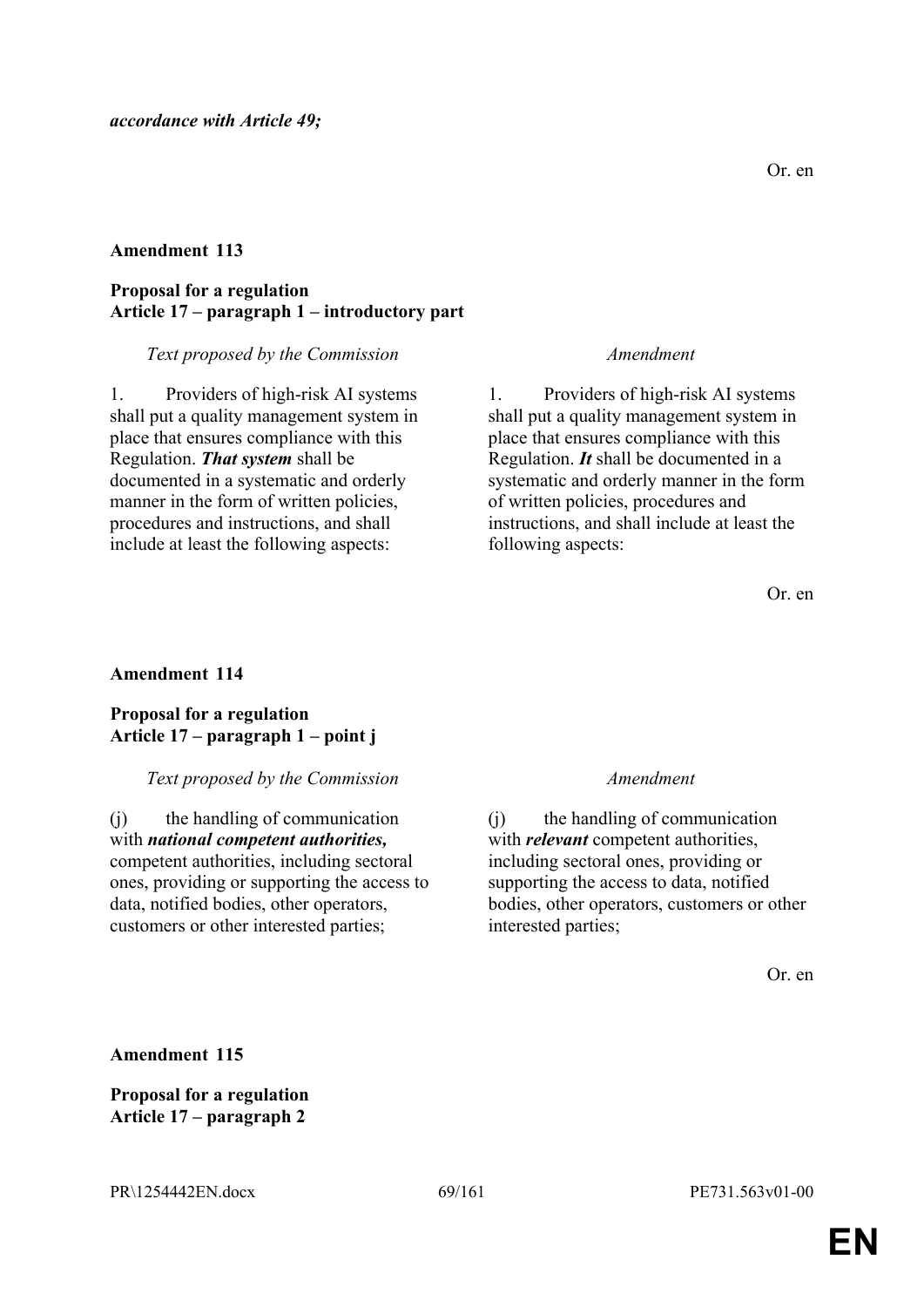2. The implementation of aspects referred to in paragraph 1 shall be proportionate to the size of the provider's organisation.

#### *Text proposed by the Commission Amendment*

2. The implementation of aspects referred to in paragraph 1 shall be proportionate to the size of the provider's organisation. *Providers shall in any event respect the degree of rigour and the level of protection required to ensure compliance of their AI systems with this Regulation.*

Or. en

#### *Justification*

*The size of the company needs to be taken into account but should not justify less rigour for compliance.*

**Amendment 116**

#### **Proposal for a regulation Article 19**

*Text proposed by the Commission Amendment*

#### *Article 19 deleted*

#### *Conformity assessment*

*1. Providers of high-risk AI systems shall ensure that their systems undergo the relevant conformity assessment procedure in accordance with Article 43, prior to their placing on the market or putting into service. Where the compliance of the AI systems with the requirements set out in Chapter 2 of this Title has been demonstrated following that conformity assessment, the providers shall draw up an EU declaration of conformity in accordance with Article 48 and affix the CE marking of conformity in accordance with Article 49.*

*2. For high-risk AI systems referred to in point 5(b) of Annex III that are placed on the market or put into service by providers that are credit institutions*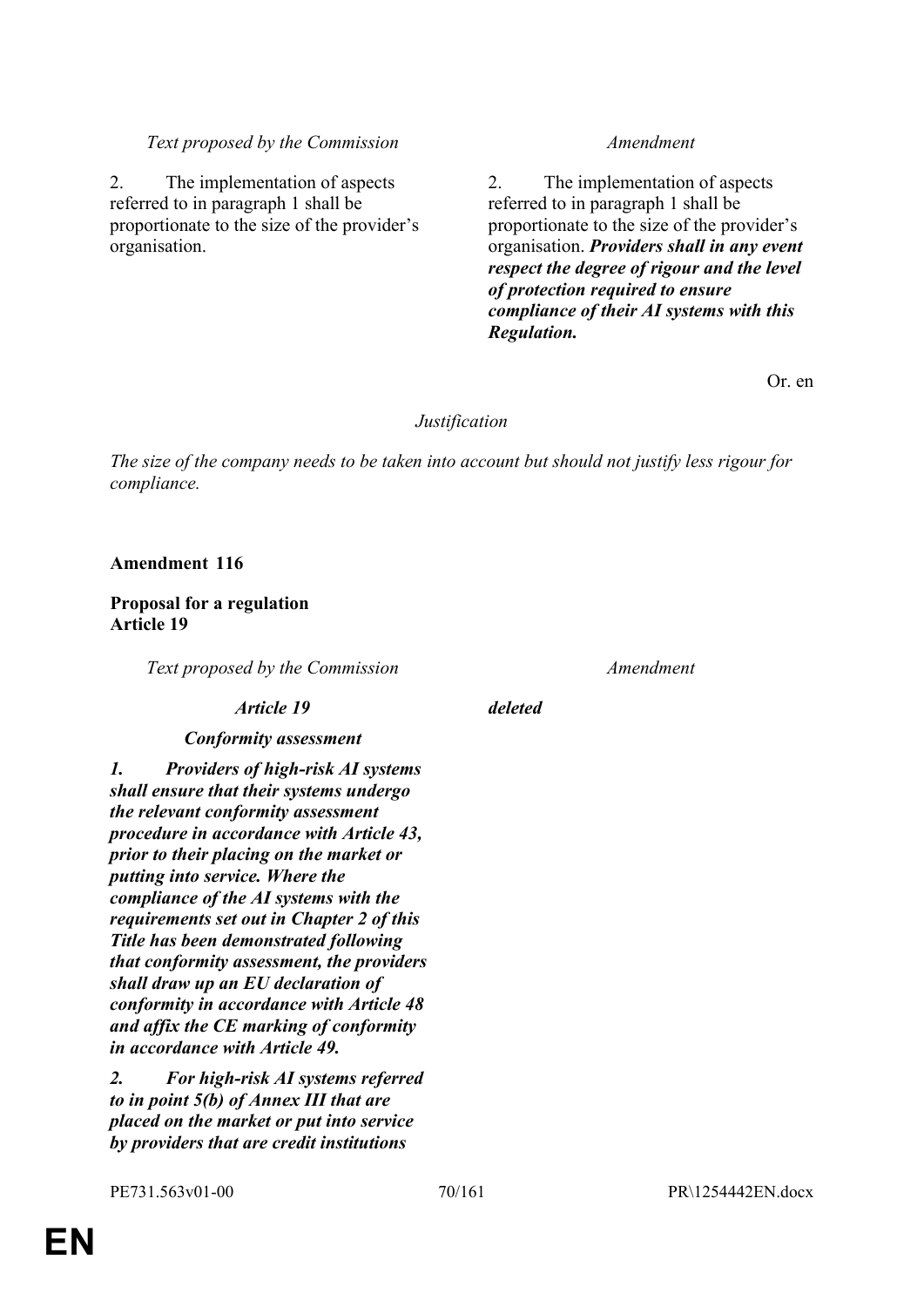*regulated by Directive 2013/36/EU, the conformity assessment shall be carried out as part of the procedure referred to in Articles 97 to101 of that Directive.*

Or. en

#### *Justification*

*Paragraph 1 of this article has been moved up to art. 16(e) and (ea), while paragraph 2 is already in article 43.2.*

**Amendment 117**

#### **Proposal for a regulation Article 21 – paragraph 1**

#### *Text proposed by the Commission Amendment*

Providers of high-risk AI systems which consider or have reason to consider that a high-risk AI system which they have placed on the market or put into service is not in conformity with this Regulation shall immediately take the necessary corrective actions to bring that system into conformity, to withdraw it or to recall it, as appropriate. *They shall inform the distributors of the high-risk AI system in question and, where applicable, the authorised representative and importers accordingly.*

Providers of high-risk AI systems which consider or have reason to consider that a high-risk AI system which they have placed on the market or put into service is not in conformity with this Regulation shall immediately *and without delay* take the necessary corrective actions to bring that system into conformity, to withdraw it or to recall it, as appropriate.

Or. en

#### **Amendment 118**

**Proposal for a regulation Article 21 – paragraph 1 a (new)**

*Text proposed by the Commission Amendment*

*In the cases referred to in paragraph 1, providers shall immediately inform the distributors of the high-risk AI system* 

PR\1254442EN.docx 71/161 PE731.563v01-00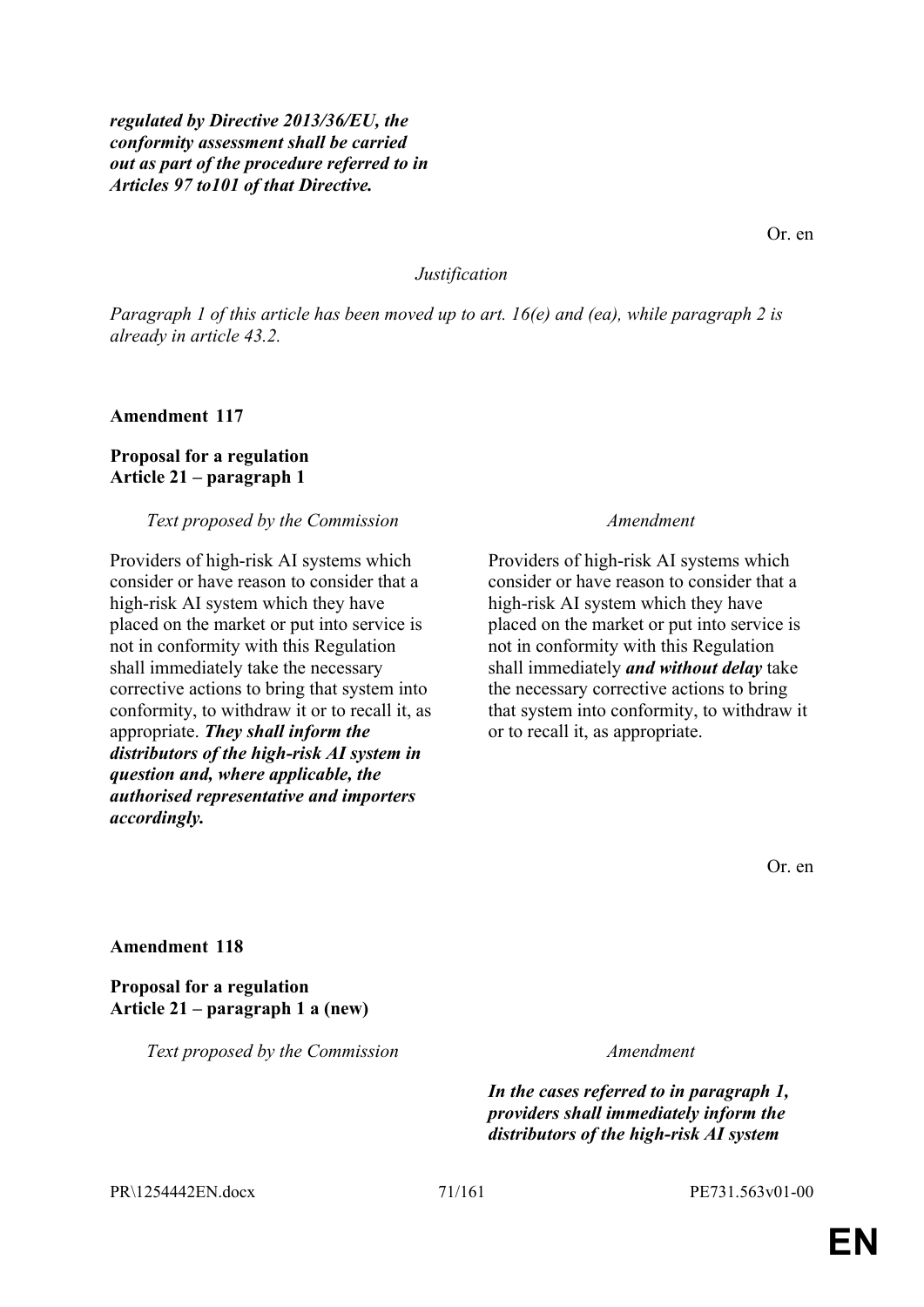*and, where applicable, the authorised representative, importers and users accordingly. They shall also immediately inform the national competent authorities of the Member States in which they made the AI system available or put it into service, and where applicable, the notified body of the non-compliance and of any corrective actions taken.*

Or. en

### **Amendment 119**

#### **Proposal for a regulation Article 22 – paragraph 1**

#### *Text proposed by the Commission Amendment*

Where the high-risk AI system presents a risk *within the meaning of Article 65(1)* and that risk is known to the provider of the system, that provider shall immediately inform the national competent authorities of the Member States in which it made the system available and, where applicable, the notified body that issued a certificate for the high-risk AI system, in particular of the non-compliance and of any corrective actions taken.

Where the high-risk AI system presents a risk and that risk is known to the provider of the system, that provider shall immediately inform the national competent authorities of the Member States in which it made the system available and, where applicable, the notified body that issued a certificate for the high-risk AI system, in particular of the non-compliance and of any corrective actions taken. *Where applicable, the provider shall also inform the users of the high-risk AI system.*

Or. en

#### **Amendment 120**

**Proposal for a regulation Article 23 – title**

*Text proposed by the Commission Amendment*

Cooperation with competent authorities Cooperation with competent authorities*, the Board and the Commission*

Or. en

PE731.563v01-00 72/161 PR\1254442EN.docx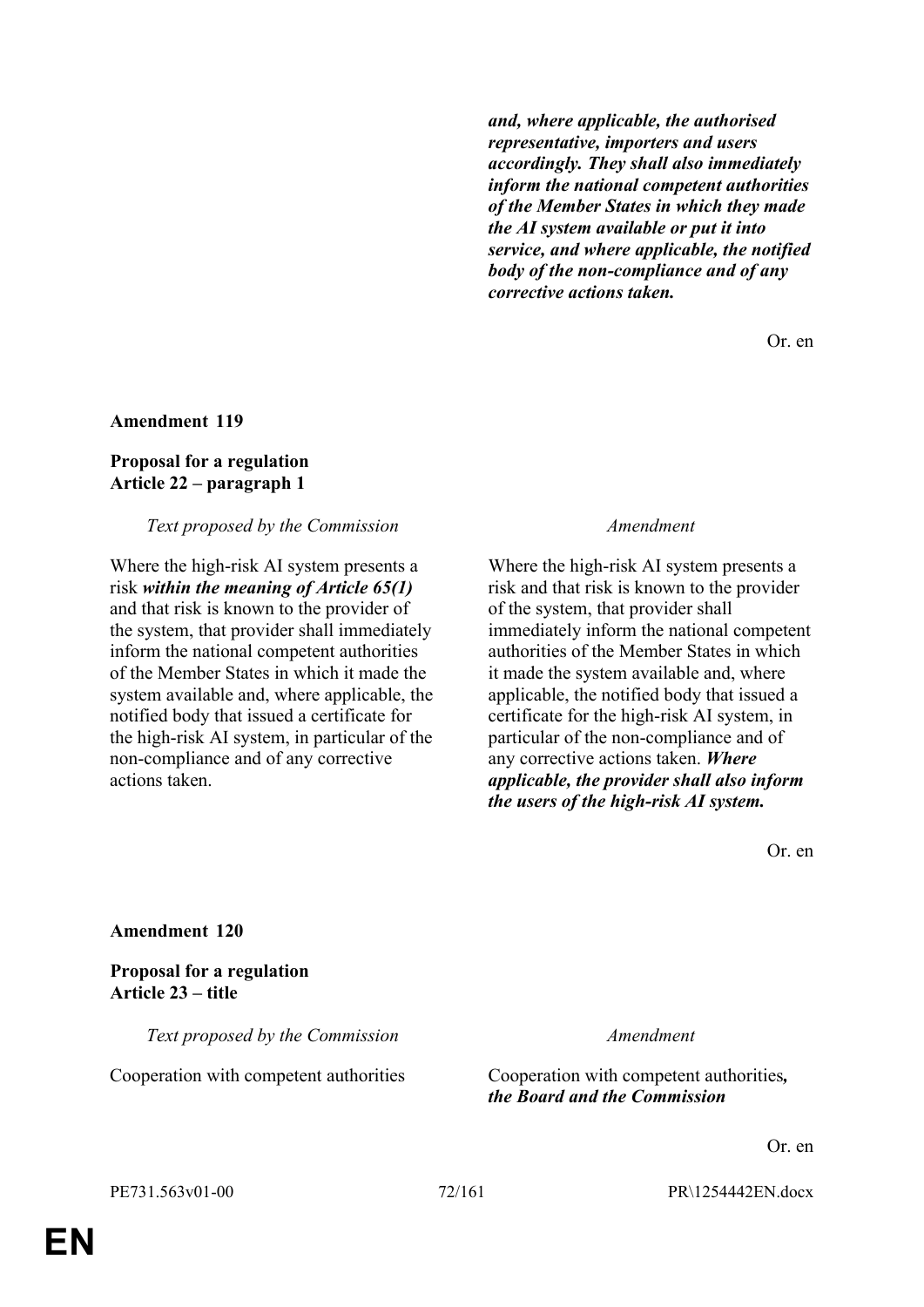### **Proposal for a regulation Article 23 – paragraph 1**

### *Text proposed by the Commission Amendment*

Providers of high-risk AI systems shall, upon request by a national competent authority, provide *that authority* with all the information and documentation necessary to demonstrate the conformity of the high-risk AI system with the requirements set out in Chapter 2 of this Title, in an official Union language determined by the Member State concerned. *Upon a reasoned request from a national competent authority, providers shall also give that authority access to the logs automatically generated by the highrisk AI system, to the extent such logs are under their control by virtue of a contractual arrangement with the user or otherwise by law.*

Providers *and where applicable, users* of high-risk AI systems shall, upon request by a national competent authority *or where applicable, by the Board or the Commission*, provide *them* with all the information and documentation necessary to demonstrate the conformity of the highrisk AI system with the requirements set out in Chapter 2 of this Title, in an official Union language determined by the Member State concerned.

Or. en

#### **Amendment 122**

#### **Proposal for a regulation Article 23 – paragraph 1 a (new)**

*Text proposed by the Commission Amendment*

*Upon a reasoned request by a national competent authority or, where applicable, by the Commission, providers and, where applicable, users shall also give the requesting national competent authority or the Commission, as applicable, access to the logs automatically generated by the high-risk AI system, to the extent such logs are under their control by virtue of a contractual arrangement with the user or otherwise by law.*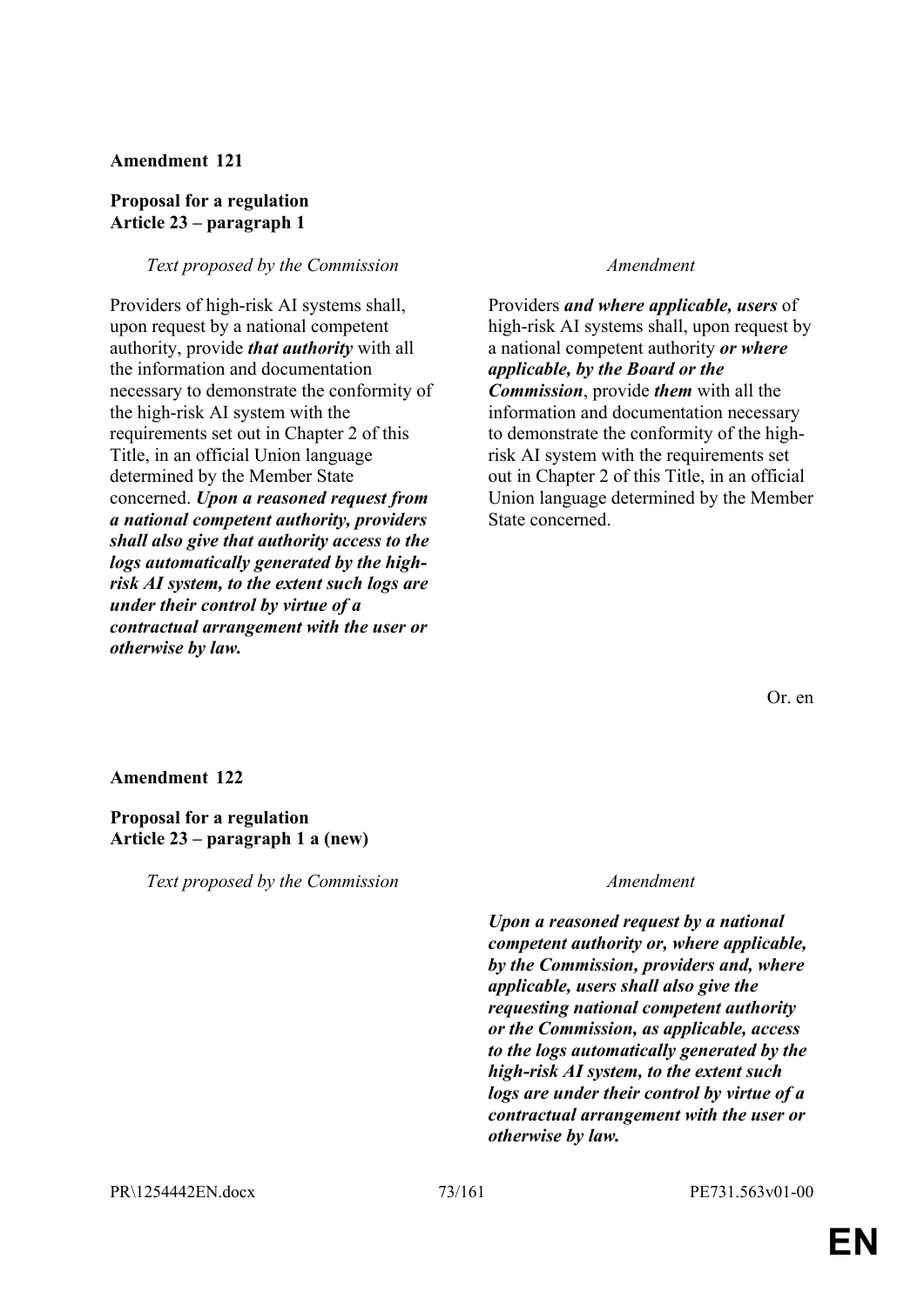### **Proposal for a regulation Article 25 – paragraph 1**

### *Text proposed by the Commission Amendment*

1. Prior to making their systems available on the Union market*, where an importer cannot be identified*, providers established outside the Union shall, by written mandate, appoint an authorised representative which is established in the Union.

1. Prior to making their systems available on the Union market, providers established outside the Union shall, by written mandate, appoint an authorised representative which is established in the Union.

Or. en

#### **Amendment 124**

### **Proposal for a regulation Article 25 – paragraph 2 – introductory part**

#### *Text proposed by the Commission Amendment*

2. The authorised representative shall perform the tasks specified in the mandate received from the provider. The mandate shall empower the authorised representative to carry out the following tasks:

2. The authorised representative shall perform the tasks specified in the mandate received from the provider. *It shall provide a copy of the mandate to the market surveillance authorities upon request, in an official Union language determined by the national competent authority.* The mandate shall empower the authorised representative to carry out the following tasks:

Or. en

#### **Amendment 125**

**Proposal for a regulation Article 25 – paragraph 2 – point c**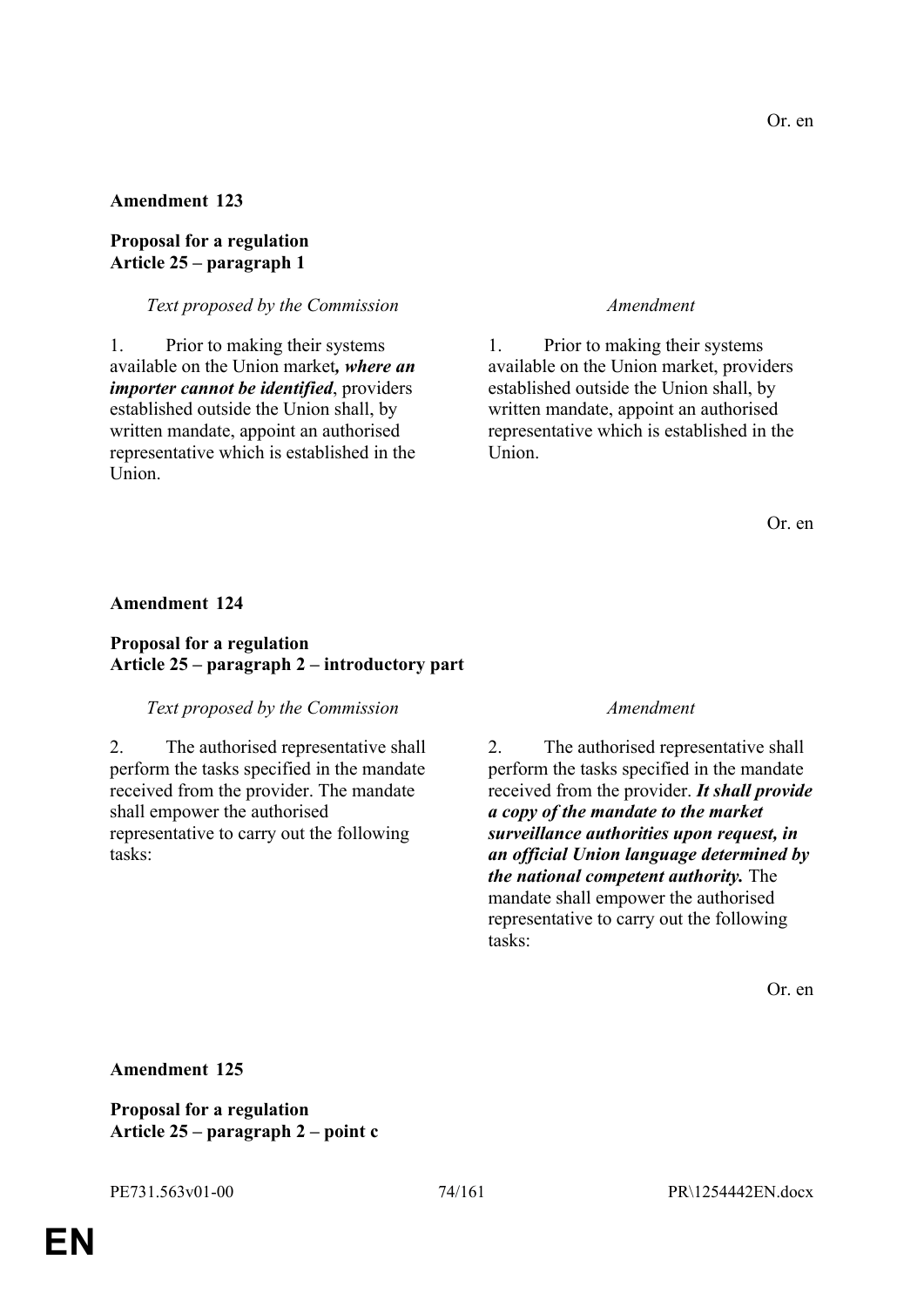**Proposal for a regulation**

### PR\1254442EN.docx 75/161 PE731.563v01-00

# any action the latter takes in relation to the high-risk AI system.

# **Amendment 126**

high-risk AI system.

### **Proposal for a regulation Article 25 – paragraph 2 – point c a (new)**

(c) cooperate with competent *national* authorities, upon a reasoned request, on any action the latter takes in relation to the

*Text proposed by the Commission Amendment*

*(ca) where applicable, comply with the registration obligations referred in Article 51.*

Or. en

Or. en

## **Amendment 127**

### **Proposal for a regulation Article 26 – paragraph 1 – point b**

*Text proposed by the Commission Amendment*

(b) the provider has drawn up the technical documentation in accordance with Annex IV;

(b) the provider has drawn up the technical documentation in accordance with *Article 11 and* Annex IV;

Or. en

# *Text proposed by the Commission Amendment*

(c) cooperate with *national* competent authorities, upon a reasoned request, on

**Article 26 – paragraph 1 – point c a (new)**

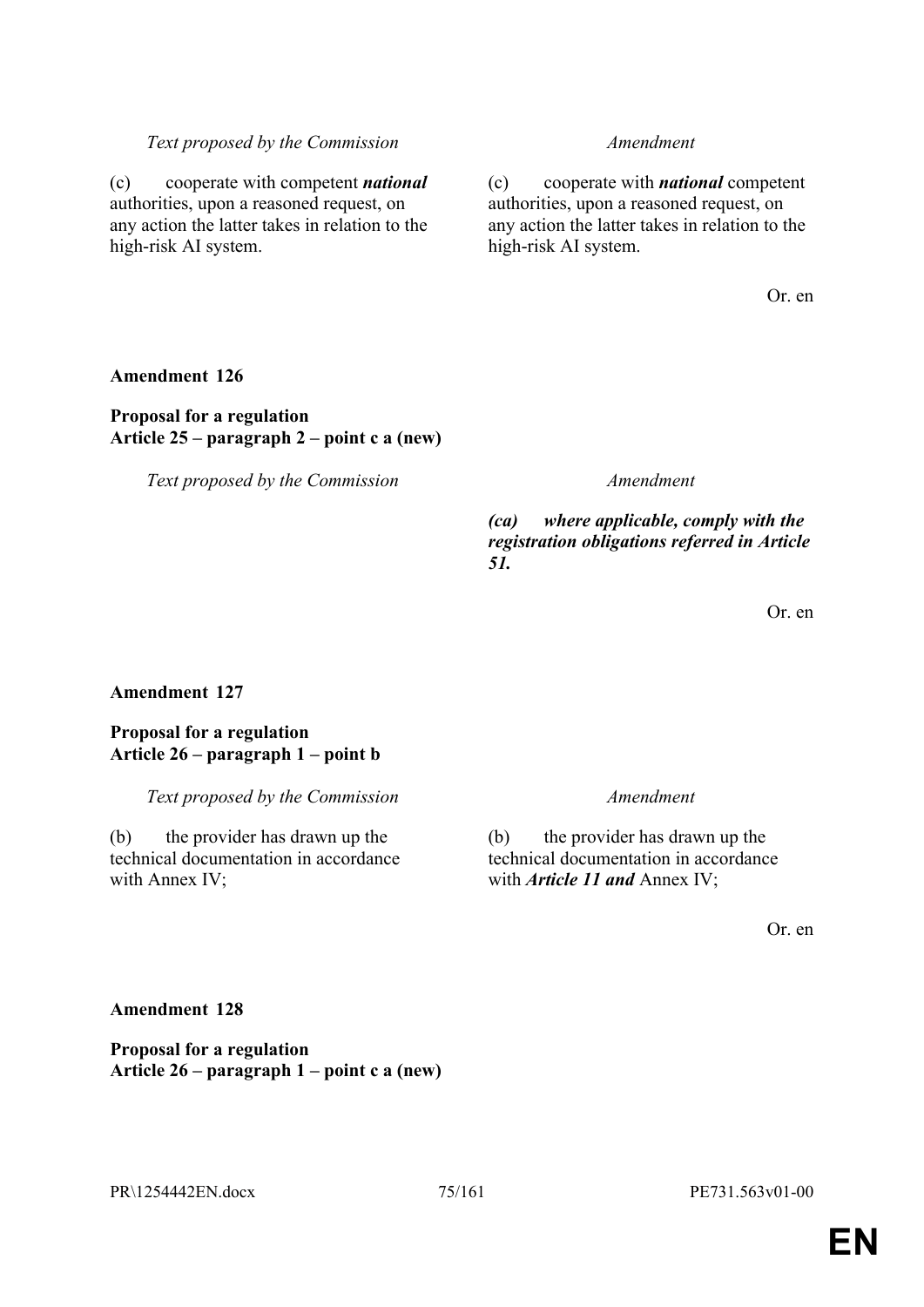*(ca) where applicable, the provider has appointed an authorised representative in accordance with Article 25(1).*

Or. en

#### **Amendment 129**

### **Proposal for a regulation Article 27 – paragraph 2**

#### *Text proposed by the Commission Amendment*

2. Where a distributor considers or has reason to consider that a high-risk AI system is not in conformity with the requirements set out in Chapter 2 of this Title, it shall not make the high-risk AI system available on the market until that system has been brought into conformity with those requirements. Furthermore, where the system presents a risk within the meaning of Article 65(1), the distributor shall inform the provider or the importer of the system, as applicable, to that effect.

2. Where a distributor considers or has reason to consider that a high-risk AI system is not in conformity with the requirements set out in Chapter 2 of this Title, it shall not make the high-risk AI system available on the market until that system has been brought into conformity with those requirements. Furthermore, where the system presents a risk within the meaning of Article 65(1), the distributor shall inform the provider or the importer of the system *and the relevant national competent authority*, as applicable, to that effect.

Or. en

#### **Amendment 130**

#### **Proposal for a regulation Article 27 – paragraph 5**

#### *Text proposed by the Commission Amendment*

5. Upon a reasoned request from a national competent authority, distributors of high-risk AI systems shall provide that authority with all the information and documentation necessary to demonstrate

5. Upon a reasoned request from a national competent authority, distributors of high-risk AI systems shall provide that authority with all the information and documentation necessary to demonstrate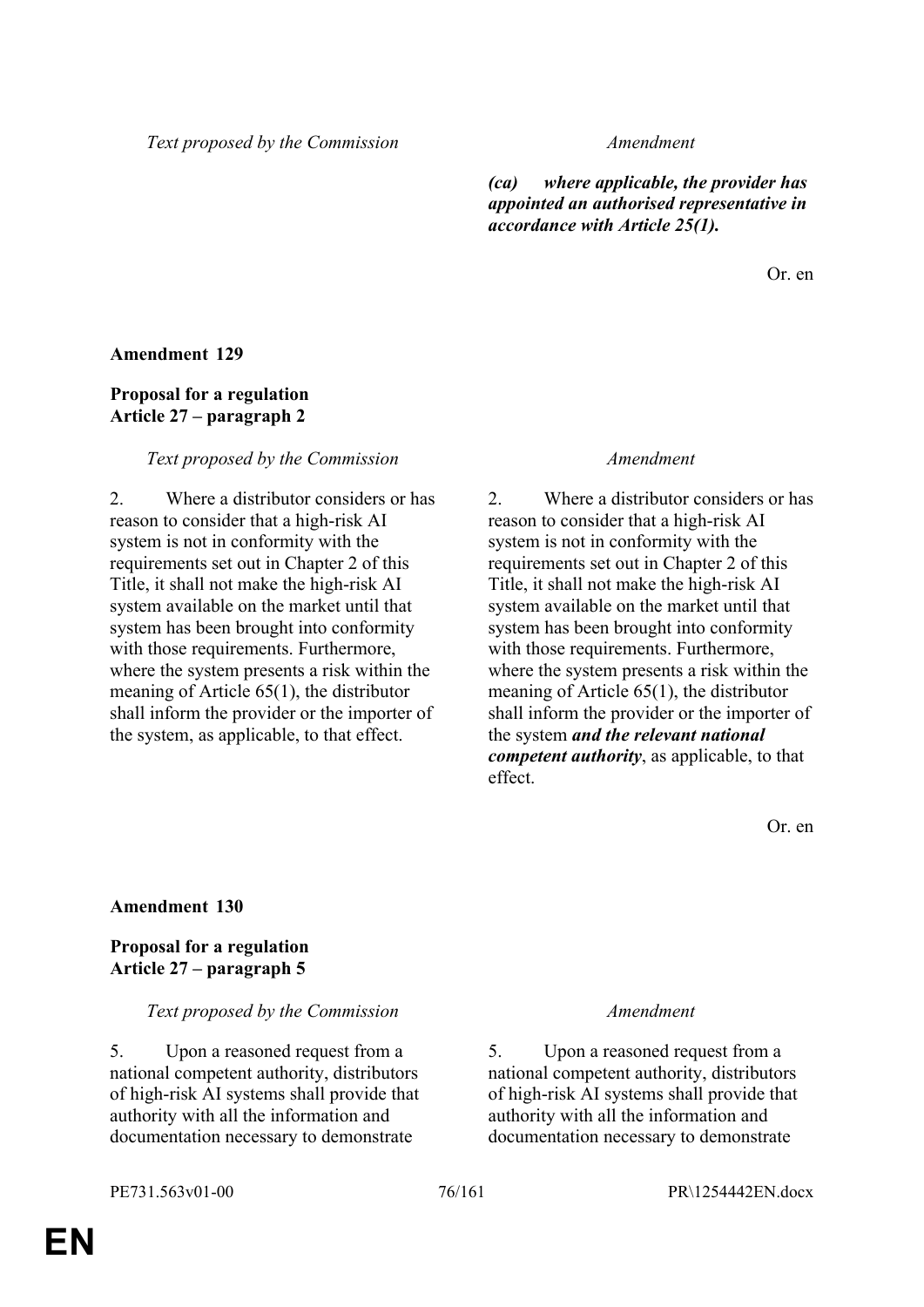the conformity of *a high-risk* system with the requirements set out in Chapter 2 of this Title. Distributors shall also cooperate with that national competent authority on any action taken by that authority.

the conformity of *the high-risk AI* system with the requirements set out in Chapter 2 of this Title. Distributors shall also cooperate with that national competent authority on any action taken by that authority.

Or. en

**Amendment 131**

### **Proposal for a regulation Article 28 – paragraph 1 – point a**

*Text proposed by the Commission Amendment*

(a) they place on the market or put into service a high-risk AI system under their name or trademark;

(a) they place on the market or put into service a high-risk AI system under their name or trademark *unless a contractual arrangement provides otherwise with regard to the allocation of obligations, where applicable*;

Or. en

### **Amendment 132**

**Proposal for a regulation Article 28 – paragraph 1 – point b a (new)**

*Text proposed by the Commission Amendment*

*(ba) they modify the intended purpose of an AI system placed on the market or put into service in such manner that the AI system becomes a high risk AI system in accordance with Article 6;*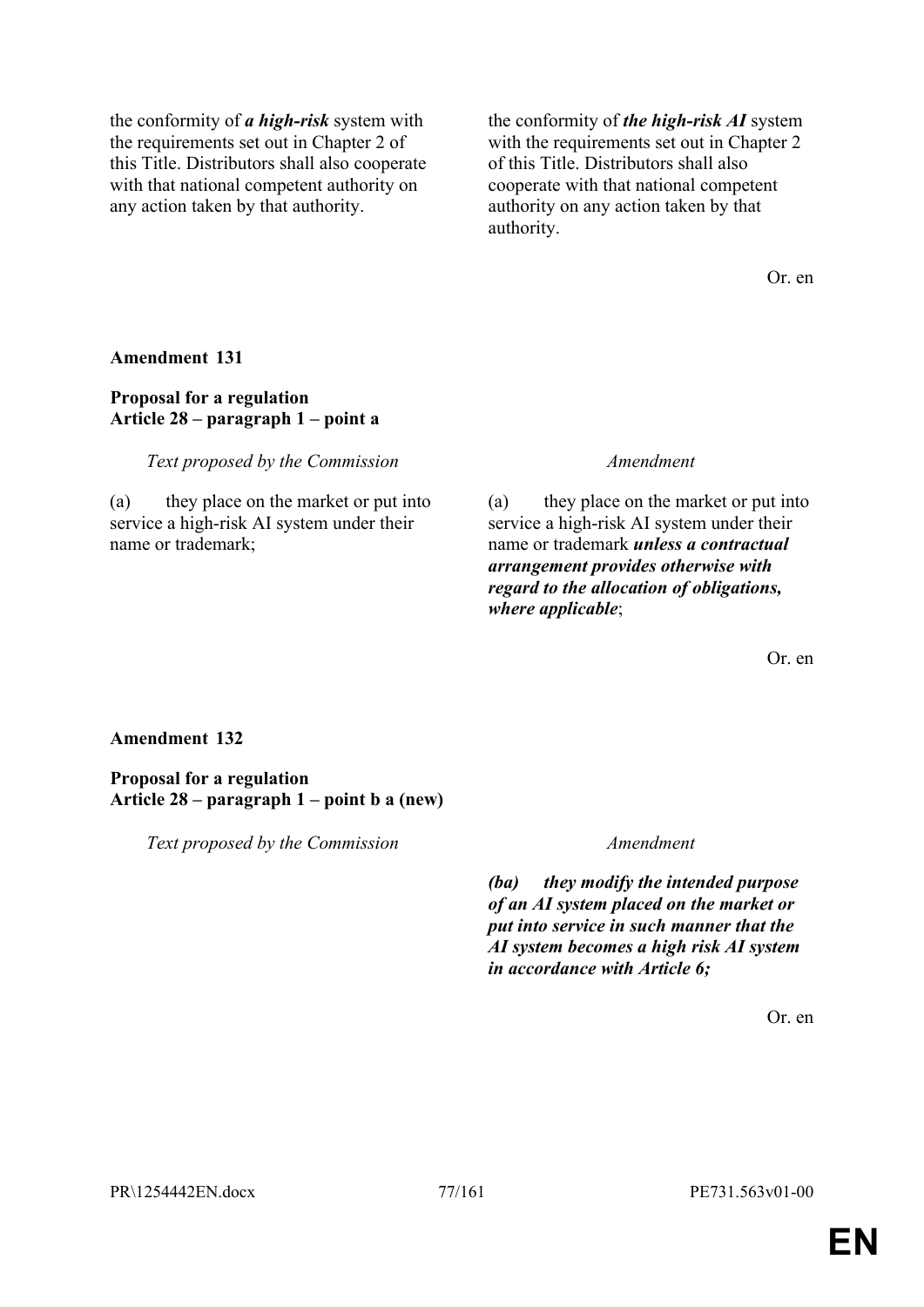### **Proposal for a regulation Article 28 – paragraph 1 – point c**

*Text proposed by the Commission Amendment*

(c) they make a substantial modification to *the* high-risk AI system.

(c) they make a substantial modification to *a* high-risk AI system.

Or. en

### **Amendment 134**

### **Proposal for a regulation Article 28 – paragraph 1 – point c a (new)**

*Text proposed by the Commission Amendment*

*(ca) they make a substantial modification to an AI system in such manner that the AI system becomes a high risk AI system;*

Or. en

**Amendment 135**

### **Proposal for a regulation Article 28 – paragraph 2**

*Text proposed by the Commission Amendment*

2. Where the circumstances referred to in paragraph 1, point (b) *or (c)*, occur, the provider that initially placed the highrisk AI system on the market or put it into service shall no longer be considered a provider for the purposes of this Regulation.

2. Where the circumstances referred to in paragraph 1, point (b)*, (ba), (c) or (ca)*, occur, the provider that initially placed the high-risk AI system on the market or put it into service shall no longer be considered a provider for the purposes of this Regulation.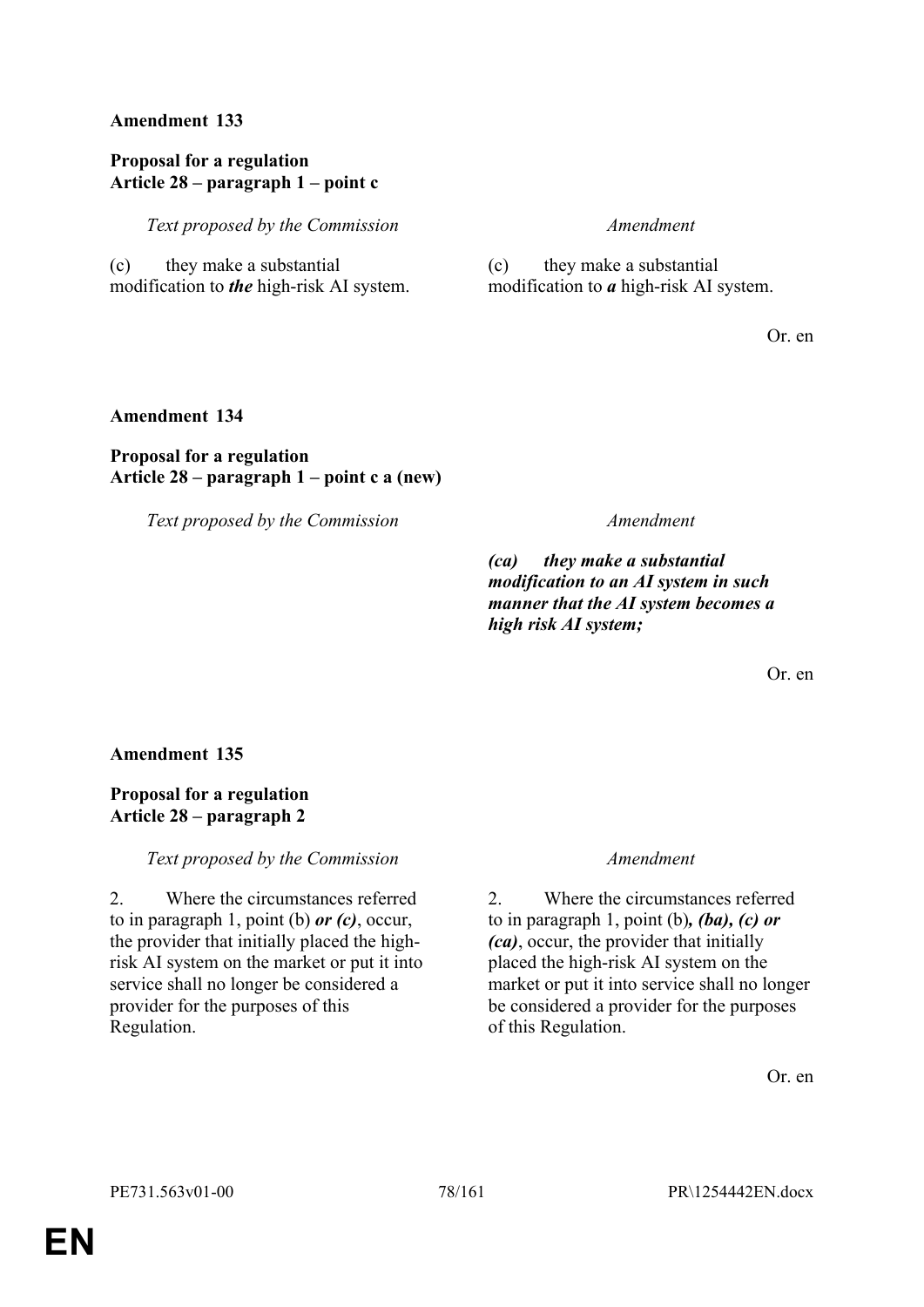### **Proposal for a regulation Article 29 – paragraph 1 a (new)**

*Text proposed by the Commission Amendment*

*1a. Where relevant, users of high-risk AI systems shall comply with the human oversight requirements laid down in this Regulation.*

Or. en

**Amendment 137**

**Proposal for a regulation Article 29 – paragraph 1 b (new)**

*Text proposed by the Commission Amendment*

*1b. Users of high-risk AI systems shall ensure that natural persons assigned to ensure human oversight for high-risk AI systems are competent, properly qualified and trained and have the necessary resources in order to ensure the effective supervision of the system in accordance with Article 14;*

Or. en

**Amendment 138**

**Proposal for a regulation Article 29 – paragraph 1 c (new)**

*Text proposed by the Commission Amendment*

*1c. Users of high-risk AI systems shall ensure that the natural persons entrusted with the human oversight of the high-risk AI are competent, properly qualified and trained and have the necessary resources in order to ensure the effective* 

PR\1254442EN.docx 79/161 PE731.563v01-00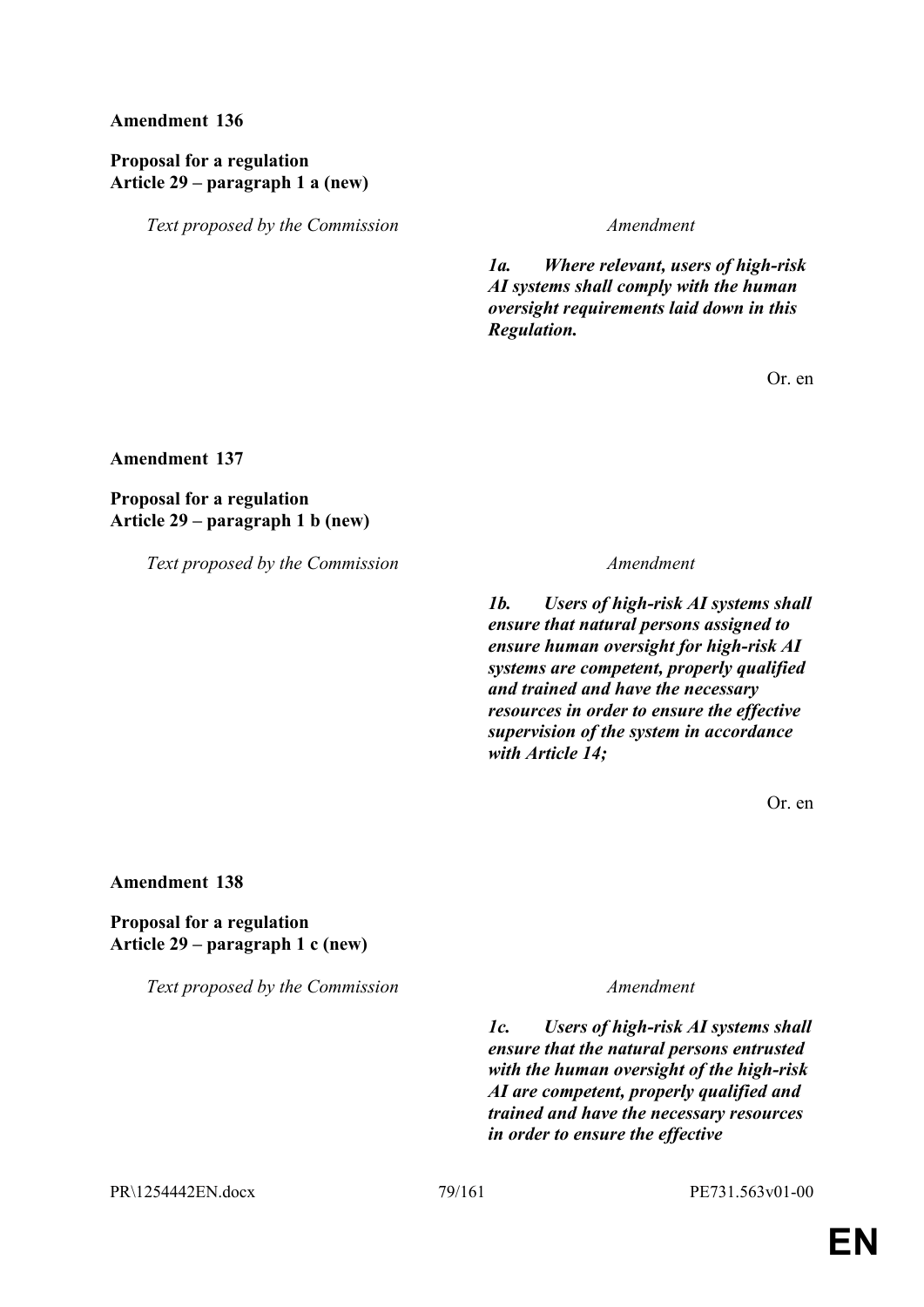Or. en

#### **Amendment 139**

#### **Proposal for a regulation Article 29 – paragraph 2**

#### *Text proposed by the Commission Amendment*

2. The obligations in *paragraph 1* are without prejudice to other user obligations under Union or national law and to the user's discretion in organising its own resources and activities for the purpose of implementing the human oversight measures indicated by the provider.

2. The obligations in *paragraphs 1, 1a and 1b* are without prejudice to other user obligations under Union or national law and to the user's discretion in organising its own resources and activities for the purpose of implementing the human oversight measures indicated by the provider.

Or. en

#### **Amendment 140**

**Proposal for a regulation Article 29 – paragraph 3**

#### *Text proposed by the Commission Amendment*

3. Without prejudice to paragraph 1, to the extent the user exercises control over the input data, that user shall ensure that input data is relevant in view of the intended purpose of the high-risk AI system.

3. Without prejudice to paragraph 1, *1a and 1b* to the extent the user exercises control over the input data, that user shall ensure that input data is relevant in view of the intended purpose of the high-risk AI system.

Or. en

#### **Amendment 141**

**Proposal for a regulation Article 29 – paragraph 4 – subparagraph 1**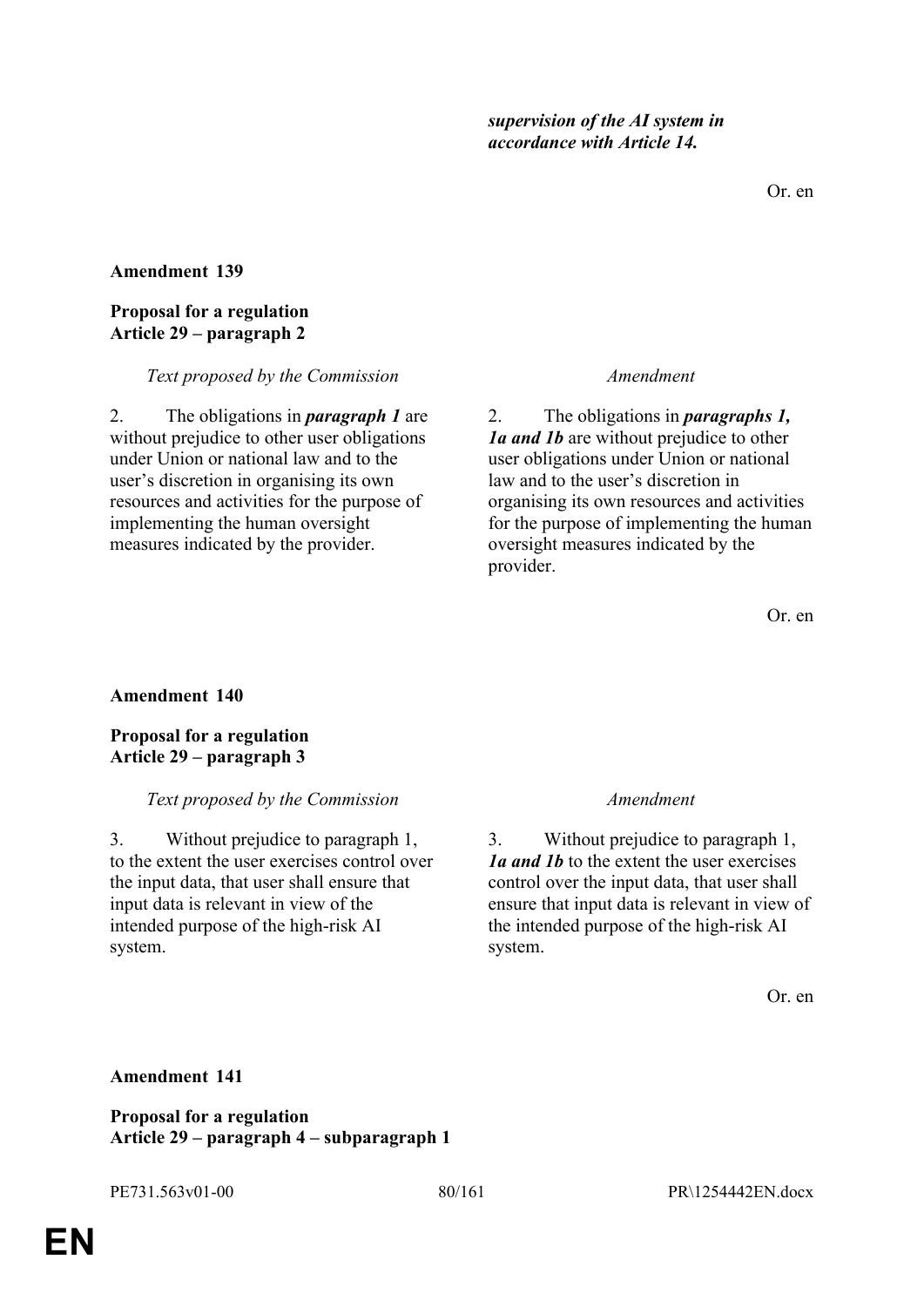Users shall monitor the operation of the high-risk AI system on the basis of the instructions of use. When they have reasons to consider that the use in accordance with the instructions of use may result in the AI system presenting a risk within the meaning of Article 65(1) they shall inform the provider or distributor and suspend the use of the system. They shall also inform the provider or distributor when they have identified any serious incident or any malfunctioning within the meaning of Article 62 and interrupt the use of the AI system. In case the user is not able to reach the provider, Article 62 shall apply mutatis mutandis.

Users shall monitor the operation of the high-risk AI system on the basis of the instructions of use. When they have reasons to consider that the use in accordance with the instructions of use may result in the AI system presenting a risk within the meaning of Article 65(1) they shall *immediately* inform the provider or distributor and suspend the use of the system. They shall also *immediately* inform the provider or distributor when they have identified any serious incident or any malfunctioning within the meaning of Article 62 and interrupt the use of the AI system. In case the user is not able to reach the provider, Article 62 shall apply mutatis mutandis.

Or. en

#### **Amendment 142**

#### **Proposal for a regulation Article 29 – paragraph 5 – subparagraph 1**

#### *Text proposed by the Commission Amendment*

Users of high-risk AI systems shall keep the logs automatically generated by that high-risk AI system, to the extent such logs are under their control. The logs shall be kept for a period that is appropriate in *the* light of the intended purpose of the highrisk AI system and applicable legal obligations under Union or national law.

Users of high-risk AI systems shall keep the logs automatically generated by that high-risk AI system, to the extent *that* such logs are under their control *and are required for ensuring and demonstrating compliance with this Regulation, forexpost audits of any reasonably foreseeable malfunction, incidents or misuses of the system, or for ensuring and monitoring for the proper functioning of the system throughout its lifecycle*. The logs shall be kept for a period that is appropriate in light of the intended purpose of the high-risk AI system and applicable legal obligations under Union or national law.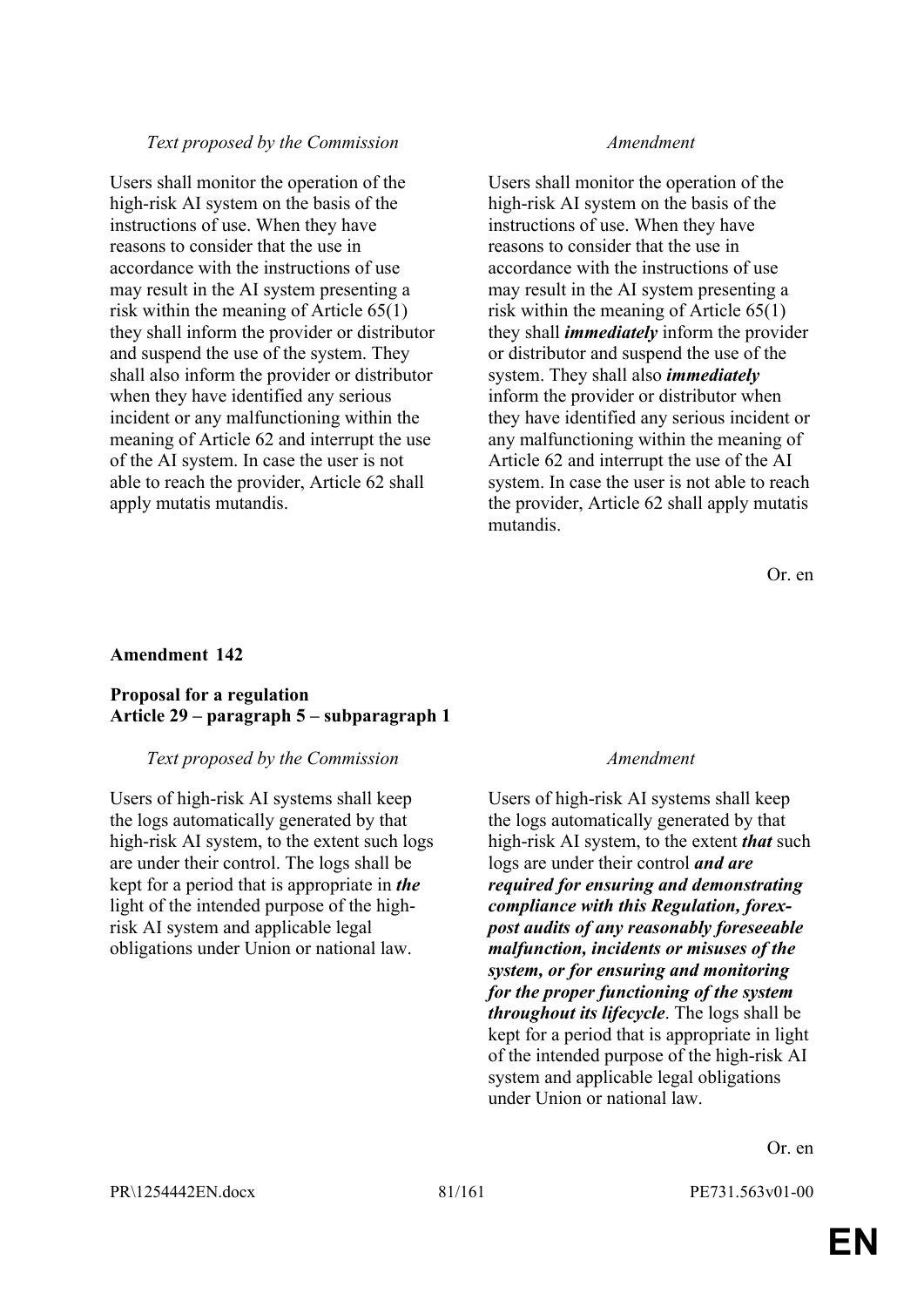#### **Proposal for a regulation Article 29 – paragraph 5 a (new)**

*Text proposed by the Commission Amendment*

*5a. Users of high-risk AI systems that are public authorities or Union institutions, bodies, offices and agencies shall comply with the registration obligations referred to in Article 51.*

Or. en

#### **Amendment 144**

### **Proposal for a regulation Article 29 – paragraph 6**

#### *Text proposed by the Commission Amendment*

6. Users of high-risk AI systems shall use the information provided under Article 13 to comply with their obligation to carry out a data protection impact assessment under Article 35 of Regulation (EU) 2016/679 or Article 27 of Directive (EU) 2016/680*, where applicable*.

6. *Where applicable,* users of highrisk AI systems shall use the information provided under Article 13 to comply with their obligation to carry out a data protection impact assessment under Article 35 of Regulation (EU) 2016/679 or Article 27 of Directive (EU) 2016/680 *having regard to the technical characteristic of the system, the specific use and the specific context in which the AI system is intended to operate*.

Or. en

**Amendment 145**

**Proposal for a regulation Article 29 – paragraph 6 a (new)**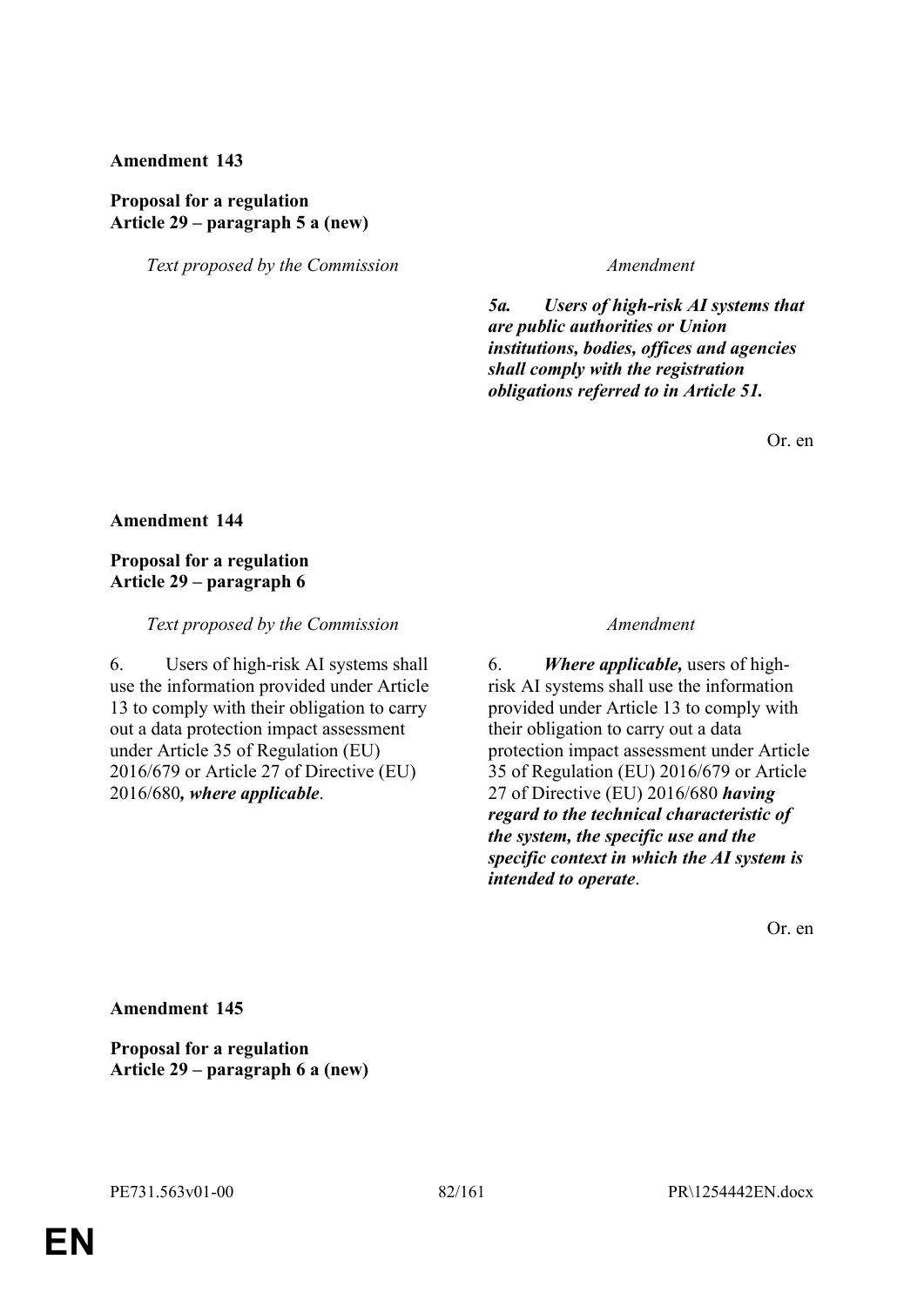*6a. Users of high-risk AI systems referred to in Annex III, which make decisions or assist in making decisions related to natural persons, shall inform the natural persons that they are subject to the use of the high-risk AI system.*

Or. en

**Amendment 146**

**Proposal for a regulation Article 29 – paragraph 6 b (new)**

*Text proposed by the Commission Amendment*

*6b. Users of AI systems that generate, on the basis of limited human input, complex text content, such as news articles, opinion articles, novels, scripts, and scientific articles, shall disclose that the text content has been artificially generated or manipulated, including to the natural persons who are exposed to the content, each time they are exposed, in a clear and intelligible manner.*

Or. en

**Amendment 147**

**Proposal for a regulation Article 29 a (new)**

*Text proposed by the Commission Amendment*

*Article 29a*

*Notification*

*Member States shall notify the Commission and the other Member States of conformity assessment bodies.*

PR\1254442EN.docx 83/161 PE731.563v01-00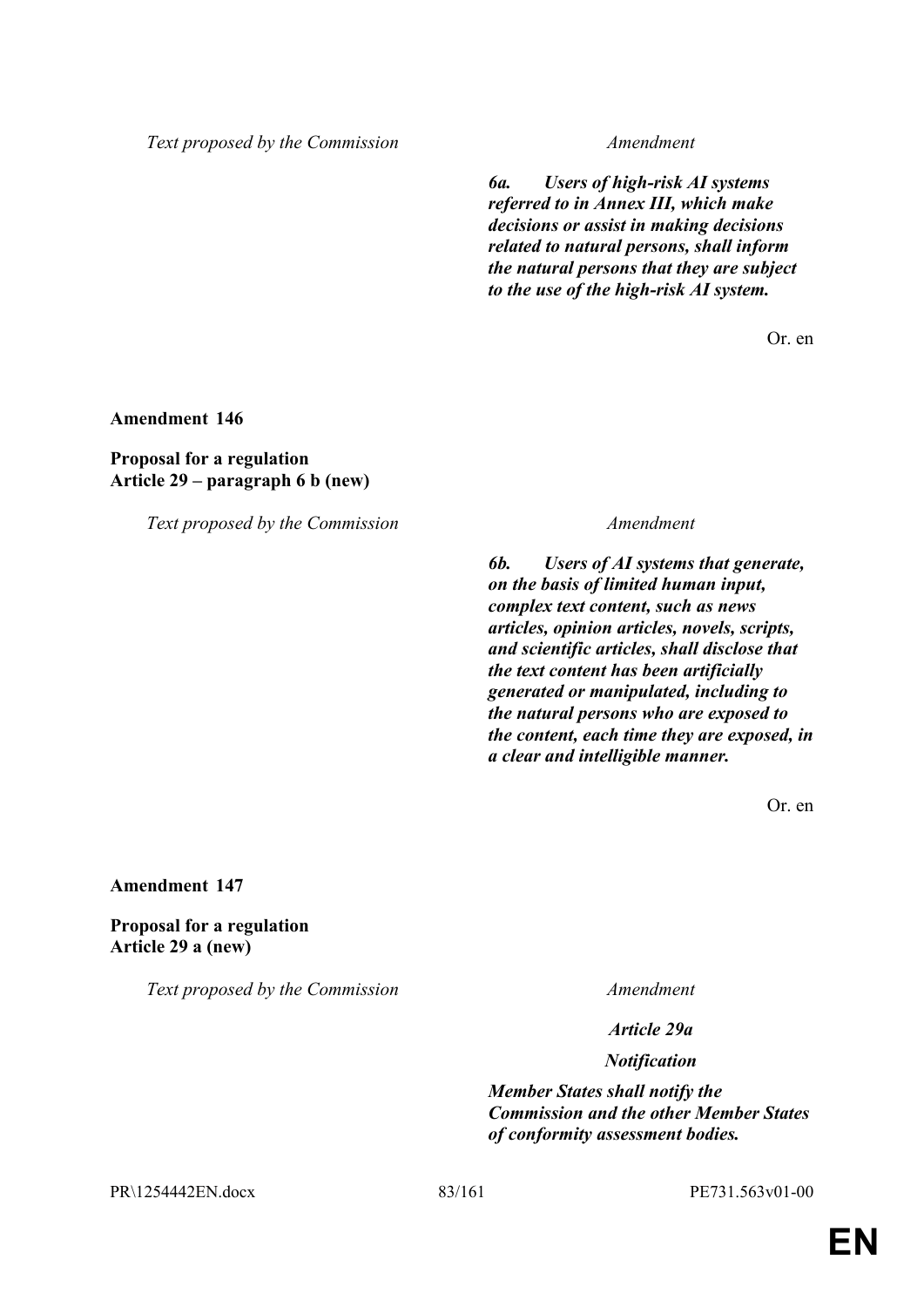*(Article 29a is inserted in Chapter 4 before Article 30)*

### **Amendment 148**

### **Proposal for a regulation Article 32 – paragraph 1**

#### *Text proposed by the Commission Amendment*

1. Notifying authorities *may* notify only conformity assessment bodies which have satisfied the requirements laid down in Article 33.

1. Notifying authorities *shall* notify only conformity assessment bodies which have satisfied the requirements laid down in Article 33.

Or. en

#### **Amendment 149**

### **Proposal for a regulation Article 32 – paragraph 2**

### *Text proposed by the Commission Amendment*

2. Notifying authorities shall notify the Commission and the other Member States using the electronic notification tool developed and managed by the Commission.

2. Notifying authorities shall notify the Commission and the other Member States using the electronic notification tool developed and managed by the Commission *of each conformity assessment body referred to in paragraph 1*.

Or. en

#### **Amendment 150**

### **Proposal for a regulation Article 32 – paragraph 3**

*Text proposed by the Commission Amendment*

3. The notification shall include full details of the conformity assessment

3. The notification *referred to in paragraph 2* shall include full details of the

# PE731.563v01-00 84/161 PR\1254442EN.docx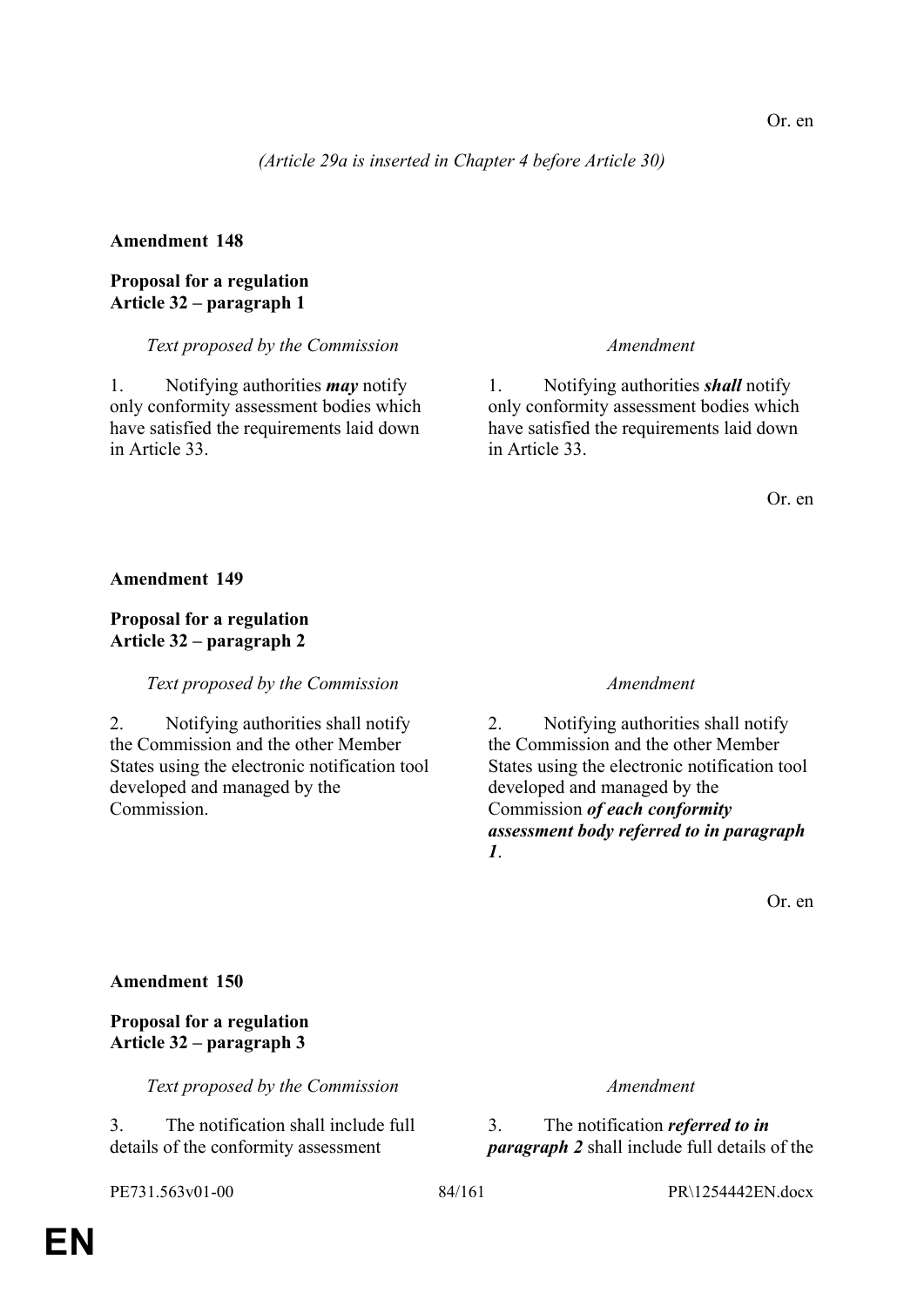activities, the conformity assessment module or modules and the artificial intelligence technologies concerned.

conformity assessment activities, the conformity assessment module or modules and the artificial intelligence technologies concerned.

Or. en

### **Amendment 151**

### **Proposal for a regulation Article 33 – paragraph 7**

#### *Text proposed by the Commission Amendment*

7. Notified bodies shall have procedures for the performance of activities which take due account of the size of an undertaking, the sector in which it operates, its structure, the degree of complexity of the AI system in question.

7. Notified bodies shall have procedures for the performance of activities which take due account of the size of an undertaking, the sector in which it operates, its structure, the degree of complexity of the AI system in question. *Those procedures shall nevertheless respect the degree of rigour and ensure the level of protection required for the compliance of the AI system with the requirements laid down in this Regulation.*

Or. en

#### *Justification*

*Reflecting Decision No 768/2008/EC of the European Parliament and of the Council on a common framework for the marketing of products, Article R27.*

#### **Amendment 152**

#### **Proposal for a regulation Article 34 – paragraph 3**

*Text proposed by the Commission Amendment*

3. Activities may be subcontracted or carried out by a subsidiary only with the agreement of the provider.

3. Activities may be subcontracted or carried out by a subsidiary only with the agreement of the provider. *Notified bodies shall make a list of their subsidiaries* 

PR\1254442EN.docx 85/161 PE731.563v01-00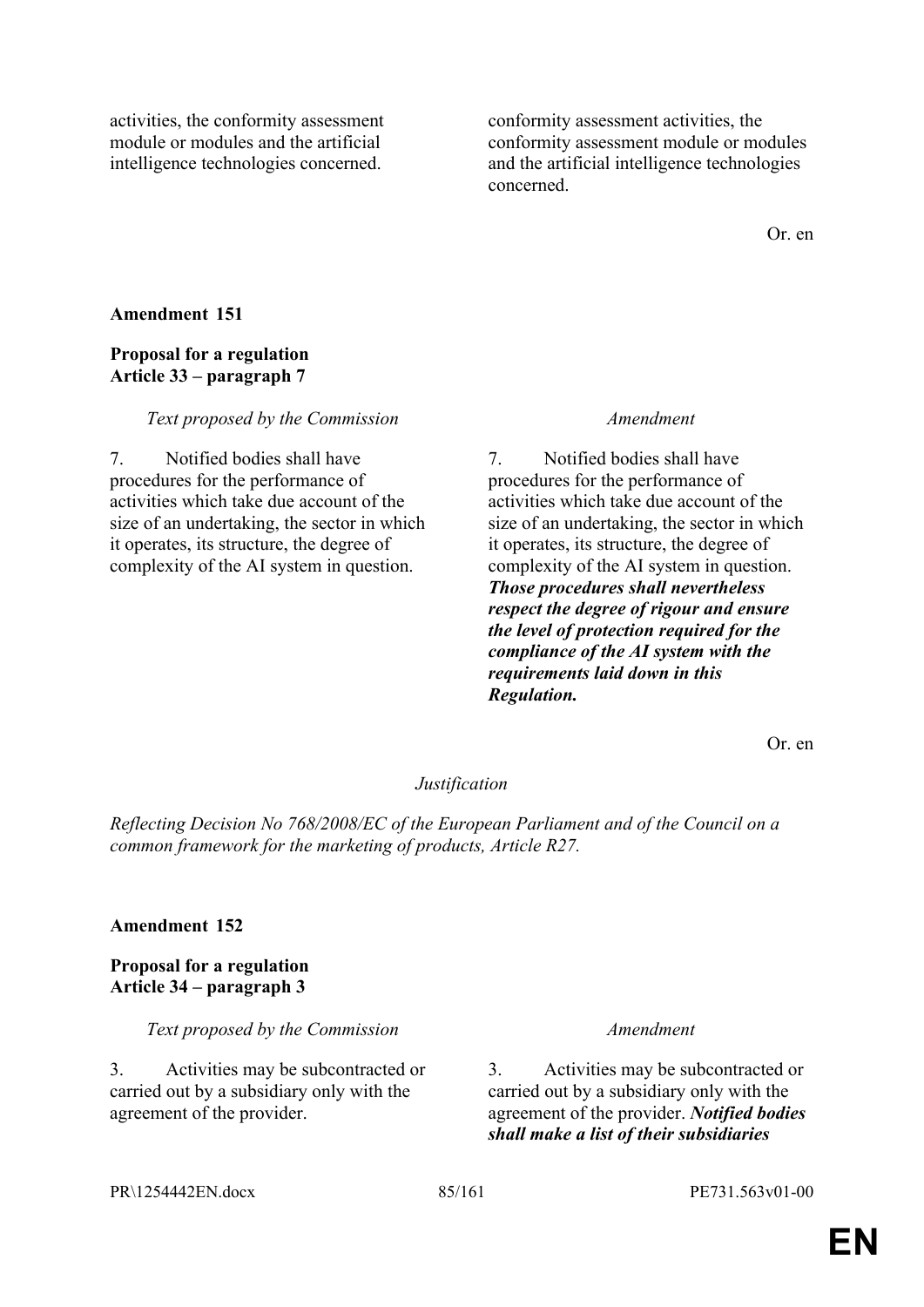### *publicly available.*

### **Amendment 153**

### **Proposal for a regulation Article 34 – paragraph 4**

#### *Text proposed by the Commission Amendment*

4. Notified bodies shall keep at the disposal of the notifying authority the relevant documents concerning the *assessment* of the qualifications of the subcontractor or the subsidiary and the work carried out by them under this Regulation.

4. Notified bodies shall keep at the disposal of the notifying authority the relevant documents concerning the *verification* of the qualifications of the subcontractor or the subsidiary and the work carried out by them under this Regulation.

Or. en

#### **Amendment 154**

**Proposal for a regulation Article 35 – title**

*Text proposed by the Commission Amendment*

Identification numbers and lists of notified bodies *designated under this Regulation*

Identification numbers and lists of notified bodies

Or. en

#### **Amendment 155**

**Proposal for a regulation Article 36 – paragraph 2**

*Text proposed by the Commission Amendment*

2. In the event of restriction, suspension or withdrawal of notification, or where the notified body has ceased its

2. In the event of restriction, suspension or withdrawal of notification, or where the notified body has ceased its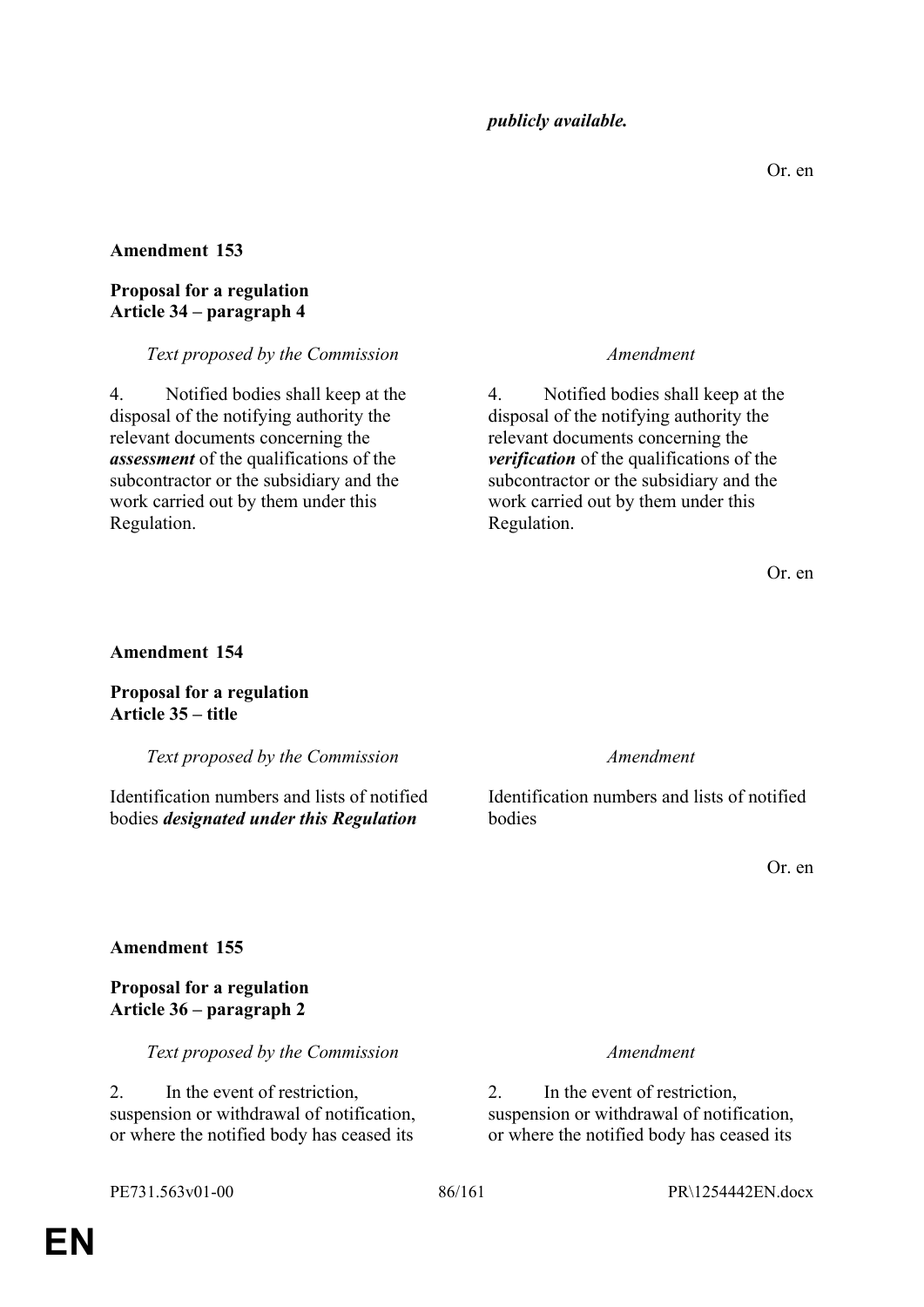activity, the notifying authority shall take appropriate steps to ensure that the files of that notified body are either taken over by another notified body or kept available for the responsible notifying authorities at their request.

activity, the notifying authority shall take appropriate steps to ensure that the files of that notified body are either taken over by another notified body or kept available for the responsible notifying authorities*, and market surveillance authority* at their request.

Or. en

**Amendment 156**

**Proposal for a regulation Article 37 – paragraph 1**

*Text proposed by the Commission Amendment*

1. The Commission shall*, where necessary,* investigate all cases where there are reasons to doubt *whether* a notified body *complies with the* requirements *laid down in Article 33*.

1. The Commission shall investigate all cases where there are reasons to doubt *the competence of* a notified body *or the continued fulfilment by a notified body of the applicable* requirements *and responsibilities*.

Or. en

#### **Amendment 157**

**Proposal for a regulation Article 37 – paragraph 2**

*Text proposed by the Commission Amendment*

2. The Notifying authority shall provide the Commission, on request, with all relevant information relating to the notification of the notified body concerned.

2. The Notifying authority shall provide the Commission, on request, with all relevant information relating to the notification *or the maintenance* of the notified body concerned.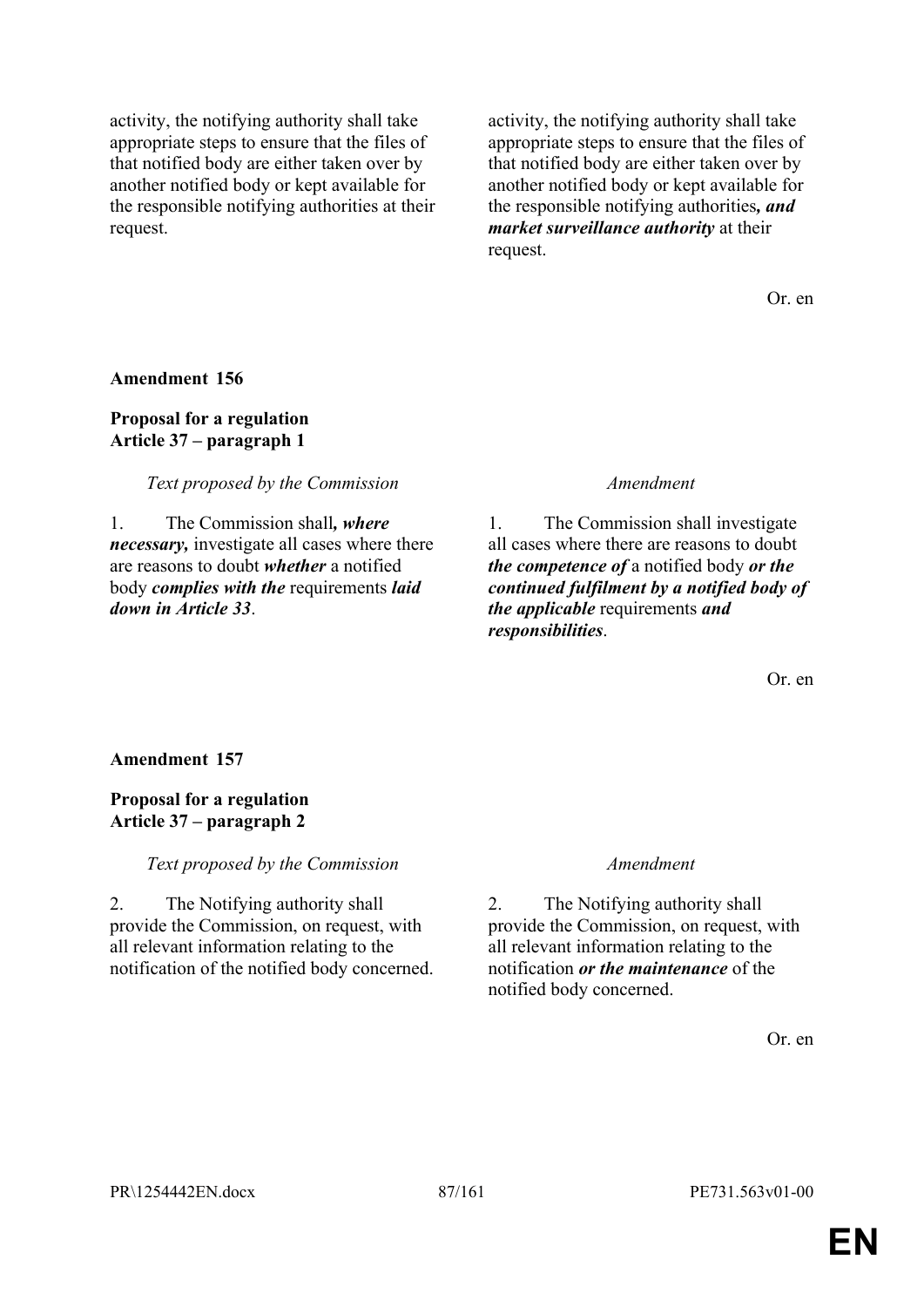### **Proposal for a regulation Article 37 – paragraph 4**

### *Text proposed by the Commission Amendment*

4. Where the Commission ascertains that a notified body does not meet or no longer meets the requirements *laid down in Article 33*, it shall adopt *a reasoned decision* requesting the notifying Member State to take the necessary corrective measures, including withdrawal of notification if necessary. That implementing act shall be adopted in accordance with the examination procedure referred to in Article 74(2).

4. Where the Commission ascertains that a notified body does not meet or no longer meets the requirements *for its notification*, it shall adopt *an implementing act* requesting the notifying Member State to take the necessary corrective measures, including withdrawal of notification if necessary. That implementing act shall be adopted in accordance with the examination procedure referred to in Article 74(2).

Or. en

**Amendment 159**

**Proposal for a regulation Article 39 a (new)**

*Text proposed by the Commission Amendment*

*Article 39a*

*Exchange of knowhow and best practices*

*The Commission shall provide for the exchange of knowhow and best practices between the Member States' national authorities responsible for notification policy.*

Or. en

**Amendment 160**

**Proposal for a regulation Article 40 – paragraph 1 a (new)**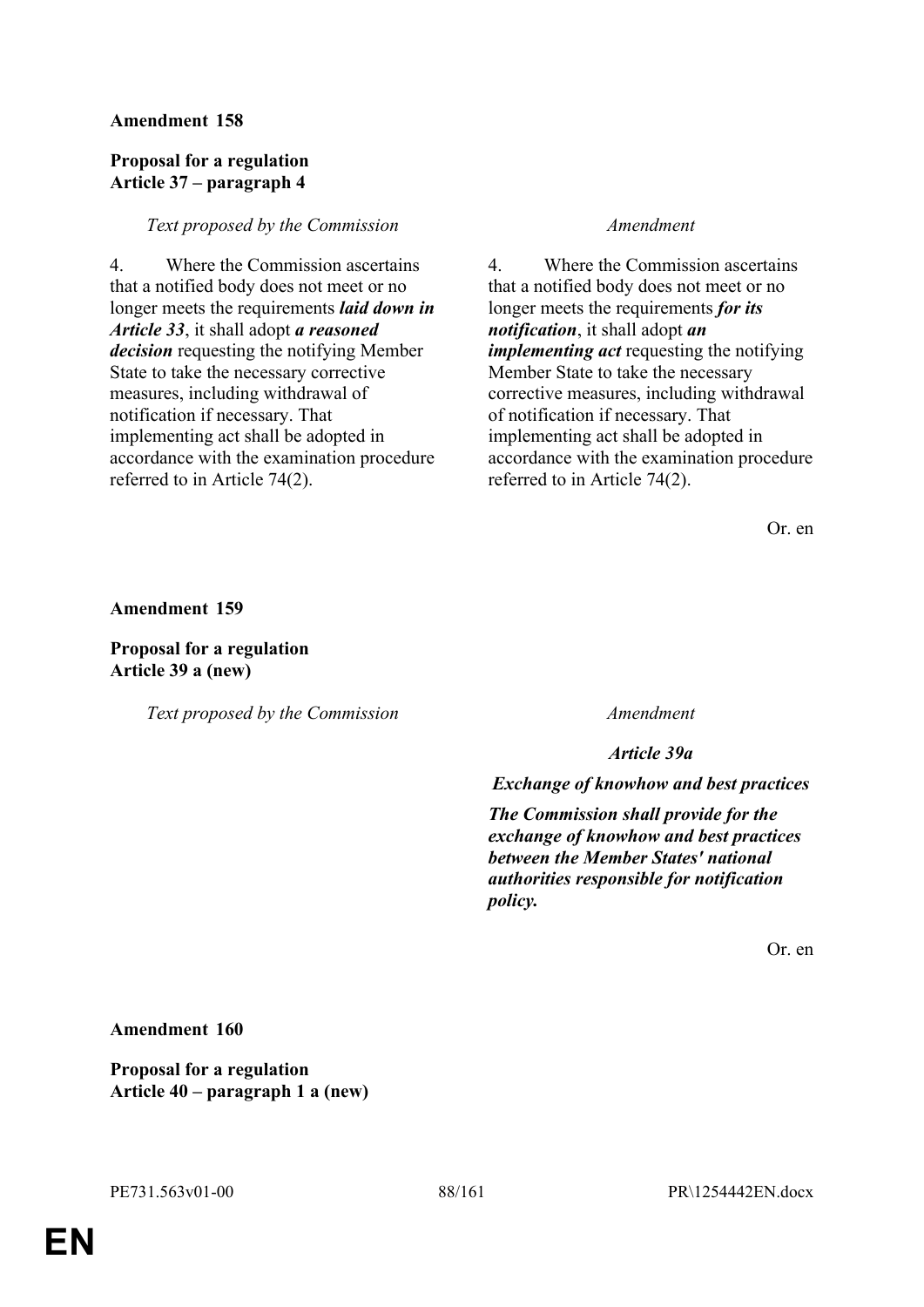*The standardisation process shall ensure a balanced representation of interests and effective participation of all relevant stakeholders in accordance with Articles 5, 6, and 7 of Regulation (EU) No 1025/2012.*

Or. en

#### **Amendment 161**

### **Proposal for a regulation Article 41 – paragraph 2**

### *Text proposed by the Commission Amendment*

2. The Commission, when preparing the common specifications referred to in paragraph 1, shall gather the views of relevant bodies or expert groups established under relevant sectorial Union law.

2. The Commission, when preparing the common specifications referred to in paragraph 1, shall gather the views of relevant bodies or expert groups established under relevant sectorial Union law*, as well as other relevant stakeholders*.

Or. en

#### **Amendment 162**

### **Proposal for a regulation Article 44 – paragraph 2**

#### *Text proposed by the Commission Amendment*

2. Certificates shall be valid for the period they indicate, which shall not exceed *five* years. On application by the provider, the validity of a certificate may be extended for further periods, each not exceeding *five* years, based on a reassessment in accordance with the applicable conformity assessment procedures.

2. Certificates shall be valid for the period they indicate, which shall not exceed *four* years. On application by the provider, the validity of a certificate may be extended for further periods, each not exceeding *four* years, based on a reassessment in accordance with the applicable conformity assessment procedures. *Any supplementary certificate* 

PR\1254442EN.docx 89/161 PE731.563v01-00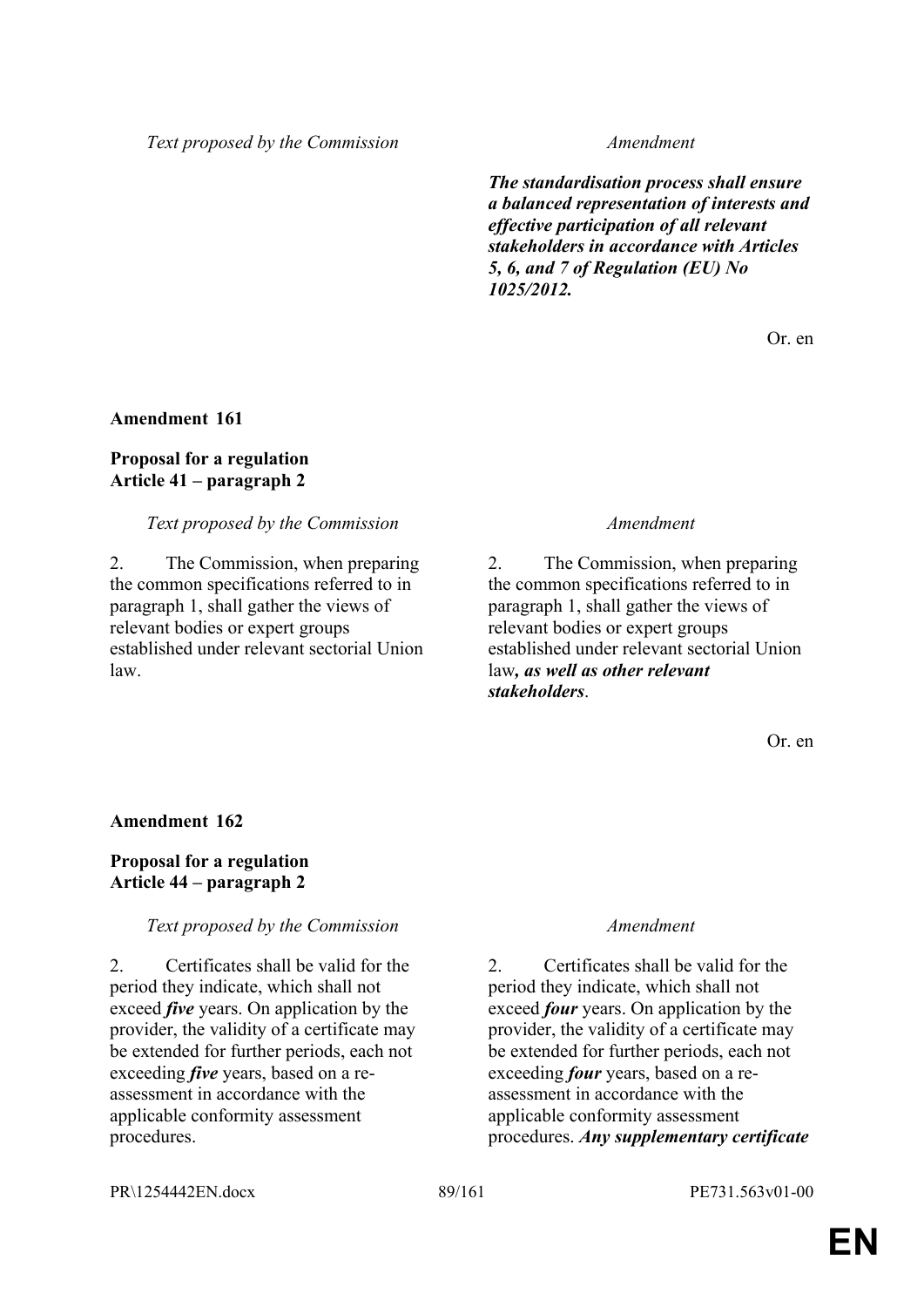Or. en

### **Amendment 163**

### **Proposal for a regulation Article 45 – paragraph 1**

*Text proposed by the Commission Amendment*

Member States shall ensure that an appeal procedure against decisions of the notified bodies is available to parties having a legitimate interest in that decision*.*

Member States shall ensure that an appeal procedure against decisions of the notified bodies*, including on issued conformity certificates,* is available to parties having a legitimate interest in that decision

Or. en

### **Amendment 164**

**Proposal for a regulation Article 47**

*Text proposed by the Commission Amendment*

*[...] deleted*

Or. en

*Justification*

*The public interest reasons indicated in the Article do not justify a derogation from the conformity assessment for urgency reasons. To the contrary, putting into service a high-risk AI system intended to address the indicated concerns without performing a conformity assessment risks aggravating those concerns, if the system is biased, inaccurate, or exposed to vulnerabilities.*

**Amendment 165**

**Proposal for a regulation Article 48 – paragraph 1**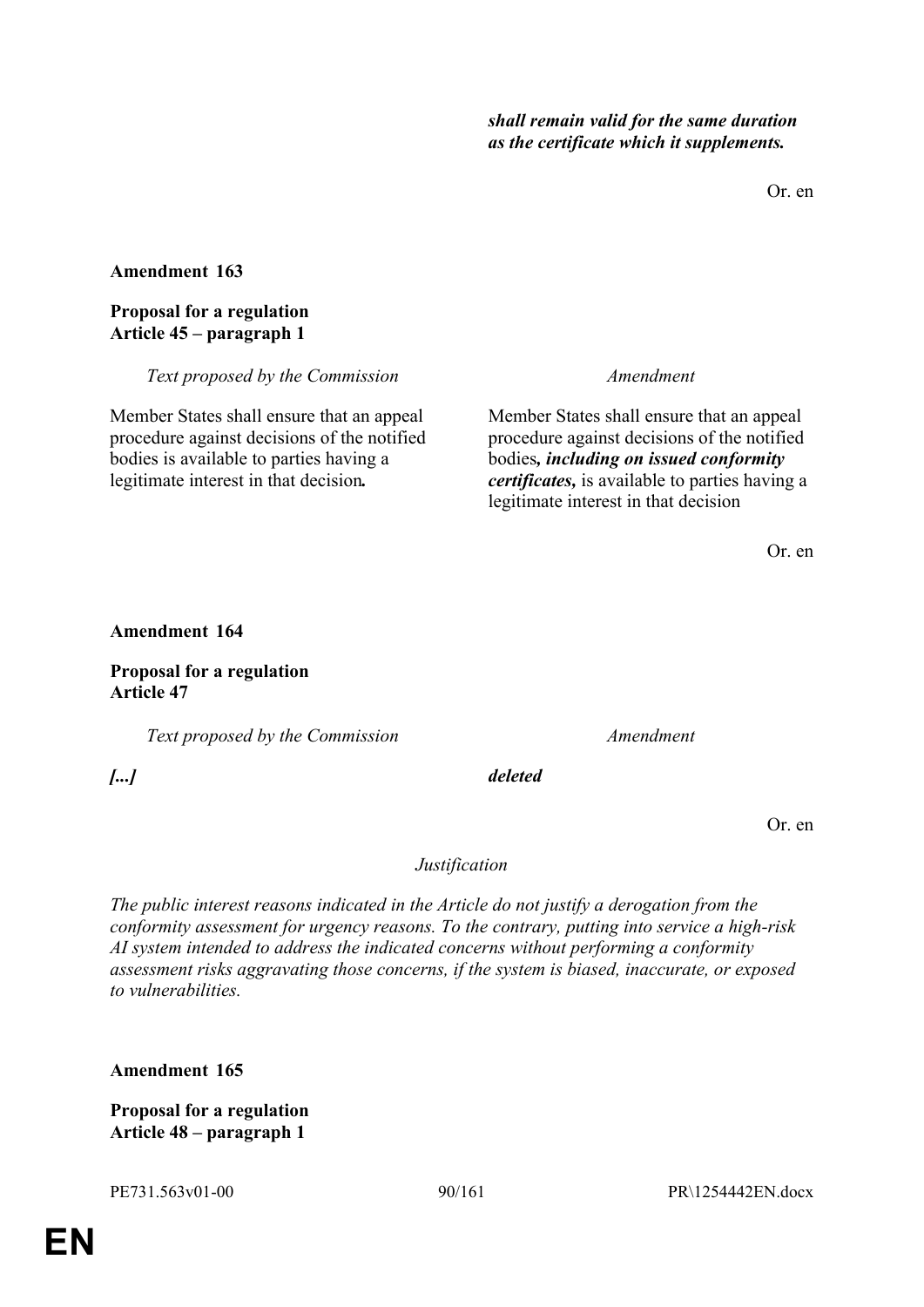1. The provider shall draw up a written EU declaration of conformity for each AI system and keep it at the disposal of the national competent authorities for 10 years after the AI system has been placed on the market or put into service*. The EU declaration of conformity shall identify the AI system for which it has been drawn up*. A copy of the EU declaration of conformity shall be given to the relevant national competent authorities upon request.

1. The provider shall draw up a written EU declaration of conformity for each *high-risk* AI system and keep it at the disposal of the national competent authorities for 10 years after the *high-risk* AI system has been placed on the market or put into service. A copy of the EU declaration of conformity shall be given to the relevant national competent authorities upon request.

Or. en

### *Justification*

*The declaration of conformity already contains the identification of the high-risk AI system pursuant to Annex V.*

### **Amendment 166**

### **Proposal for a regulation Article 48 – paragraph 2**

### *Text proposed by the Commission Amendment*

2. The EU declaration of conformity shall state that the high-risk AI system in question meets the requirements set out in Chapter 2 of this Title. The EU declaration of conformity shall contain the information set out in Annex V and shall be translated into an official Union language or languages required by the Member State(s) in which the high-risk AI system is made available.

2. The EU declaration of conformity shall state that the high-risk AI system in question meets the requirements set out in Chapter 2 of this Title*, including the requirements related to the respect of the Union data protection law*. The EU declaration of conformity shall contain the information set out in Annex V and shall be translated into an official Union language or languages required by the Member State(s) in which the high-risk AI system is *placed on the market or* made available.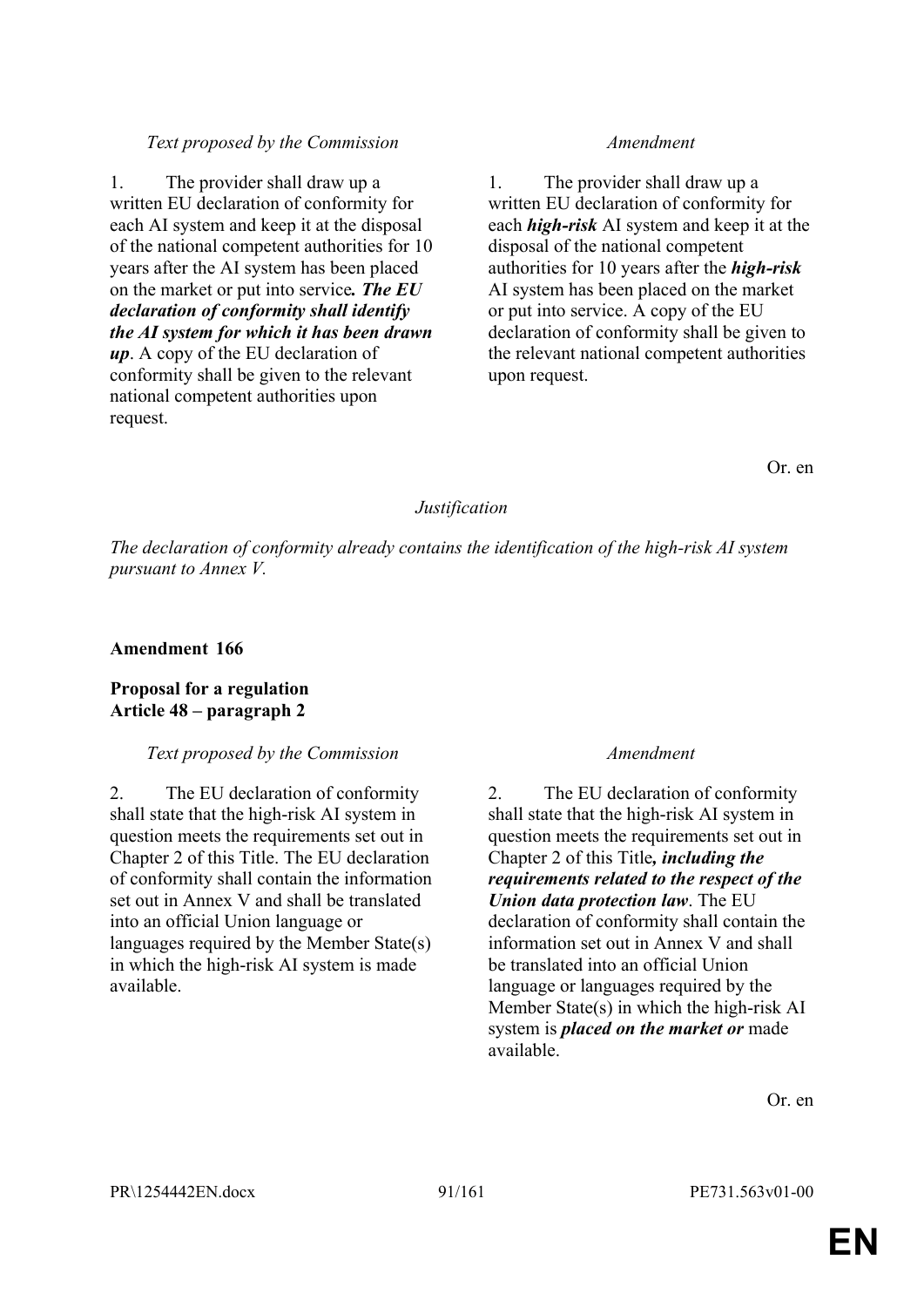### **Proposal for a regulation Article 48 – paragraph 3**

#### *Text proposed by the Commission Amendment*

3. Where high-risk AI systems are subject to other Union harmonisation legislation which also requires an EU declaration of conformity, a single EU declaration of conformity *shall* be drawn up in respect of all Union legislations applicable to the high-risk AI system. The declaration shall contain all the information required for identification of the Union harmonisation legislation to which the declaration relates.

3. Where high-risk AI systems are subject to other Union harmonisation legislation which also requires an EU declaration of conformity, a single EU declaration of conformity *can* be drawn up in respect of all Union legislations applicable to the high-risk AI system. The declaration shall contain all the information required for identification of the Union harmonisation legislation to which the declaration relates.

Or. en

#### **Amendment 168**

### **Proposal for a regulation Article 49 – paragraph 1**

### *Text proposed by the Commission Amendment*

1. The CE marking shall be affixed visibly, legibly and indelibly for high-risk AI systems. Where that is not possible or not warranted on account of the nature of the high-risk AI system, it shall be affixed to the packaging or to the accompanying documentation, as appropriate.

1. The CE marking shall be affixed visibly, legibly and indelibly for high-risk AI systems *before the high-risk AI system is placed on the market*. Where that is not possible or not warranted on account of the nature of the high-risk AI system, it shall be affixed to the packaging or to the accompanying documentation, as appropriate.

Or. en

**Amendment 169**

**Proposal for a regulation Article 49 – paragraph 3**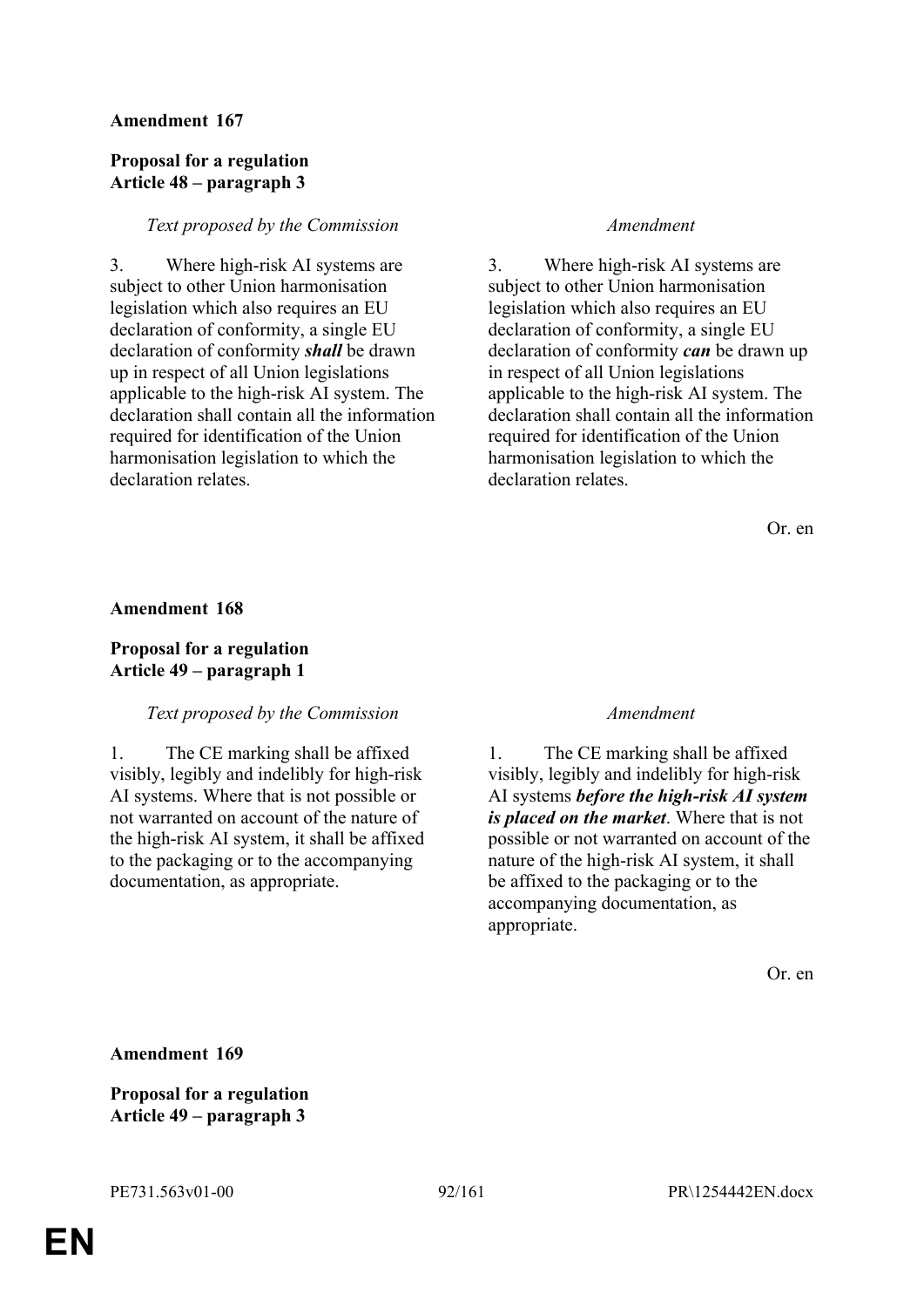3. Where applicable, the CE marking shall be followed by the identification number of the notified body responsible for the conformity assessment procedures set out in Article 43. The identification number shall also be indicated in any promotional material which mentions that the high-risk AI system fulfils the requirements for CE marking.

3. Where applicable, the CE marking shall be followed by the identification number of the notified body responsible for the conformity assessment procedures set out in Article 43. The identification number *of the notified body shall be affixed by the body itself or, under its instructions, by the provider or the provider's authorised representative. The identification number* shall also be indicated in any promotional material which mentions that the high-risk AI system fulfils the requirements for CE marking.

Or. en

#### **Amendment 170**

**Proposal for a regulation Article 49 – paragraph 3 a (new)**

*Text proposed by the Commission Amendment*

*3a. The CE marking shall be affixed only after assessment of the compliance with Union data protection law.*

Or. en

#### **Amendment 171**

#### **Proposal for a regulation Article 51 – paragraph 1**

*Text proposed by the Commission Amendment*

Before placing on the market or putting into service a high-risk AI system referred to in Article 6(2), the provider or, where applicable, the authorised representative shall register that system in the EU

Before placing on the market or putting into service a high-risk AI system referred to in Article 6(2), the provider or, where applicable, the authorised representative shall register that system in the EU

PR\1254442EN.docx 93/161 PE731.563v01-00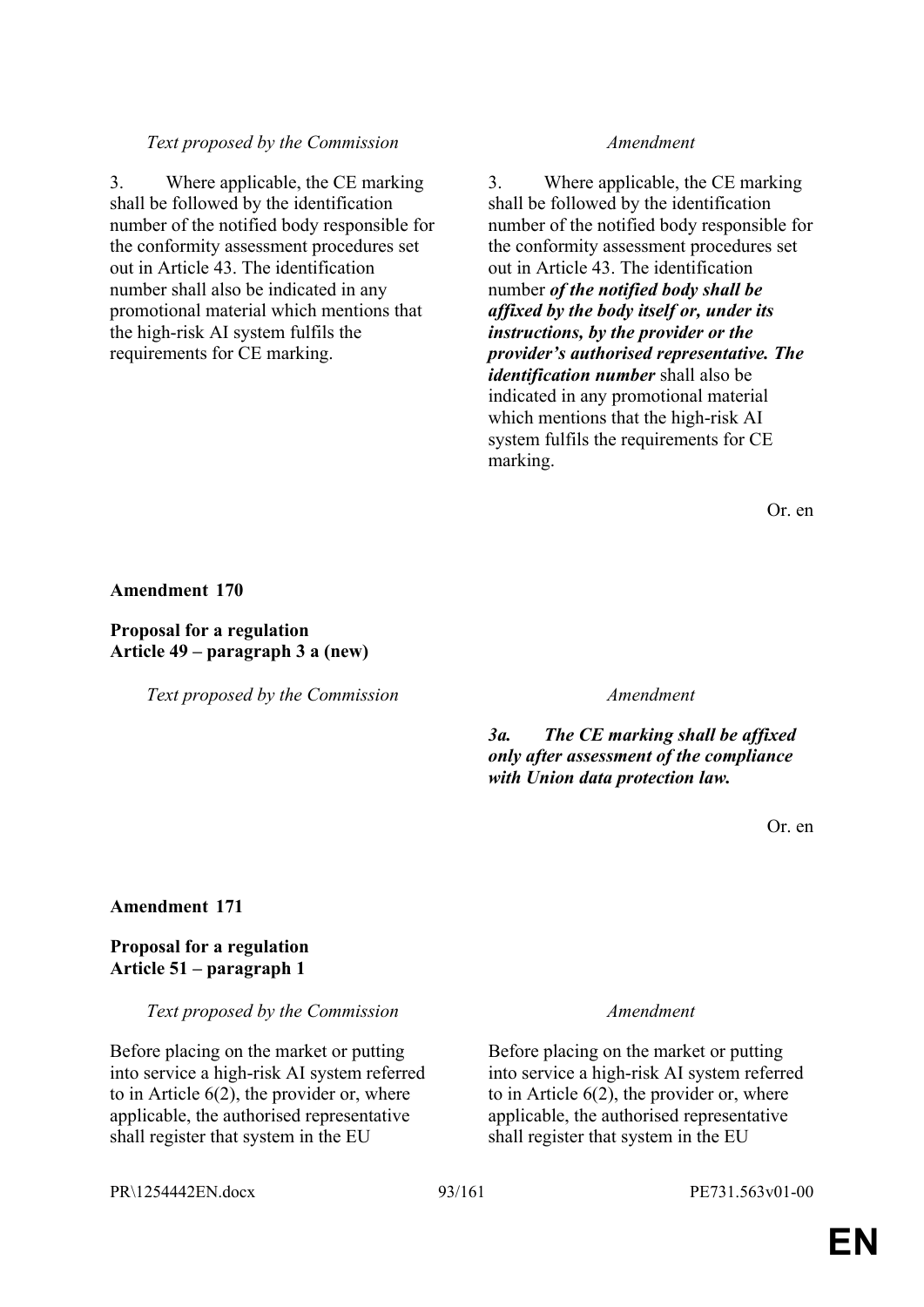database referred to in Article 60. database referred to in Article 60, in *accordance with Article 60(2)*.

Or. en

**Amendment 172**

**Proposal for a regulation Article 51 – paragraph 1 a (new)**

*Text proposed by the Commission Amendment*

*Before putting into service or using a high-risk AI system in accordance with Article 6(2), users who are public authorities or Union institutions, bodies, offices or agencies or users acting on their behalf shall register in the EU database referred to in Article 60.*

Or. en

**Amendment 173**

**Proposal for a regulation Article 53 – paragraph 1**

*Text proposed by the Commission Amendment*

1. AI regulatory sandboxes established by one or more Member States competent authorities or the European Data Protection Supervisor shall provide a controlled environment that facilitates the development, testing and validation of innovative AI systems for a limited time before their placement on the market or putting into service pursuant to a specific plan. This shall take place under the direct supervision and guidance by the competent authorities with a view to ensuring compliance with the requirements of this Regulation and, where relevant, other Union and Member States legislation supervised *within the sandbox*.

1. AI regulatory sandboxes established by one or more Member States competent authorities or the European Data Protection Supervisor shall provide a controlled environment that facilitates the development, testing and validation of innovative AI systems for a limited time before their placement on the market or putting into service pursuant to a specific plan. This shall take place under the direct supervision and guidance by the competent authorities with a view to ensuring compliance with the requirements of this Regulation and, where relevant, other Union and Member States legislation supervised.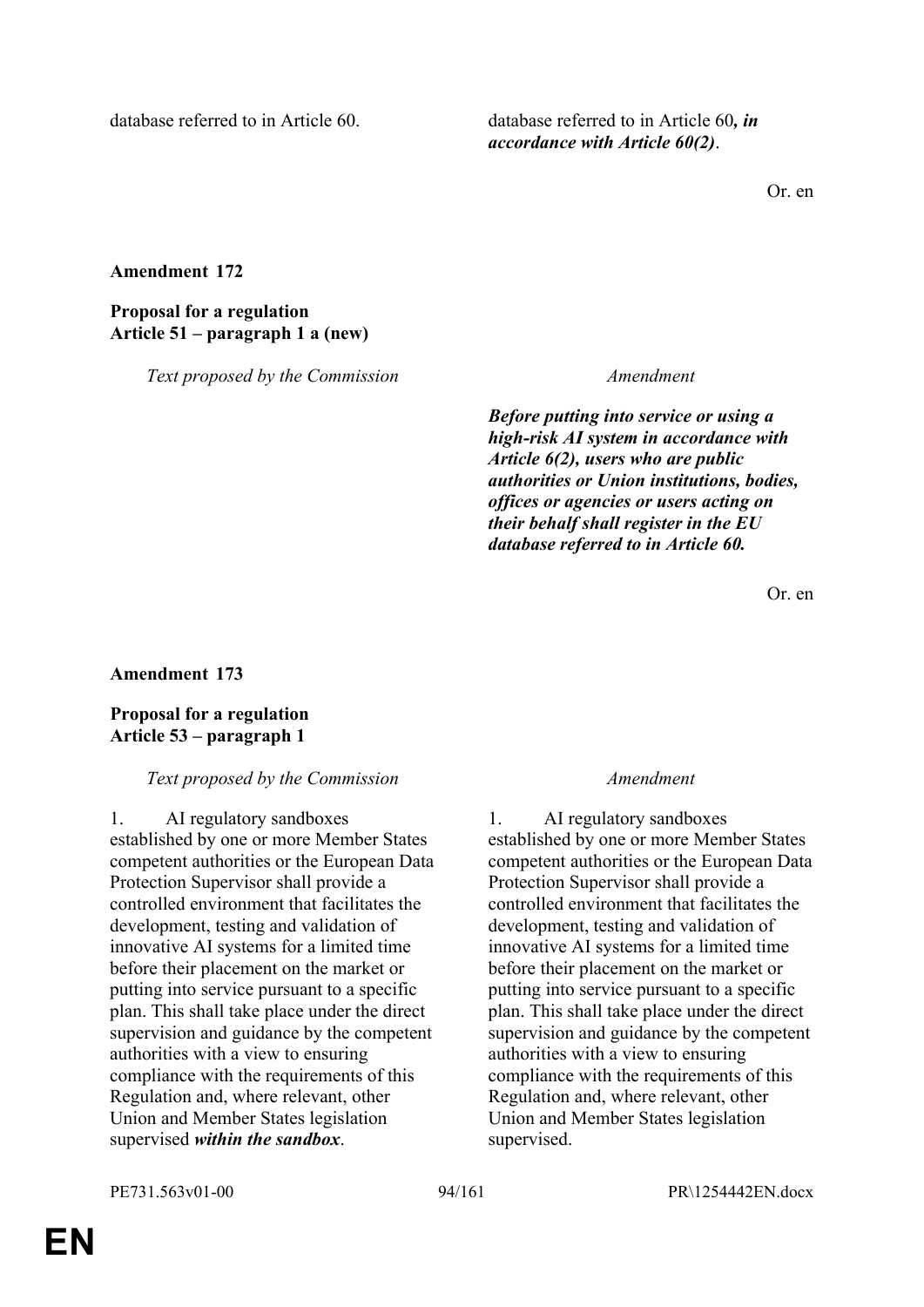**Proposal for a regulation Article 53 – paragraph 1 a (new)**

*Text proposed by the Commission Amendment*

*1a. The AI regulatory sandbox shall allow and facilitate the involvement of notified bodies, standardisation bodies, and other relevant stakeholders when relevant.*

Or. en

#### **Amendment 175**

#### **Proposal for a regulation Article 53 – paragraph 2**

#### *Text proposed by the Commission Amendment*

2. Member States shall ensure that to the extent the innovative AI systems involve the processing of personal data or otherwise fall under the supervisory remit of other national authorities or competent authorities providing or supporting access to data, the national data protection authorities and those other national authorities are associated to the operation of the AI regulatory sandbox.

2. Member States shall ensure that to the extent the innovative AI systems involve the processing of personal data or otherwise fall under the supervisory remit of other national authorities or competent authorities providing or supporting access to *personal* data, the national data protection authorities and those other national authorities are associated to the operation of the AI regulatory sandbox.

Or. en

**Amendment 176**

**Proposal for a regulation Article 53 – paragraph 3**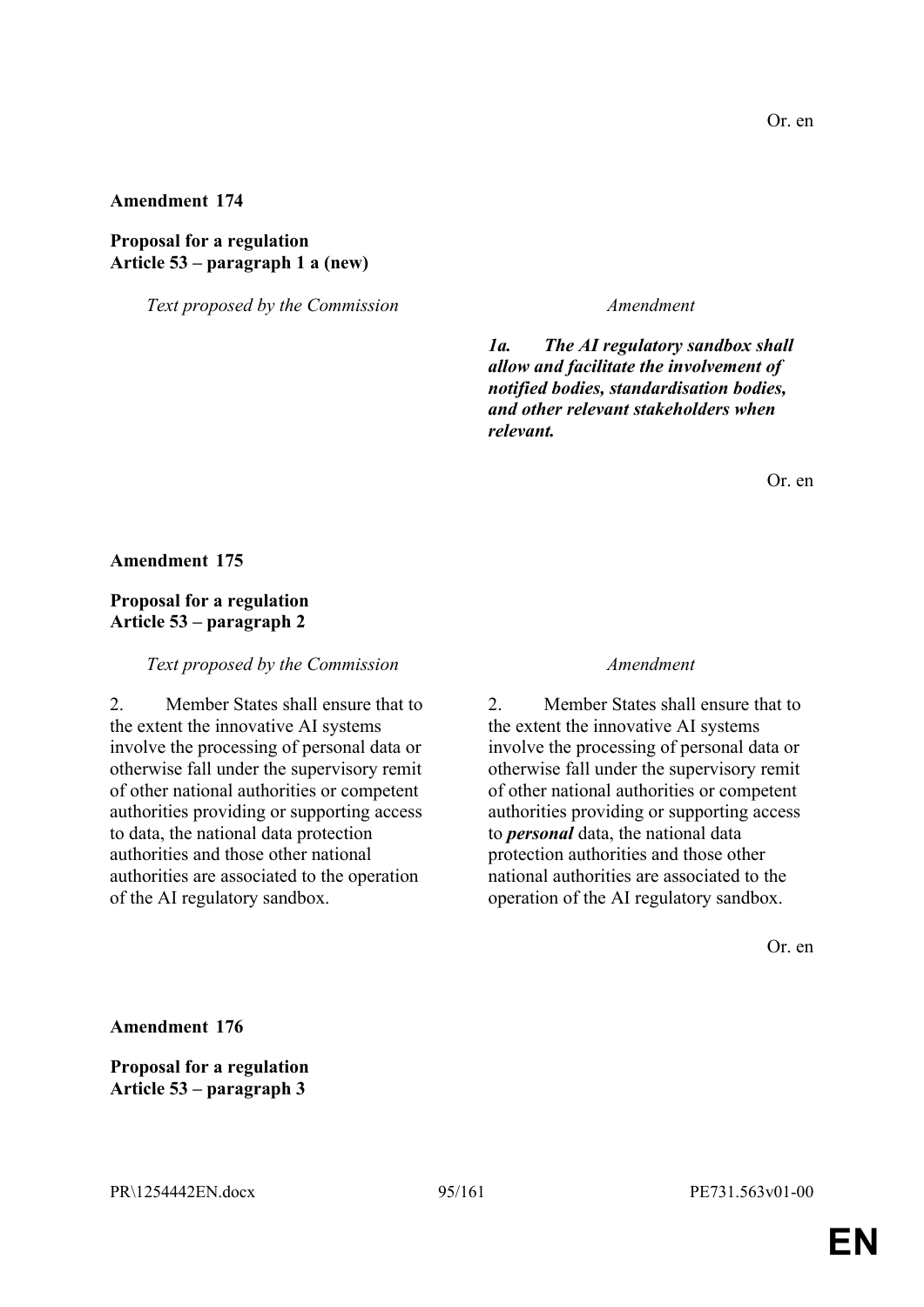3. The AI regulatory sandboxes shall not affect the supervisory and corrective powers of the competent authorities. Any significant risks to health and safety and fundamental rights identified during the development and testing of such systems shall result in immediate mitigation *and, failing that, in the suspension of* the development and testing process until such

mitigation takes place.

3. The AI regulatory sandboxes shall not affect the supervisory and corrective powers of the competent authorities. Any significant risks to health and safety and fundamental rights identified during the development and testing of such systems shall result in immediate *and adequate mitigation. Where such* mitigation *proves to be ineffective,* the development and testing process *shall be suspended without delay* until such mitigation takes place.

Or. en

### **Amendment 177**

### **Proposal for a regulation Article 53 – paragraph 4**

### *Text proposed by the Commission Amendment*

4. Participants in the AI regulatory sandbox shall remain liable under applicable Union and Member States liability legislation for any harm inflicted on third parties as a result *from* the experimentation taking place in the sandbox.

4. Participants in the AI regulatory sandbox shall remain liable under applicable Union and Member States liability legislation for any harm inflicted on third parties as a result *of* the experimentation taking place in the sandbox.

Or. en

### **Amendment 178**

**Proposal for a regulation Article 53 – paragraph 5**

#### *Text proposed by the Commission Amendment*

5. *Member States'* competent authorities *that have established AI regulatory sandboxes* shall coordinate their activities and cooperate within the

5. *The national* competent authorities shall coordinate their activities and cooperate within the framework of the European Artificial Intelligence Board *on*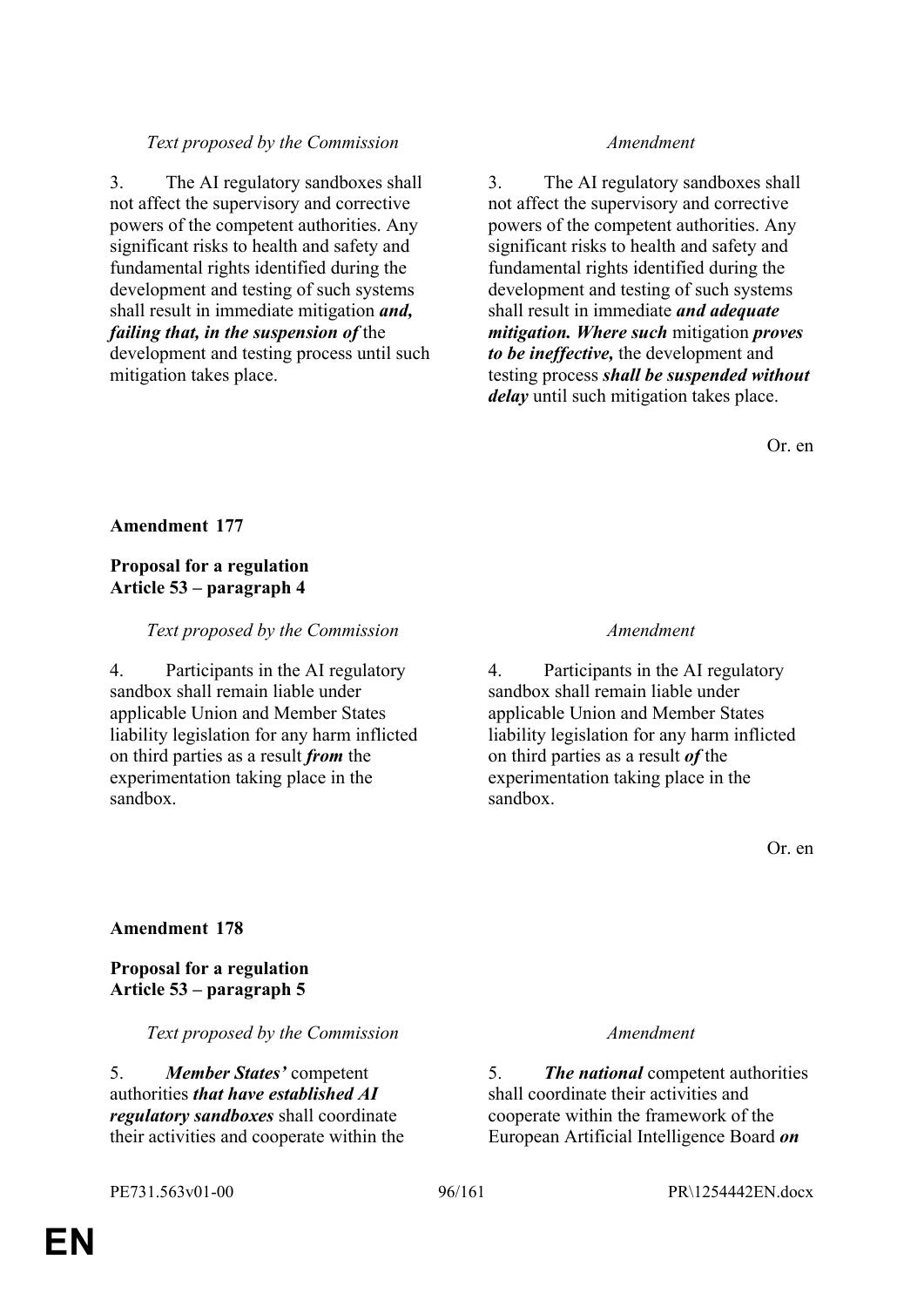framework of the European Artificial Intelligence Board. They shall submit annual reports to the Board and the Commission on the results *from* the implementation of those scheme, including good practices, lessons learnt and recommendations on their setup and, where relevant, on the application of this Regulation and other Union legislation supervised within the sandbox.

*AI regulatory sandboxes*. They shall submit annual reports to the Board and the Commission on the results *of* the implementation of those scheme, including good practices*, incidents*, lessons learnt and recommendations on their setup and, where relevant, on the application of this Regulation and other Union legislation supervised within the sandbox. *Those reports or abstracts thereof shall be made available to the public in order to further enable innovation in the Union.*

Or. en

**Amendment 179**

**Proposal for a regulation Article 56 – paragraph 1**

*Text proposed by the Commission Amendment*

1. *A* 'European Artificial Intelligence Board' (the 'Board') *is* established.

1. *An independent* 'European Artificial Intelligence Board' (the 'Board') *shall be* established.

Or. en

#### **Amendment 180**

#### **Proposal for a regulation Article 56 – paragraph 2 – introductory part**

*Text proposed by the Commission Amendment*

2. The Board shall provide advice and assistance to the Commission in order to:

2. The Board shall provide advice and assistance to the Commission *and to the national supervisory authorities* in order to: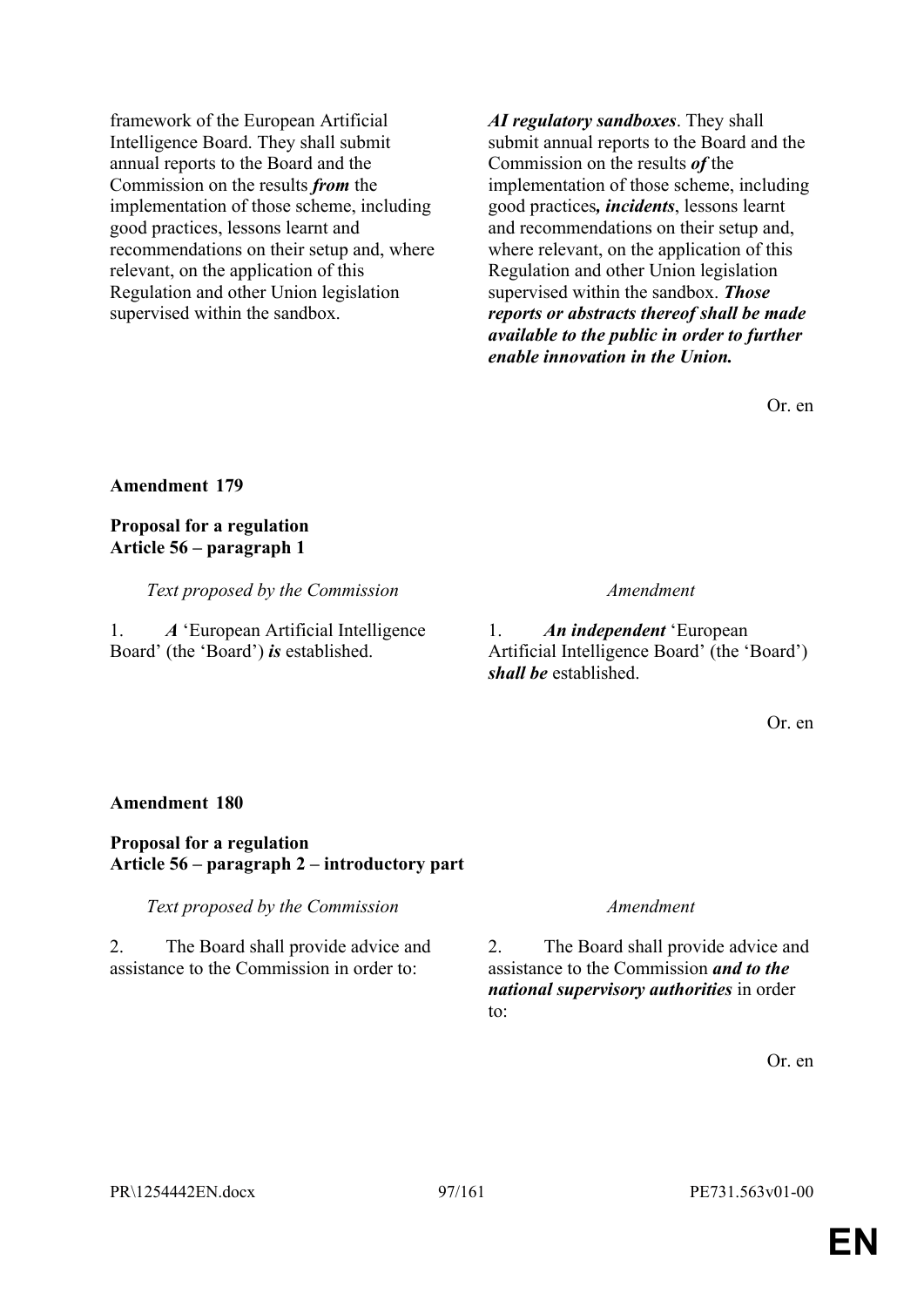### **Proposal for a regulation Article 56 – paragraph 2 – point b**

*Text proposed by the Commission Amendment*

(b) coordinate and *contribute to* guidance and analysis *by* the Commission and the national supervisory authorities and other competent authorities on emerging issues across the internal market with regard to matters covered by this Regulation;

(b) coordinate and *provide* guidance and analysis *to* the Commission and *to* the national supervisory authorities and other competent authorities on emerging issues across the internal market with regard to matters covered by this Regulation;

Or. en

### **Amendment 182**

### **Proposal for a regulation Article 56 – paragraph 2 – point c**

*Text proposed by the Commission Amendment*

(c) assist the national supervisory authorities and the Commission in *ensuring the consistent application of this Regulation*.

(c) *contribute to the effective and consistent application of this Regulation and* assist the national supervisory authorities and the Commission in *this regard*.

Or. en

#### **Amendment 183**

**Proposal for a regulation Article 56 – paragraph 2 – point c a (new)**

*Text proposed by the Commission Amendment*

*(ca) contribute to the effective cooperation with the competent authorities of third countries and with international organisations.*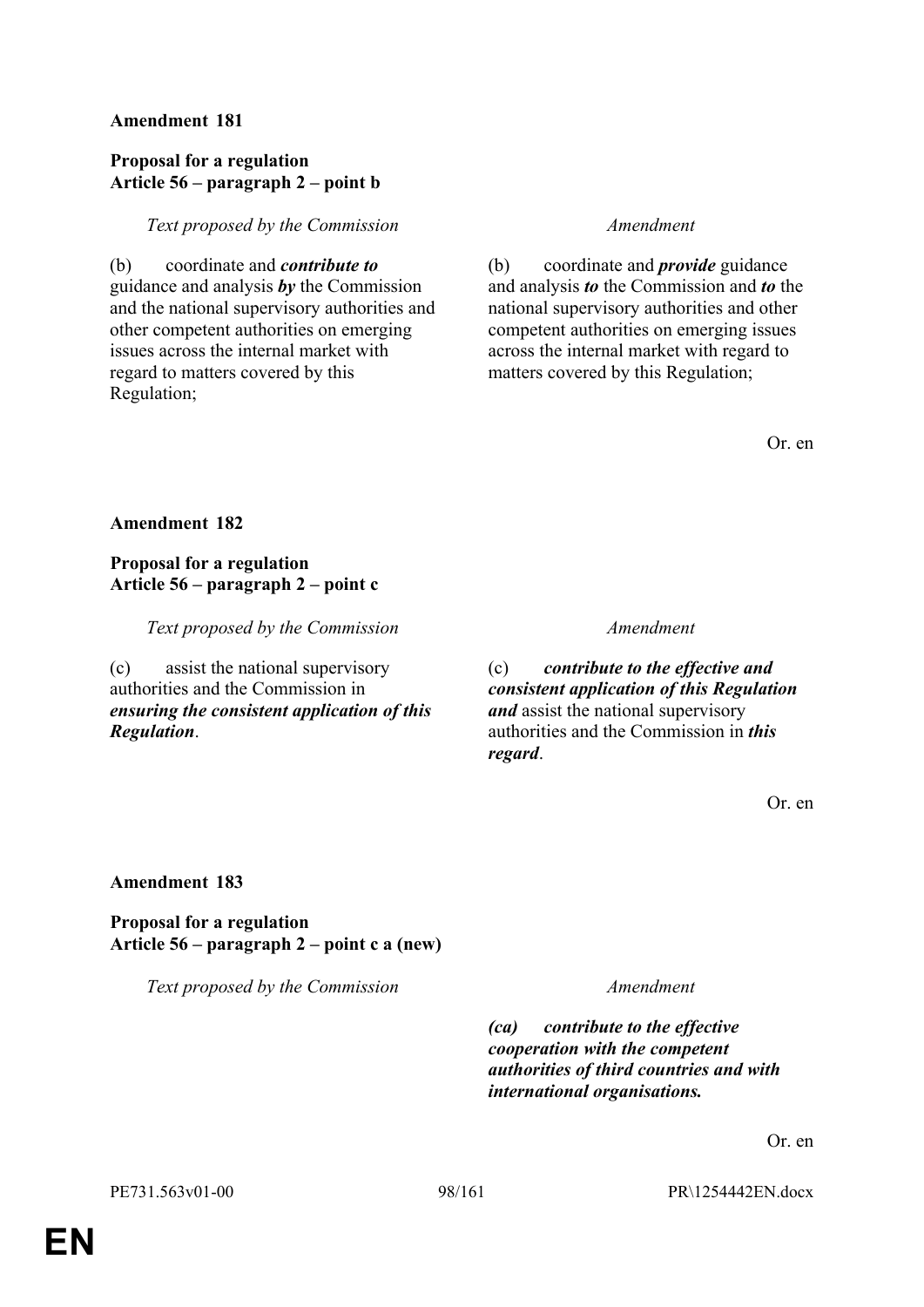#### **Proposal for a regulation Article 56 – paragraph 2 a (new)**

*Text proposed by the Commission Amendment*

*2a. The Board shall contribute to the effective and consistent enforcement of this Regulation throughout the Union, including with regard to cases involving two or more Member States as set out in Article 59b.*

Or. en

#### **Amendment 185**

**Proposal for a regulation Article 57 – title**

*Text proposed by the Commission Amendment*

#### Structure of the Board Structure *and independence* of the Board

Or. en

**Amendment 186**

### **Proposal for a regulation Article 57 – paragraph 1**

*Text proposed by the Commission Amendment*

1. The Board shall be composed of the national supervisory authorities, who shall be represented by the head or equivalent high-level official of that authority, *and* the European Data Protection Supervisor. Other national authorities may be invited to the meetings, where the issues discussed are of relevance for them.

1. The Board shall be composed of the national supervisory authorities, who shall be represented by the head or equivalent high-level official of that authority, the European Data Protection Supervisor *and the FRA*. Other national authorities may be invited to the meetings, where the issues discussed are of relevance for them. *Each Member State shall have one vote. The EDPS and FRA shall not have voting* 

PR\1254442EN.docx 99/161 PE731.563v01-00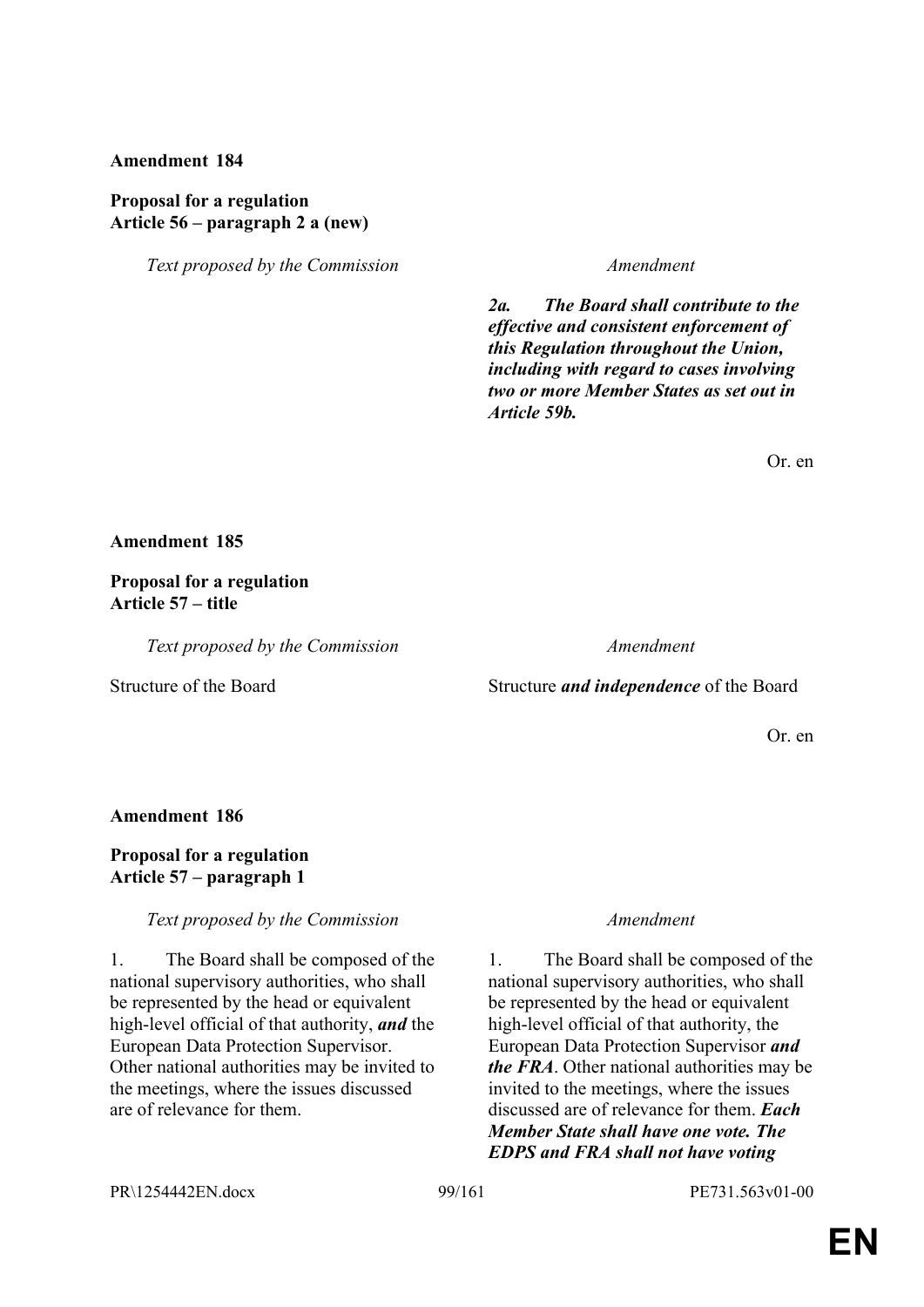*rights.*

Or. en

**Amendment 187**

#### **Proposal for a regulation Article 57 – paragraph 1 a (new)**

*Text proposed by the Commission Amendment*

*1a. The Board shall act independently when performing its tasks or exercising its powers.*

Or. en

**Amendment 188**

#### **Proposal for a regulation Article 57 – paragraph 1 b (new)**

*Text proposed by the Commission Amendment*

*1b. The Board shall take decisions by a simple majority of its voting members, unless otherwise provided for in this Regulation.*

Or. en

#### **Amendment 189**

**Proposal for a regulation Article 57 – paragraph 2**

*Text proposed by the Commission Amendment*

2. The Board shall adopt its rules of procedure by a *simple* majority of its members*, following the consent of the Commission*. The rules of procedure shall also contain the operational aspects related

2. The Board shall adopt its rules of procedure by a *two-thirds* majority of its *voting* members. The rules of procedure shall also contain the operational aspects related to the execution of the Board's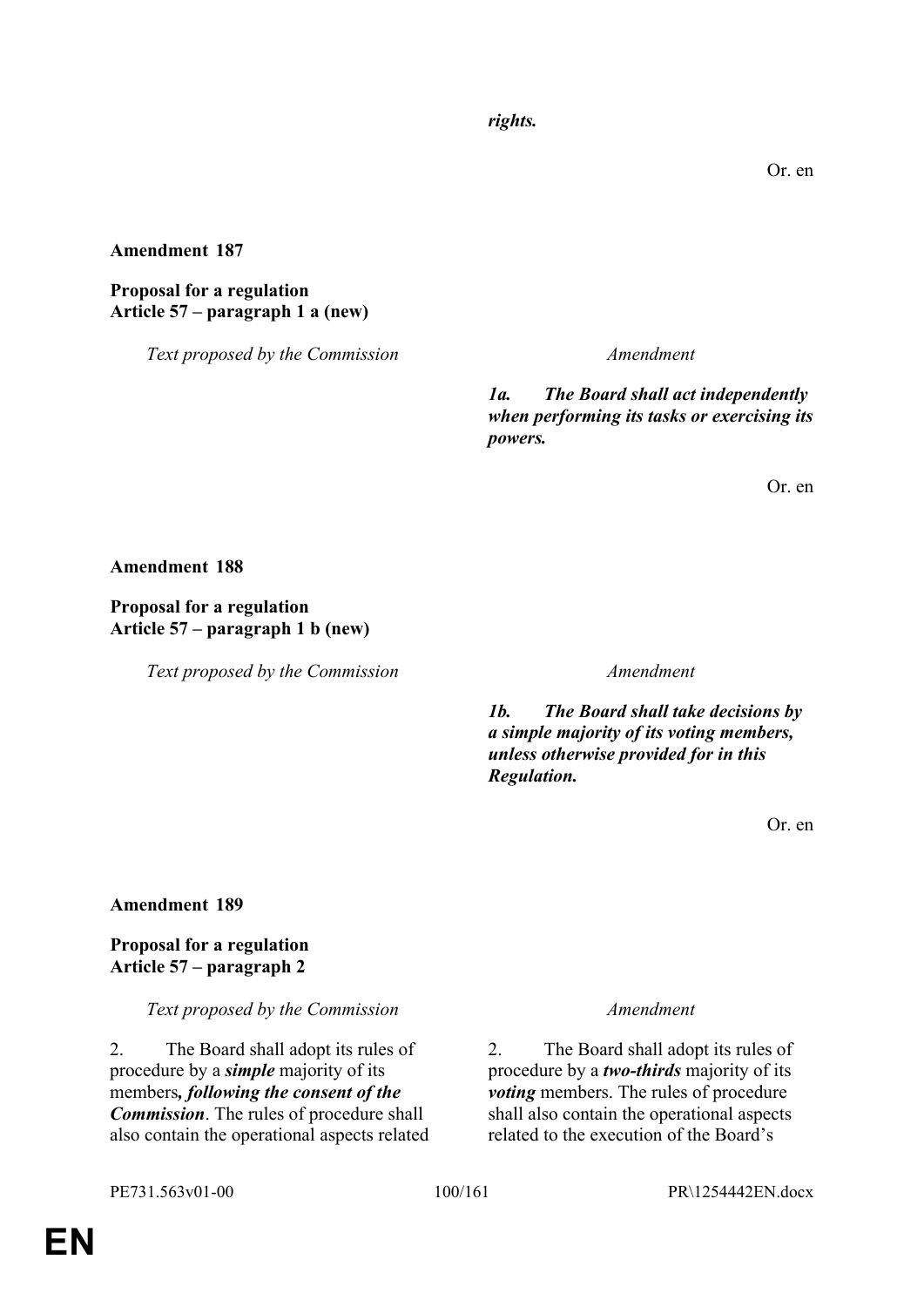to the execution of the Board's tasks as listed in Article 58. *The Board may establish sub-groups as appropriate for the purpose of examining specific questions.*

tasks as listed in Article 58.

Or. en

**Amendment 190**

**Proposal for a regulation Article 57 – paragraph 2 a (new)**

*Text proposed by the Commission Amendment*

*2a. The Board may establish subgroups as appropriate for the purpose of examining specific questions.*

Or. en

#### **Amendment 191**

### **Proposal for a regulation Article 57 – paragraph 2 b (new)**

*Text proposed by the Commission Amendment*

*2b. The Board shall be represented by its Chair.*

Or. en

**Amendment 192**

**Proposal for a regulation Article 57 – paragraph 2 c (new)**

*Text proposed by the Commission Amendment*

*2c. The Board shall elect a Chair and two deputy Chairs from among its voting members by simple majority. The term of* 

PR\1254442EN.docx 101/161 PE731.563v01-00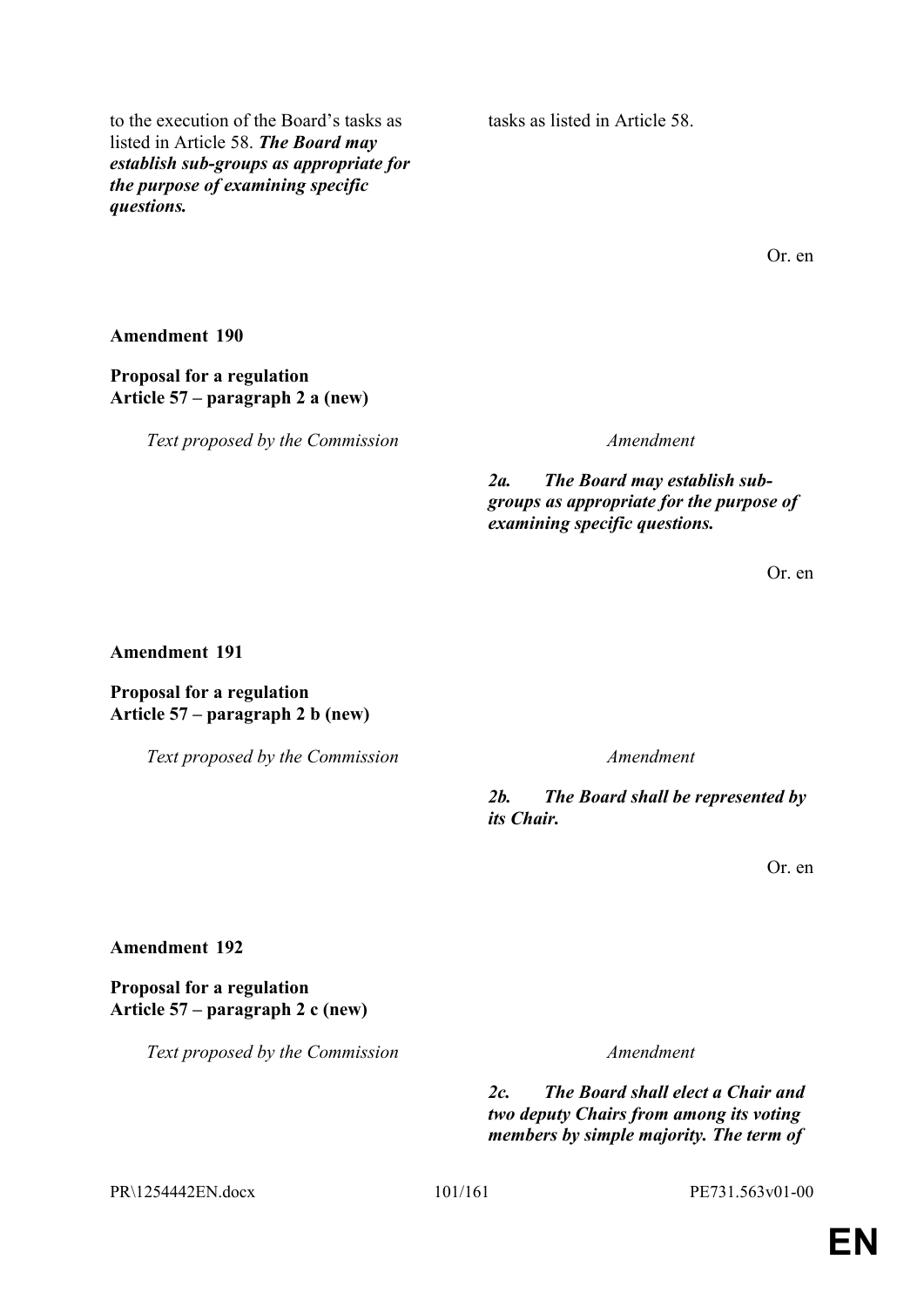*office of the Chair and of the deputy Chairs shall be three years. The terms of the Chair and of the deputy Chairs may be renewed once.*

Or. en

#### **Amendment 193**

### **Proposal for a regulation Article 57 – paragraph 3**

*Text proposed by the Commission Amendment*

3. The *Board* shall *be chaired by the Commission. The Commission shall* convene the meetings *and* prepare the agenda in accordance with the tasks of the Board pursuant to this Regulation and with its rules of procedure*.* The Commission shall provide administrative and analytical support for the activities of the Board pursuant to this Regulation.

3. The *Chair* shall *have the following tasks:*

*-* convene the meetings *of the Board;*

*-* prepare the agenda in accordance with the tasks of the Board pursuant to this Regulation and with its rules of procedure*;*

*- ensure the timely performance of the tasks of the Board;*

*- notify Member States and the Commission of recommendations adopted by the Board.*

The Commission shall provide administrative and analytical support for the activities of the Board pursuant to this Regulation.

Or. en

### **Amendment 194**

**Proposal for a regulation Article 57 – paragraph 3 a (new)**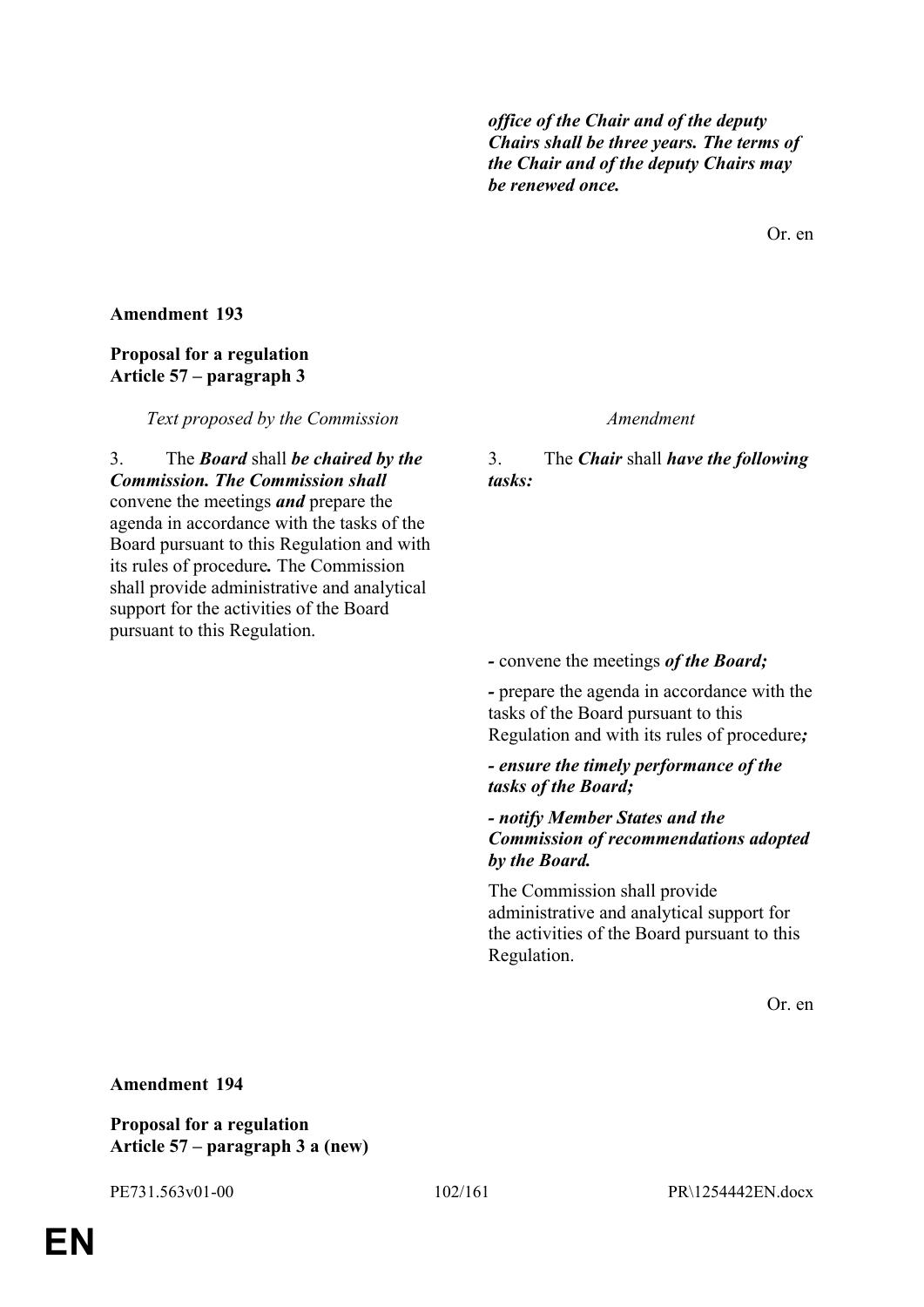*3a. The meetings of the Board shall be considered to be quorate where at least two-thirds of its members are present.*

Or. en

**Amendment 195**

**Proposal for a regulation Article 57 – paragraph 3 b (new)**

*Text proposed by the Commission Amendment*

*3b. The secretariat of the Board shall have the necessary human and financial resources to be able to perform its tasks pursuant to this Regulation.*

Or. en

#### **Amendment 196**

**Proposal for a regulation Article 57 – paragraph 3 c (new)**

*Text proposed by the Commission Amendment*

*3c. The Board shall organise consultations with stakeholders twice a year. Such stakeholders shall include representatives from industry, start-ups and SMEs, civil society organisations, such as NGOs, consumer associations, the social partners and academia, to assess the evolution of trends in technology, issues related to the implementation and the effectiveness of this Regulation, regulatory gaps or loopholes observed in practice.*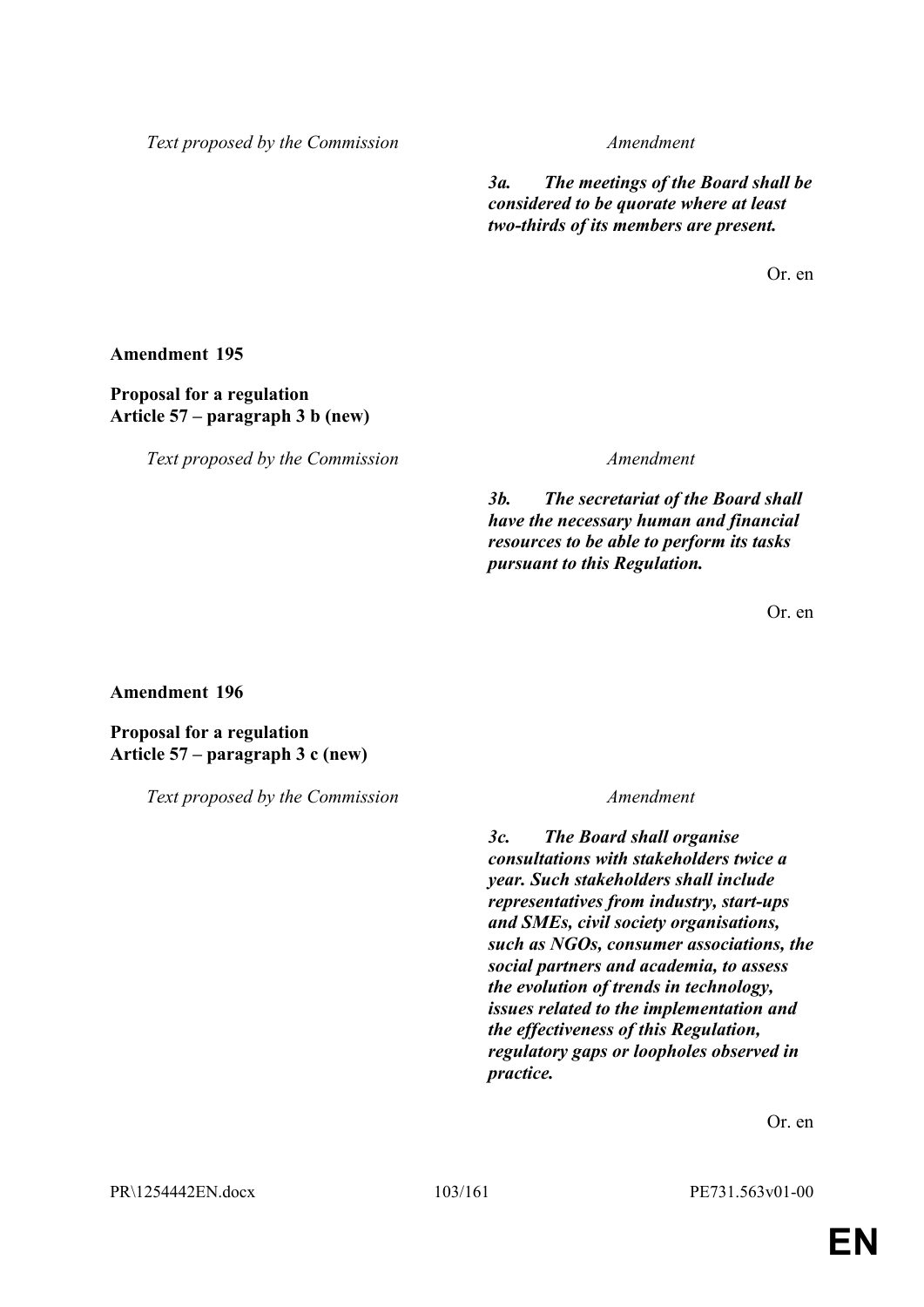#### **Proposal for a regulation Article 57 – paragraph 4**

#### *Text proposed by the Commission Amendment*

4. The Board may invite external experts *and* observers to attend its meetings and *may* hold exchanges with *interested third parties to inform its activities to an appropriate extent*. *To that end the Commission may facilitate exchanges between the Board and other Union bodies, offices, agencies and advisory groups.*

4. The Board may invite *national authorities, such as national equality bodies, to its meetings, where the issues discussed are of relevance for them. The Board may also invite, where appropriate,* external experts*,* observers *and interested third parties, including stakeholders such as those referred to in paragraph 3c,* to attend its meetings and hold exchanges with *them*.

Or. en

**Amendment 198**

#### **Proposal for a regulation Article 57 – paragraph 4 a (new)**

*Text proposed by the Commission Amendment*

*4a. The Board shall cooperate with Union institutions, bodies, offices, agencies and advisory groups and shall make the results of that cooperation publicly available.*

Or. en

#### **Amendment 199**

**Proposal for a regulation Article 58 – paragraph 1 – introductory part**

*Text proposed by the Commission Amendment*

When providing advice and assistance to the Commission in the context of Article

When providing advice and assistance to the Commission *and the national* 

PE731.563v01-00 104/161 PR\1254442EN.docx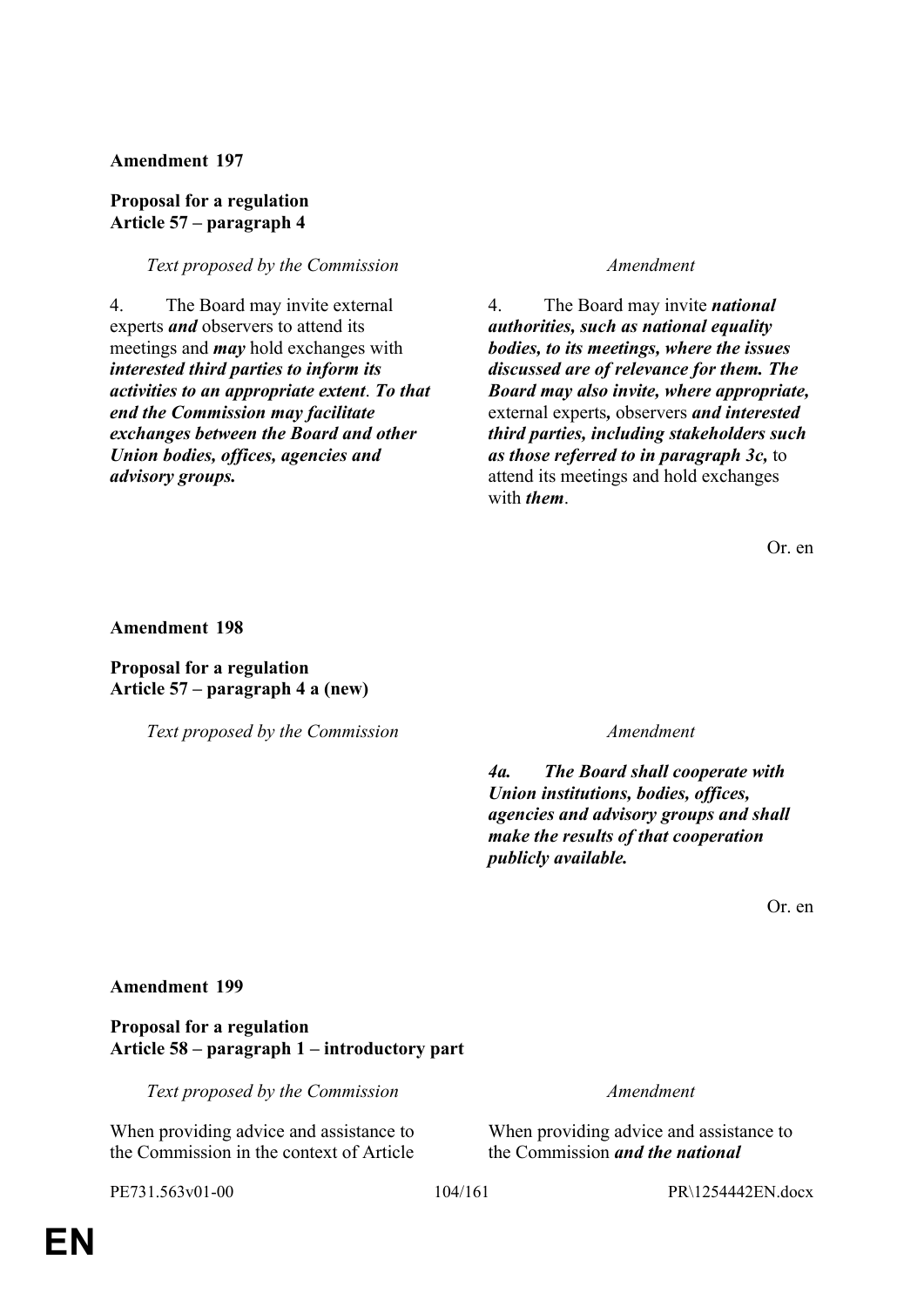56(2), the Board shall in particular: *supervisory authorities* in the context of Article 56(2), the Board shall in particular:

Or. en

**Amendment 200**

**Proposal for a regulation Article 58 – paragraph 1 – point a a (new)**

*Text proposed by the Commission Amendment*

*(aa) issue opinions, recommendations or written contributions with a view to ensuring the consistent implementation of this Regulation;*

Or. en

**Amendment 201**

**Proposal for a regulation Article 58 – paragraph 1 – point a b (new)**

*Text proposed by the Commission Amendment*

*(ab) examine, on its own initiative or on request of one of its members, any question covering the application of this Regulation and issue guidelines, recommendations and best practices with a view to ensuring the consistent implementation of this Regulation;*

Or. en

**Amendment 202**

**Proposal for a regulation Article 58 – paragraph 1 – point c a (new)**

PR\1254442EN.docx 105/161 PE731.563v01-00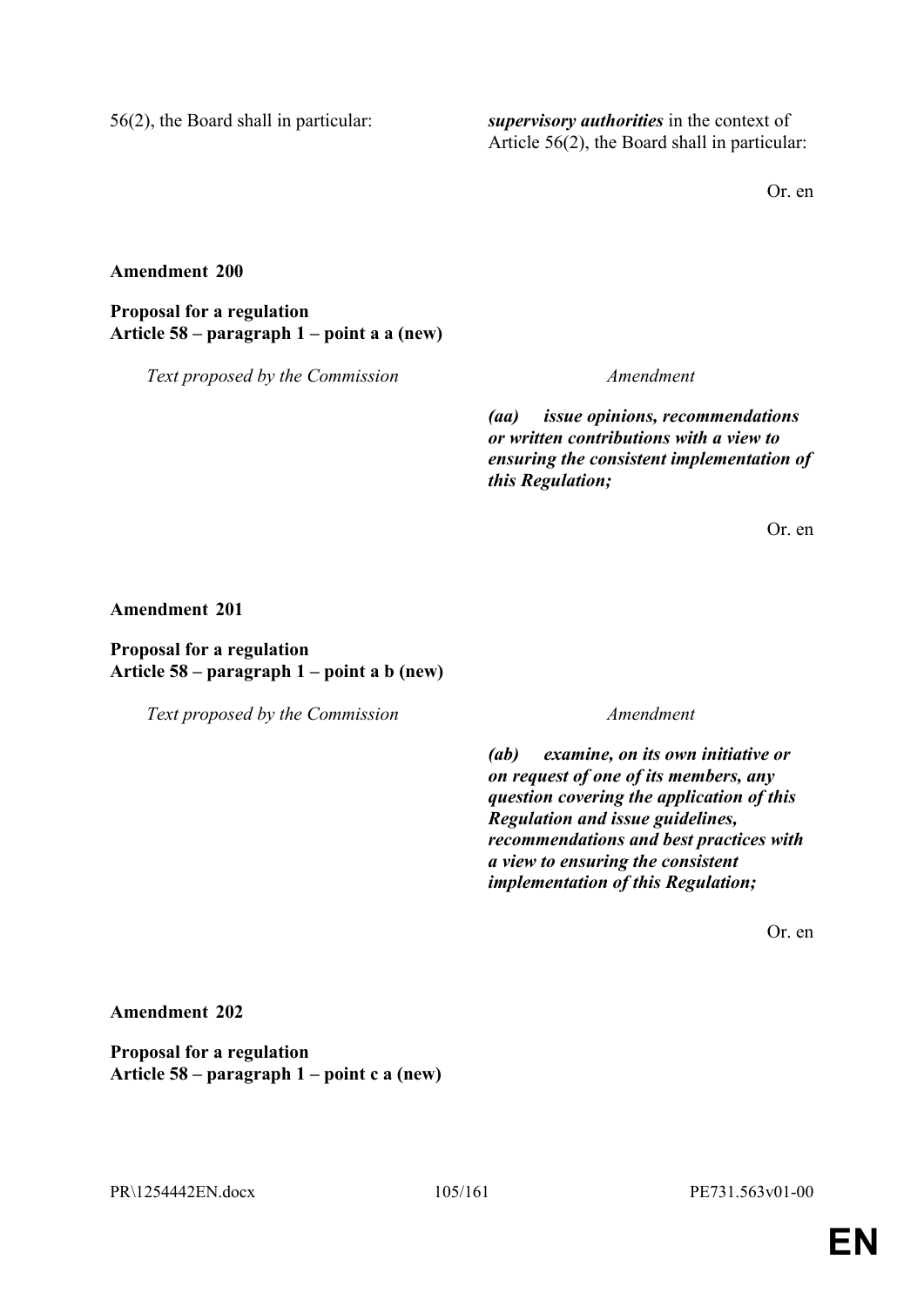*(ca) encourage, facilitate and support the drawing up of codes of conduct intended to foster the voluntary application to AI systems of those codes of conduct in close cooperation with relevant stakeholders in accordance with Article 69;*

Or. en

**Amendment 203**

**Proposal for a regulation Article 58 – paragraph 1 – point c b (new)**

*Text proposed by the Commission Amendment*

*(cb) cooperate with the European Data Protection Board and with the FRA to provide guidance in relation to the respect of fundamental rights, in particular the right to non-discrimination and to equal treatment, the right to privacy and the protection of personal data;*

Or. en

**Amendment 204**

**Proposal for a regulation Article 58 – paragraph 1 – point c c (new)**

*Text proposed by the Commission Amendment*

*(cc) promote public awareness and understanding of the benefits, risks, rules and safeguards and rights in relation to the use of AI systems;*

Or. en

PE731.563v01-00 106/161 PR\1254442EN.docx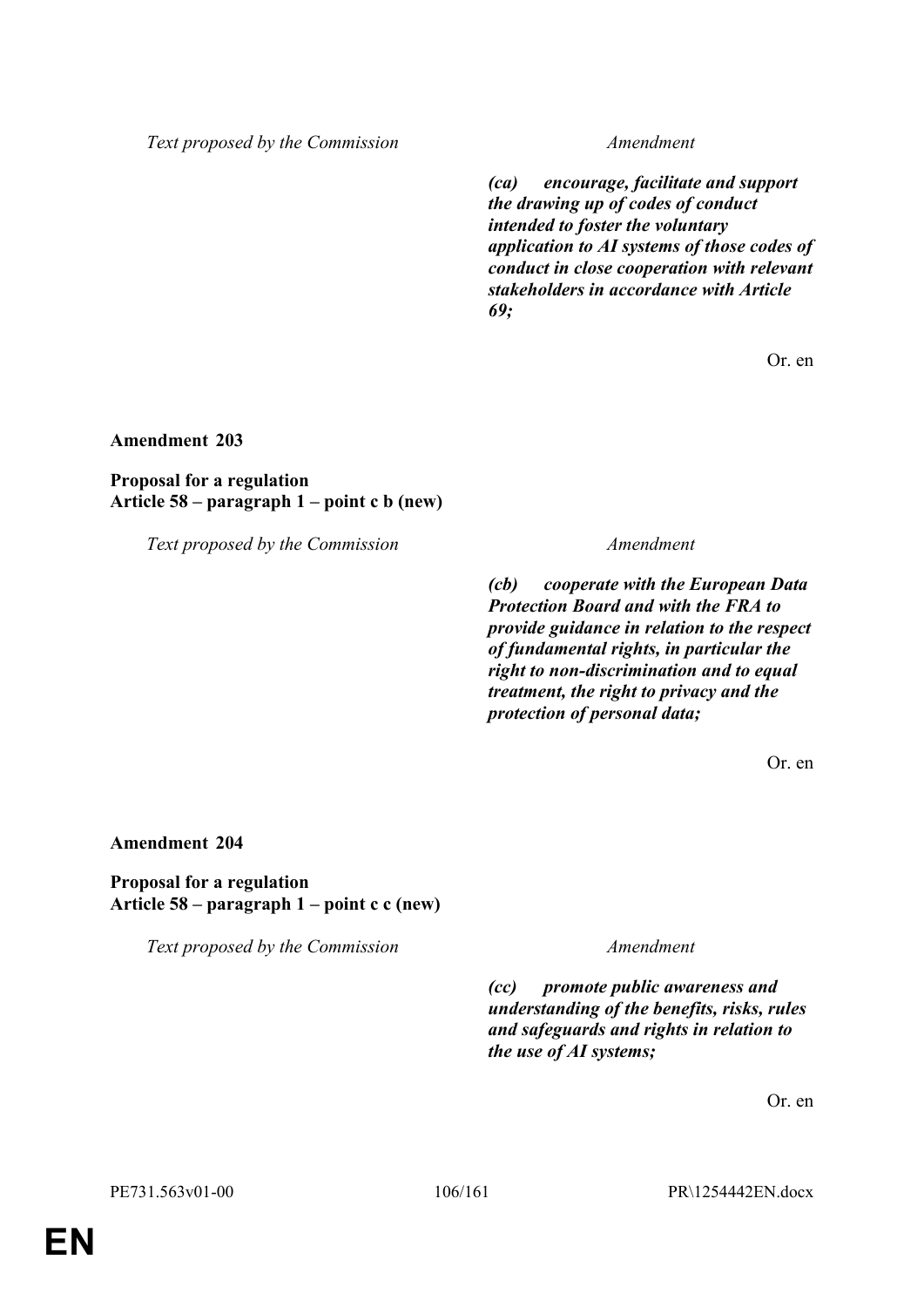### **Proposal for a regulation Article 58 – paragraph 1 – point c d (new)**

*Text proposed by the Commission Amendment*

*(cd) promote the cooperation and effective bilateral and multilateral exchange of information and best practices between the national supervisory authorities;*

Or. en

#### **Amendment 206**

**Proposal for a regulation Article 58 – paragraph 1 – point c e (new)**

*Text proposed by the Commission Amendment*

*(ce) advise the Commission on the possible amendment of the Annexes by means of delegated act in accordance with Article 73, in particular the annex listing high-risk AI systems;*

Or. en

#### **Amendment 207**

**Proposal for a regulation Article 58 – paragraph 1 – point c f (new)**

*Text proposed by the Commission Amendment*

*(cf) ensure that the national supervisory authorities actively cooperate in the implementation of this Regulation;*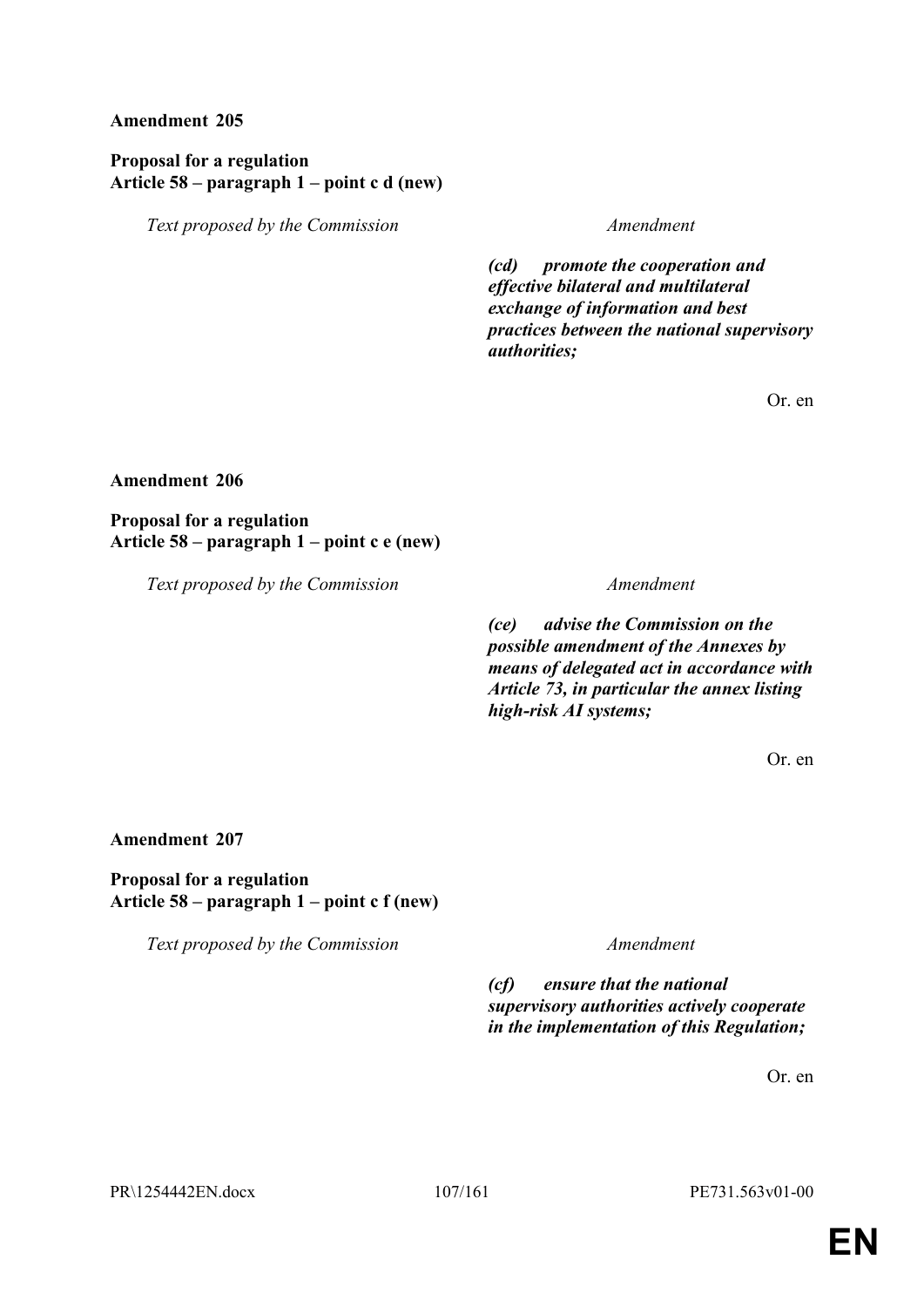### **Proposal for a regulation Article 58 – paragraph 1 – point c g (new)**

*Text proposed by the Commission Amendment*

*(cg) provide guidance in relation to children's rights, applicable law and minimum standards to meet the objectives of this Regulation that pertain to children.*

Or. en

**Amendment 209**

**Proposal for a regulation Article 58 – paragraph 1 a (new)**

*Text proposed by the Commission Amendment*

*1a. When acting in the context of Article 59a on cases involving two or more Member States, the Board shall adopt recommendations for national supervisory authorities.*

Or. en

**Amendment 210**

**Proposal for a regulation Article 58 – paragraph 1 b (new)**

*Text proposed by the Commission Amendment*

*1b. The Board shall refer to the Commission any cases referred to in Article 68a of which it becomes aware.*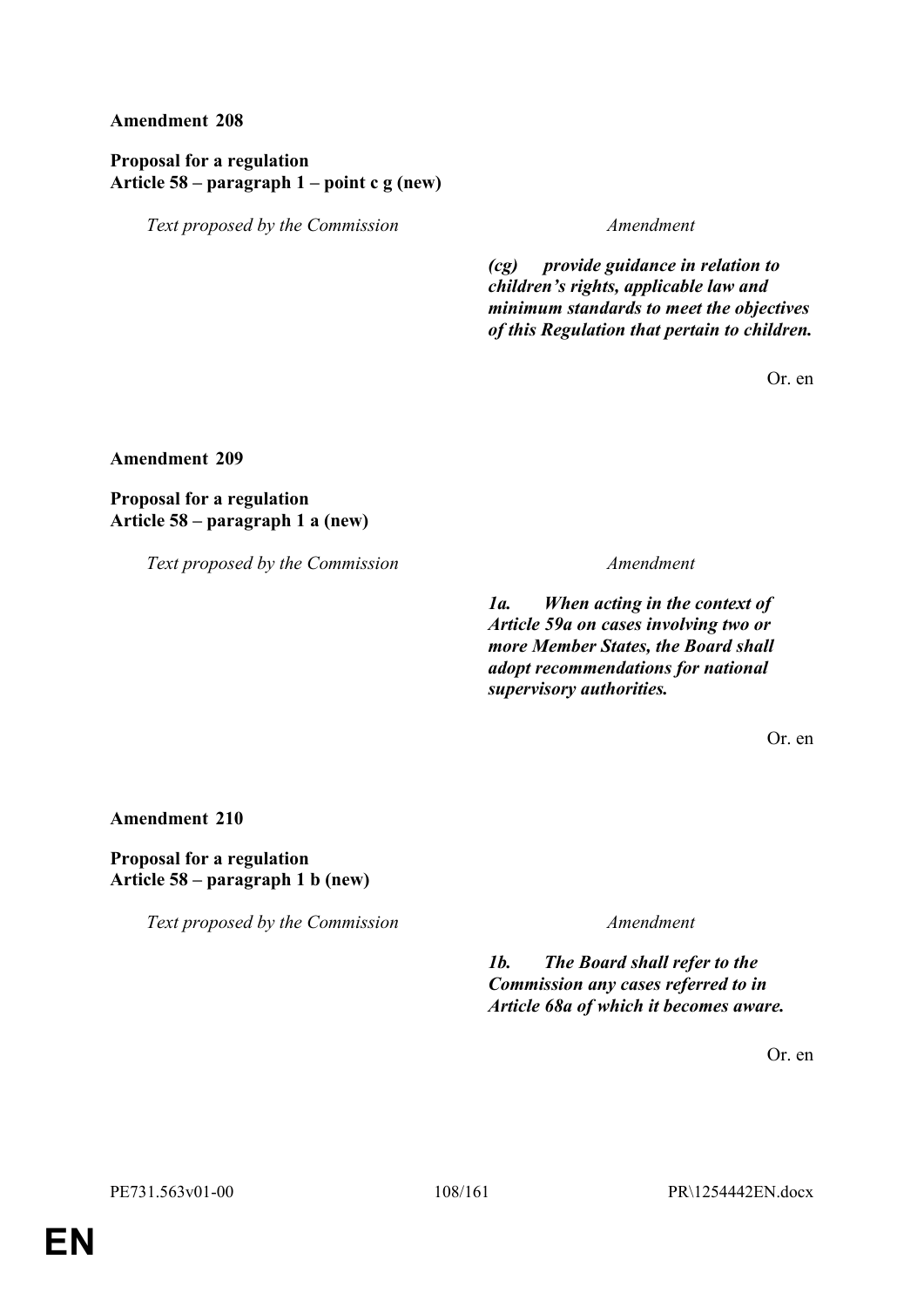## **Proposal for a regulation Article 58 – paragraph 1 c (new)**

*Text proposed by the Commission Amendment*

*1c. The Board shall draw up an annual report regarding its activities. The report shall be made public and be transmitted to the European Parliament, to the Council and to the Commission in all official languages of the Union. In particular, the annual report shall include information with regard to:*

*(a) serious incidents and malfunctioning reported in accordance with Article 62;*

*(b) serious cases of misuse of highrisk AI systems or cases of use of prohibited practices in accordance with Article 64;*

*(c) the fines issued pursuant to this Regulation in accordance with Articles 71 and 72;*

*(d) the possible cases involving two or more Member States and any recommendations issued pursuant with Article 59a;*

*(e) the practical application of and possible follow-up to the opinions, guidelines, recommendations, advice and other measures taken under paragraph 1.*

Or. en

## **Amendment 212**

## **Proposal for a regulation Article 59 – paragraph 2**

*Text proposed by the Commission Amendment*

2. Each Member State shall designate a national supervisory authority among the

2. Each Member State shall designate a *single* national supervisory authority

PR\1254442EN.docx 109/161 PE731.563v01-00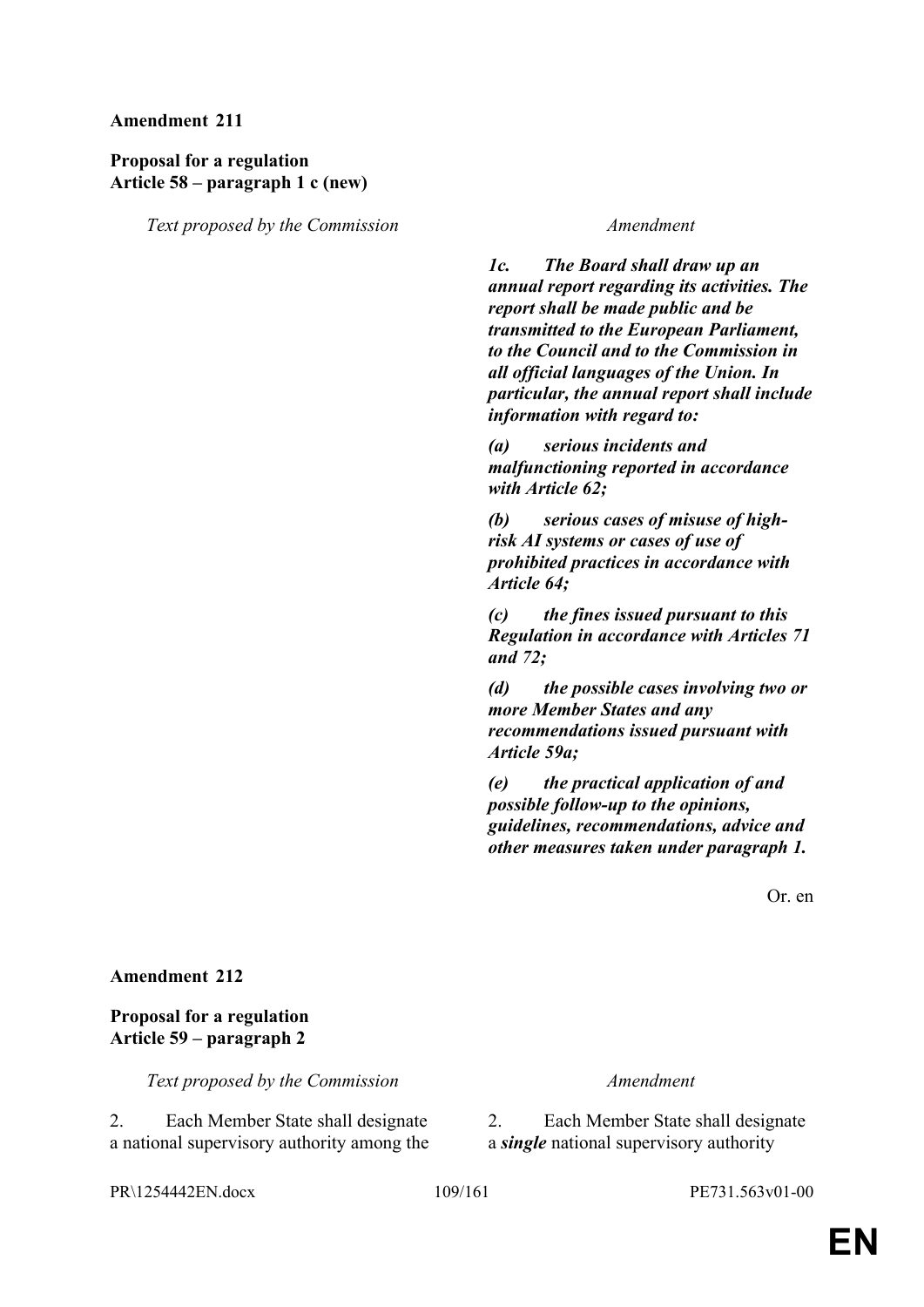national competent authorities. The national supervisory authority shall act as notifying authority and market surveillance authority unless a Member State has organisational and administrative reasons to designate more than one authority.

among the national competent authorities *by... [3 months after the entry into force of this Regulation]*. The national supervisory authority shall act as notifying authority and market surveillance authority unless a Member State has organisational and administrative reasons to designate more than one authority*, in which case, it shall provide reasons to the Commission and the Board for doing so*. *Where it is not the designated supervisory authority, the national supervisory authority shall act in close cooperation with the national data protection authority.*

Or. en

### **Amendment 213**

### **Proposal for a regulation Article 59 – paragraph 2 a (new)**

*Text proposed by the Commission Amendment*

*2a. The national supervisory authority shall act as lead authority and be responsible for ensuring the effective coordination between national competent authorities regarding the implementation of this Regulation and shall contribute to the effective and consistent application and enforcement of this Regulation. It shall represent its Member State on the Board, in accordance with Article 57.*

Or. en

### **Amendment 214**

**Proposal for a regulation Article 59 – paragraph 2 b (new)**

*Text proposed by the Commission Amendment*

*2b. Each national supervisory* 

PE731.563v01-00 110/161 PR\1254442EN.docx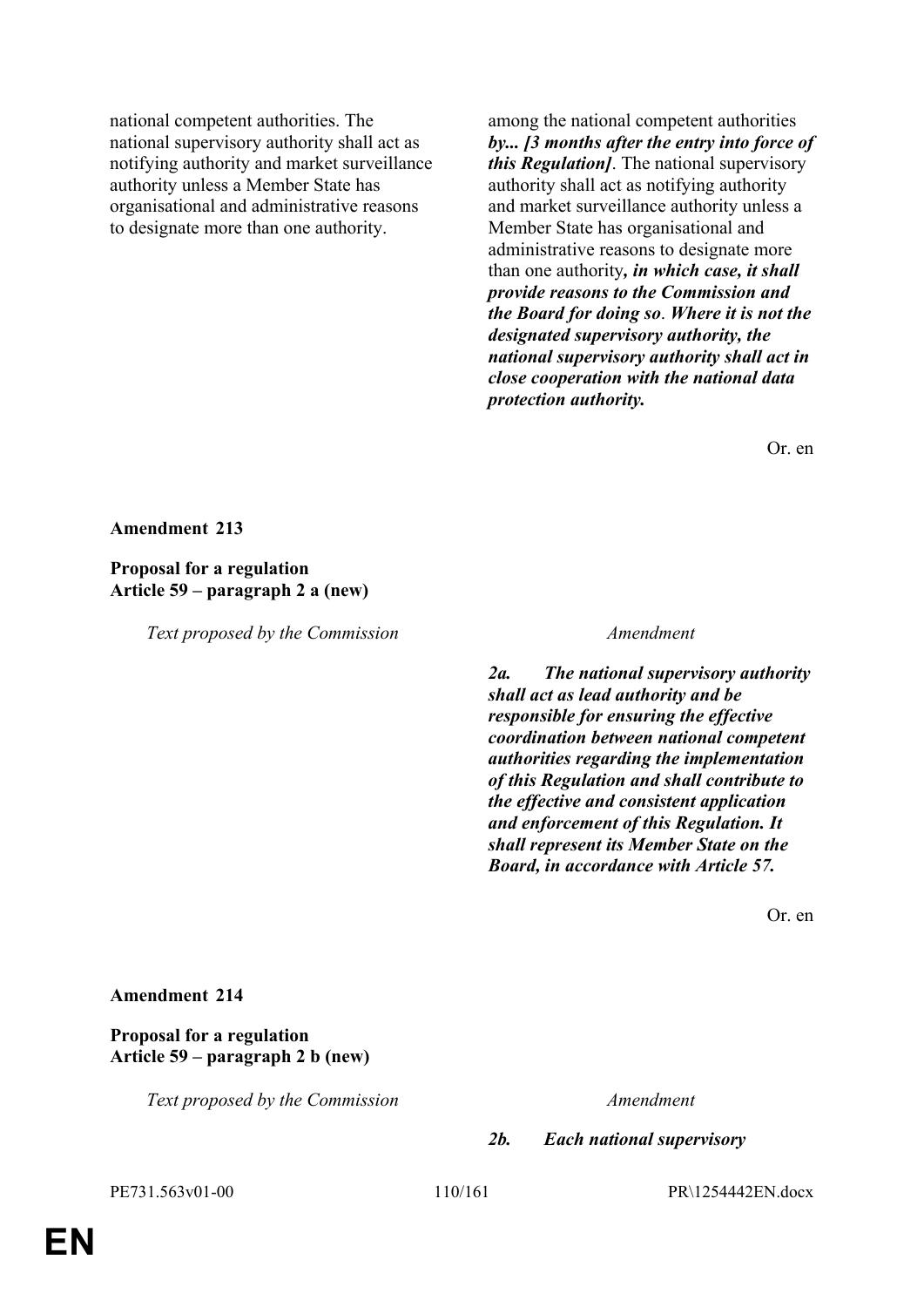*authority shall act independently in performing its tasks and exercising its powers in accordance with this Regulation. The member or members of each national supervisory authority shall, in the performance of their tasks and exercise of their powers in accordance with this Regulation, remain free from external influence, whether direct or indirect, and shall not seek or take instructions from any other body in relation to the exercise of the tasks assigned to them.*

Or. en

### **Amendment 215**

### **Proposal for a regulation Article 59 – paragraph 3**

*Text proposed by the Commission Amendment*

3. Member States shall *inform* the Commission of their *designation or designations and, where applicable, the reasons for designating more than one* authority.

3. Member States shall *make publicly available and communicate to* the Commission *and the Board the name* of their *national competent authority which has been designated as national supervisory* Authority *and information on how it can be contacted, by ...[three months after the entry into force of this Regulation].*

Or. en

### **Amendment 216**

## **Proposal for a regulation Article 59 – paragraph 4**

*Text proposed by the Commission Amendment*

4. Member States shall ensure that national competent authorities are provided with adequate financial and human

4. Member States shall ensure that national competent authorities are provided with adequate *technical,* financial and

PR\1254442EN.docx 111/161 PE731.563v01-00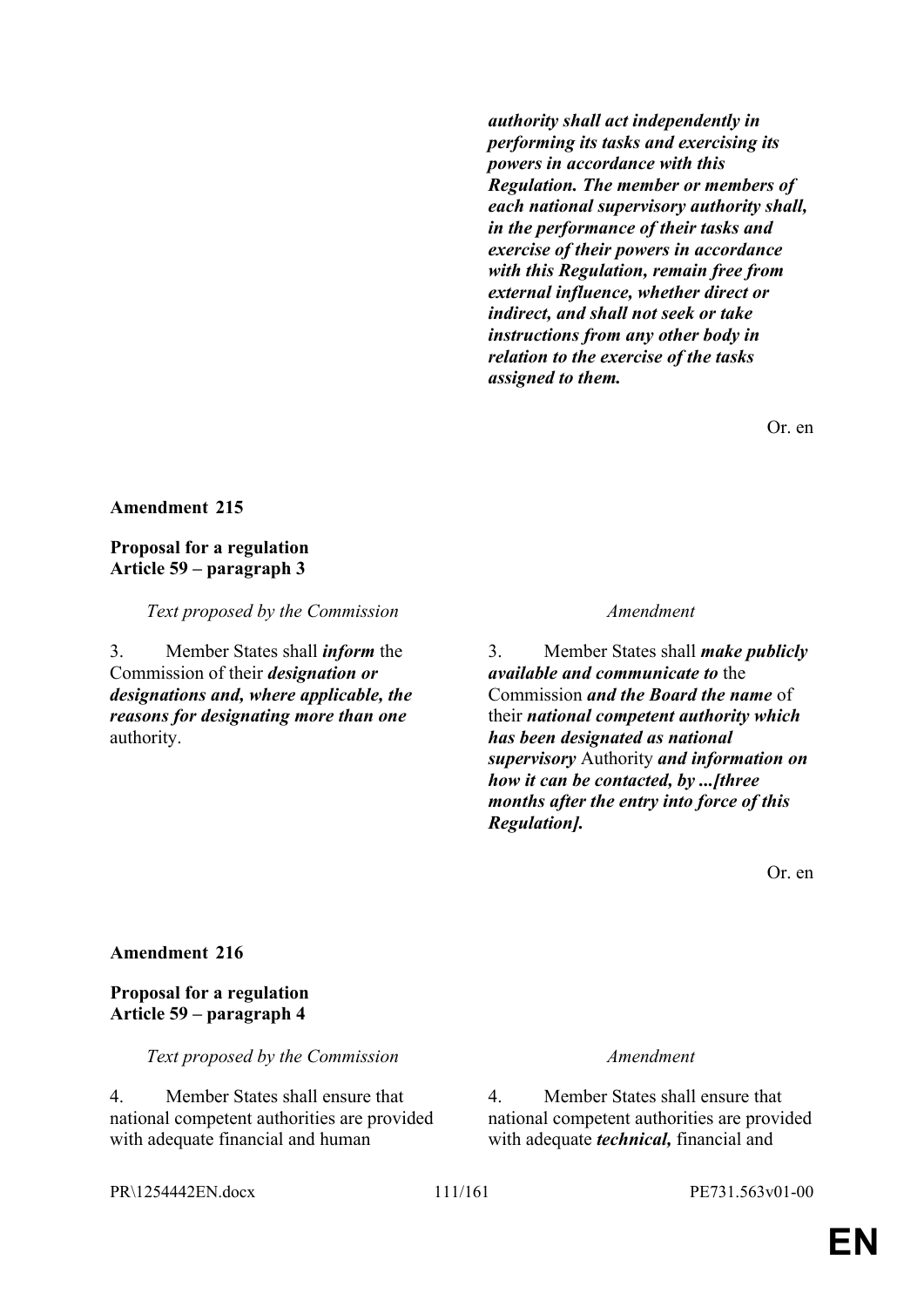resources to fulfil their tasks under this Regulation. In particular, national competent authorities shall have a sufficient number of personnel permanently available whose competences and expertise shall include an in-depth understanding of artificial intelligence technologies, data and data computing, fundamental rights, health and safety risks and knowledge of existing standards and legal requirements.

human resources*, premises and infrastructure necessary* to fulfil their tasks under this Regulation. In particular, national competent authorities shall have a sufficient number of personnel permanently available whose competences and expertise shall include an in-depth understanding of artificial intelligence technologies, data and data computing, *personal data protection,* fundamental rights, health and safety risks and knowledge of existing standards and legal requirements. *Member States shall assess and update competence and resource requirements referred to in this paragraph on an annual basis.*

Or. en

### **Amendment 217**

## **Proposal for a regulation Article 59 – paragraph 6**

*Text proposed by the Commission Amendment*

6. The Commission shall facilitate the exchange of experience between national competent authorities.

6. The Commission *and the Board* shall facilitate the exchange of experience between national competent authorities.

Or. en

### **Amendment 218**

**Proposal for a regulation Article 59 – paragraph 7**

### *Text proposed by the Commission Amendment*

7. National competent authorities may provide guidance and advice on the implementation of this Regulation, including to small-scale providers. Whenever national competent authorities intend to provide guidance and advice with

7. National competent authorities may provide guidance and advice on the implementation of this Regulation, including to small-scale providers. Whenever national competent authorities intend to provide guidance and advice with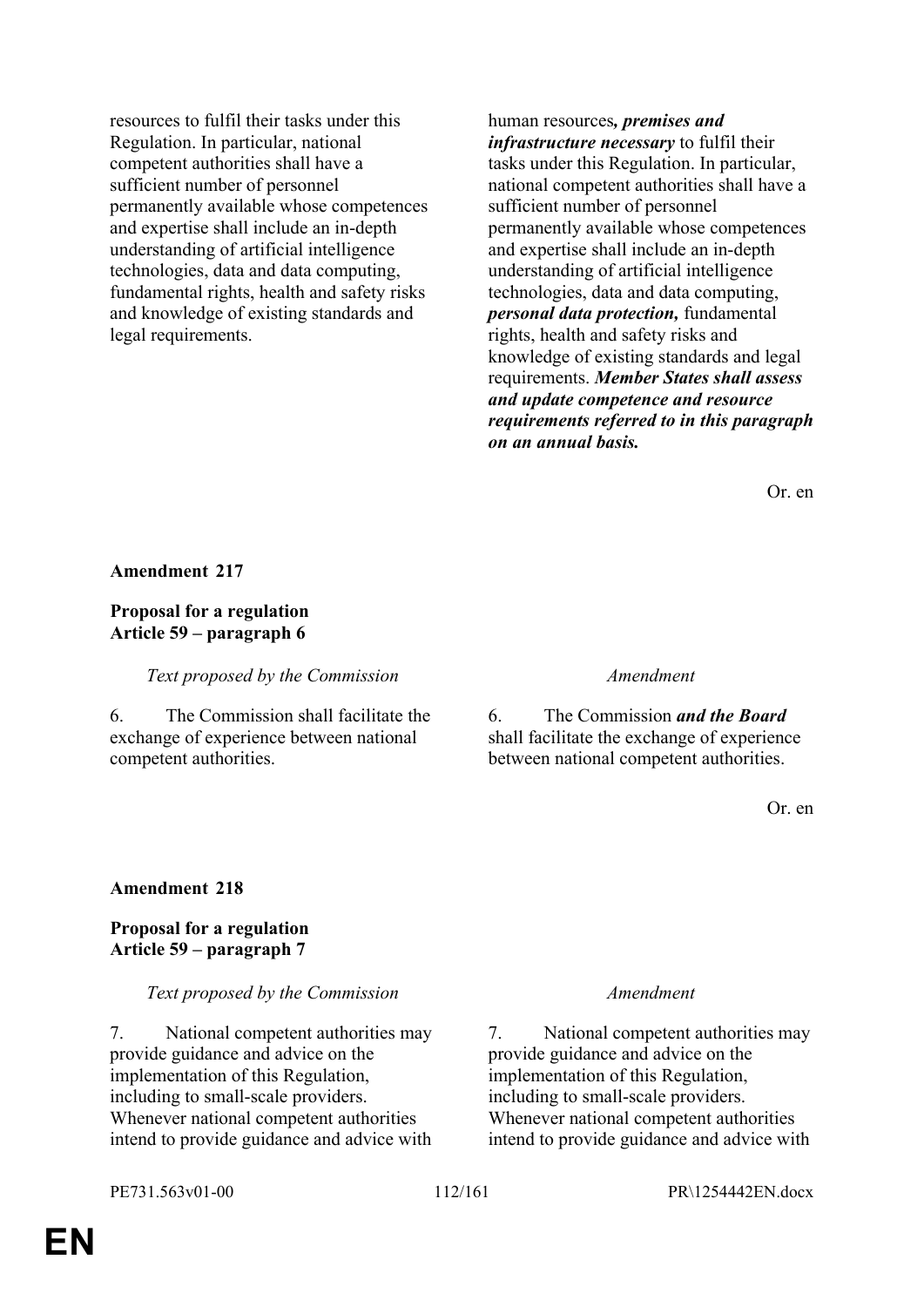regard to an AI system in areas covered by other Union legislation, the competent national authorities under that Union legislation shall be consulted, as appropriate. Member States *may* also establish one central contact point for communication with operators.

regard to an AI system in areas covered by other Union legislation, the competent national authorities under that Union legislation shall be consulted, as appropriate. Member States *shall* also establish one central contact point for communication with operators *and other stakeholders*.

Or. en

**Amendment 219**

**Proposal for a regulation Article 59 a (new)**

*Text proposed by the Commission Amendment*

*Article 59a*

*Cooperation mechanism between national supervisory authorities in cases involving two or more Member States*

*1. Each national supervisory authority shall perform its tasks and powers conferred on in accordance with this Regulation on the territory of its own Member State.*

*2. In the event of a case involving two or more national supervisory authorities, the national supervisory authority of the Member State where the provider or the user of the concerned AI system is established or where the authorised representative is appointed shall be considered to be the lead national supervisory authority.*

*3. In the cases referred to in paragraph 2, the relevant national supervisory authorities shall cooperate and exchange all relevant information in due time. National supervisory authorities shall cooperate in order to reach a consensus.*

*4. In the case of a serious disagreement between two or more* 

PR\1254442EN.docx 113/161 PE731.563v01-00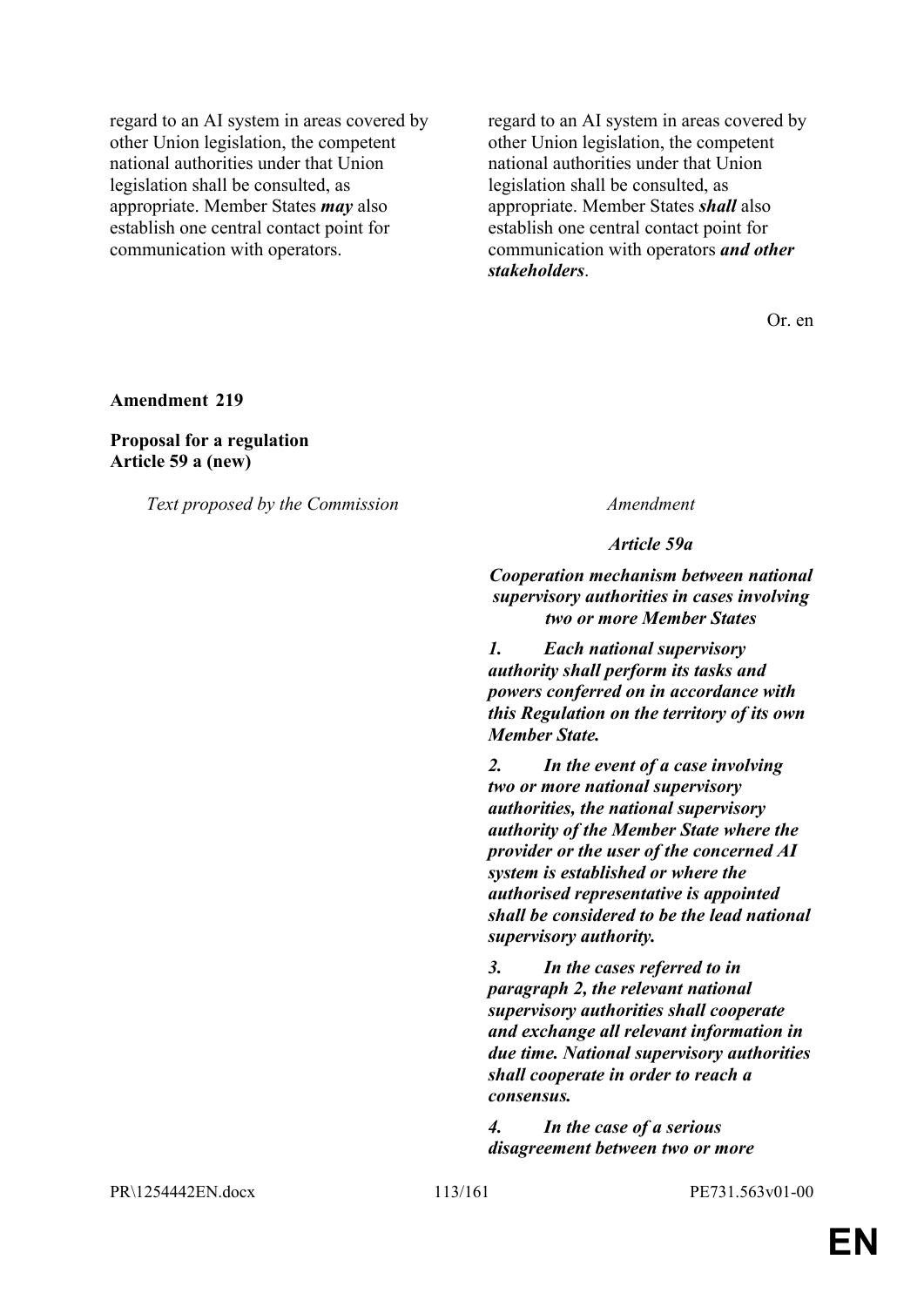*national supervisory authorities, the national supervisory authorities shall notify the Board and communicate without delay all relevant information related to the case to the Board.*

*5. The Board shall, within three months of receipt of the notification referred to in paragraph 4, issue a recommendation to the national supervisory authorities.*

Or. en

## **Amendment 220**

## **Proposal for a regulation Article 60 – paragraph 1**

## *Text proposed by the Commission Amendment*

1. The Commission shall, in collaboration with the Member States, set up and maintain a EU database containing information referred to in *paragraph* 2 concerning high-risk AI systems referred to in Article 6(2) which are registered in accordance with Article 51.

1. The Commission shall, in collaboration with the Member States, set up and maintain a EU database containing information referred to in *paragraphs* 2 *and 2a* concerning high-risk AI systems referred to in Article 6(2) which are registered in accordance with Article 51 *and users of such systems by public authorities and Union institutions, bodies, offices or agencies.*

Or. en

## **Amendment 221**

## **Proposal for a regulation Article 60 – paragraph 2**

## *Text proposed by the Commission Amendment*

2. The data listed in Annex VIII shall be entered into the EU database by the providers. The Commission shall provide them with technical and administrative

2. The data listed in Annex VIII*, point (1),* shall be entered into the EU database by the providers. The Commission shall provide them with technical and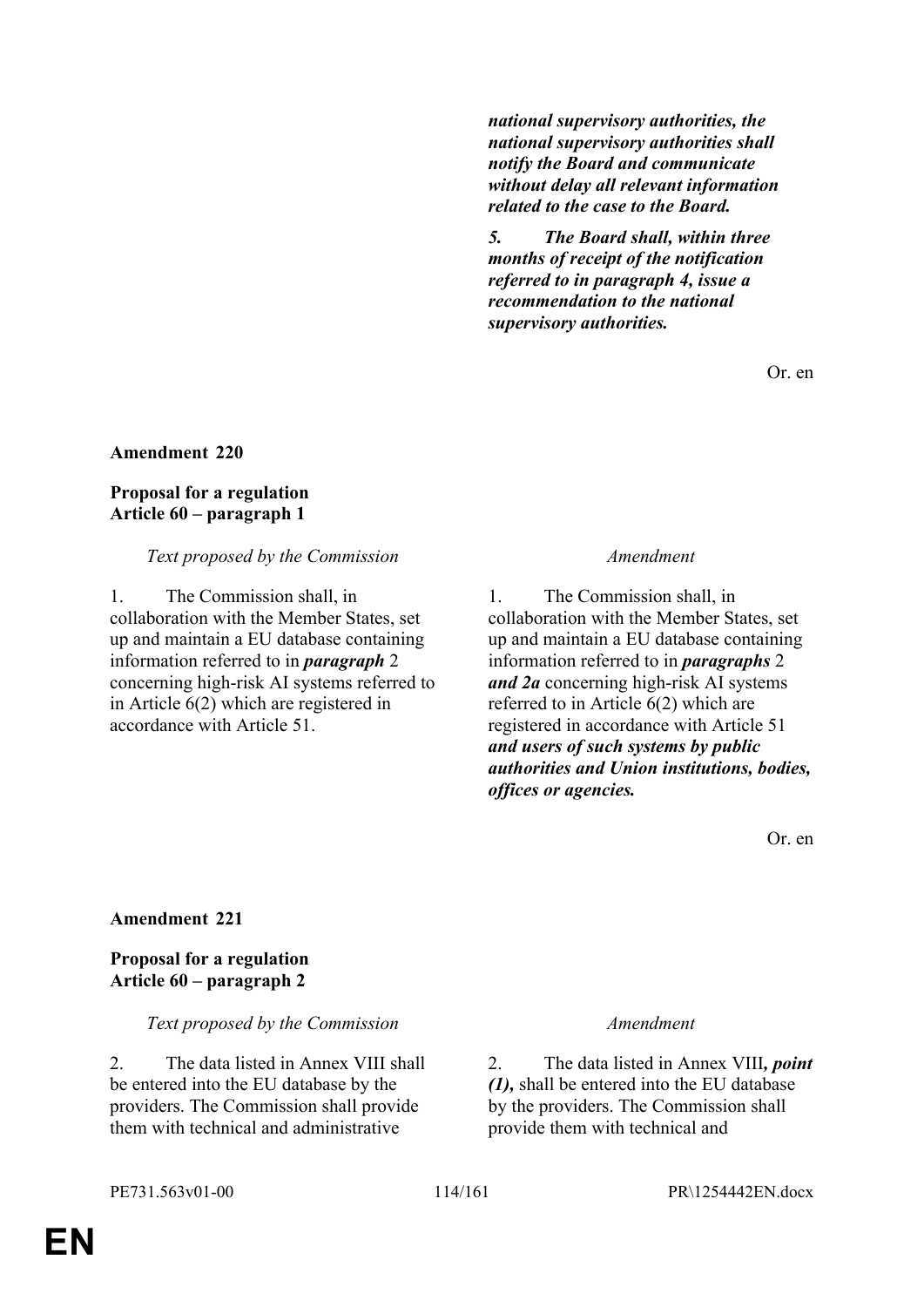Or. en

## **Amendment 222**

## **Proposal for a regulation Article 60 – paragraph 2 a (new)**

*Text proposed by the Commission Amendment*

*2a. The data listed in Annex VIII, point (2), shall be entered into the EU database by the users who are or who act on behalf of public authorities or Union institutions, bodies, offices or agencies. The Commission shall provide them with technical and administrative support.*

Or. en

**Amendment 223**

## **Proposal for a regulation Article 60 – paragraph 3**

*Text proposed by the Commission Amendment*

3. Information contained in the EU database shall be accessible to the public.

3. Information contained in the EU database shall be accessible to the public*, user-friendly and accessible, easily navigable and machine-readable*.

Or. en

## **Amendment 224**

## **Proposal for a regulation Article 60 – paragraph 4**

*Text proposed by the Commission Amendment*

4. The EU database shall contain 4. The EU database shall contain

PR\1254442EN.docx 115/161 PE731.563v01-00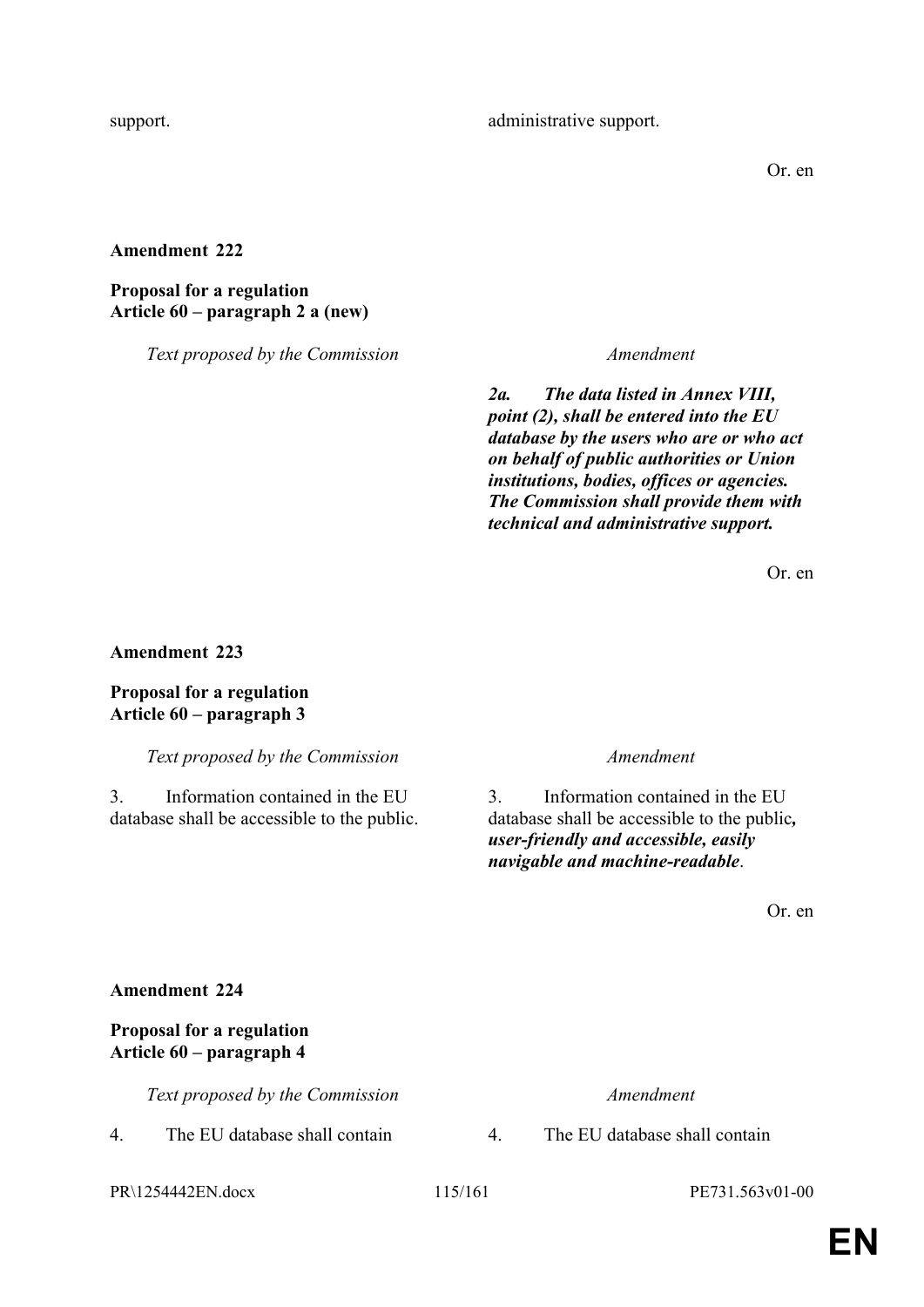personal data only insofar as necessary for collecting and processing information in accordance with this Regulation. That information shall include the names and contact details of natural persons who are responsible for registering the system and have the legal authority to represent the provider.

personal data only insofar as necessary for collecting and processing information in accordance with this Regulation. That information shall include the names and contact details of natural persons who are responsible for registering the system and have the legal authority to represent the provider *or the user which is a public authority or Union institutions, bodies, offices or agencies*.

Or. en

**Amendment 225**

## **Proposal for a regulation Article 60 – paragraph 5**

*Text proposed by the Commission Amendment*

5. The Commission shall be the controller of the EU database. *It shall also ensure to providers adequate technical and administrative support.*

5. The Commission shall be the controller of the EU database.

Or. en

**Amendment 226**

## **Proposal for a regulation Article 61 – paragraph 3**

## *Text proposed by the Commission Amendment*

3. The post-market monitoring system shall be based on a post-market monitoring plan. The post-market monitoring plan shall be part of the technical documentation referred to in Annex IV. The Commission shall adopt an implementing act laying down detailed provisions establishing a template for the post-market monitoring plan and the list of elements to be included in the plan.

3. The post-market monitoring system shall be based on a post-market monitoring plan. The post-market monitoring plan shall be part of the technical documentation referred to in Annex IV. The Commission shall adopt an implementing act laying down detailed provisions establishing a template for the post-market monitoring plan and the list of elements to be included in the plan *by ... [12 months following the entry into force*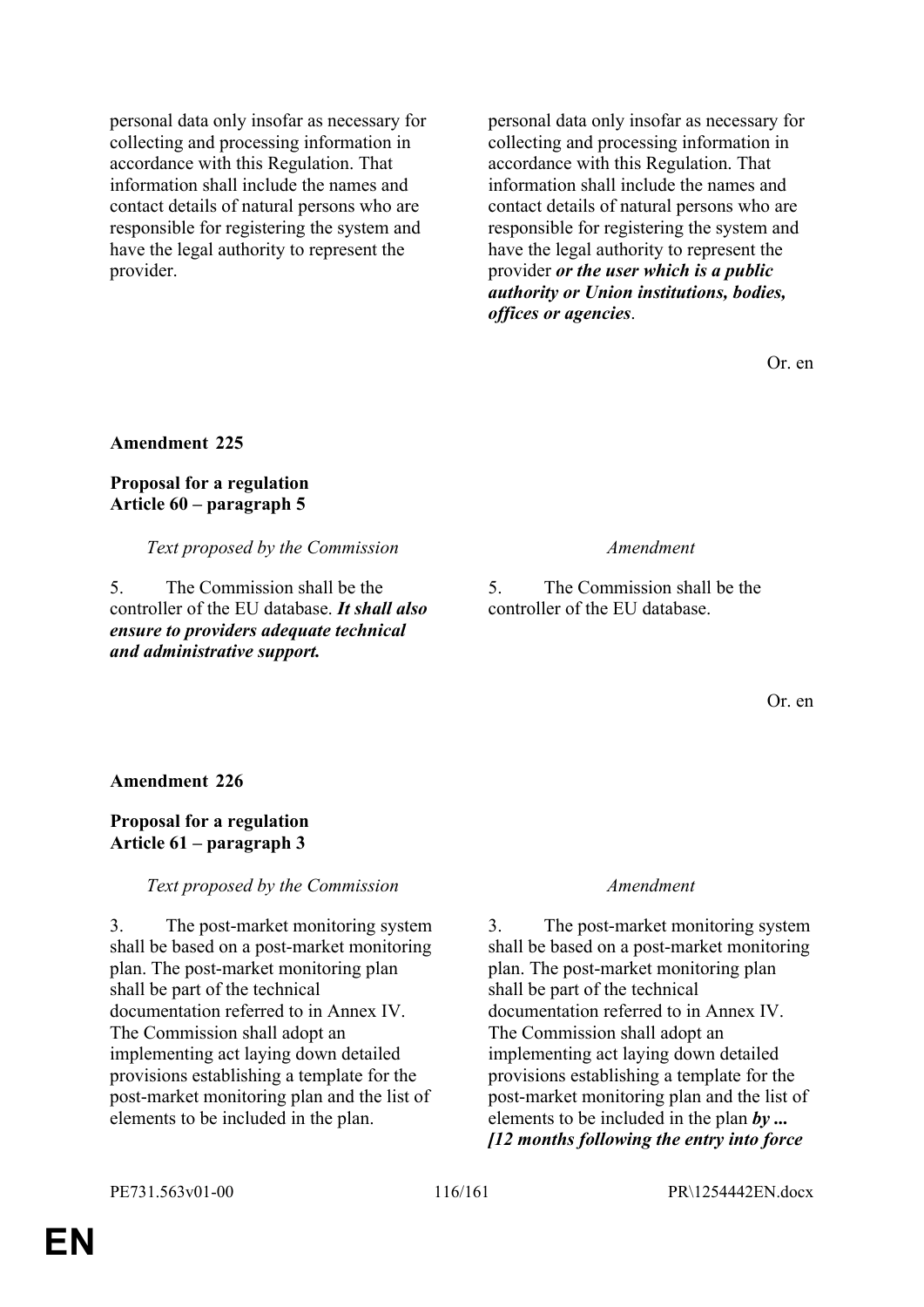## *of this Regulation].*

## **Amendment 227**

## **Proposal for a regulation Article 62 – paragraph 1 – subparagraph 1**

### *Text proposed by the Commission Amendment*

Providers of high-risk AI systems placed on the Union market shall report any serious incident or any malfunctioning of those systems which constitutes a breach of obligations under Union law intended to protect fundamental rights to the market surveillance authorities of the Member States where that incident or breach occurred.

Providers *and, where users have identified a serious incident or malfunctioning, users* of high-risk AI systems placed on the Union market shall report any serious incident or any malfunctioning of those systems which constitutes a breach of obligations under Union law intended to protect fundamental rights to the market surveillance authorities of the Member States where that incident or breach occurred *and, where relevant, to the Commission*.

Or. en

## **Amendment 228**

### **Proposal for a regulation Article 62 – paragraph 1 – subparagraph 2**

### *Text proposed by the Commission Amendment*

Such notification shall be made immediately after the provider has established a causal link between the AI system and the incident or malfunctioning or the reasonable likelihood of such a link, and, in any event, not later than *15 days* after the *providers* becomes aware of the serious incident or of the malfunctioning.

Such notification shall be made immediately after the provider *or where applicable the user* has established a causal link between the AI system and the incident or malfunctioning or the reasonable likelihood of such a link, and, in any event, not later than *72 hours* after the *provider or, where applicable, the user* becomes aware of the serious incident or of the malfunctioning.

Or. en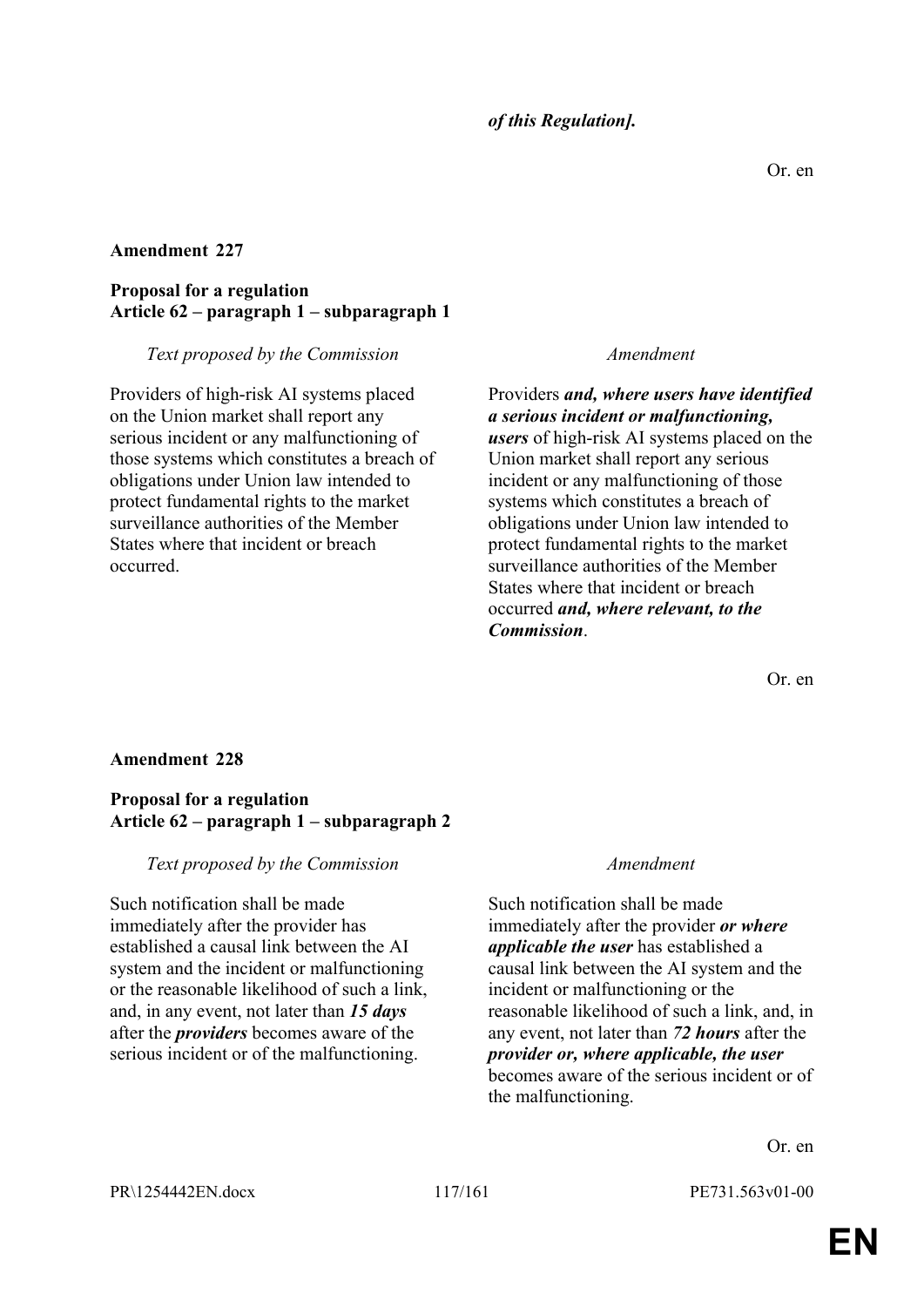## *Justification*

*the deadline has been shortened to 3 days to match the corresponding reporting obligations deadlines in the GDPR.*

### **Amendment 229**

**Proposal for a regulation Article 62 – paragraph 1 – subparagraph 2 a (new)**

*Text proposed by the Commission Amendment*

*Upon establishing a causal link between the AI system and the serious incident or malfunctioning or the reasonable likelihood of such a link, providers shall take appropriate corrective actions pursuant to Article 21.*

Or. en

**Amendment 230**

## **Proposal for a regulation Article 62 – paragraph 2**

### *Text proposed by the Commission Amendment*

2. Upon receiving a notification related to a breach of obligations under Union law intended to protect fundamental rights, the market surveillance authority shall inform the national public authorities or bodies referred to in Article 64(3). The Commission shall develop dedicated guidance to facilitate compliance with the obligations set out in paragraph 1. That guidance shall be issued *12 months after* the entry into force of this Regulation*, at the latest*.

2. Upon receiving a notification related to a breach of obligations under Union law intended to protect fundamental rights, the market surveillance authority shall inform the national public authorities or bodies referred to in Article 64(3). The Commission shall develop dedicated guidance to facilitate compliance with the obligations set out in paragraph 1. That guidance shall be issued *by ... [*the entry into force of this Regulation*] and shall be reviewed every year*.

Or. en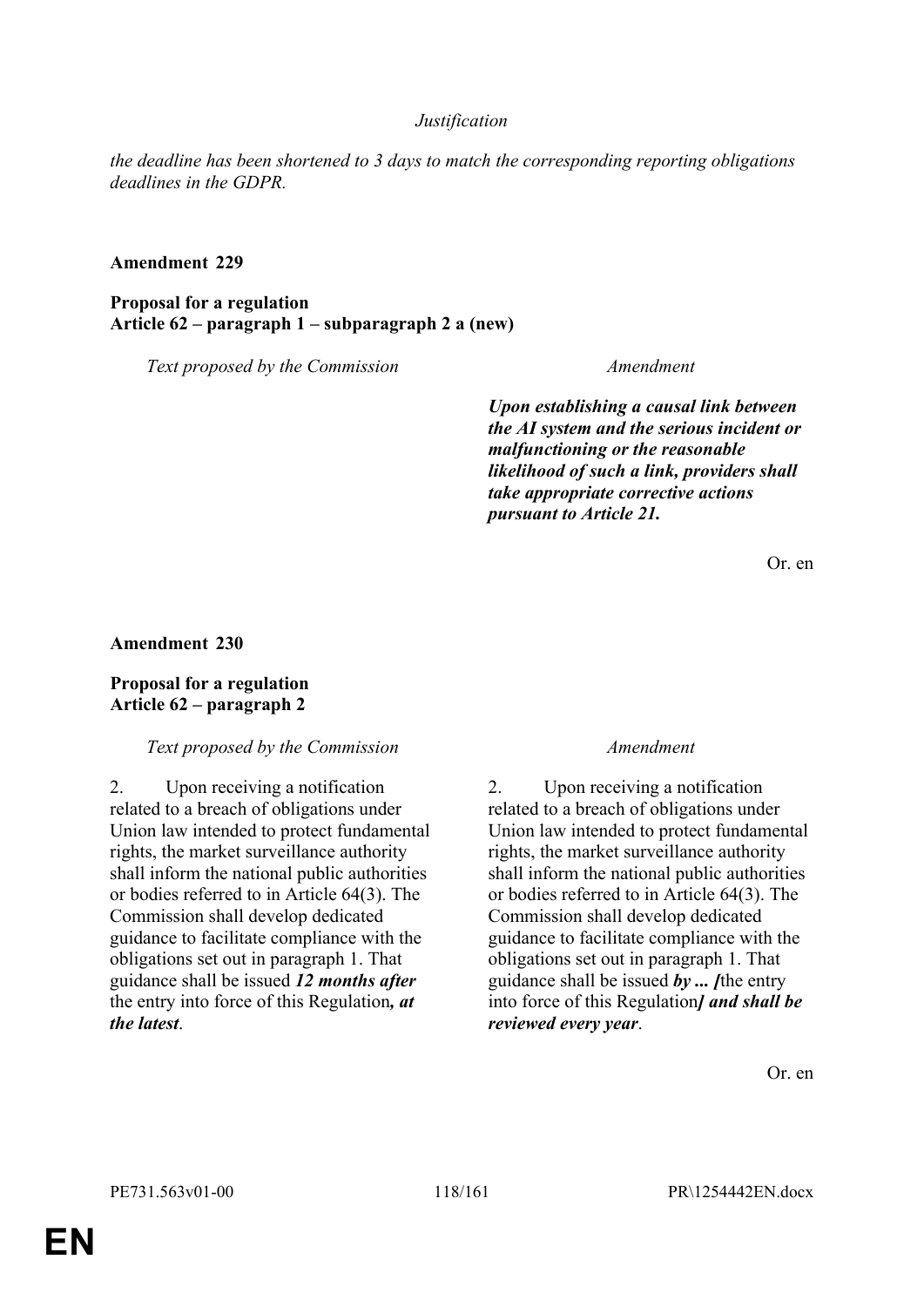## **Proposal for a regulation Article 62 – paragraph 3**

## *Text proposed by the Commission Amendment*

3. For high-risk AI systems referred to in point 5(b) of Annex III which are placed on the market or put into service by providers that are credit institutions regulated by Directive 2013/36/EU and for high-risk AI systems which are safety components of devices, or are themselves devices, covered by Regulation (EU) 2017/745 and Regulation (EU) 2017/746, the notification of serious incidents or malfunctioning shall be limited to those that that constitute a breach of obligations under Union law intended to protect fundamental rights.

3. For high-risk AI systems referred to in point 5(b) of Annex III which are placed on the market or put into service by providers that are credit institutions regulated by Directive 2013/36/EU and for high-risk AI systems which are safety components of devices, or are themselves devices, covered by Regulation (EU) 2017/745 and Regulation (EU) 2017/746, the notification of serious incidents or malfunctioning *for the purposes of this Regulation* shall be limited to those that that constitute a breach of obligations under Union law intended to protect fundamental rights.

Or. en

## **Amendment 232**

**Proposal for a regulation Article 62 – paragraph 3 a (new)**

*Text proposed by the Commission Amendment*

*3a. National supervisory authorities shall on an annual basis notify the Board of the serious incidents and malfunctioning reported to them in accordance with this Article.*

Or. en

**Amendment 233**

**Proposal for a regulation Article 63 – paragraph 2**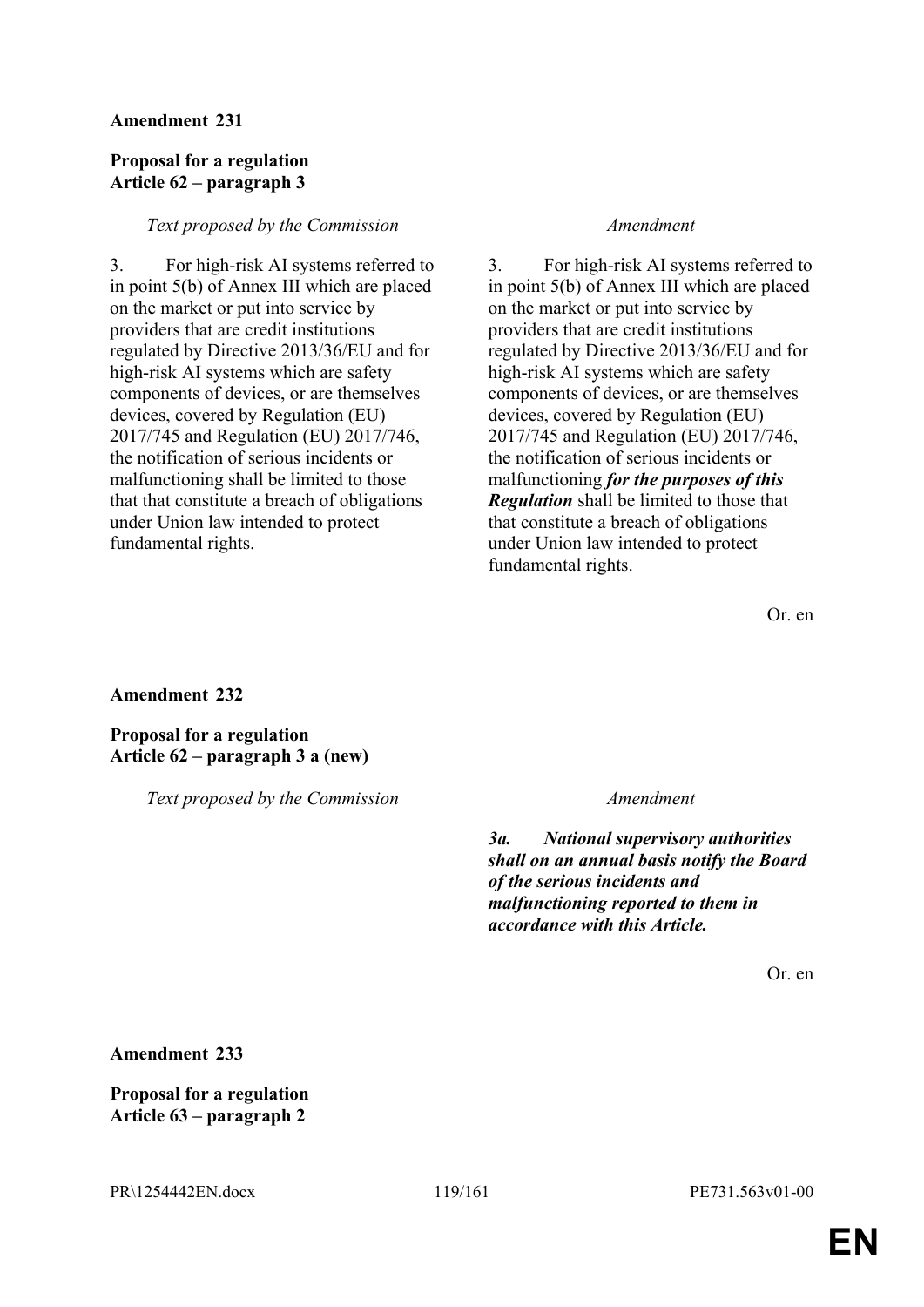## **Proposal for a regulation Article 64 – paragraph 2**

**Amendment 235**

*Text proposed by the Commission Amendment*

# *Text proposed by the Commission Amendment*

2. The national supervisory authority shall report to the Commission *on a regular basis* the outcomes of relevant market surveillance activities. The national supervisory authority shall report, without delay, to the Commission and relevant national competition authorities any information identified in the course of market surveillance activities that may be of potential interest for the application of Union law on competition rules.

2. The national supervisory authority shall report to the Commission *annually* the outcomes of relevant market surveillance activities. The national supervisory authority shall report, without delay, to the Commission and relevant national competition authorities any information identified in the course of market surveillance activities that may be of potential interest for the application of Union law on competition rules.

Or. en

# **Amendment 234**

## **Proposal for a regulation Article 64 – paragraph 1**

## *Text proposed by the Commission Amendment*

1. *Access to data and documentation* in the context of their activities, the market surveillance authorities shall be granted full access to the training, validation and testing datasets used by the provider, including through application programming interfaces ('API') or other appropriate technical means and tools enabling remote access.

1. In the context of their activities, the market surveillance authorities*, or the Commission when acting pursuant to Article 68a* shall be granted full access to the training, validation and testing datasets used by the provider *or, where relevant, the user*, including through application programming interfaces ('API') or other appropriate technical means and tools enabling remote access.

Or. en

2. Where necessary to assess the 2. Where necessary to assess the

PE731.563v01-00 120/161 PR\1254442EN.docx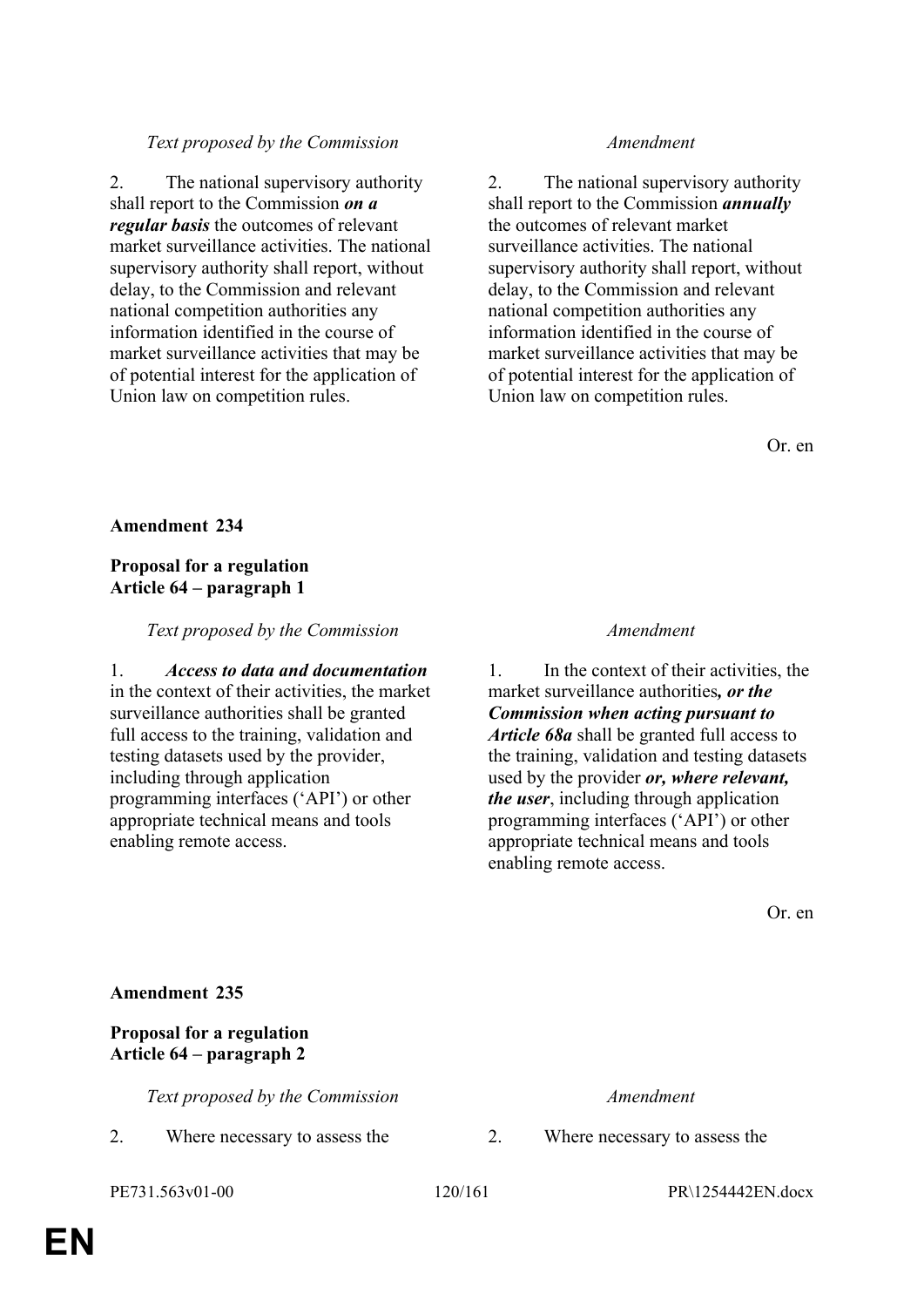conformity of the high-risk AI system with the requirements set out in Title III, Chapter 2 and upon a reasoned request, the market surveillance authorities shall be granted access to the source code of the AI system.

conformity of the high-risk AI system with the requirements set out in Title III, Chapter 2 and upon a reasoned request, the market surveillance authorities *or, where applicable, the Commission* shall be granted access to the source code of the AI system.

Or. en

### **Amendment 236**

## **Proposal for a regulation Article 64 – paragraph 3**

### *Text proposed by the Commission Amendment*

3. National public authorities or bodies which supervise or enforce the respect of obligations under Union law protecting fundamental rights in relation to the use of high-risk AI systems referred to in Annex III shall have the power to request and access any documentation created or maintained under this Regulation when access to that documentation is necessary for the fulfilment of the competences under their mandate within the limits of their jurisdiction. The relevant public authority or body shall inform the market surveillance authority of the Member State concerned of any such request.

3. National public authorities or bodies which supervise or enforce the respect of obligations under Union law protecting fundamental rights in relation to the use of high-risk AI systems referred to in Annex III shall have the power to request and access any documentation created or maintained under this Regulation when access to that documentation is necessary for the fulfilment of the competences under their mandate within the limits of their jurisdiction. The relevant public authority or body shall inform the market surveillance authority of the Member State concerned *or, where applicable, the Commission* of any such request.

Or. en

| <b>Amendment 237</b>                                         |                                  |    |                                  |
|--------------------------------------------------------------|----------------------------------|----|----------------------------------|
| <b>Proposal for a regulation</b><br>Article 64 – paragraph 5 |                                  |    |                                  |
|                                                              | Text proposed by the Commission  |    | Amendment                        |
| 5.                                                           | Where the documentation referred | 5. | Where the documentation referred |

PR\1254442EN.docx 121/161 PE731.563v01-00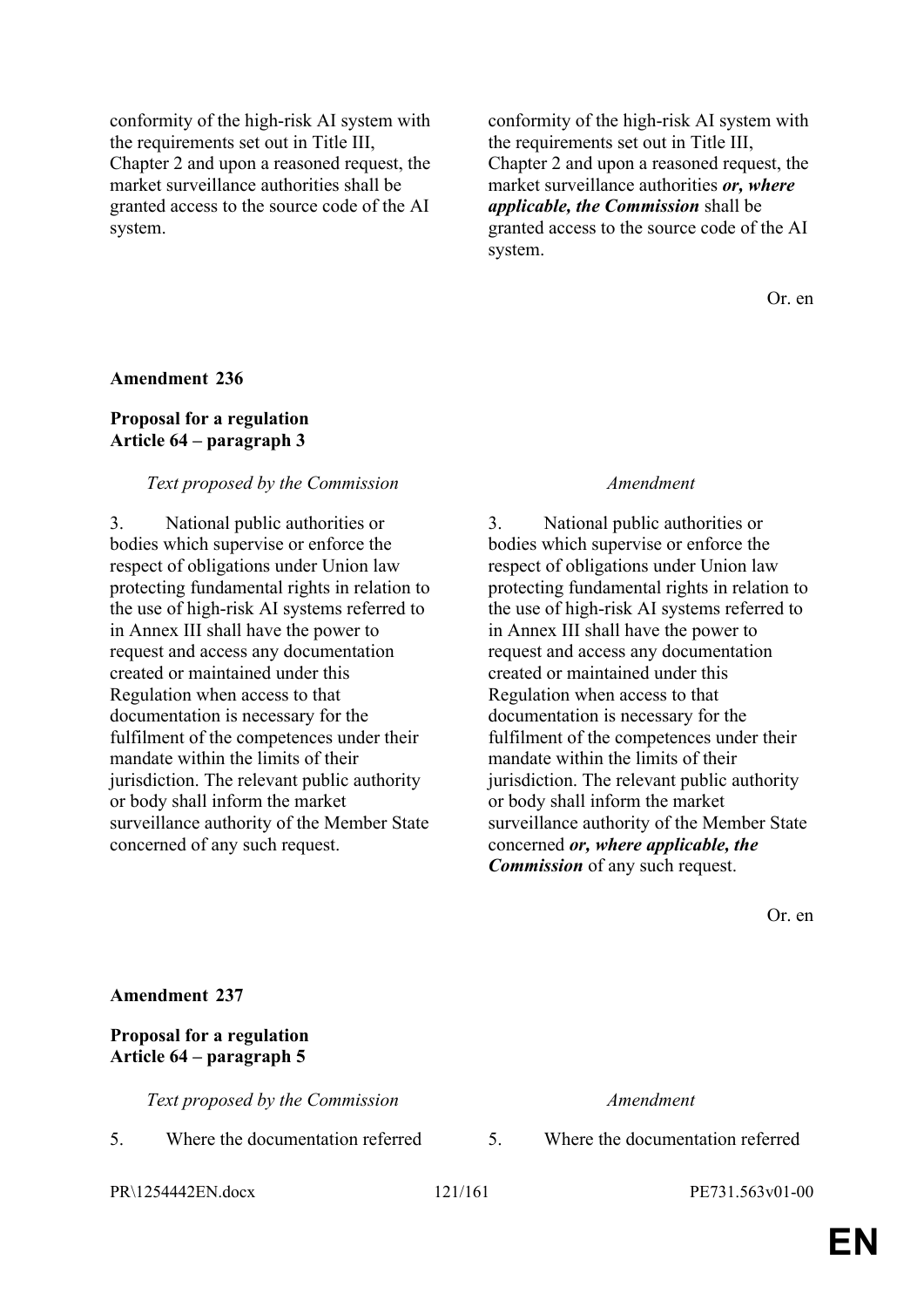to in paragraph 3 is insufficient to ascertain whether a breach of obligations under Union law intended to protect fundamental rights has occurred, the public authority or body referred to paragraph 3 may make a reasoned request to the market surveillance authority to organise testing of the highrisk AI system through technical means. The market surveillance authority shall organise the testing with the close involvement of the requesting public authority or body within reasonable time following the request.

to in paragraph 3 is insufficient to ascertain whether a breach of obligations under Union law intended to protect fundamental rights has occurred, the public authority or body referred to paragraph 3 may make a reasoned request to the market surveillance authority *or, where applicable, to the Commission* to organise testing of the high-risk AI system through technical means. The market surveillance authority *or, where applicable, the Commission* shall organise the testing with the close involvement of the requesting public authority or body within reasonable time following the request.

Or. en

### **Amendment 238**

## **Proposal for a regulation Article 65 – paragraph 1**

## *Text proposed by the Commission Amendment*

1. AI systems presenting a risk shall be understood as a product presenting a risk defined in Article 3, point 19 of Regulation (EU) 2019/1020 insofar as risks to the health or safety or to the protection of fundamental rights of persons are concerned.

1. AI systems presenting a risk shall be understood as a product presenting a risk defined in Article 3, point 19 of Regulation (EU) 2019/1020 insofar as risks to the health or safety or to the protection of fundamental rights of persons *or the Union values enshrined in Article 2 TEU* are concerned.

Or. en

### **Amendment 239**

## **Proposal for a regulation Article 65 – paragraph 2 – subparagraph 1**

*Text proposed by the Commission Amendment*

Where the market surveillance authority of a Member State has sufficient reasons to

Where the market surveillance authority of a Member State has sufficient reasons to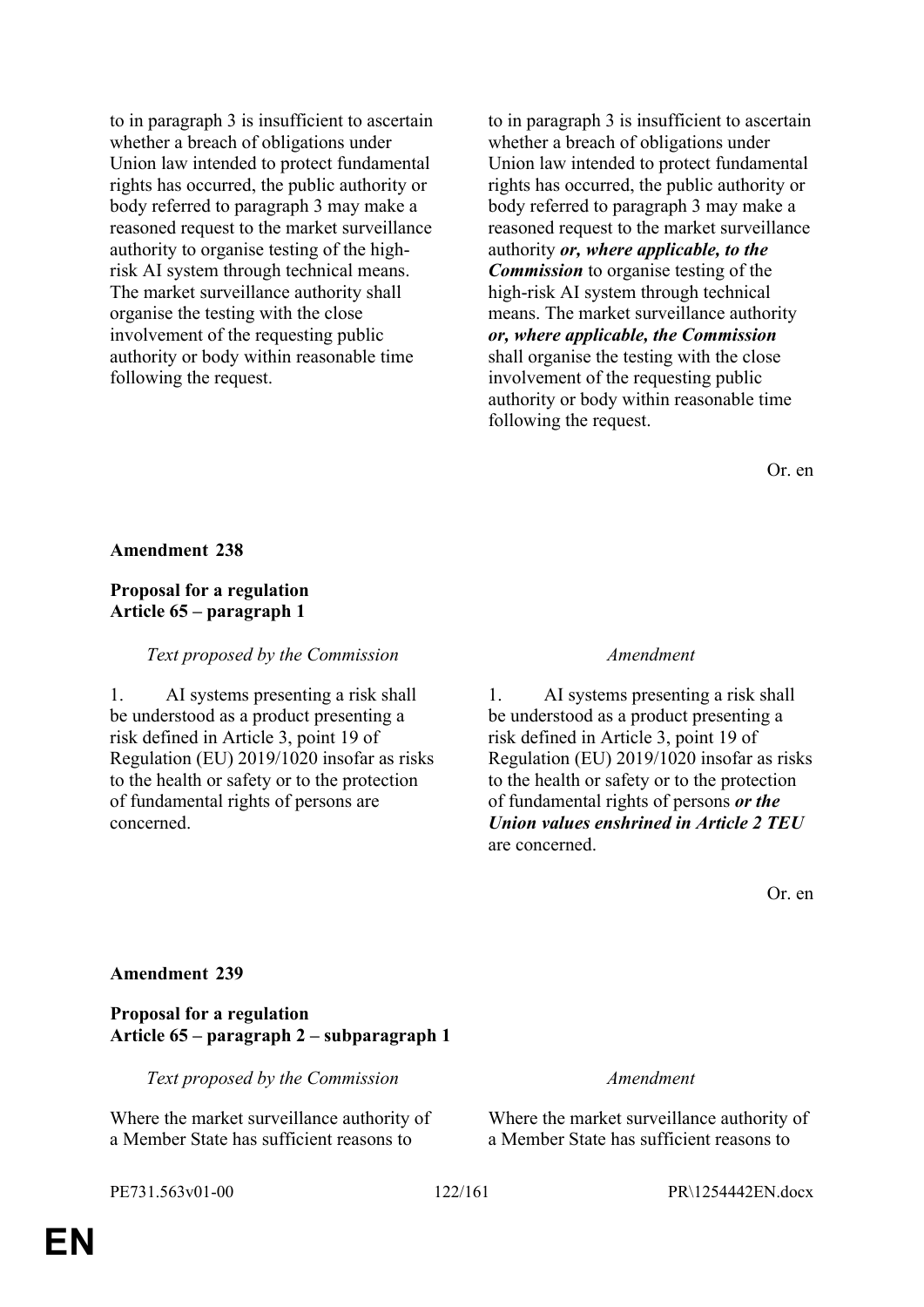consider that an AI system presents a risk as referred to in paragraph 1, they shall carry out an evaluation of the AI system concerned in respect of its compliance with all the requirements and obligations laid down in this Regulation. When risks to the protection of fundamental rights are present, the market surveillance authority shall also inform the relevant national public authorities or bodies referred to in Article 64(3). The relevant operators shall cooperate as necessary with the market surveillance authorities and the other national public authorities or bodies referred to in Article 64(3).

consider that an AI system presents a risk as referred to in paragraph 1, they shall carry out an evaluation of the AI system concerned in respect of its compliance with all the requirements and obligations laid down in this Regulation. When risks to the protection of fundamental rights are present, the market surveillance authority shall also *immediately* inform *and fully cooperate with* the relevant national public authorities or bodies referred to in Article 64(3). The relevant operators shall cooperate as necessary with the market surveillance authorities and the other national public authorities or bodies referred to in Article 64(3).

Or. en

### **Amendment 240**

## **Proposal for a regulation Article 65 – paragraph 2 – subparagraph 1**

### *Text proposed by the Commission Amendment*

Where, in the course of that evaluation, the market surveillance authority finds that the AI system does not comply with the requirements and obligations laid down in this Regulation, it shall without delay require the relevant operator to take all appropriate corrective actions to bring the AI system into compliance, to withdraw the AI system from the market, or to recall it within a reasonable period, commensurate with the nature of the risk, as it may prescribe.

Where, in the course of that evaluation, the market surveillance authority *or, where relevant, the national public authority referred to in Article 64(3)* finds that the AI system does not comply with the requirements and obligations laid down in this Regulation, it shall without delay require the relevant operator to take all appropriate corrective actions to bring the AI system into compliance, to withdraw the AI system from the market, or to recall it within a reasonable period, commensurate with the nature of the risk, as it may prescribe.

Or. en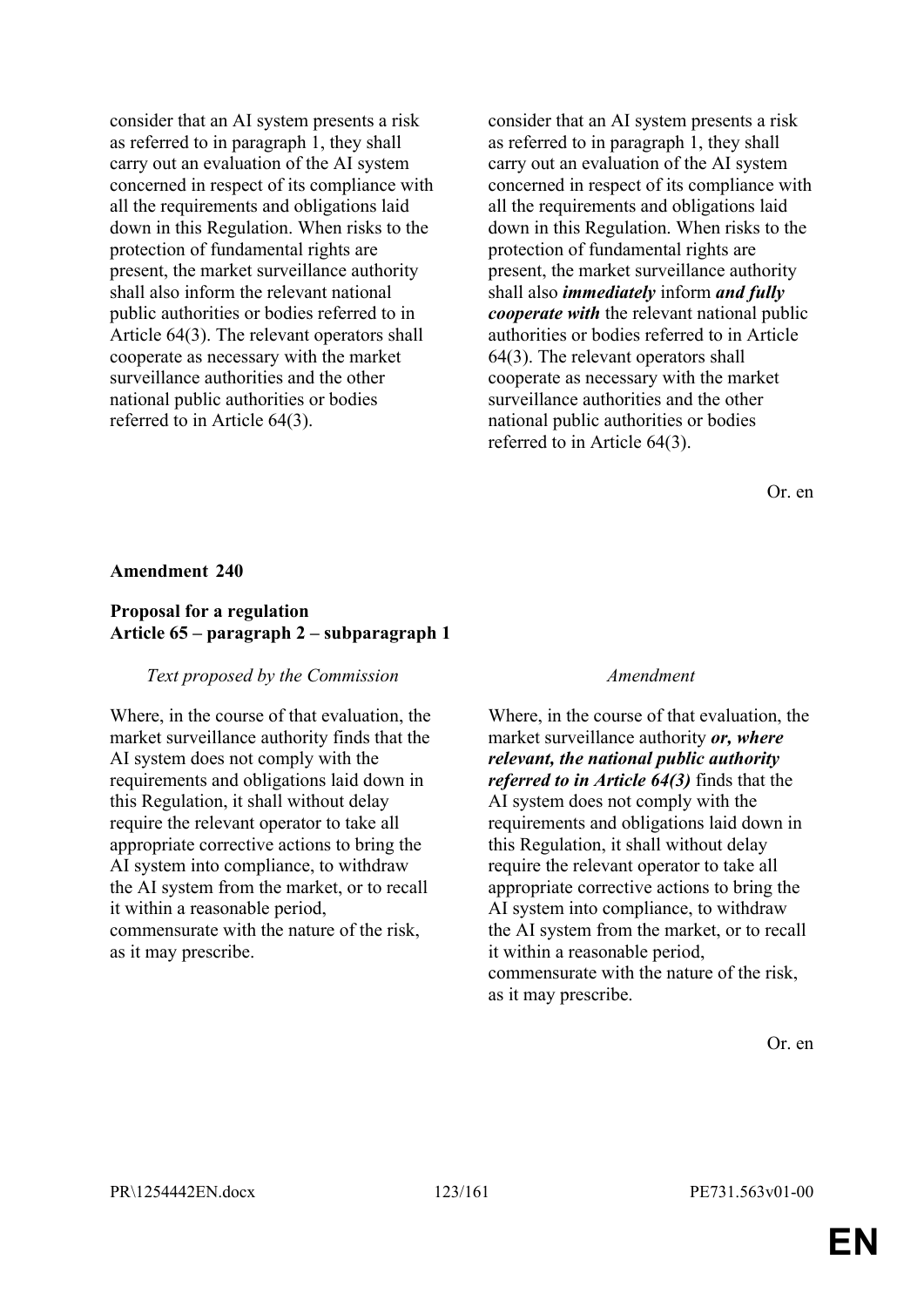## **Proposal for a regulation Article 65 – paragraph 3**

## *Text proposed by the Commission Amendment*

3. Where the market surveillance authority considers that non-compliance is not restricted to its national territory, it shall inform the Commission and the other Member States of the results of the evaluation and of the actions which it has required the operator to take.

3. Where the market surveillance authority considers that non-compliance is not restricted to its national territory, it shall inform *the Board,* the Commission and the other Member States of the results of the evaluation and of the actions which it has required the operator to take.

Or. en

## **Amendment 242**

## **Proposal for a regulation Article 65 – paragraph 5**

## *Text proposed by the Commission Amendment*

5. Where the operator of an AI system does not take adequate corrective action within the period referred to in paragraph 2, the market surveillance authority shall take all appropriate provisional measures to prohibit or restrict the AI system's being made available on its national market, to withdraw the *product* from that market or to recall it. That authority shall inform the Commission and the other Member States, without delay, of those measures.

5. Where the operator of an AI system does not take adequate corrective action within the period referred to in paragraph 2, the market surveillance authority shall take all appropriate provisional measures to prohibit or restrict the AI system's being made available on its national market *or put into service*, to withdraw the *AI system* from that market or to recall it. That authority shall inform the Commission*, the Board* and the other Member States, without delay, of those measures.

Or. en

**Amendment 243**

**Proposal for a regulation Article 65 – paragraph 6 – introductory part**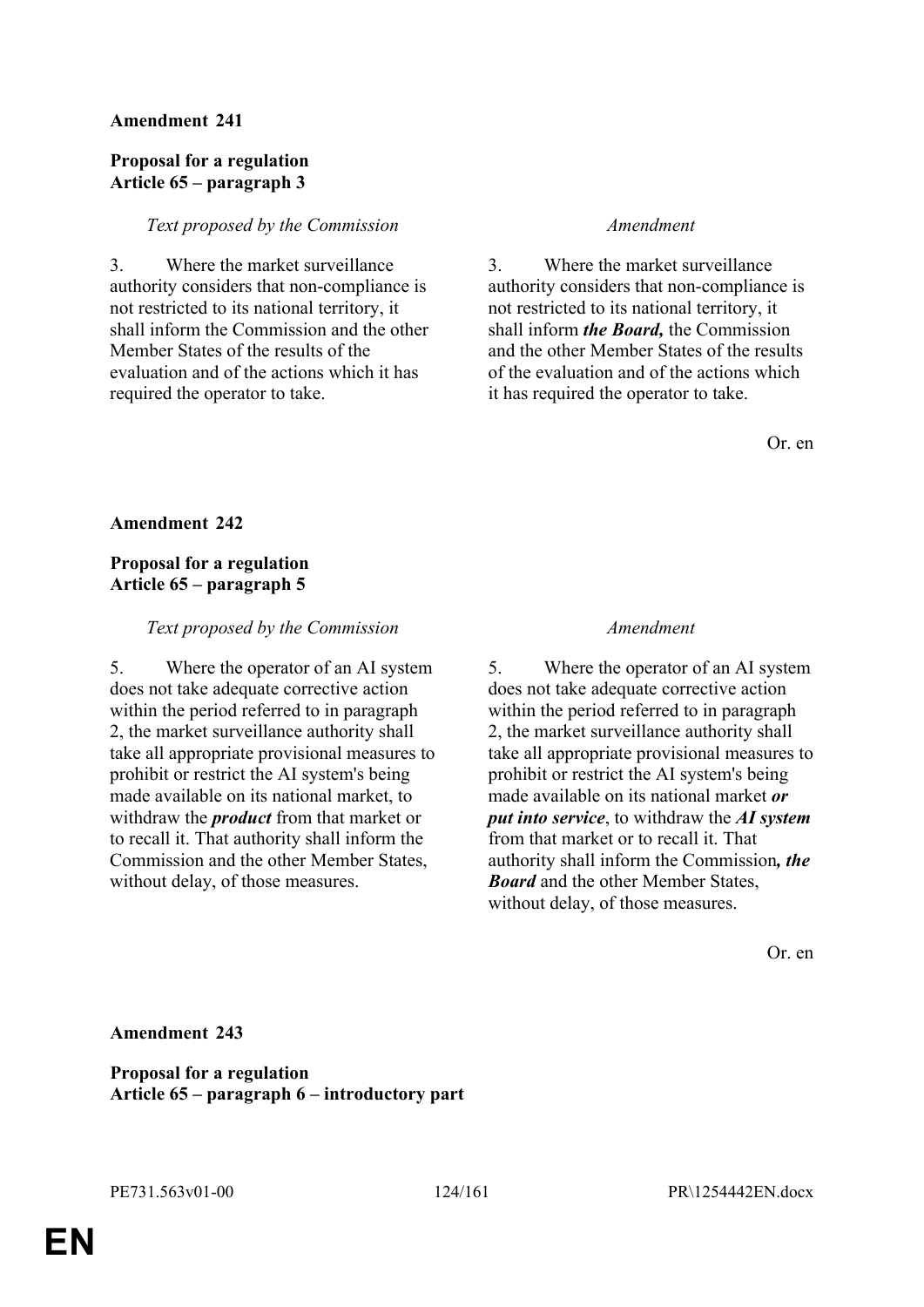## *Text proposed by the Commission Amendment*

6. The information referred to in paragraph 5 shall include all available details, in particular the data necessary for the identification of the non-compliant AI system, the origin of the AI system, the nature of the non-compliance alleged and the risk involved, the nature and duration of the national measures taken and the arguments put forward by the relevant operator. In particular, the market surveillance authorities shall indicate whether the non-compliance is due to one or more of the following:

6. The information referred to in paragraph 5 shall include all available details, in particular the data necessary for the identification of the non-compliant AI system, the origin of the AI system *and the supply chain*, the nature of the noncompliance alleged and the risk involved, the nature and duration of the national measures taken and the arguments put forward by the relevant operator. In particular, the market surveillance authorities shall indicate whether the noncompliance is due to one or more of the following:

Or. en

### **Amendment 244**

## **Proposal for a regulation Article 65 – paragraph 6 – point a**

*Text proposed by the Commission Amendment*

(a) a failure of the AI system to meet requirements set out in *Title III, Chapter 2*;

(a) a failure of the AI system to meet requirements set out in *this Regulation*;

Or. en

### **Amendment 245**

## **Proposal for a regulation Article 65 – paragraph 7**

### *Text proposed by the Commission Amendment*

7. The market surveillance authorities of the Member States other than the market surveillance authority of the Member State initiating the procedure shall without delay inform the Commission and the other

7. The market surveillance authorities of the Member States other than the market surveillance authority of the Member State initiating the procedure shall without delay inform the Commission*, the Board* and the

PR\1254442EN.docx 125/161 PE731.563v01-00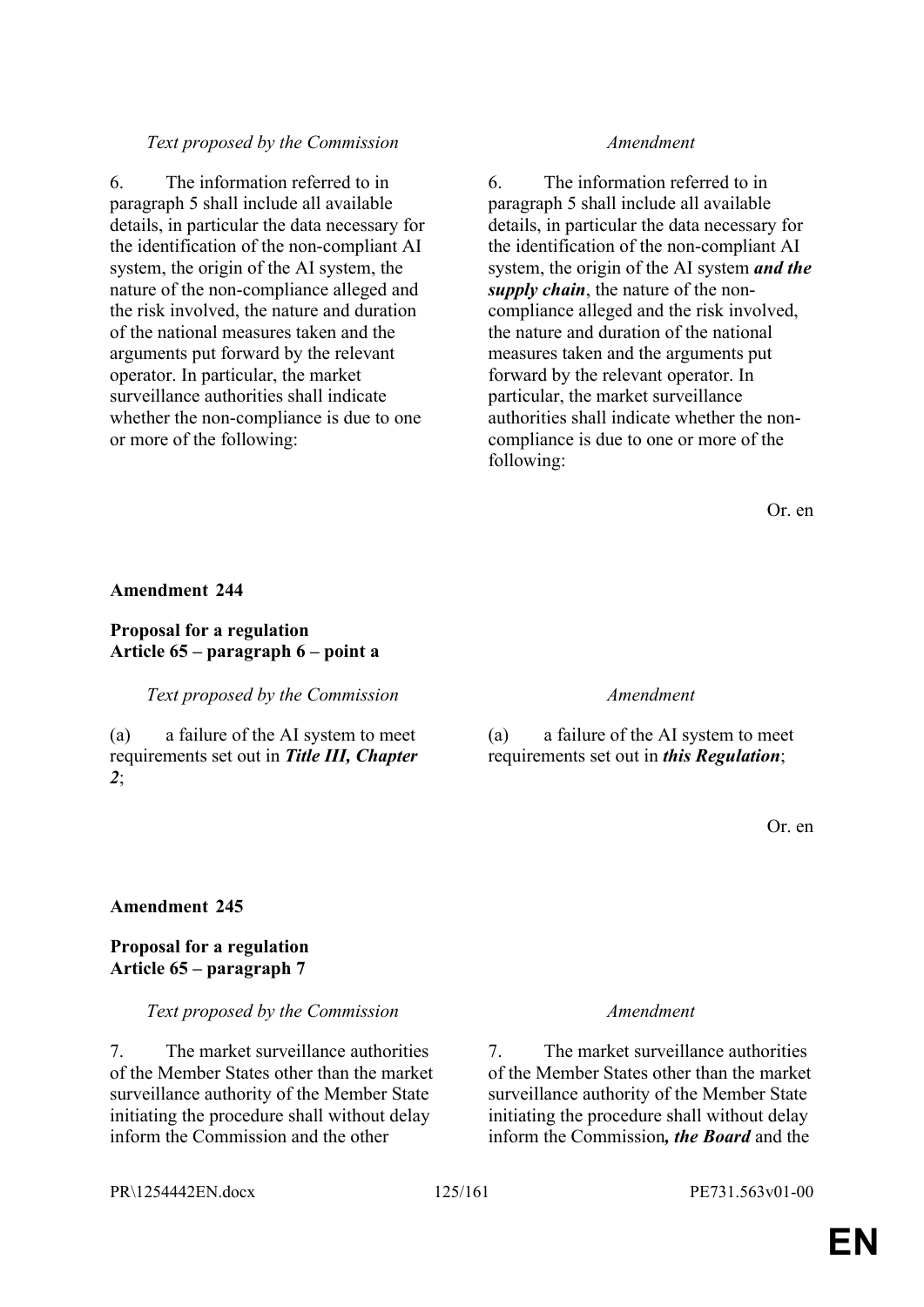Member States of any measures adopted and of any additional information at their disposal relating to the non-compliance of the AI system concerned, and, in the event of disagreement with the notified national measure, of their objections.

other Member States of any measures adopted and of any additional information at their disposal relating to the noncompliance of the AI system concerned, and, in the event of disagreement with the notified national measure, of their objections.

Or. en

### **Amendment 246**

## **Proposal for a regulation Article 65 – paragraph 9**

### *Text proposed by the Commission Amendment*

9. The market surveillance authorities of all Member States shall ensure that appropriate restrictive measures are taken in respect of the *product* concerned, such as withdrawal of the *product* from their market, without delay.

9. The market surveillance authorities of all Member States shall ensure that appropriate restrictive measures are taken in respect of the *AI system* concerned, such as withdrawal of the *AI system* from their market, without delay.

Or. en

### **Amendment 247**

## **Proposal for a regulation Article 65 – paragraph 9 a (new)**

*Text proposed by the Commission Amendment*

*9a. National supervisory authorities shall annually report to the Board about the possible use of prohibited practices and serious cases of misuse of high-risk AI systems that occurred during that year and about the measures taken to eliminate or mitigate the risks in accordance with this Article.*

Or. en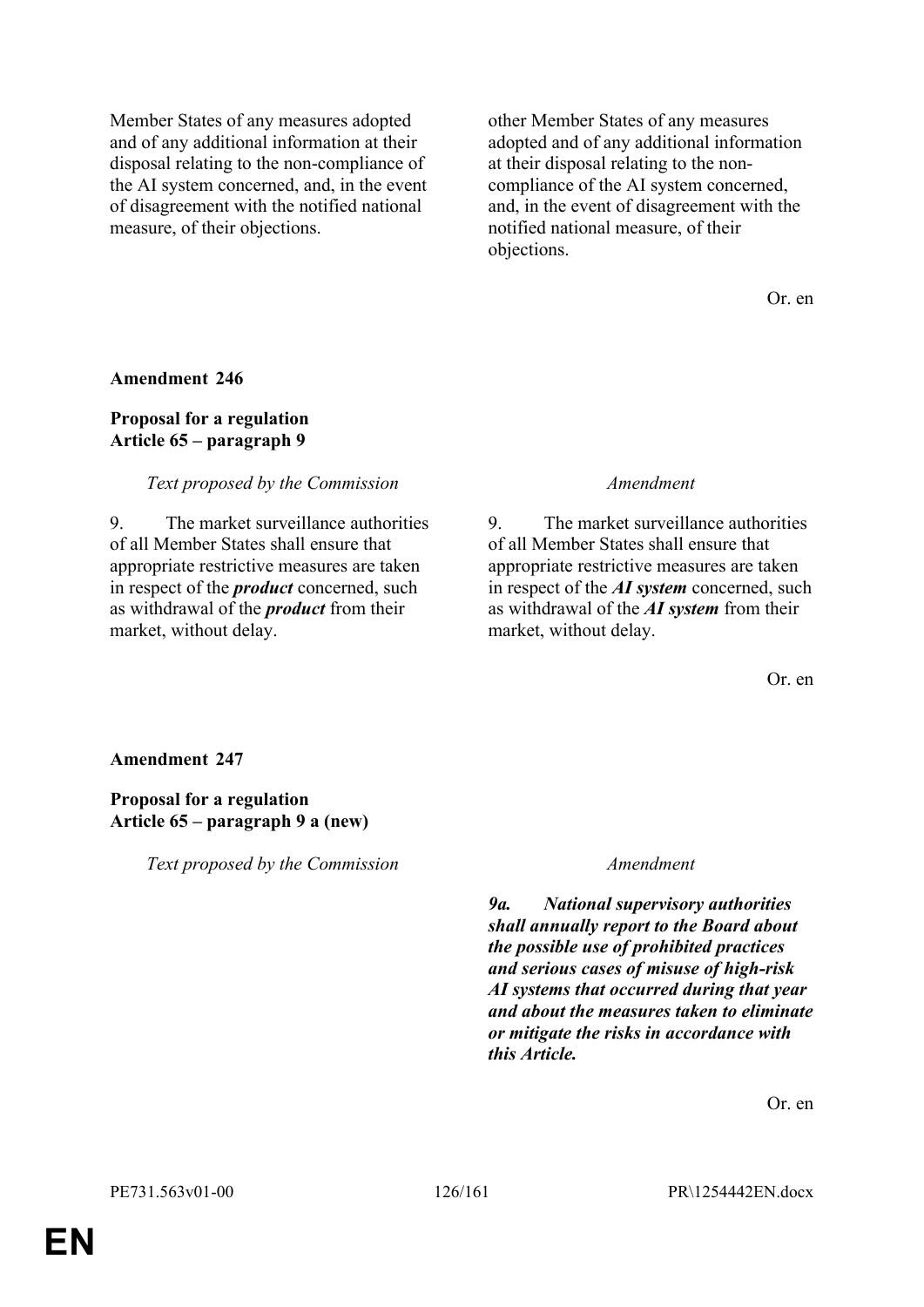## **Proposal for a regulation Article 66 – paragraph 1**

### *Text proposed by the Commission Amendment*

1. Where, within three months of receipt of the notification referred to in Article 65(5), objections are raised by a Member State against a measure taken by another Member State, or where the Commission considers the measure to be contrary to Union law, the Commission shall without delay enter into consultation with the relevant Member State and operator or operators and shall evaluate the national measure. On the basis of the results of that evaluation, the Commission shall decide whether the national measure is justified or not within *9* months from the notification referred to in Article 65(5) and notify such decision to the Member State concerned.

1. Where, within three months of receipt of the notification referred to in Article 65(5), objections are raised by a Member State against a measure taken by another Member State, or where the Commission considers the measure to be contrary to Union law, the Commission shall without delay enter into consultation with the relevant Member State and operator or operators and shall evaluate the national measure. On the basis of the results of that evaluation, the Commission shall decide whether the national measure is justified or not within *three* months from the notification referred to in Article 65(5) and notify such decision to the Member State concerned.

Or. en

### **Amendment 249**

## **Proposal for a regulation Article 66 – paragraph 2**

## *Text proposed by the Commission Amendment*

2. If the national measure is considered justified, all Member States shall take the measures necessary to ensure that the non-compliant AI system is withdrawn from their market, and shall inform the Commission accordingly. If the national measure is considered unjustified, the Member State concerned shall withdraw the measure.

2. If the national measure is considered justified, all Member States shall take the measures necessary to ensure that the non-compliant AI system is withdrawn from their market *without delay*, and shall inform the Commission *and the Board* accordingly. If the national measure is considered unjustified, the Member State concerned shall withdraw the measure.

Or. en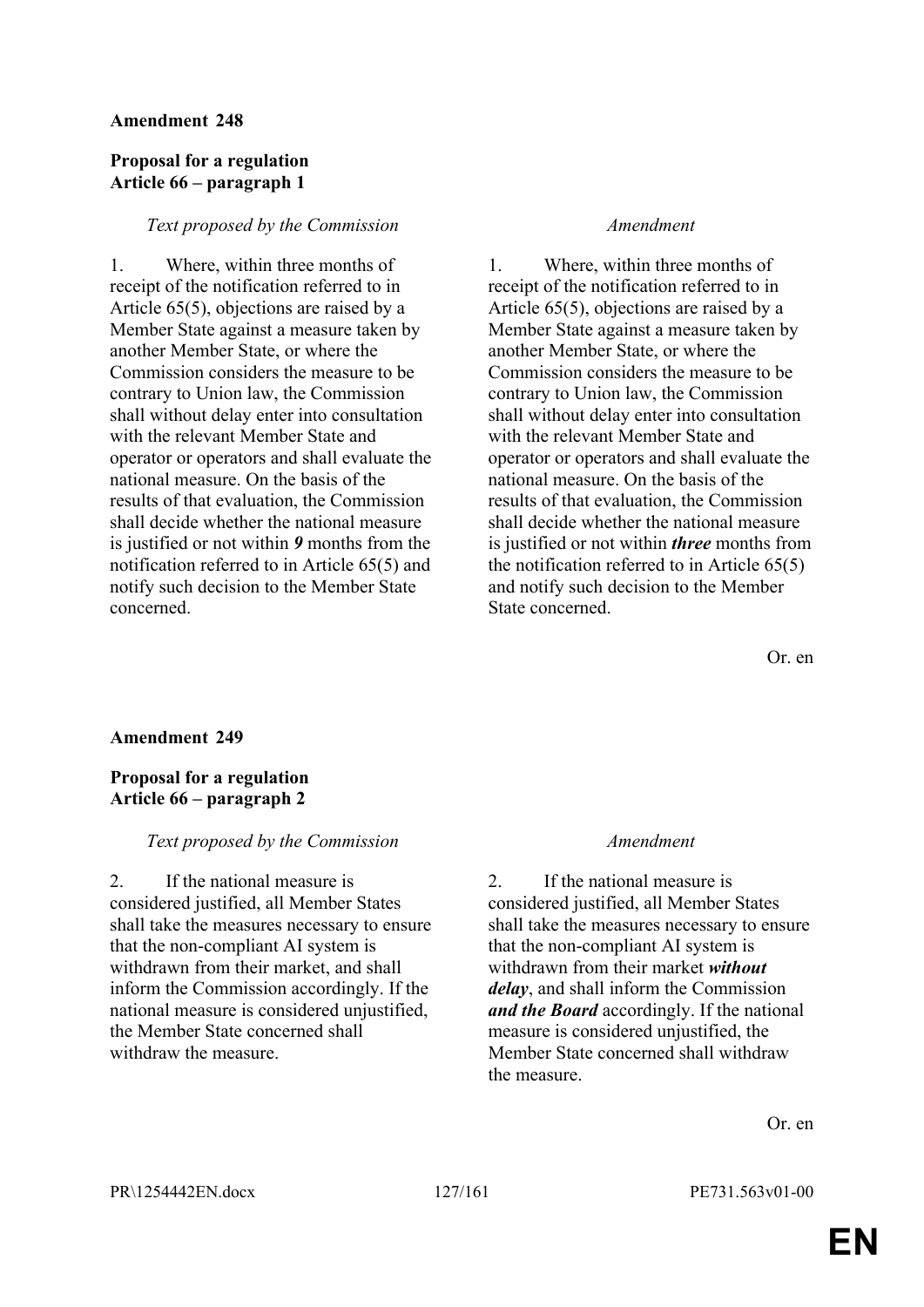## **Proposal for a regulation Article 67 – paragraph 1**

## *Text proposed by the Commission Amendment*

1. Where, having performed an evaluation under Article 65, the market surveillance authority of a Member State finds that although an AI system is in compliance with this Regulation, it presents a risk to the health or safety of persons, to the compliance with obligations under Union or national law intended to protect fundamental rights or to other aspects of public interest protection, it shall require the relevant operator to take all appropriate measures to ensure that the AI system concerned, when placed on the market or put into service, no longer presents that risk, to withdraw the AI system from the market or to recall it within a reasonable period, commensurate with the nature of the risk, as it may prescribe.

1. Where, having performed an evaluation under Article 65*, in full cooperation with the relevant national public authority referred to in Article 64(3)*, the market surveillance authority of a Member State finds that although an AI system is in compliance with this Regulation, it presents a risk to the health or safety of persons, to the compliance with obligations under Union or national law intended to protect fundamental rights *or the Union values enshrined in Article 2 TEU* or to other aspects of public interest protection, it shall require the relevant operator to take all appropriate measures to ensure that the AI system concerned, when placed on the market or put into service, no longer presents that risk, to withdraw the AI system from the market or to recall it within a reasonable period, commensurate with the nature of the risk, as it may prescribe.

Or. en

## **Amendment 251**

## **Proposal for a regulation Article 67 – paragraph 3**

## *Text proposed by the Commission Amendment*

3. The Member State shall immediately inform the Commission and the other Member States. That information shall include all available details, in particular the data necessary for the identification of the AI system concerned,

3. The Member State shall immediately inform the Commission*, the Board* and the other Member States. That information shall include all available details, in particular the data necessary for the identification of the AI system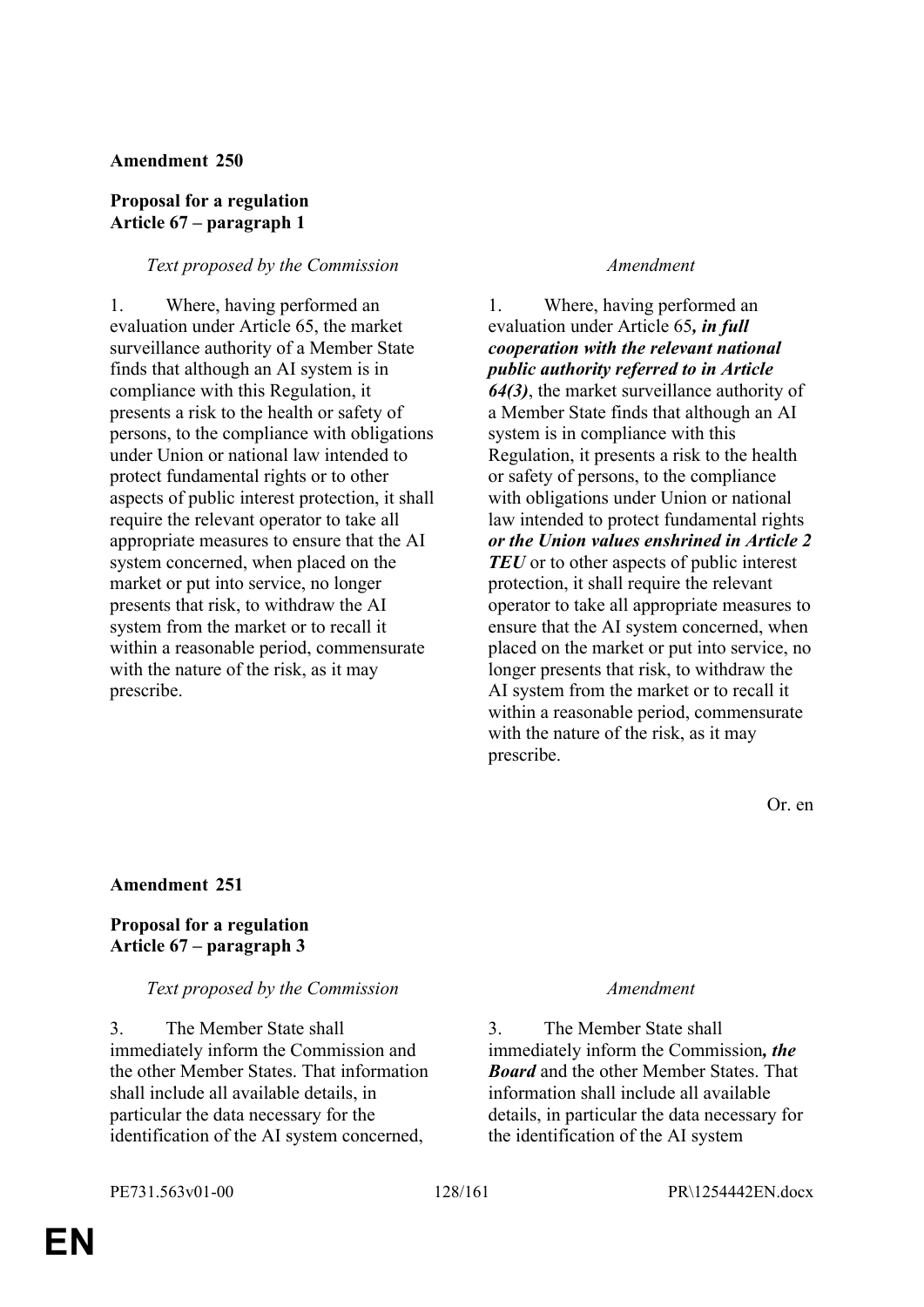the origin and the supply chain of the AI system, the nature of the risk involved and the nature and duration of the national measures taken.

concerned, the origin and the supply chain of the AI system, the nature of the risk involved and the nature and duration of the national measures taken.

Or. en

## **Amendment 252**

## **Proposal for a regulation Article 67 – paragraph 5**

*Text proposed by the Commission Amendment*

5. The Commission shall address its decision to the Member States.

5. The Commission shall address its decision to the Member States. *It shall immediately communicate the decision to the Member States and to the relevant operators.*

Or. en

## **Amendment 253**

**Proposal for a regulation Article 68 – paragraph 1 – point a**

*Text proposed by the Commission Amendment*

(a) the *conformity* marking has been affixed in violation of Article 49;

(a) the *CE* marking has been affixed in violation of Article 49;

Or. en

## **Amendment 254**

## **Proposal for a regulation Article 68 – paragraph 1 – point b**

*Text proposed by the Commission Amendment*

(b) the *conformity* marking has not been affixed;

(b) the *CE* marking has not been affixed;

PR\1254442EN.docx 129/161 PE731.563v01-00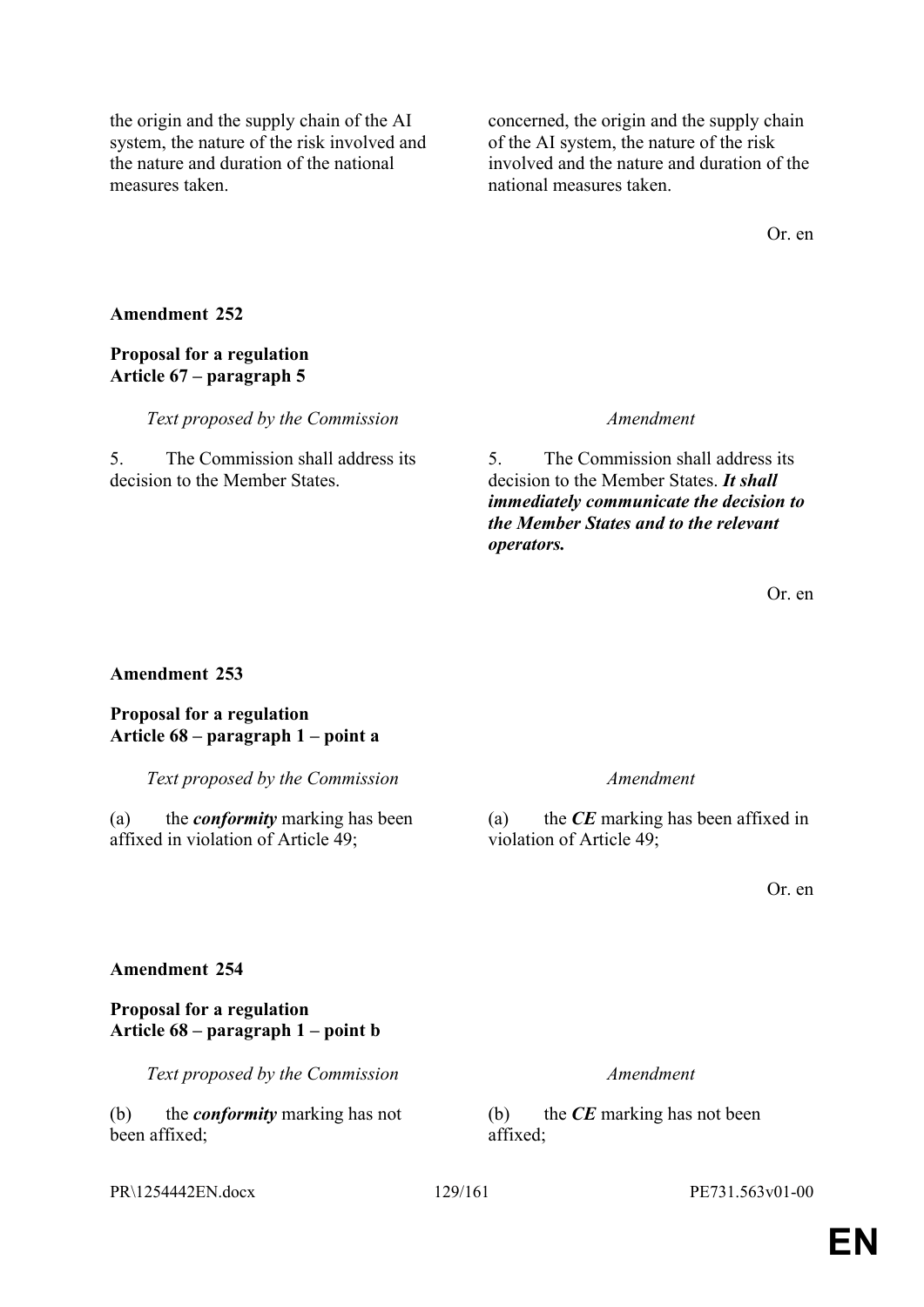**Proposal for a regulation Article 68 – paragraph 1 – point e a (new)**

*Text proposed by the Commission Amendment*

*(ea) the technical documentation is not available;*

Or. en

**Amendment 256**

**Proposal for a regulation Article 68 – paragraph 1 – point e b (new)**

*Text proposed by the Commission Amendment*

*(eb) the registration in the EU database has not been carried out.*

Or. en

**Amendment 257**

**Proposal for a regulation Article 68 – paragraph 2**

*Text proposed by the Commission Amendment*

2. Where the non-compliance referred to in paragraph 1 persists, the Member State concerned shall take all appropriate measures to restrict or prohibit the highrisk AI system being made available on the market or ensure that it is recalled or withdrawn from the market.

2. Where the non-compliance referred to in paragraph 1 persists, the Member State concerned shall take all appropriate measures to restrict or prohibit the highrisk AI system being made available on the market or ensure that it is recalled or withdrawn from the market *without delay*. *The Member State concerned shall immediately inform the Board of the noncompliance and the measures taken.*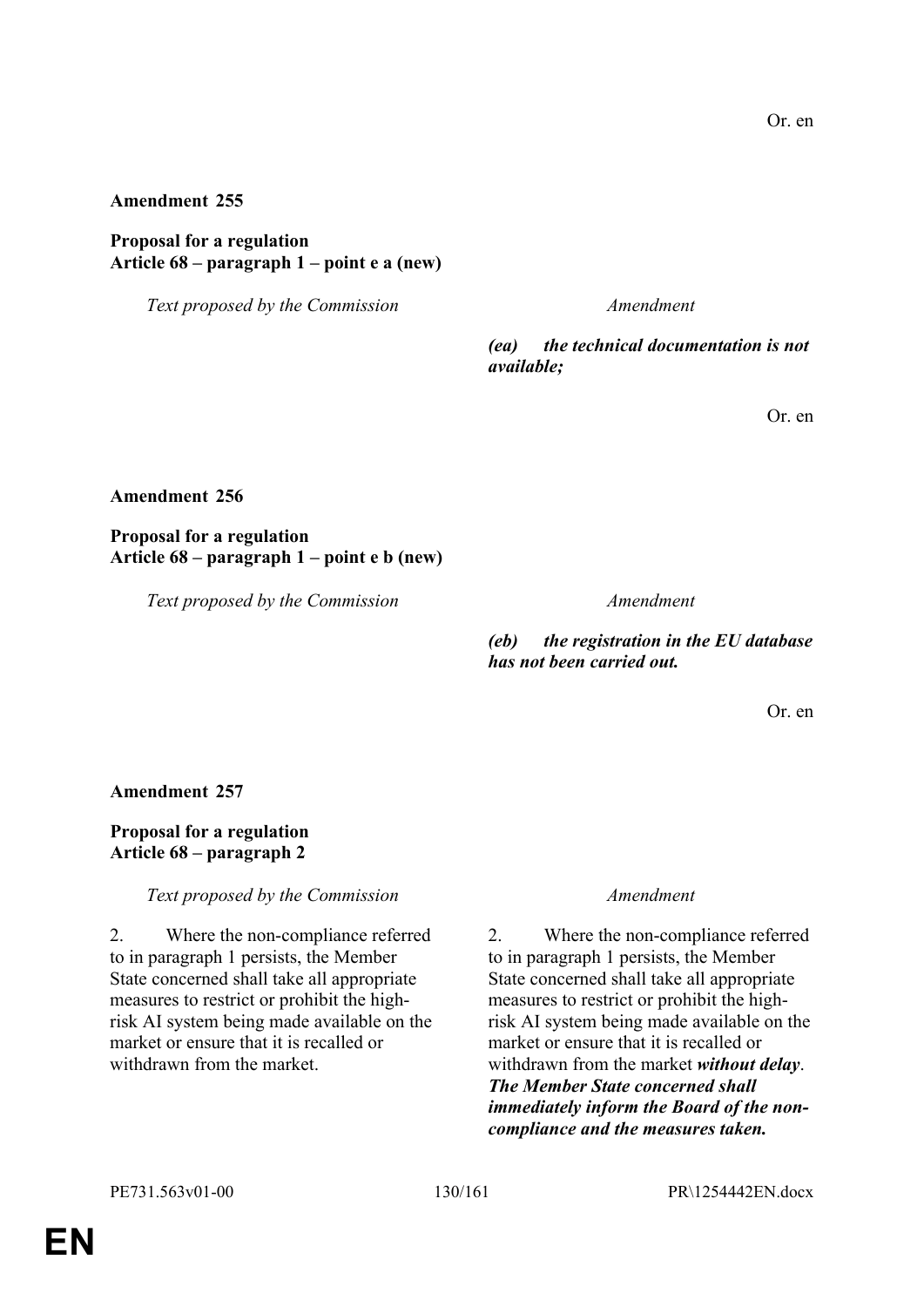## **Proposal for a regulation Title VIII – Chapter 3 a (new)**

*Text proposed by the Commission Amendment*

### *Chapter 3a*

## *Specific rules regarding enforcement at Union level*

Or. en

*Justification*

*A new chapter setting out the conditions for Commission intervention in enforcing the Regulation is added. This should come before, covering Article 68a to 68i*

**Amendment 259**

**Proposal for a regulation Article 68 a (new)**

*Text proposed by the Commission Amendment*

*Article 68a*

*Commission's intervention and opening of proceedings*

*1. The Commission, acting upon the Board's recommendation or on its own initiative, may initiate proceedings in view of the possible adoption of decisions pursuant to Articles 67e and 71 in any of the following cases:*

*(a) the Commission or the Board have sufficient reasons to believe that an AI system infringes this Regulation in such a way to amount to a widespread infringement or a widespread infringement with a Union dimension;*

*(b) the Commission or the Board have sufficient reasons to believe that an AI* 

PR\1254442EN.docx 131/161 PE731.563v01-00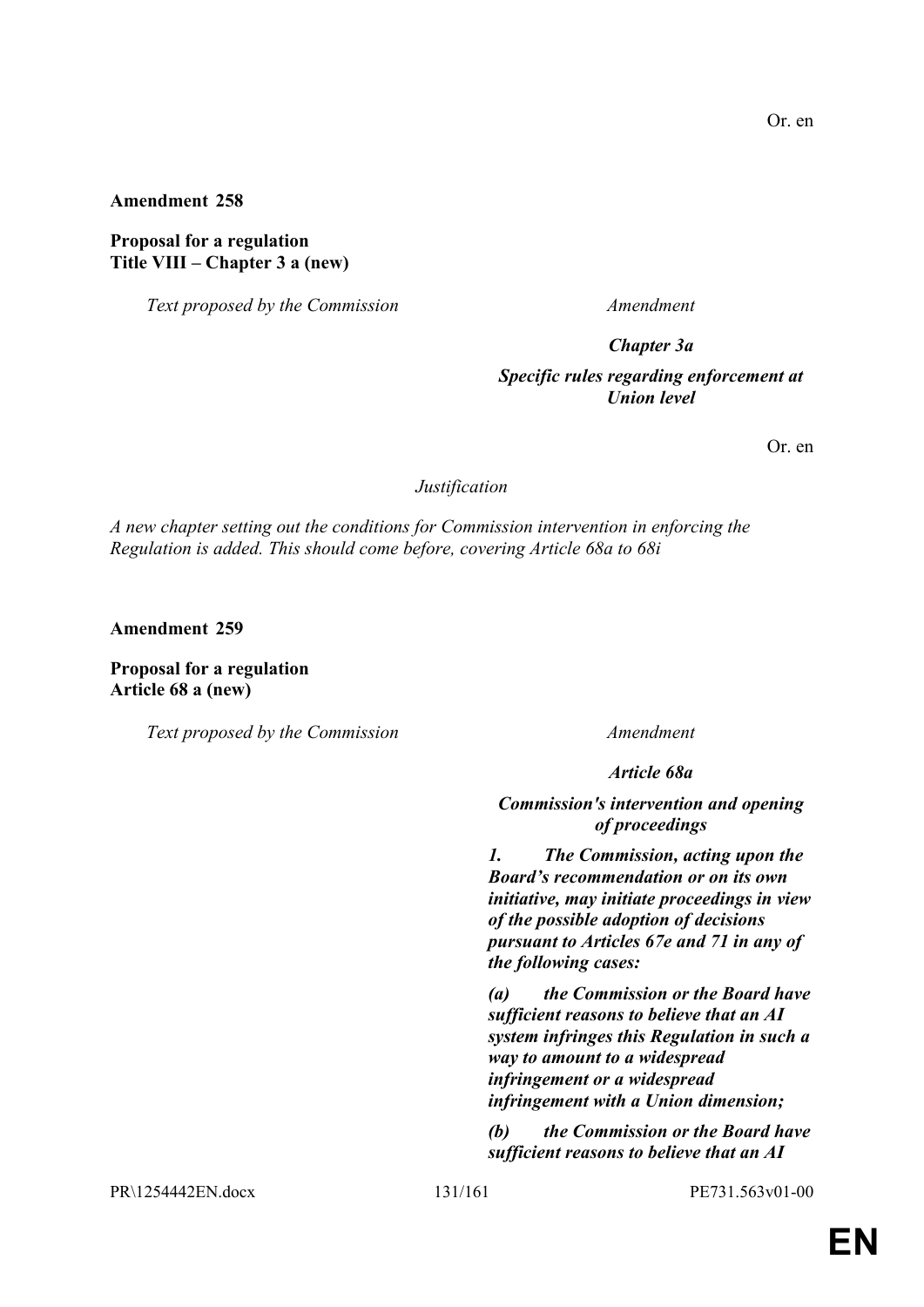*system concerned presents a risk which affects or is likely to affect at least 45 million citizens within the Union;*

*(c) an AI system is suspected of having infringed any of the provisions of this Regulation in two or more Member States and the relevant national supervisory authorities of the Member States concerned have not taken any action.*

*2. Where the Commission decides to initiate proceedings pursuant to paragraph 1, it shall notify the Board and the operators concerned. Pursuant to that notification, the national supervisory authority of the Member State concerned shall no longer be entitled to take any investigatory or enforcement measures against the operator concerned, without prejudice to any other measures that it takes at the request of the Commission.*

*3. The national supervisory authority, shall, without delay upon being informed, transmit to the Commission:*

*(a) any information that that national supervisory authority exchanged relating to the infringement or the suspected infringement, as applicable, with the Board and with the operator concerned;*

*(b) where applicable, the case file of that national supervisory authority relating to the infringement or the suspected infringement, as applicable;*

*(c) any other information in the possession of that national supervisory authority that may be relevant to the proceedings initiated by the Commission.*

*4. For the purpose of carrying out its tasks under this Article, the Commission may invite independent external experts and auditors to assist it in its tasks and to provide it with specific expertise or knowledge.*

Or. en

**EN**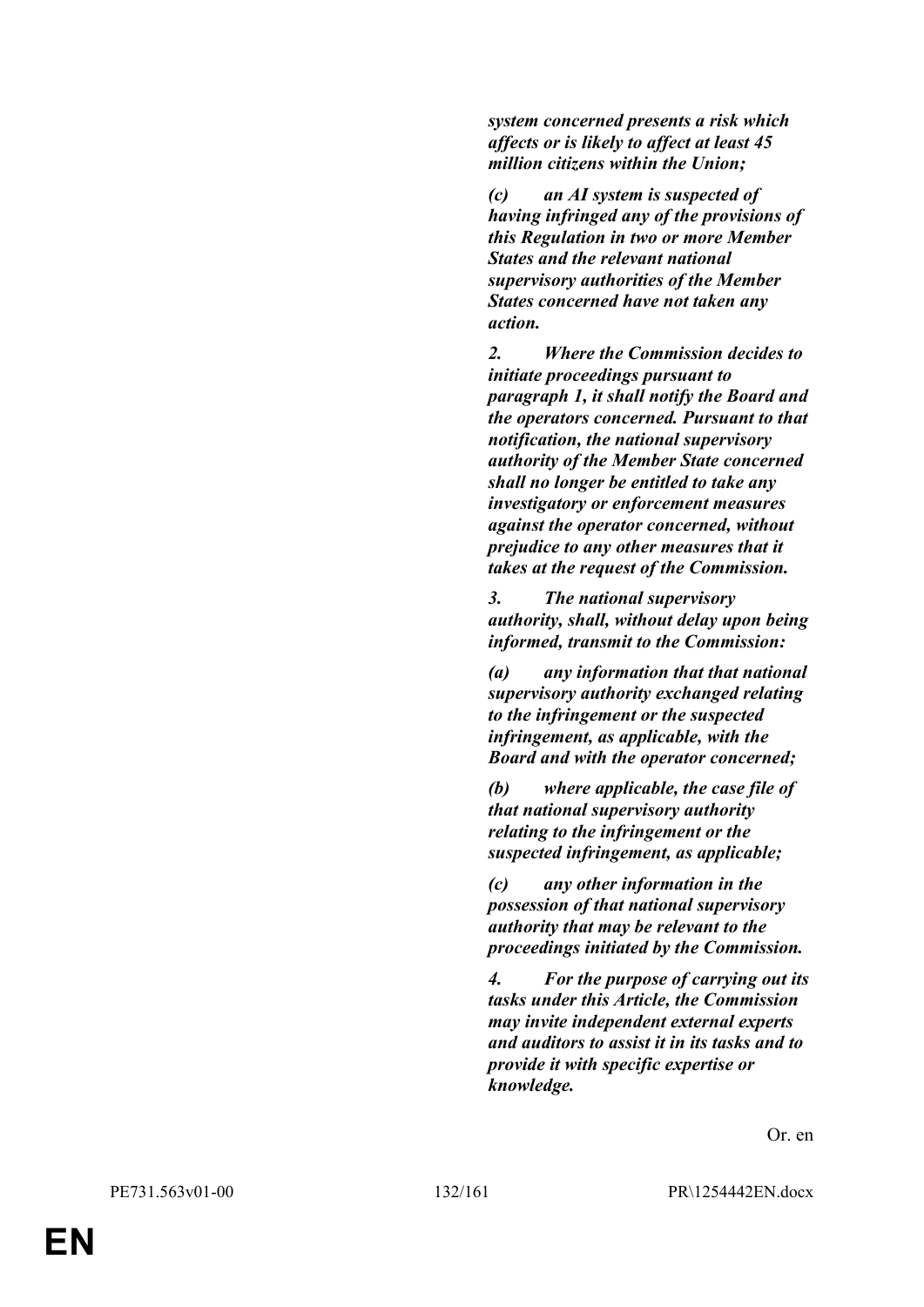## **Proposal for a regulation Article 68 b (new)**

*Text proposed by the Commission Amendment*

### *Article 68b*

## *Commission's investigation and enforcement power*

*1. In order to fulfil its tasks under Article 68a, the Commission shall have the following investigation and enforcement powers:*

*(a) to require providers or users of an AI system to provide relevant documents, technical specifications, data and information with regard to the compliance and technical aspects of the AI system, in any form or format and irrespective of the medium of storage or the place where such documents, technical specifications, data or information are stored, and to take or obtain copies thereof;*

*(b) to access data and documentation related to an AI system and its functioning, in accordance with Article 64;*

*(c) to require providers or users of an AI system to provide relevant information, in accordance with Article 68d;*

*(d) to carry out unannounced on-site and remote inspections as well as physical checks in accordance with Article 68f;*

*(e) to conduct interviews in accordance with Article 68e;*

*(f) to start investigations on its own initiative in order to identify noncompliances and bring them to an end;*

*(g) to order providers and users of an AI system to take appropriate action to bring an instance of non-compliance to an end or to eliminate the risk in* 

PR\1254442EN.docx 133/161 PE731.563v01-00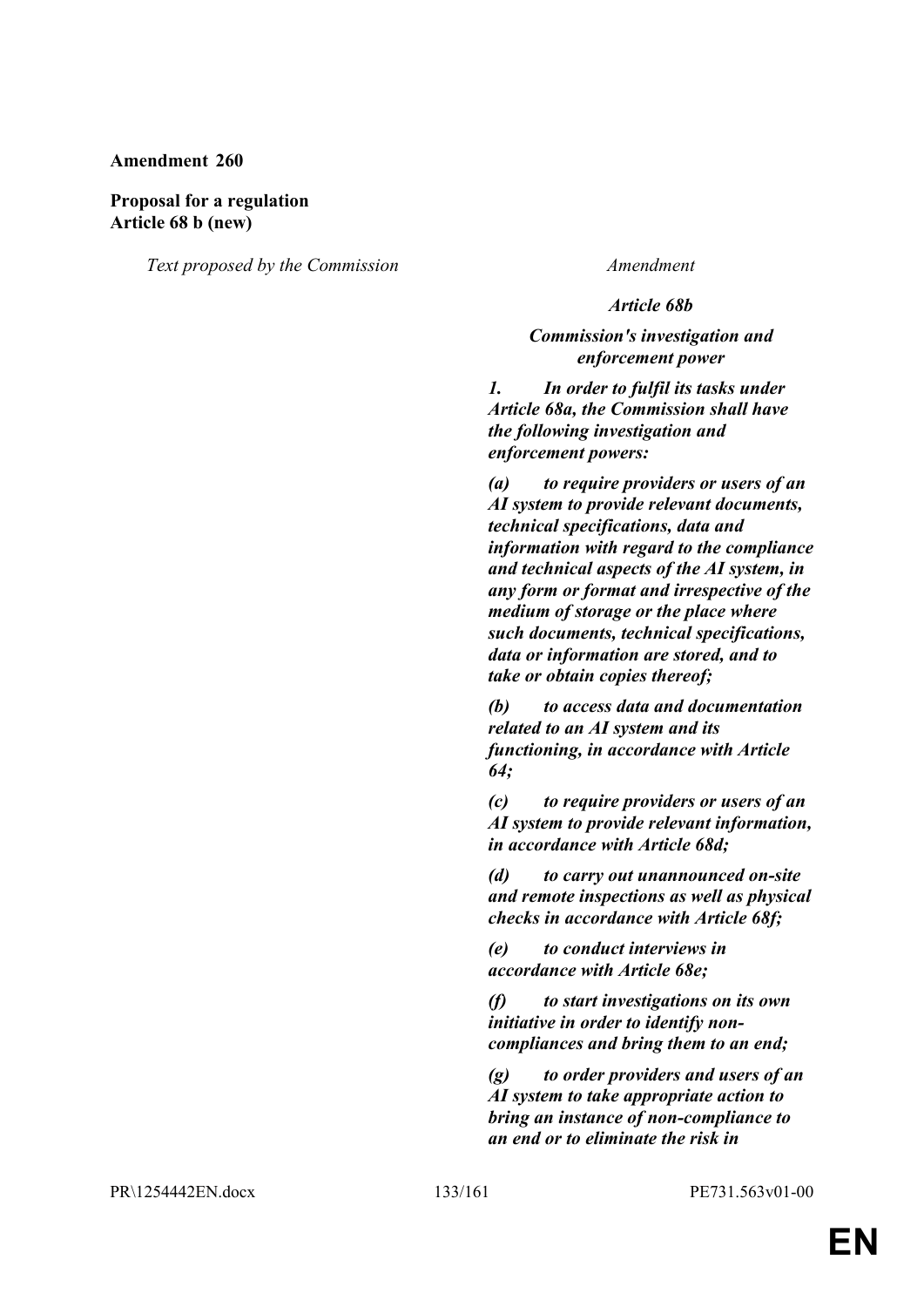*accordance with Article 68h and to adopt interim measures in that regard, in accordance with Article 68i;*

*(h) to take appropriate measures in accordance with Article 68h;*

*(i) to impose penalties in accordance with Article 71.*

*2. In order to fulfil its tasks under paragraph 1, the Commission may use any information, document, finding, statement or intelligence as evidence for the purpose of their investigations, irrespective of the format in which and medium on which they are stored.*

*3. In fulfilling its task, the Commission shall take into account the procedural rights of the concerned operator in accordance with Article 18 of Regulation (EU) 2019/1020.*

Or. en

**Amendment 261**

**Proposal for a regulation Article 68 c (new)**

*Text proposed by the Commission Amendment*

*Article 68c*

*Cooperation and information exchange between the Commission and the national competent authorities*

*1. The Commission and the national supervisory authority shall work in close cooperation.*

*2. The Commission shall act in close and constant cooperation with the national competent authorities and the national supervisory authority of the Member States from which it obtains comments and information*

*3. The Commission and the national*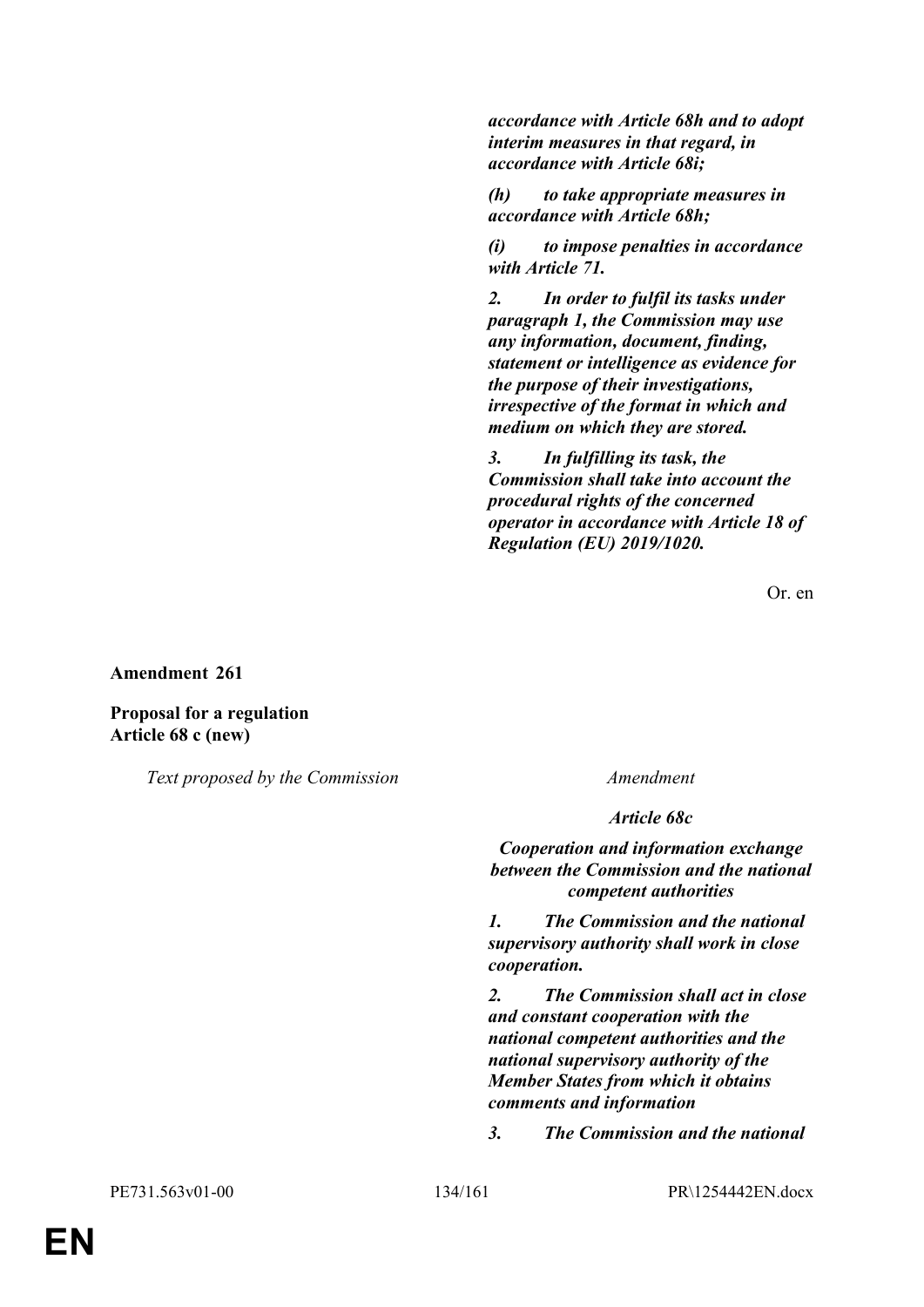*supervisory authority of the Member States shall have the power to provide one another with and use in evidence any matter of fact or of law, including confidential information. In doing so, they shall respect the confidentiality of information in accordance with Article 70.*

Or. en

**Amendment 262**

**Proposal for a regulation Article 68 d (new)**

*Text proposed by the Commission Amendment*

*Article 68d*

*Commission's power to request information*

*1. In order to carry out the duties assigned to it under this Chapter, the Commission may require an operator concerned that is aware or can be assumed to be aware of information relating to the suspected infringement or the infringement, as applicable, including organisations performing the conformity assessment referred to in Article 43, to provide such information within a reasonable time period of no more than 15 days.*

*2. When sending a simple request for information to the operator concerned, the Commission shall state the legal basis and the purpose of the request, specify what information is required and set the time period within which the information isto be provided, and the penalties provided for in Article 71 for not supplying information or supplying incorrect or misleading information.*

*3. Where the Commission adopts a decision requiring the operator concerned* 

PR\1254442EN.docx 135/161 PE731.563v01-00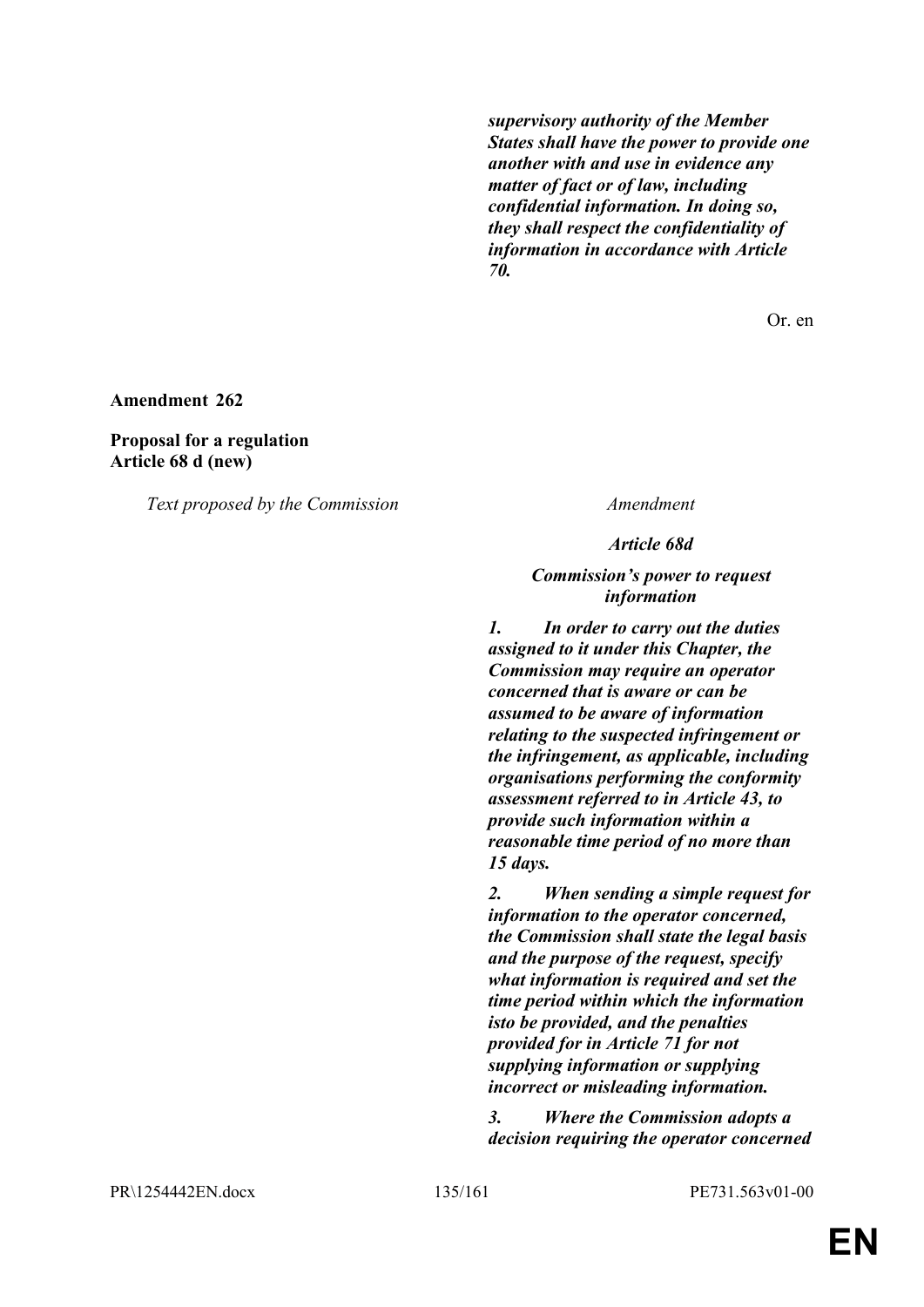*to supply information, it shall state the legal basis and the purpose of the request, specify what information is required and set the time limit within which such information is to be provided. It shall also indicate the penalties provided for in Article 71. It shall further indicate the right to have the decision reviewed by the Court of Justice of the European Union.*

*4. The operator concerned and the persons authorised to represent them by law shall supply the information requested.*

*5. The Commission shall, without delay, forward a copy of the simple request or of the decision to the national supervisory authority of the Member State in which the operator concerned has its main establishment or legal representative.*

Or. en

### **Amendment 263**

**Proposal for a regulation Article 68 e (new)**

*Text proposed by the Commission Amendment*

*Article 68e*

### *Commission's power to take interviews and statements*

*In order to carry out the tasks assigned to it under Article 68a, the Commission may, subject to their consent, interview any natural or legal person for the purpose of collecting information, relating to the subject-matter of an investigation, in relation to the suspected infringement or infringement, as applicable.*

Or. en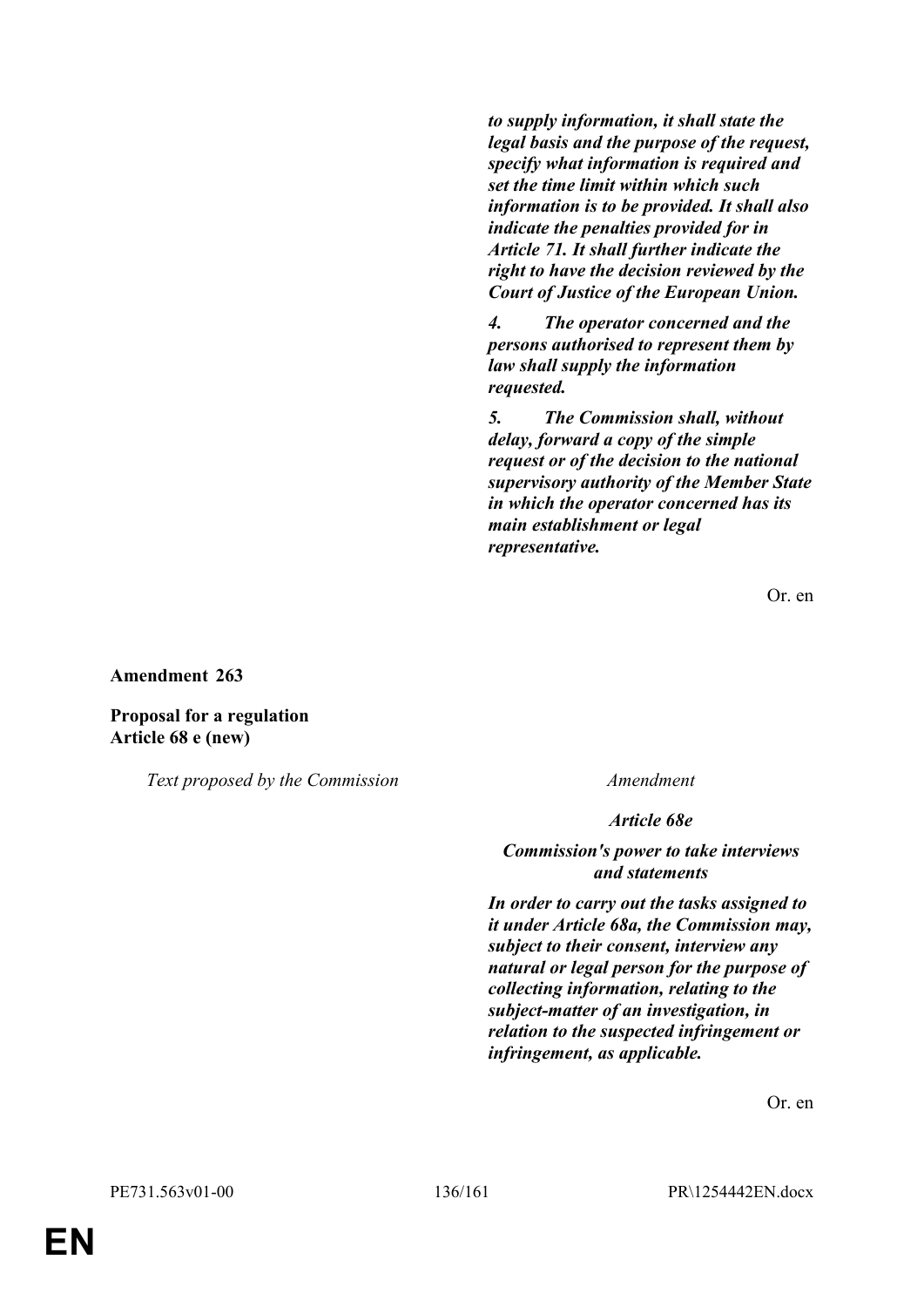## **Proposal for a regulation Article 68 f (new)**

*Text proposed by the Commission Amendment*

## *Article 68f*

## *Commission's power of inspection*

*1. In order to carry out the duties assigned to it by this Regulation, the Commission may conduct all necessary inspections. In particular, the Commission may acquire samples related to AI systems, including through remote inspections, reverse engineer the AI systems, access and test the datasets and algorithms used for and by the AI system and request access the source code if needed.*

*2. The officials and other accompanying persons authorised by the Commission to conduct an inspection shall be empowered to:*

*(a) enter any premises that the provider or user uses for purposes related to an AI system;*

*(b) examine any document or record related to an AI system irrespective of the medium on which such a document or record is stored;*

*(c) take or obtain in any form copies of or extracts from such a document or record;*

*(d) ask any representative of the provider or user for explanations on facts or document relating to the subject matter and purpose of the inspection and to record the answers.*

*3. The officials and other accompanying persons authorised by the Commission to conduct an inspection shall exercise their powers upon production of a written authorisation specifying the subject matter and purpose*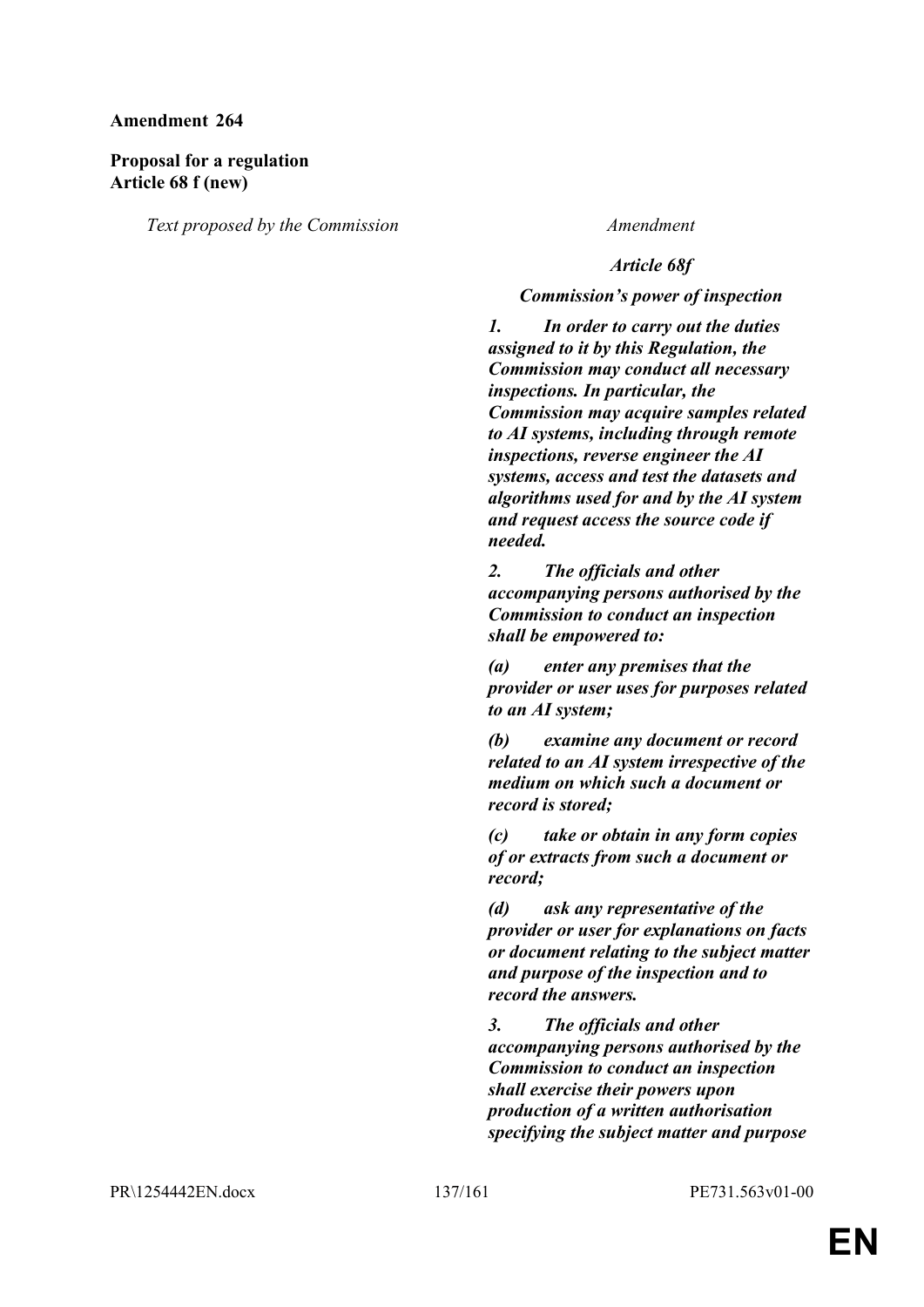*of the inspection and the penalties provided for in Article 71 where the production of the required documents is incomplete or where the answers to questions asked are incorrect or misleading.*

*4. Providers and users of AI systems shall submit to any inspection ordered by a Commission decision.*

*5. The Commission shall inform the national supervisory authority or authorities of the Member State or Member States concerned.*

Or. en

### **Amendment 265**

**Proposal for a regulation Article 68 g (new)**

*Text proposed by the Commission Amendment*

*Article 68g*

### *Non-compliance*

*1. The Commission shall adopt anoncompliance decision where it finds that the operator concerned does not comply with one or more of the relevant provisions of this Regulation.*

*2. Before adopting a decision pursuant to paragraph 1, the Commission shall communicate its preliminary findings to the operator concerned. In the preliminary findings, the Commission shall explain the measures that it considers taking, or that it considers that the operator concerned should take, in order to effectively address the preliminary findings.*

*3. In a decision adopted pursuant to paragraph 1 the Commission shall order the operator concerned to take the necessary measures to ensure compliance*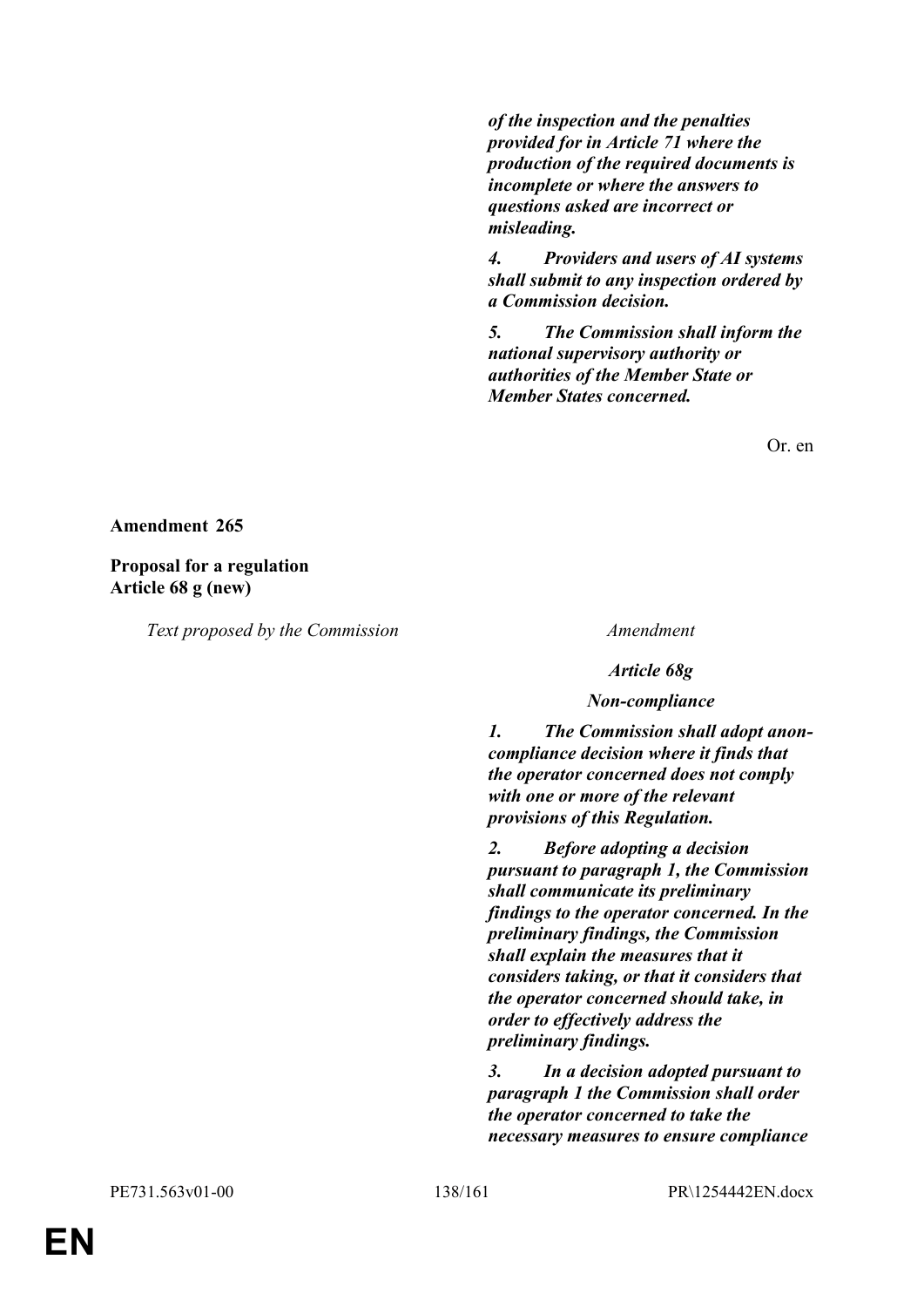*with that decision within a reasonable time period and to provide information on the measures that the operator intends to take to comply with the decision.*

*4. Upon the implementation of a decision pursuant to paragraph 1, the operator concerned shall provide the Commission with a description of the measures that it has taken to ensure compliance with that decision.*

*5. Where the operator fails to take the measures referred to in paragraph 3 or where the non-compliance or the risk persists, the Commission shall take appropriate measures, including prohibiting or restricting the placing on the market, the putting into service or the use of the AI system concerned.*

*6. Where the Commission finds that the conditions of paragraph 1 are not met, it shall adopt a decision closing the investigation.*

Or. en

### **Amendment 266**

## **Proposal for a regulation Article 68 h (new)**

*Text proposed by the Commission Amendment*

*Article 68h*

### *Interim measures*

*1. In the context of proceedings which may lead to the adoption of a decision of non-compliance pursuant to Article 68h,where there is an urgency due to the risk of serious harm to individuals, the Commission may adopt a decision ordering interim measures to be imposed on the operator concerned on the basis of the prima facie finding of an infringement.*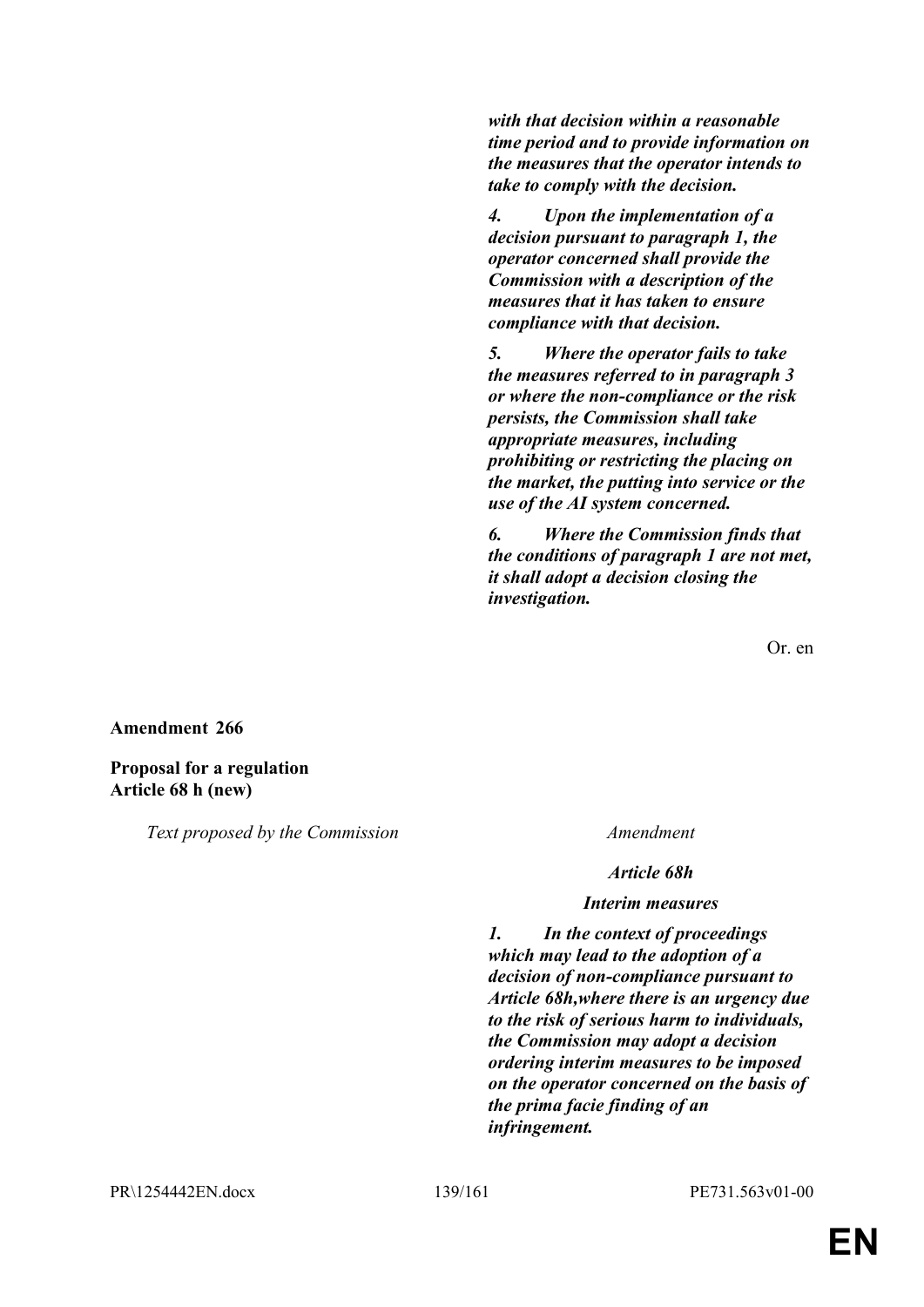*2. A Commission decision under paragraph 1 shall apply for a specified period of time and may be renewed where this is necessary and appropriate.*

Or. en

**Amendment 267**

**Proposal for a regulation Article 68 i (new)**

*Text proposed by the Commission Amendment*

*Article 68i*

*Publication of decisions*

*1. The Commission shall publish the decisions it adopts pursuant to Articles 68h and 68i, stating the names of the addressees and the main content of the decisions, including any penalties imposed pursuant to Article 71.*

*2. The publication shall have regard to the rights and legitimate interests of the operator concerned.*

Or. en

**Amendment 268**

**Proposal for a regulation Title VIII – Chapter 3 b (new)**

*Text proposed by the Commission Amendment*

*Chapter 3b Remedies*

Or. en

*Justification*

*It is appropriate to create a new chapter on remedies. This should come before Art 68 J and* 

PE731.563v01-00 140/161 PR\1254442EN.docx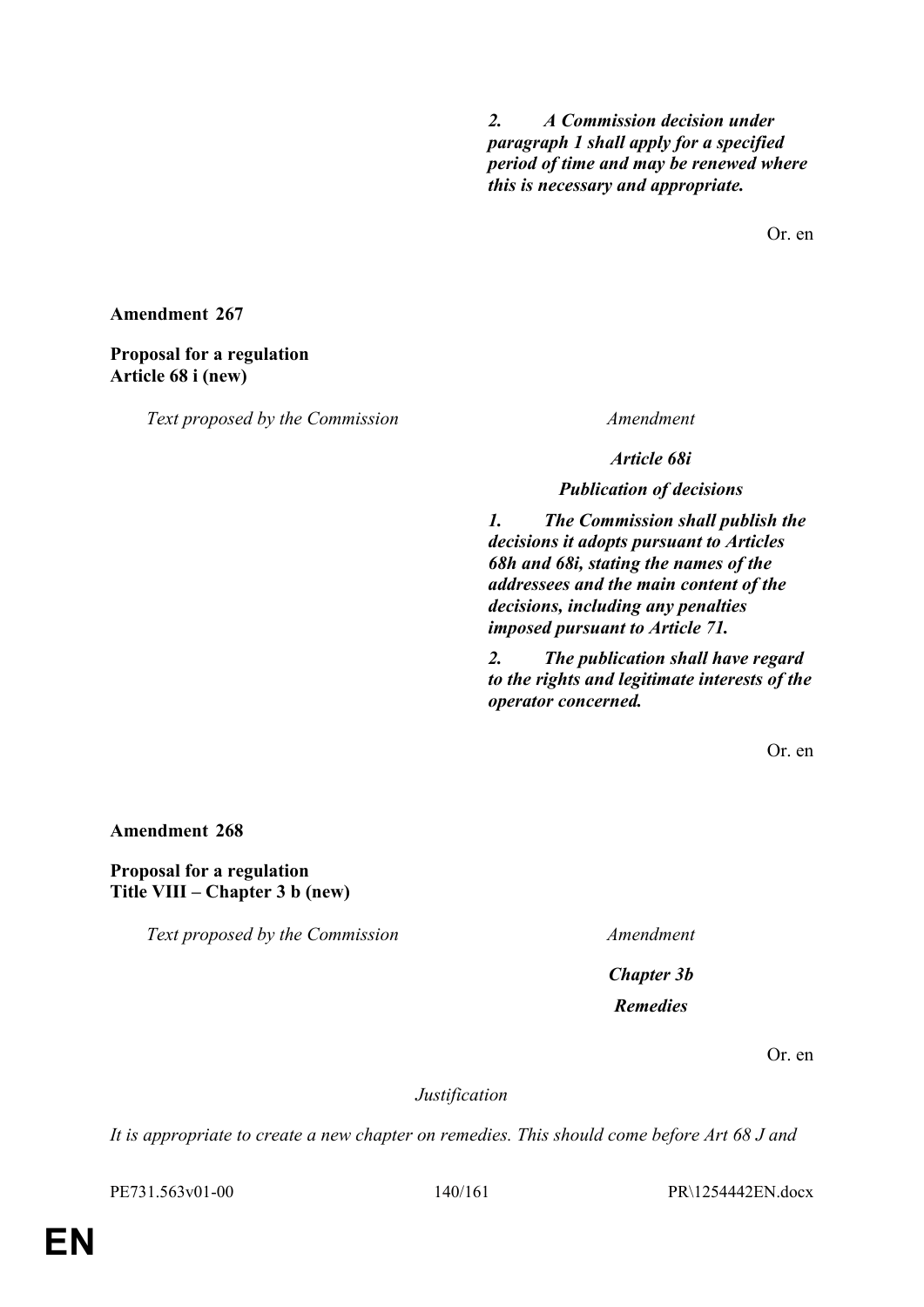**Proposal for a regulation Article 68 j (new)**

*Text proposed by the Commission Amendment*

### *Article 68j*

### *Right to lodge a complaint*

*1. Natural persons or groups of natural persons affected by an AI system falling within the scope of this Regulation shall have the right to lodge a complaint against the providers or users of such AI system with the national supervisory authority of the Member State where they have their habitual place of residence or place of work or where the alleged infringement took place, if they consider that their health, safety, or fundamental rights have been breached.*

*2. Natural persons or groups of natural persons shall have a right to be heard in the complaint handling procedure and in the context of any investigations conducted by the national supervisory authority as a result of their complaint.*

*3. The national supervisory authority with which the complaint has been lodged shall inform the complainants about the progress and outcome of their complaint. In particular, the national supervisory authority shall take all the necessary actions to follow up on the complaints it receives and, within three months of the reception of a complaint, give the complainant a preliminary response indicating the measures it intends to take and the next steps in the procedure, if any.*

*4. The national supervisory authority shall take a decision on the complaint,* 

PR\1254442EN.docx 141/161 PE731.563v01-00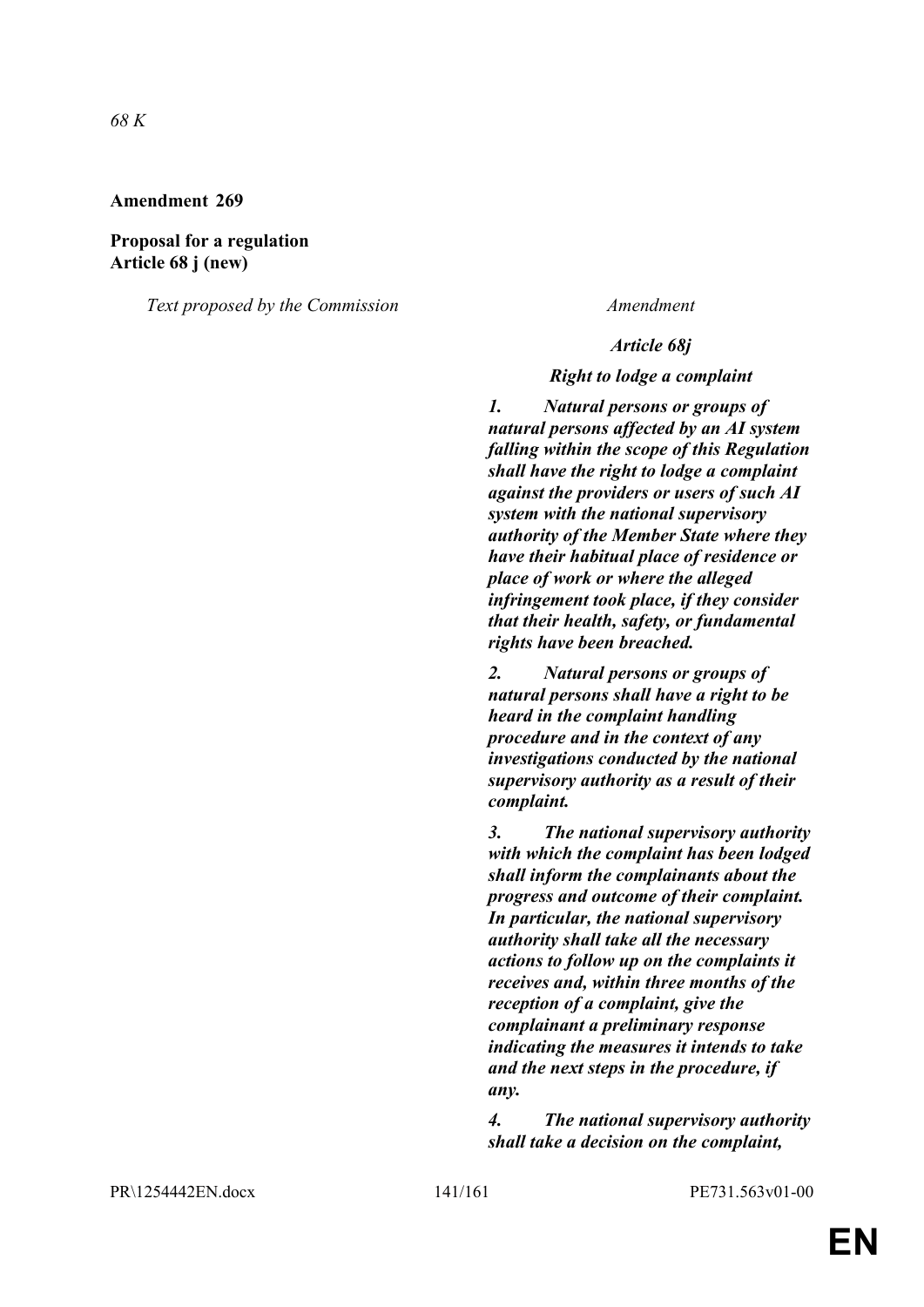*including the possibility of a judicial remedy pursuant to Article 68k, without delay and no later than six months after the date on which the complaint was lodged.*

Or. en

### **Amendment 270**

## **Proposal for a regulation Article 68 k (new)**

*Text proposed by the Commission Amendment*

*Article 68k*

## *Right to an effective judicial remedy against a national supervisory authority*

*1. Without prejudice to any other administrative or non-judicial remedy, natural persons and legal persons or groups of natural or legal persons shall have the right to an effective judicial remedy against a legally binding decision of a national supervisory authority concerning them.*

*2. Without prejudice to any other administrative or non-judicial remedy, natural persons and legal persons and groups of natural or legal persons shall have the right to an effective judicial remedy where the national supervisory authority does not handle a complaint, does not inform the complainant on the progress or preliminary outcome of the complaint lodged within three months pursuant to Article 68a(3) or does not comply with its obligation to reach a final decision on the complaint within six months pursuant to Article 68a(4) or its obligations under Article 65.*

*3. Proceedings against a national supervisory authority shall be brought before the courts of the Member State where that authority is established.*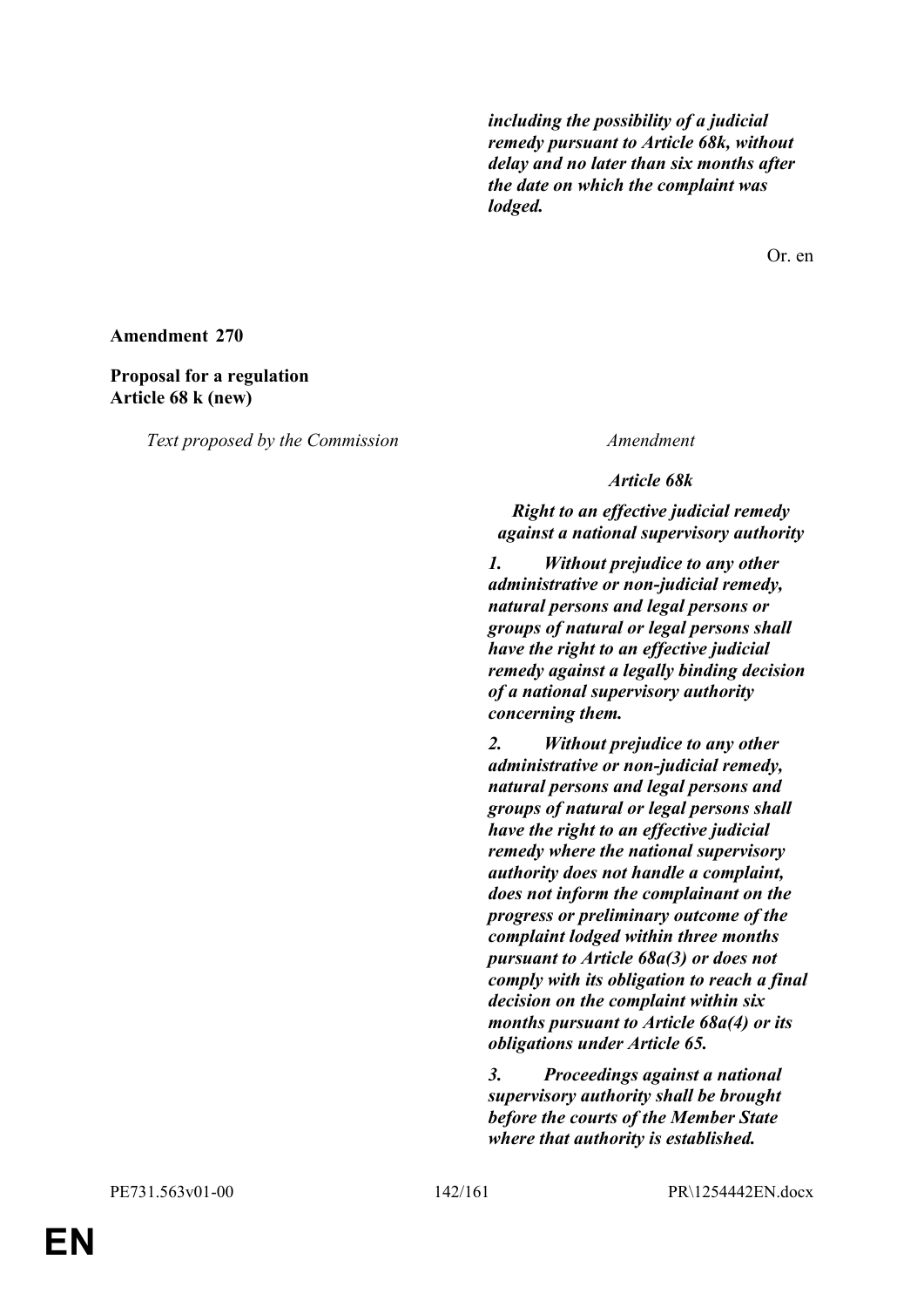**Proposal for a regulation Article 70 – paragraph 1 – point b**

*Text proposed by the Commission Amendment*

(b) the effective implementation of this Regulation, in particular for the purpose of inspections, investigations or audits;*(c) public and national security interests;*

(b) the effective implementation of this Regulation, in particular for the purpose of inspections, investigations or audits;

Or. en

## **Amendment 272**

**Proposal for a regulation Article 70 – paragraph 1 – point b a (new)**

*Text proposed by the Commission Amendment*

*(ba) public and national security interests;*

Or. en

### **Amendment 273**

## **Proposal for a regulation Article 70 – paragraph 1 a (new)**

*Text proposed by the Commission Amendment*

*1a. The Commission, the Board, national competent authorities and notified bodies involved in the application of this Regulation shall put in place adequate cybersecurity and organisational measures to protect the security and confidentiality of the information and data obtained in carrying out their tasks* 

PR\1254442EN.docx 143/161 PE731.563v01-00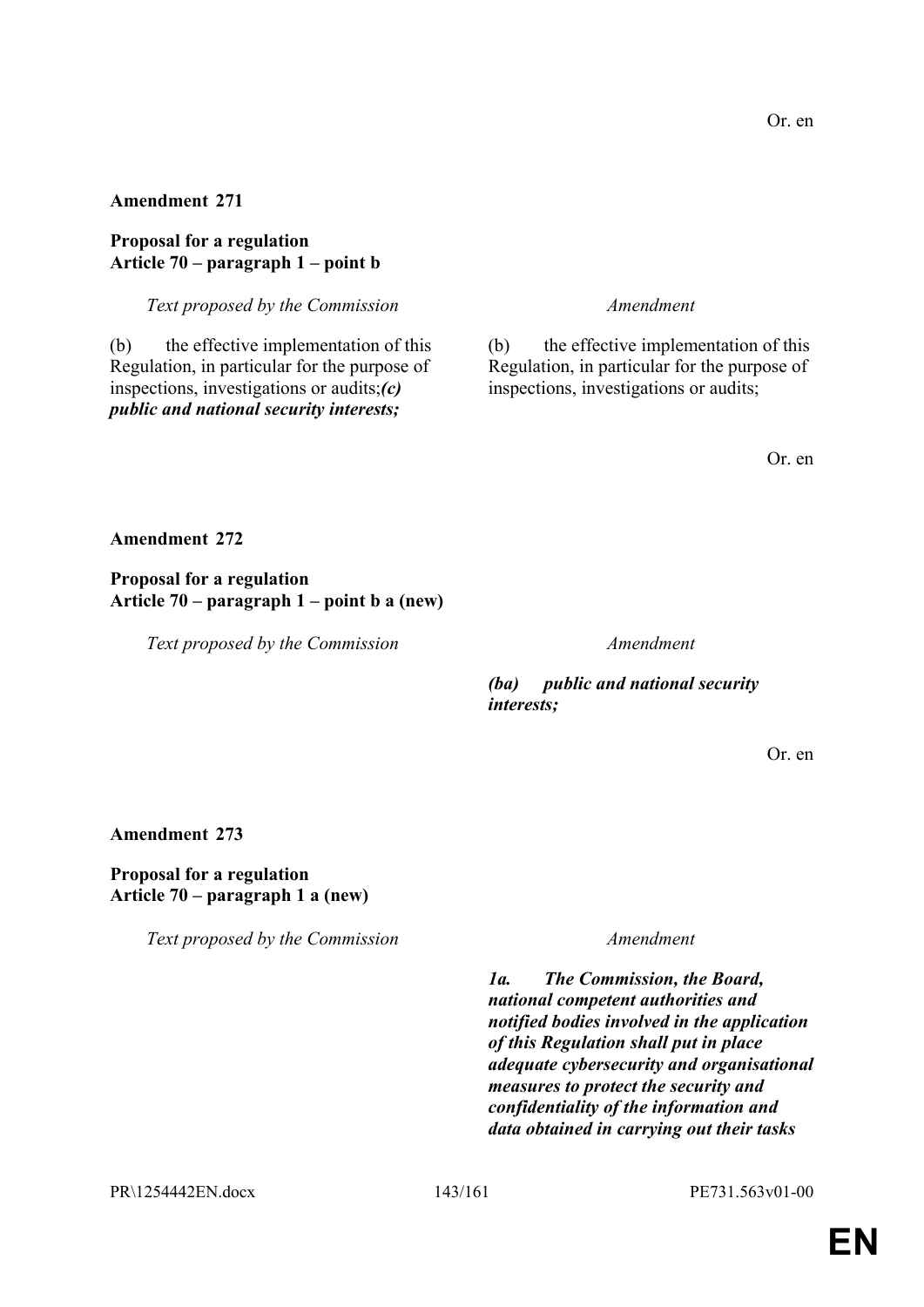*and activities.*

## **Amendment 274**

## **Proposal for a regulation Article 70 – paragraph 2 – subparagraph 1**

## *Text proposed by the Commission Amendment*

Without prejudice to *paragraph 1*, information exchanged on a confidential basis between the national competent authorities and between national competent authorities and the Commission shall not be disclosed without the prior consultation of the originating national competent authority and the user when high-risk AI systems referred to in points 1, 6 and 7 of Annex III are used by law enforcement, immigration or asylum authorities, when such disclosure would jeopardise public and national security interests.

Without prejudice to *paragraphs 1 and 1a*, information exchanged on a confidential basis between the national competent authorities and between national competent authorities and the Commission shall not be disclosed without the prior consultation of the originating national competent authority and the user when high-risk AI systems referred to in points 1, 6 and 7 of Annex III are used by law enforcement, immigration or asylum authorities, when such disclosure would jeopardise public and national security interests.

Or. en

## **Amendment 275**

## **Proposal for a regulation Article 70 – paragraph 3**

## *Text proposed by the Commission Amendment*

3. Paragraphs 1 and 2 shall not affect the rights and obligations of the Commission, Member States and notified bodies with regard to the exchange of information and the dissemination of warnings, nor the obligations of the parties concerned to provide information under criminal law of the Member States.

3. Paragraphs 1*, 1a* and 2 shall not affect the rights and obligations of the Commission, Member States and notified bodies with regard to the exchange of information and the dissemination of warnings, nor the obligations of the parties concerned to provide information under criminal law of the Member States.

Or. en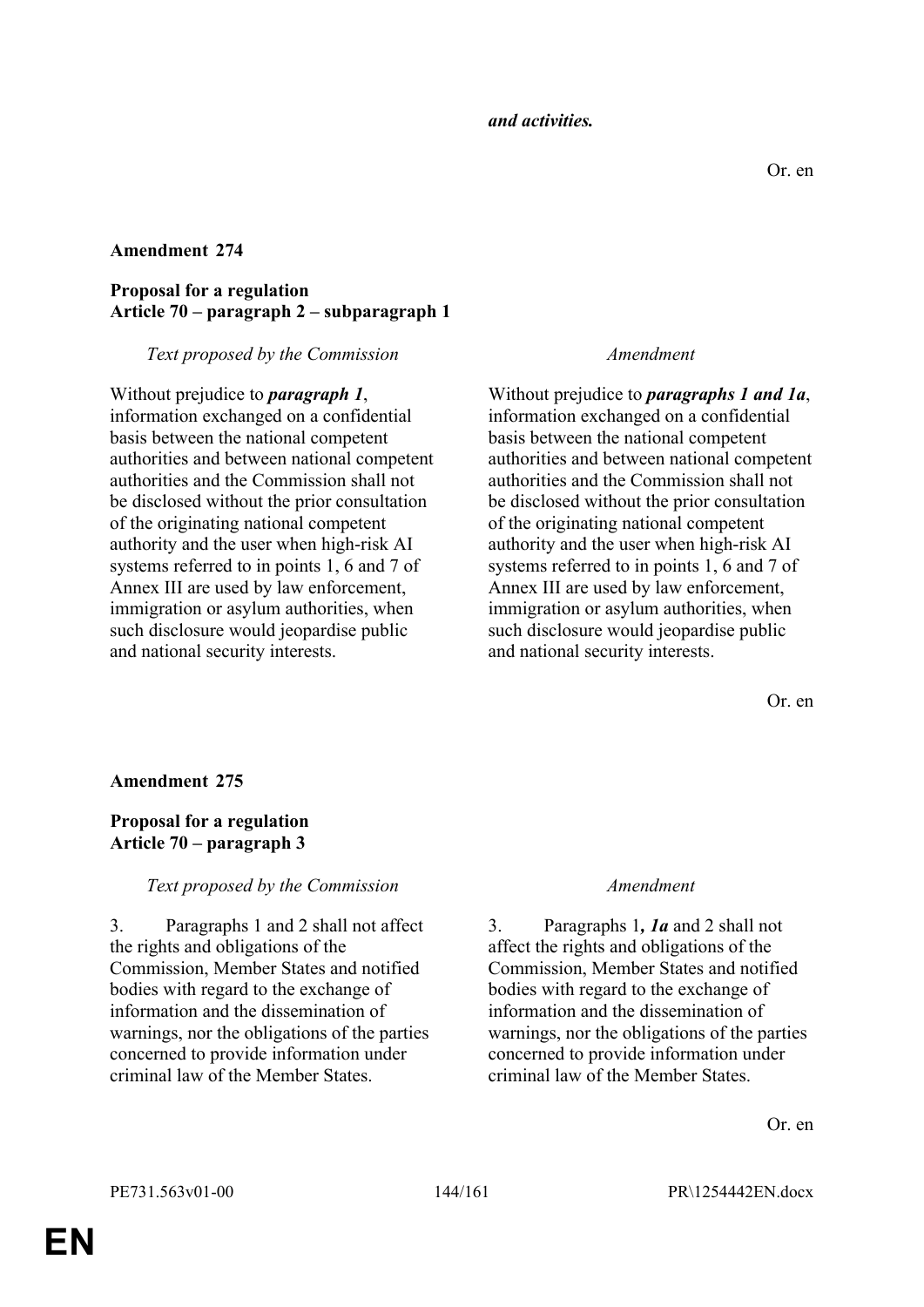#### **Proposal for a regulation Article 70 – paragraph 4**

#### *Text proposed by the Commission Amendment*

4. The Commission and Member States may exchange, where necessary, confidential information with regulatory authorities of third countries with which they have concluded bilateral or multilateral confidentiality arrangements guaranteeing an adequate level of confidentiality.

4. The Commission and Member States may exchange, where *strictly* necessary, confidential information with regulatory authorities of third countries with which they have concluded bilateral or multilateral confidentiality arrangements guaranteeing an adequate level of confidentiality.

Or. en

**Amendment 277**

### **Proposal for a regulation Article 71 – title**

*Text proposed by the Commission Amendment*

Penalties Penalties *and fines*

Or. en

### **Amendment 278**

# **Proposal for a regulation Article 71 – paragraph 2**

*Text proposed by the Commission Amendment*

2. The Member States shall notify the Commission of those rules and of those measures and shall notify it, without delay, of any subsequent amendment affecting them.

2. The Member States shall notify the Commission *and the Board* of those rules and of those measures and shall notify it, without delay, of any subsequent amendment affecting them.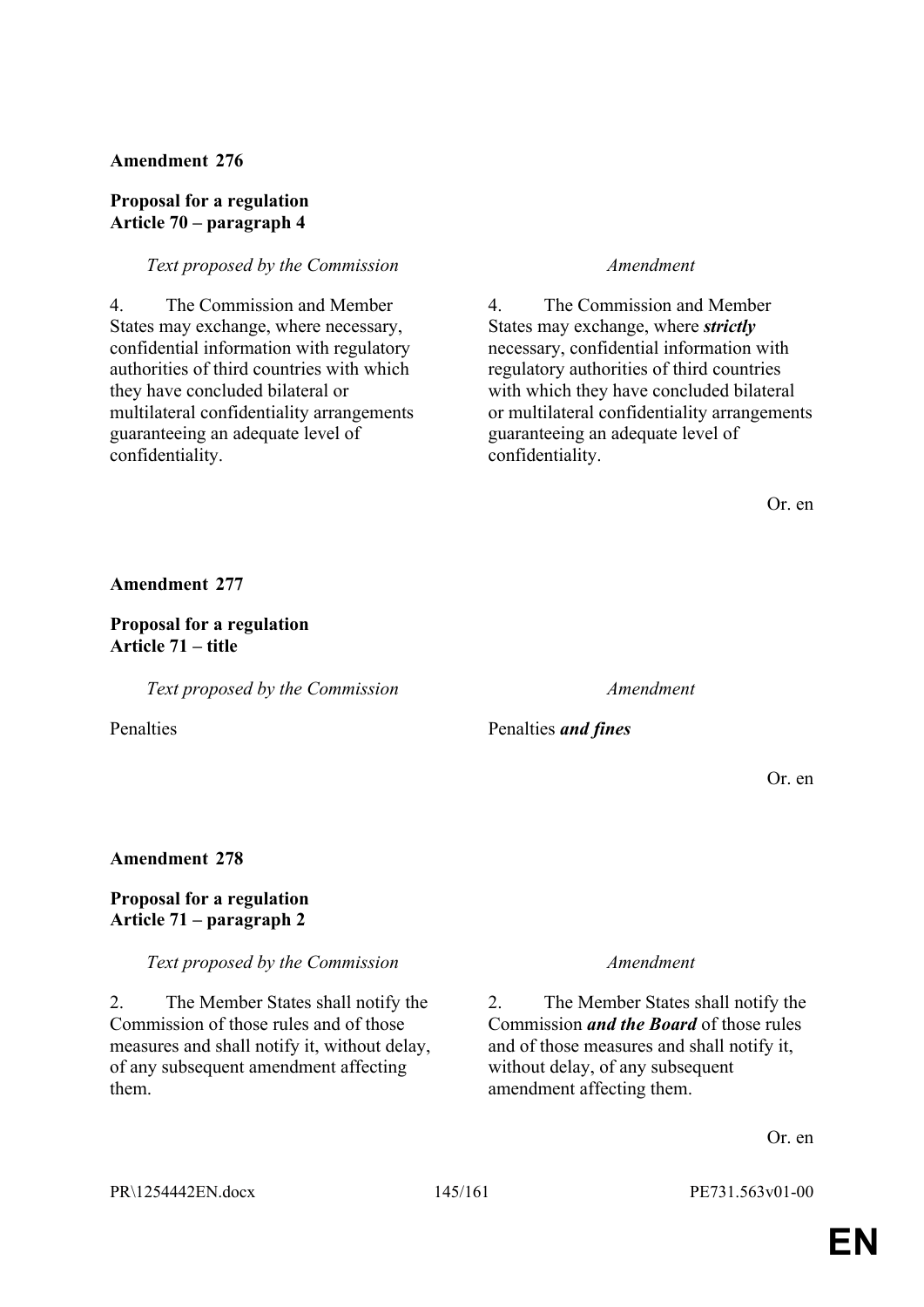### **Proposal for a regulation Article 71 – paragraph 8 a (new)**

*Text proposed by the Commission Amendment*

*8a. In accordance with Chapter 4 of Title VIII, the Commission may adopt a decision imposing fines pursuant to paragraphs 3 to 6 on providers and users of high-risk AI systems.*

Or. en

#### **Amendment 280**

**Proposal for a regulation Article 71 – paragraph 8 b (new)**

*Text proposed by the Commission Amendment*

*8b. In addition to paragraph 8a, the Commission may adopt a decision imposing on the operator concerned fines not exceeding 2 % of the total turnover in the preceding financial year, where the operator intentionally or negligently:*

*(a) fails to provide information to the Commission by the deadline set in a Commission decision;*

*(b) fails to rectify by the deadline set in a Commission decision, incorrect, incomplete or misleading information given by a member of staff, or fails or refuses to provide complete information;*

*(c) refuses to submit to a remote or on-site inspection pursuant to Article 68f.*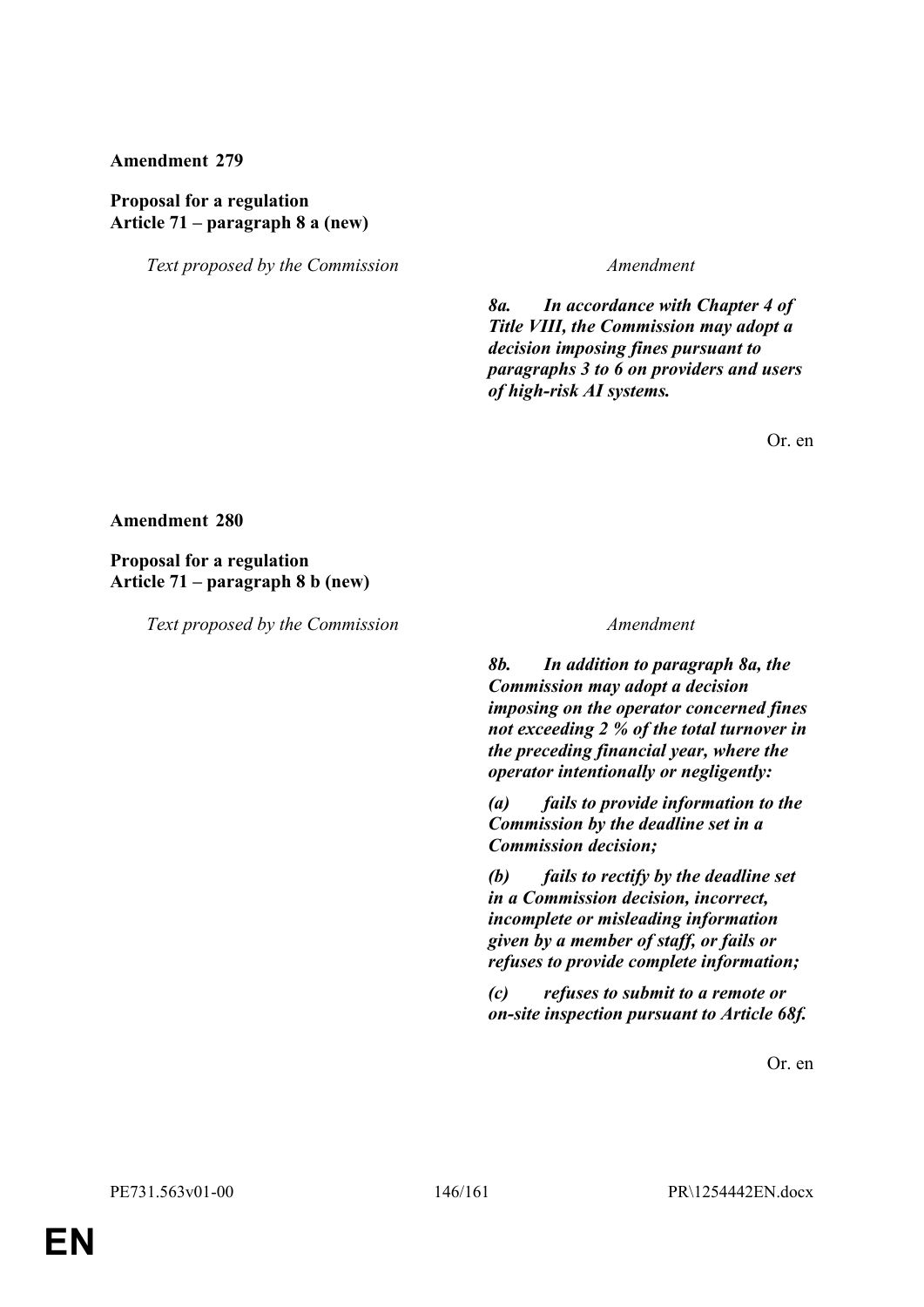# **Proposal for a regulation Article 71 – paragraph 8 c (new)**

*Text proposed by the Commission Amendment*

*8c. The Commission and national supervisory authorities shall, on an annual basis, report to the Board about the fines they have issued during that year, in accordance with this Article.*

Or. en

# **Amendment 282**

**Proposal for a regulation Article 72 – paragraph 6**

*Text proposed by the Commission Amendment*

6. Funds collected by imposition of fines in this Article shall *be the income of* the general budget of the Union.

6. Funds collected by imposition of fines in this Article shall *contribute to* the general budget of the Union.

Or. en

### **Amendment 283**

# **Proposal for a regulation Article 72 – paragraph 6 a (new)**

*Text proposed by the Commission Amendment*

*6a. The European Data Protection Supervisor shall, on an annual basis, notify the Board of the fines it has imposed pursuant to this Article.*

Or. en

PR\1254442EN.docx 147/161 PE731.563v01-00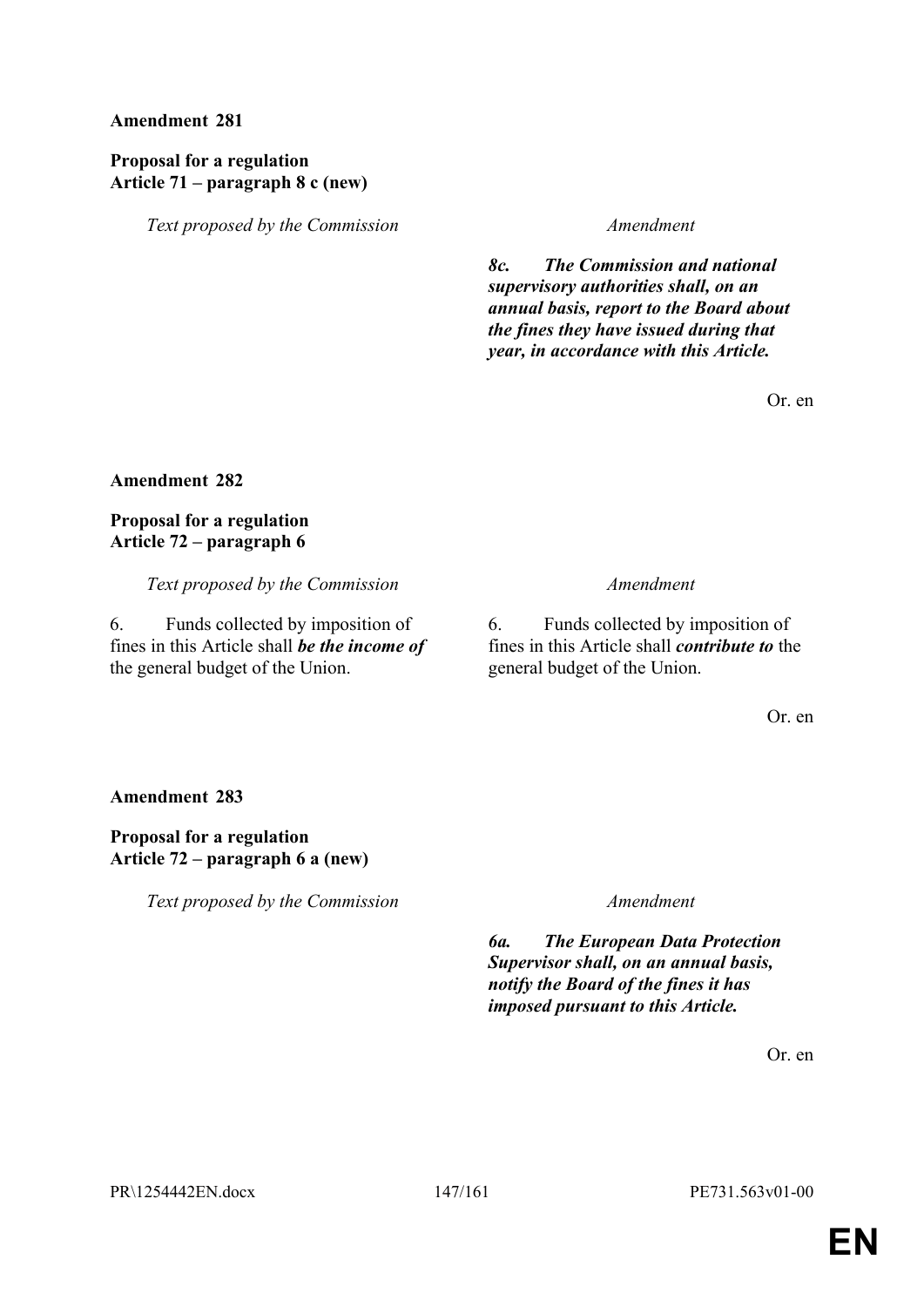### **Proposal for a regulation Article 84 – paragraph 1**

### *Text proposed by the Commission Amendment*

1. The Commission shall assess the need for amendment of the list in Annex III once a year following the entry into force of this Regulation.

1. The Commission shall assess the need for amendment of the list in Annex III once a year following the entry into force of this Regulation *and on a regular basis following a recommendation of the Board*.

Or. en

# **Amendment 285**

# **Proposal for a regulation Article 84 – paragraph 2**

### *Text proposed by the Commission Amendment*

2. By [*three* years after the date of application of this Regulation referred to in Article 85(2)] and every *four* years thereafter, the Commission shall submit a report on the evaluation and review of this Regulation to the European Parliament and to the Council. The reports shall be made public.

2. By [*two* years after the date of application of this Regulation referred to in Article 85(2)] and every *two* years thereafter, the Commission shall submit a report on the evaluation and review of this Regulation to the European Parliament and to the Council. The reports shall be made public.

Or. en

# **Amendment 286**

# **Proposal for a regulation Article 84 – paragraph 6**

### *Text proposed by the Commission Amendment*

6. In carrying out the evaluations and reviews referred to in paragraphs 1 to 4 the Commission shall take into account the positions and findings of the Board, of the

6. In carrying out the evaluations and reviews referred to in paragraphs 1 to 4 the Commission shall take into account the positions and findings of the Board, of the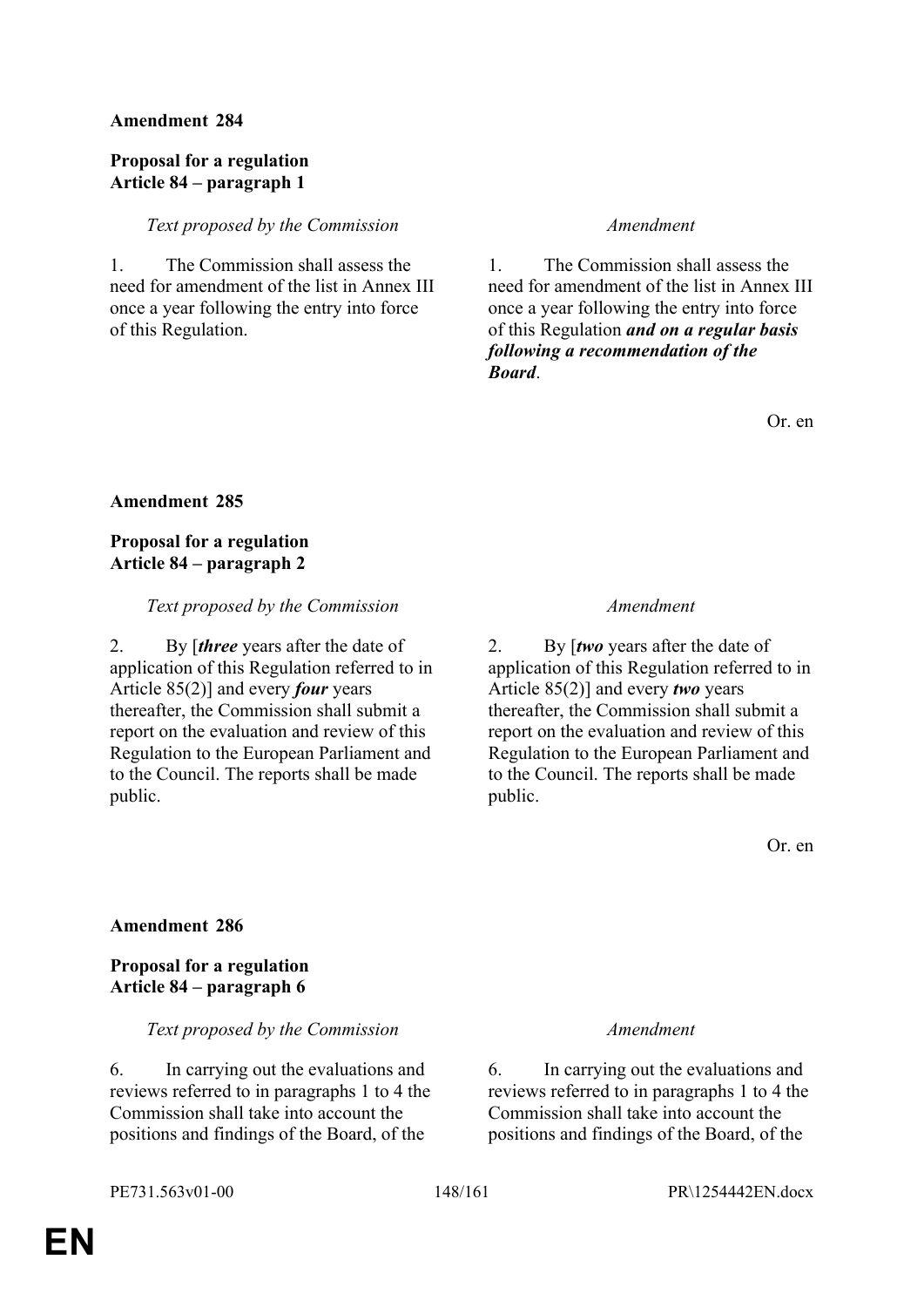European Parliament, of the Council, and of other relevant bodies or sources.

European Parliament, of the Council, *of equality bodies* and of other relevant bodies or sources *and shall consult relevant external stakeholders, in particular those potentially affected by the AI systems, organisations representing their interests, academia, the social partners and civil society*.

Or. en

#### **Amendment 287**

### **Proposal for a regulation Annex III – paragraph 1 – point 2 – point a**

#### *Text proposed by the Commission Amendment*

(a) AI systems intended to be used as safety components in the management and operation of road traffic and the supply of water, gas, heating *and* electricity.

(a) AI systems intended to be used as safety *or security* components in the management and operation of road traffic and the supply of water, gas, heating*,* electricity *and internet*.

Or. en

#### **Amendment 288**

### **Proposal for a regulation Annex III – paragraph 1 – point 3 – point b**

*Text proposed by the Commission Amendment*

(b) AI systems intended to be used for the purpose of assessing students in educational and vocational training institutions and for assessing participants in tests commonly required for admission to educational institutions.

(b) AI systems intended to be used for the purpose of assessing students in educational and vocational training institutions and for assessing participants in tests commonly required for admission to educational institutions*, for determining learning objectives, and for allocating personalised learning tasks to students*.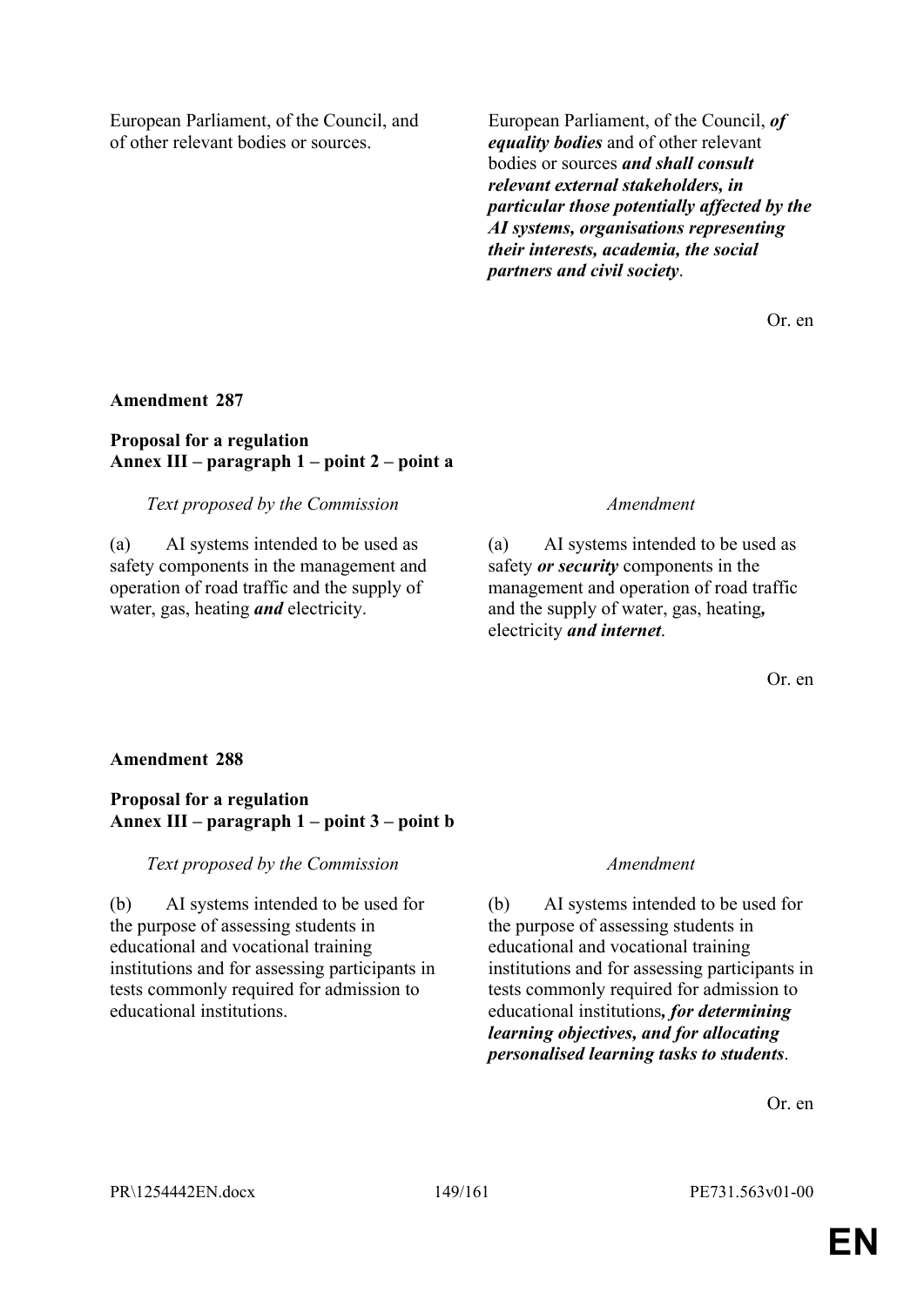# **Proposal for a regulation Annex III – paragraph 1 – point 3 – point b a (new)**

*Text proposed by the Commission Amendment*

*(ba) AI systems intended to be used by children in ways that have a significant impact on their personal development, including through personalised education or their cognitive or emotional development.*

Or. en

### **Amendment 290**

#### **Proposal for a regulation Annex III – paragraph 1 – point 5 – point b**

*Text proposed by the Commission Amendment*

(b) AI systems intended to be used to evaluate the creditworthiness of natural persons or establish their credit score*, with the exception of AI systems put into service by small scale providers for their own use*;

(b) AI systems intended to be used to evaluate the creditworthiness of natural persons or establish their credit score;

Or. en

### **Amendment 291**

**Proposal for a regulation Annex III – paragraph 1 – point 5 – point b a (new)**

*Text proposed by the Commission Amendment*

*(ba) AI systems intended to be used for making decisions or assisting in making decisions on the eligibility of natural persons for health and life insurance;*

Or. en

PE731.563v01-00 150/161 PR\1254442EN.docx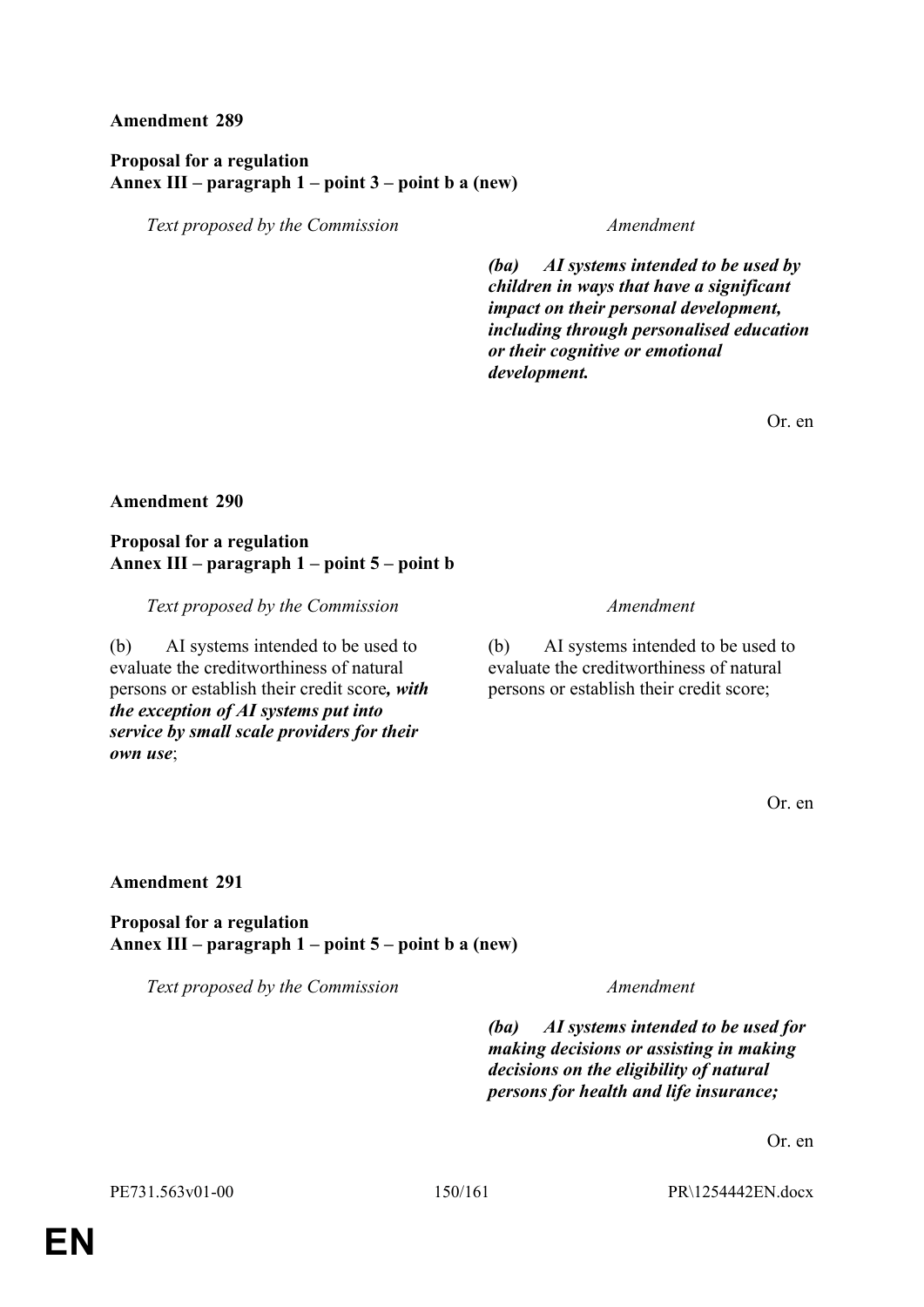# **Proposal for a regulation Annex III – paragraph 1 – point 5 – point c**

### *Text proposed by the Commission Amendment*

(c) AI systems intended to be used to dispatch, or to establish priority in the dispatching of emergency first response services, including by firefighters and medical aid*.*

(c) AI systems intended to be used *to evaluate and classify emergency calls by natural persons or* to dispatch, or to establish priority in the dispatching of emergency first response services, including by *police and law enforcement,* firefighters and medical aid*, as well as of emergency healthcare patient triage systems;*

Or. en

#### **Amendment 293**

# **Proposal for a regulation Annex III – paragraph 1 – point 6 – point a**

*Text proposed by the Commission Amendment*

*(a) AI systems intended to be used by law enforcement authorities for making individual risk assessments of natural persons in order to assess the risk of a natural person for offending or reoffending or the risk for potential victims of criminal offences;*

*deleted*

Or. en

*Justification*

*predictive policing was inserted in article 5.*

**Amendment 294**

**Proposal for a regulation Annex III – paragraph 1 – point 6 – point e**

PR\1254442EN.docx 151/161 PE731.563v01-00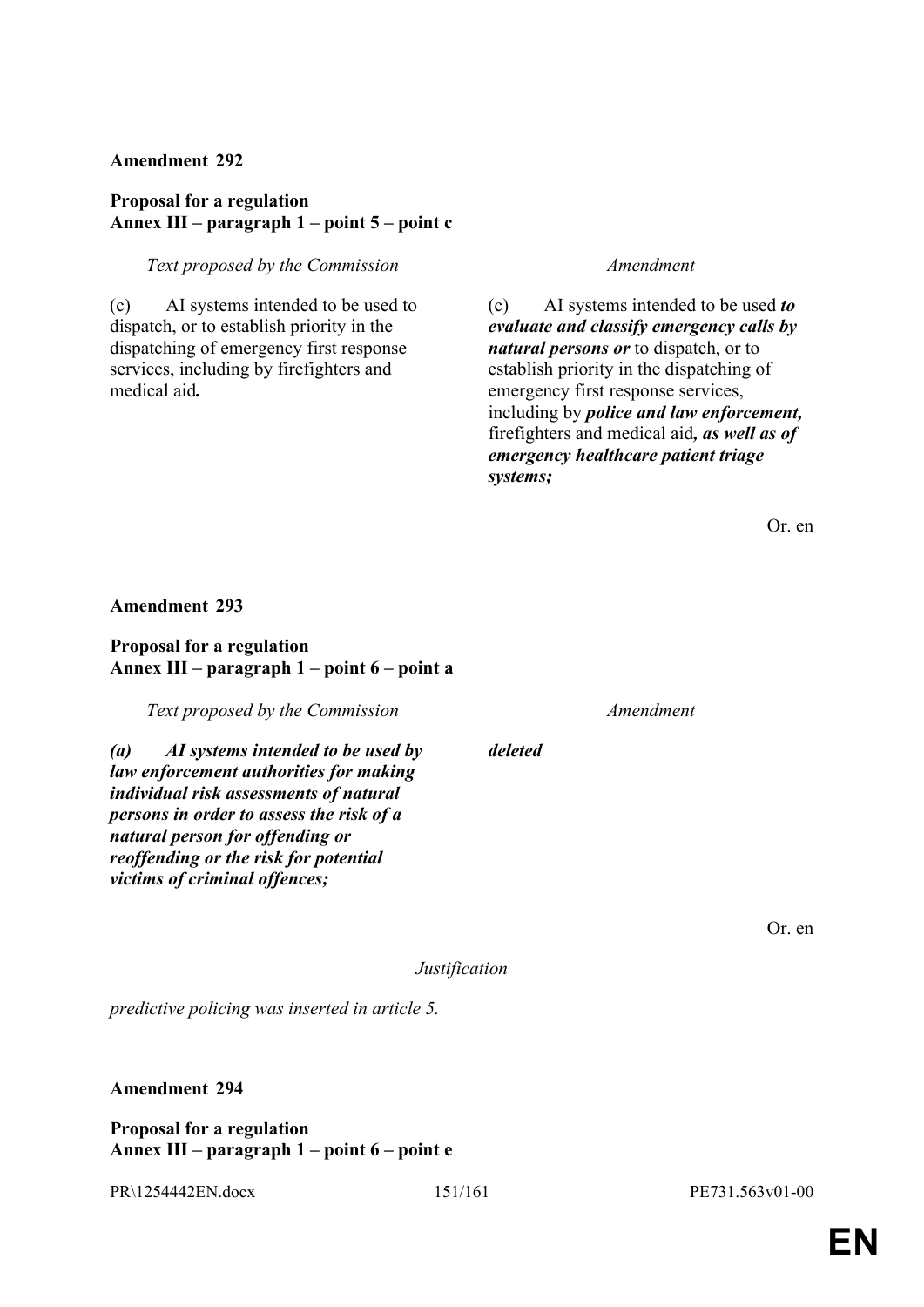*Text proposed by the Commission Amendment*

*(e) AI systems intended to be used by law enforcement authorities for predicting the occurrence or reoccurrence of an actual or potential criminal offence based on profiling of natural persons as referred to in Article 3(4) of Directive (EU) 2016/680 or assessing personality traits and characteristics or past criminal behaviour of natural persons or groups;*

Or. en

*Justification*

*deleted*

*predictive policing was inserted in article 5.*

**Amendment 295**

# **Proposal for a regulation Annex III – paragraph 1 – point 8 – point a a (new)**

*Text proposed by the Commission Amendment*

*(aa) AI systems intended to be used by political parties, political candidates, public authorities, or on their behalf for influencing natural persons in the exercise of their vote in local, national, or European Parliament elections;*

Or. en

# **Amendment 296**

**Proposal for a regulation Annex III – paragraph 1 – point 8 – point a b (new)**

*Text proposed by the Commission Amendment*

*(ab) AI systems intended to process or count voting ballots for local, national or European Parliament elections;*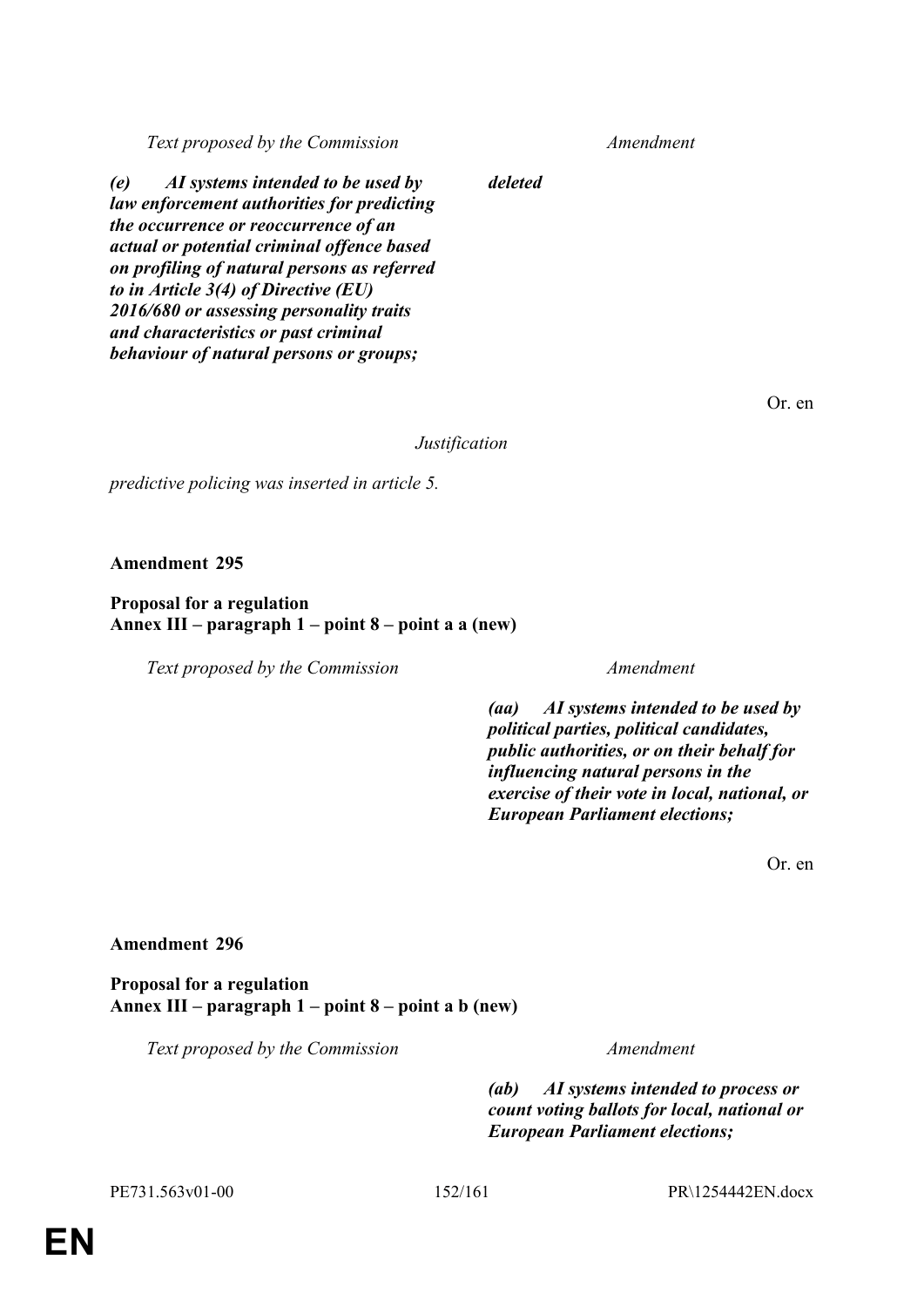# **Proposal for a regulation Annex III – paragraph 1 – point 8 a (new)**

*Text proposed by the Commission Amendment*

*8a. Other applications:*

*(a) AI systems intended to be used to generate, on the basis of limited human input, complex text content that would falsely appear to a person to be humangenerated and authentic, such as news articles, opinion articles, novels, scripts, and scientific articles;*

*(b) AI systems intended to be used to generate or manipulate audio or video content that appreciably resembles existing natural persons, in a manner that significantly distorts or fabricates the original situation, meaning, content, or context and would falsely appear to a person to be authentic.*

Or. en

#### **Amendment 298**

#### **Proposal for a regulation Annex IV – paragraph 1 – point 1 – point g**

*Text proposed by the Commission Amendment*

(g) instructions of use for the user and, where applicable installation instructions;

(g) instructions of use for the user *in accordance with Article 13(2) and (3)* and, where applicable installation instructions;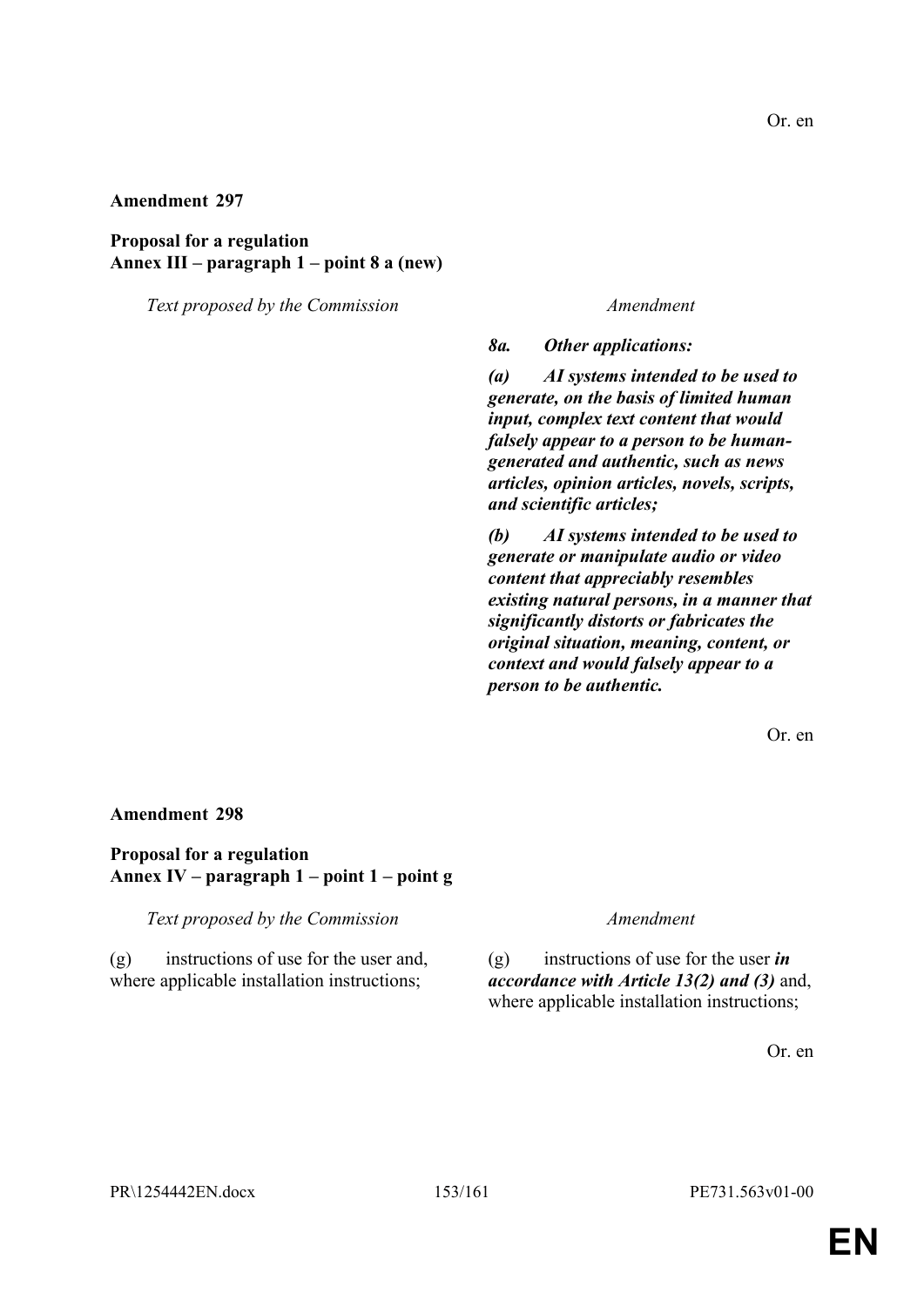**Proposal for a regulation Annex IV – paragraph 1 – point 1 – point g a (new)**

*Text proposed by the Commission Amendment*

*(ga) a description of how the AI system works and examples of representative use cases for which the AI system is intended;*

Or. en

**Amendment 300**

**Proposal for a regulation Annex IV – paragraph 1 – point 1 – point g b (new)**

*Text proposed by the Commission Amendment*

*(gb) where applicable, a detailed and easily intelligible description of the expected input variables and the expected input data quality so that the high-risk AI system functions properly;*

Or. en

**Amendment 301**

**Proposal for a regulation Annex IV – paragraph 1 – point 1 – point g c (new)**

*Text proposed by the Commission Amendment*

*(gc) a detailed and easily intelligible description of the system's main optimisation goal or goals;*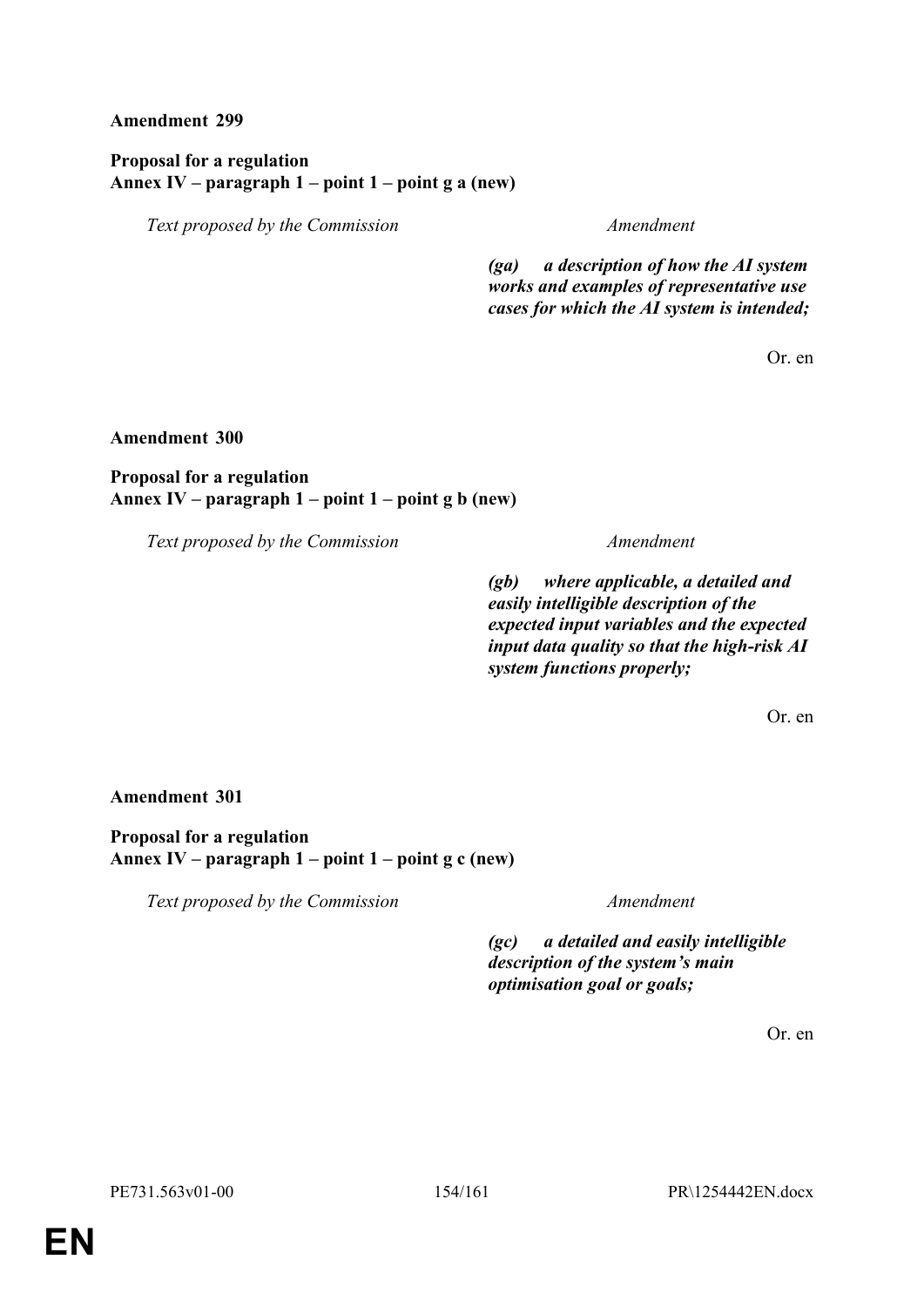**Proposal for a regulation Annex IV – paragraph 1 – point 1 – point g d (new)**

*Text proposed by the Commission Amendment*

*(gd) a detailed and easily intelligible description of the high-risk AI system's expected output and expected output quality;*

Or. en

**Amendment 303**

**Proposal for a regulation Annex IV – paragraph 1 – point 1 – point g e (new)**

*Text proposed by the Commission Amendment*

*(ge) detailed and easily intelligible instructions for interpreting the high-risk AI system's output;*

Or. en

**Amendment 304**

**Proposal for a regulation Annex IV – paragraph 1 – point 1 – point g f (new)**

*Text proposed by the Commission Amendment*

*(gf) examples of scenarios for which the system should not be used.*

Or. en

**Amendment 305**

**Proposal for a regulation Annex IV – paragraph 1 – point 6**

PR\1254442EN.docx 155/161 PE731.563v01-00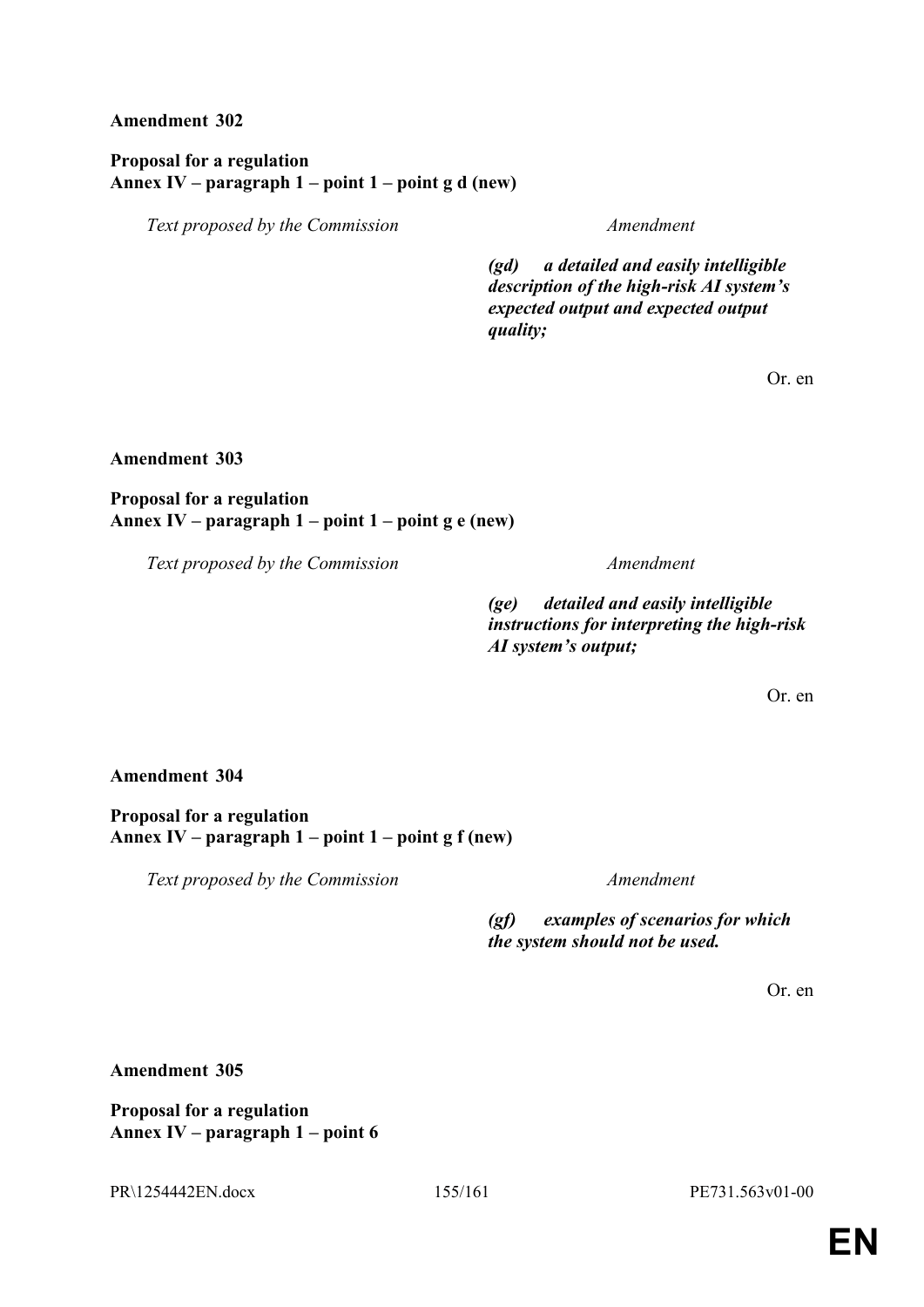# *Text proposed by the Commission Amendment*

6. A list of the harmonised standards applied in full or in part the references of which have been published in the Official Journal of the European Union; where no such harmonised standards have been applied, a detailed description of the solutions adopted to meet the requirements set out in Title III, Chapter 2, including a list of other relevant standards and technical specifications applied;

6. A list of the harmonised standards applied in full or in part the references of which have been published in the Official Journal of the European Union; where no such harmonised standards have been applied, a detailed description of the solutions adopted to meet the requirements set out in Title III, Chapter 2, including a list of *common specifications or* other relevant standards and technical specifications applied;

Or. en

### **Amendment 306**

**Proposal for a regulation Annex V – paragraph 1 – point 4 a (new)**

*Text proposed by the Commission Amendment*

*4a. Where an AI system involves the processing of personal data, a statement that that AI system complies with Regulations (EU) 2016/679 and (EU) 2018/1725 and Directive (EU) 2016/680.*

Or. en

### **Amendment 307**

# **Proposal for a regulation Annex V – paragraph 1 – point 7**

### *Text proposed by the Commission Amendment*

7. Place and date of issue of the declaration, name and function of the person who signed it as well as an indication for, and on behalf of whom, that person signed*, signature*.

7. Place and date of issue of the declaration*, signature*, name and function of the person who signed it as well as an indication for, and on behalf of whom, that person signed.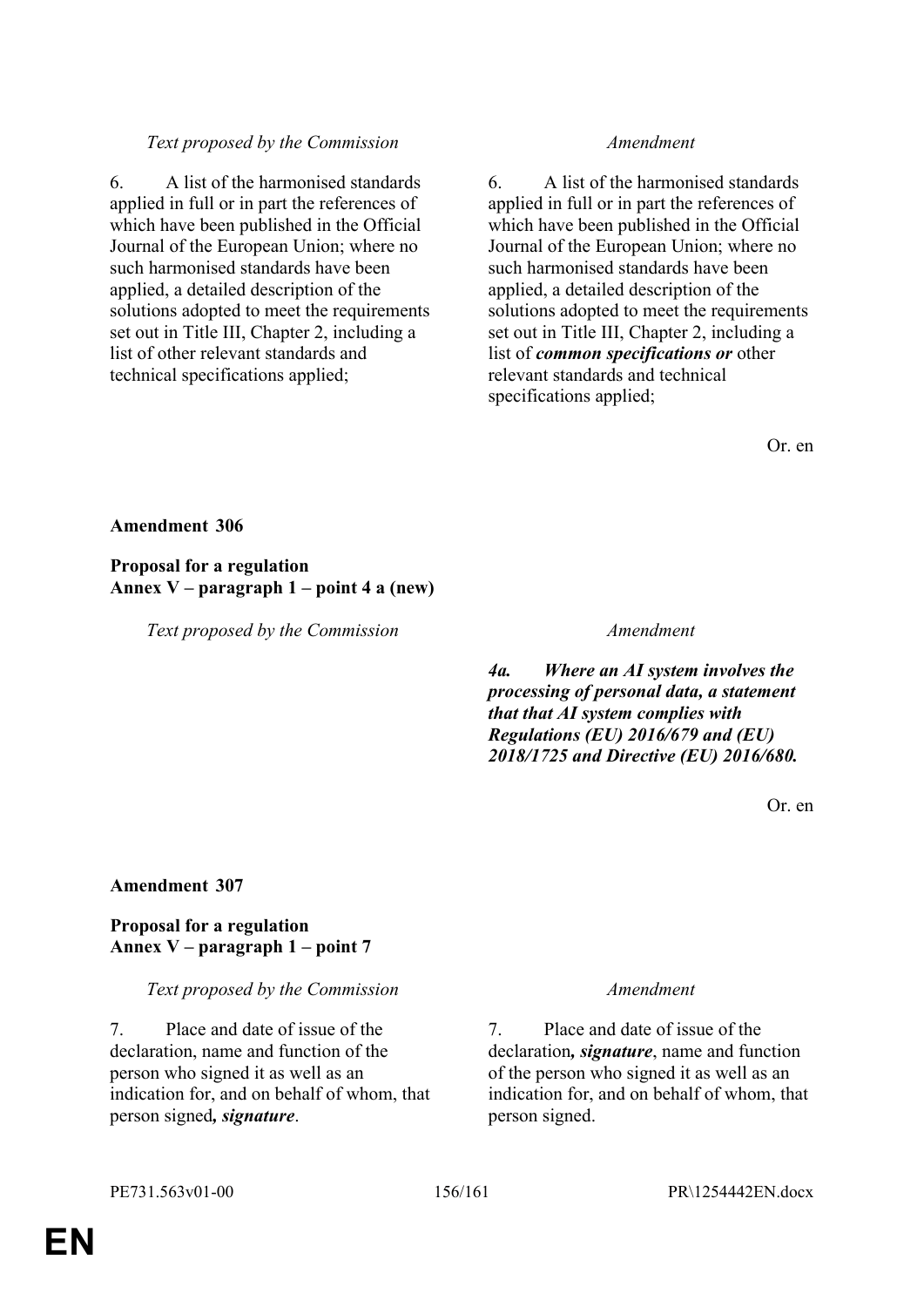#### **Proposal for a regulation Annex VIII – paragraph 1 – point 5**

*Text proposed by the Commission Amendment*

5. Description of the intended purpose of the AI system;

5. Description of the intended purpose *or reasonably foreseeable uses* of the AI system;

Or. en

**Amendment 309**

**Proposal for a regulation Annex VIII – paragraph 1 a (new)**

*Text proposed by the Commission Amendment*

*The following information shall be provided and updated with regard to highrisk AI systems to be registered in accordance with Article 51(2) by users who are or act on behalf of public authorities or Union institutions, bodies, offices or agencies:*

*1. the name, address and contact details of the user;*

*2. the name, address and contact details of any person submitting information on behalf of the user;*

*3. the high-risk AI system trade name and any additional unambiguous reference allowing identification and traceability of the AI system used;*

*4. a description of the intended use of the AI system, including the specific outcomes sought through the use of the system;*

*5. a summary of the findings of the* 

PR\1254442EN.docx 157/161 PE731.563v01-00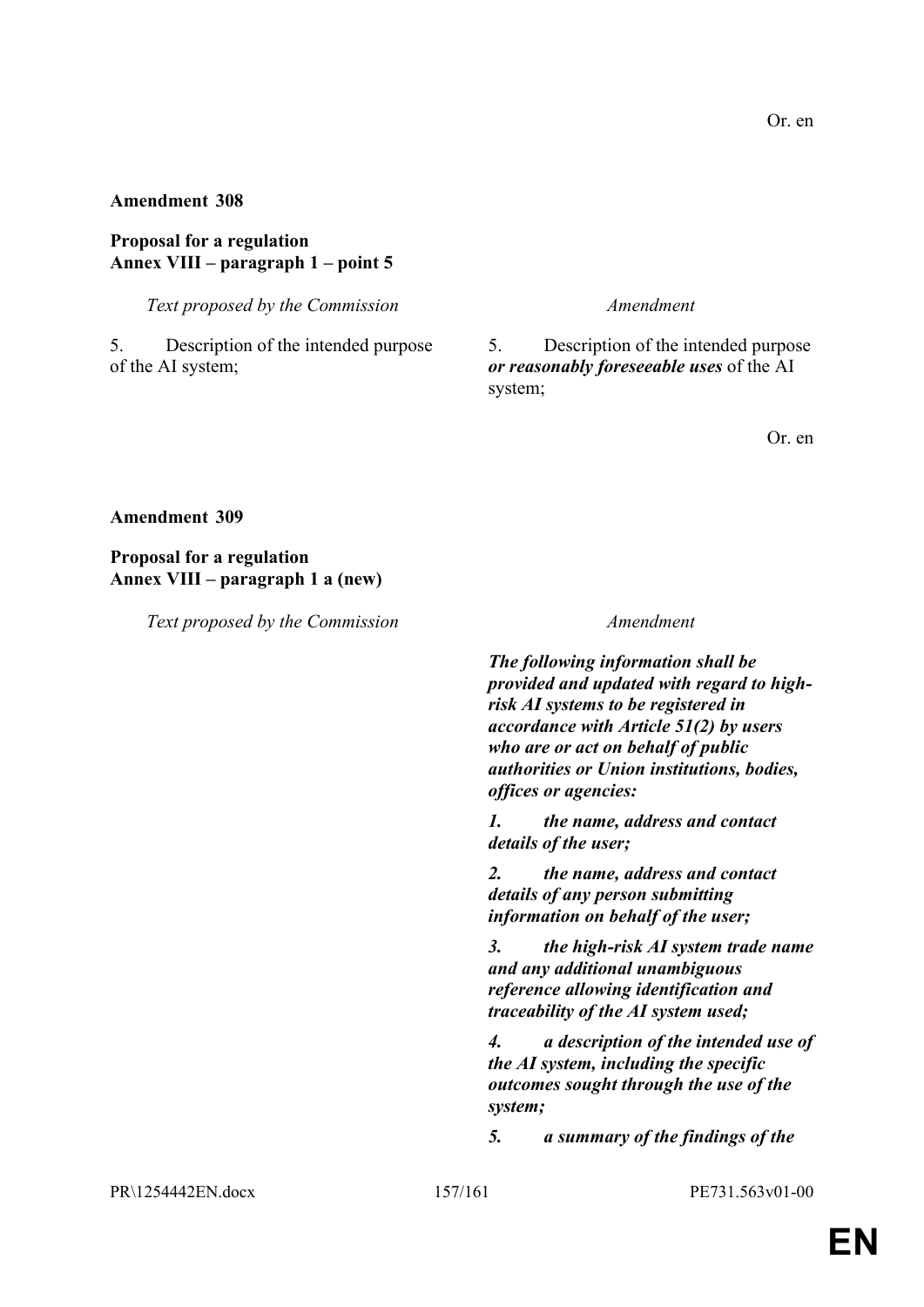*fundamental rights impact assessment conducted in accordance with the obligation of public authorities or Union institutions, agencies, offices or bodies set out in this Regulation;*

*6. a declaration of conformity with the applicable data protection rules.*

Or. en

*Justification*

*This new subparagraph matches the changes in article 51.2.*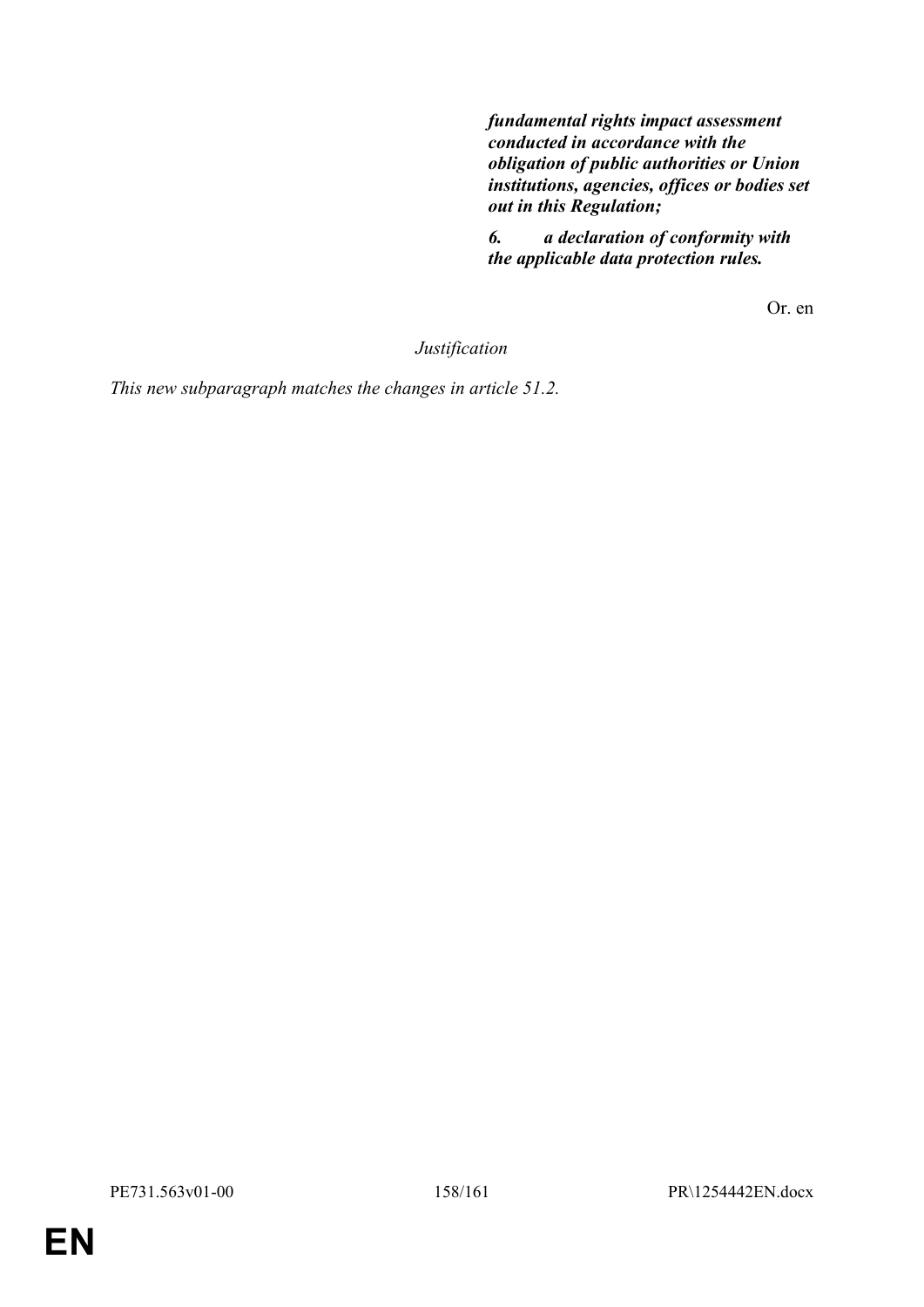# **EXPLANATORY STATEMENT**

The co-Rapporteurs share the view that artificial intelligence developed and used in Europe should be human-centric and trustworthy and should respect fundamental rights and Union values enshrined in the Treaties. At the same time, regulation should not hinder but, rather, it should support innovation and the business environment. Both of these objectives are best achieved by increasing legal certainty and clarity throughout the Regulation proposal, in order to support the private sector and public authorities to comply with the new obligations. The draft Report contains the points on which the co-Rapporteurs could easily agree, and it touches upon all the main elements of the draft Regulation.

In terms of scope, the co-rapporteurs agree with the risk-based approach proposed by the Commission. That is, the obligations set out in this Regulation only apply to forbidden practices, to high-risk AI systems, and to certain AI systems that require transparency. As such, no AI system should be excluded ex-ante, either from the definition of "artificial intelligence" or by carving out exceptions for particular types of AI systems, including general purpose AI. Where, for objective reasons, providers are unable to fulfil the obligations under this Regulation, they should be able to enter into agreements with the users to share the responsibilities. A key element of the draft Report is also the alignment of the text with the GDPR, as the two regulations should work complementary to one another for the development and uptake of AI in Europe.

In terms of forbidden practices, the co-rapporteurs have agreed to add practices that amount to "predictive policing" to the list, as they share the view that liberal societies cannot use technology in breach of the key principle of presumption of innocence.

As regards high-risk AI systems, which are the main focus of the Regulation, the co-Rapporteurs propose adding a number of use cases to the list of high-risk AI systems. As children are a particularly vulnerable category, AI systems used to influence or shape their development should be considered high risk. AI systems used by candidates or parties to influence votes in local, national, or European elections, and AI systems used to count such votes, have the potential, by influencing a large number of citizens of the Union, to impact the very functioning of our democracy. They should therefore be considered high risk. AI systems used for the triage of patients in the healthcare sector, and AI systems used to determine eligibility for health and life insurance are also considered high-risk. Because of their potential for deception, two types of AI systems should be subject to both transparency requirements and the conformity requirements of high-risk AI systems: deepfakes impersonating real persons and editorial content written by AI ("AI authors"). The corapporteurs stress that high-risk AI systems are not prohibited, nor are they to be seen as undesirable. To the contrary, complying with the conformity requirements set out in this Regulation makes such systems more trustworthy and more likely to be successful on the European market.

The draft Report considers more closely the chain of responsibility and tries to clarify and rebalance some provisions. Namely, on data governance, the consistency with GDPR has been strengthened and the possible additional legal basis for processing personal data has been removed. In addition, it has been clarified that "error-free" datasets should be an overall objective to reach to the best extent possible, rather than a precise requirement. The cases of

PR\1254442EN.docx 159/161 PE731.563v01-00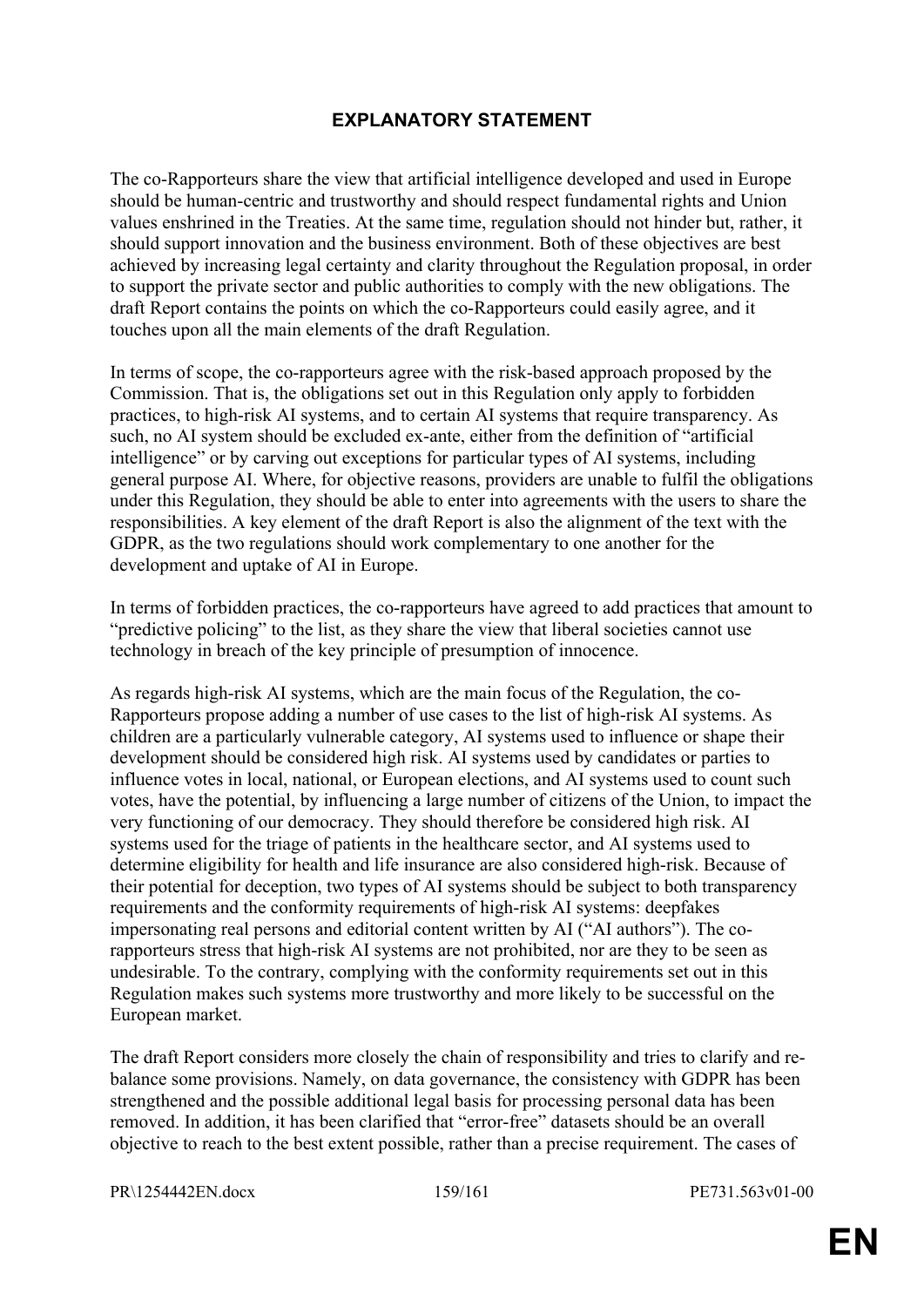datasets being in the possession of users, while the provider only build the overall architecture of the system, have also been clarified. Most of these clarifications take into account concerns expressed by industry, as the AI value chain is not always linear and responsibilities need to be clearly delineated between different actors in the value chain.

Users of high-risk AI systems also play a role in protecting the health, safety, and fundamental rights of EU citizens and EU values, from ensuring that they appoint competent persons responsible for the human oversight of high-risk AI systems to playing a more active role in reporting cases of incidents or malfunctioning of an AI system, as they are sometimes best placed to spot such incidents or malfunctions. Users who are public authorities are subject to increased transparency expectations in democratic societies. As such, public authorities, Union institutions, agencies, or bodies should register the use of high-risk AI systems in the EU-wide database. This allows for increased democratic oversight, public scrutiny, and accountability, alongside more transparency towards the public on the use of AI systems in sensitive areas impacting upon people's lives. Additionally, users of high-risk AI systems referred to in Annex III that make decisions or that assist in making decisions related to natural persons should inform the natural persons that they are subject to the use of the high-risk AI system.

Several provisions of the draft Report focus on governance and enforcement, as the co-Rapporteurs are convinced these are key elements to allow the AI Act to be implemented effectively and consistently throughout the Union and therefore help create a true Single Market for AI.

To this end, the tasks of the AI Board have been increased. The AI Board should play a more significant role in the uniform application of the Regulation and in providing advice and recommendations to the Commission, for example on the need to amend Annex III, and to national supervisory authorities. The Board should act as a forum for exchange among national supervisory authorities and, at the same time, it should constitute a place for arbitration of disputes involving two or more Member States' authorities, in order to avoid the fragmentation of the Single Market through differentiated enforcement. Furthermore, given its increased role and responsibilities, the Board should organize, at least twice a year, consultations with industry, start-ups and SMEs, civil society, and academia, in order to carry out its tasks in collaboration with all relevant stakeholders.

At the national level, the co-Rapporteurs have stressed the need for close cooperation between the market surveillance authorities and the data protection authorities, as the enforcement of the Regulation on AI will require both sets of competences, which, moreover, should be regularly updated. In cases of infringements on fundamental rights, the relevant fundamental rights bodies should also be closely involved.

In order to tackle possible issues impacting individuals in several Member States, the co-Rapporteurs propose a new enforcement mechanism by the Commission, to be triggered in cases amounting to widespread infringements (three or more Member States), including in the case of inaction on an infringement impacting at least three Member States. This mechanism, based on the model of the Digital Services Act but adapted to the different nature of the AI legislation, aims to address some of the enforcement problems that have been observed in other governance setups, to contribute to the uniform implementation of this regulation, and to strengthen the digital single market. According to the mechanism, in such cases of widespread infringements, the Commission should have the powers of a market surveillance